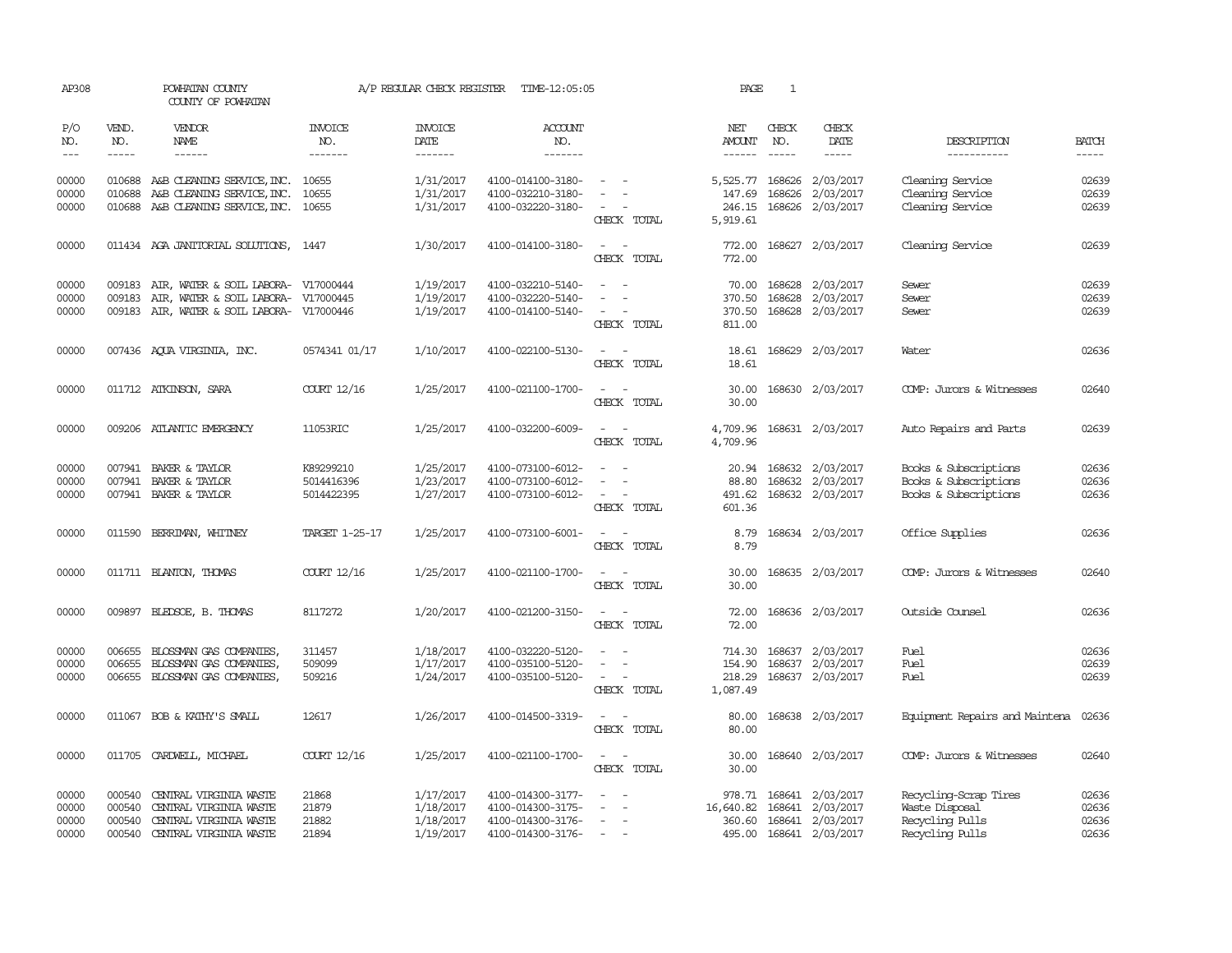| AP308               |                             | POWHATAN COUNTY<br>COUNTY OF POWHATAN              |                                    | A/P REGULAR CHECK REGISTER                | TIME-12:05:05                          |                                                                                                                             | PAGE                           | 2                             |                                        |                                    |                             |
|---------------------|-----------------------------|----------------------------------------------------|------------------------------------|-------------------------------------------|----------------------------------------|-----------------------------------------------------------------------------------------------------------------------------|--------------------------------|-------------------------------|----------------------------------------|------------------------------------|-----------------------------|
| P/O<br>NO.<br>$---$ | VEND.<br>NO.<br>$- - - - -$ | <b>VENDOR</b><br>NAME<br>$- - - - - -$             | <b>INVOICE</b><br>NO.<br>-------   | <b>INVOICE</b><br>DATE<br>$- - - - - - -$ | <b>ACCOUNT</b><br>NO.<br>-------       |                                                                                                                             | NET<br>AMOUNT<br>$- - - - - -$ | CHECK<br>NO.<br>$\frac{1}{2}$ | CHECK<br>DATE<br>$- - - - -$           | DESCRIPTION<br>-----------         | <b>BATCH</b><br>$- - - - -$ |
| 00000<br>00000      | 000540<br>000540            | CENTRAL VIRGINIA WASTE<br>CENIRAL VIRGINIA WASTE   | 21894<br>21894                     | 1/19/2017<br>1/19/2017                    | 4100-014300-3176-<br>4100-014300-3176- | $\sim$ $ -$<br>$\sim$ $-$<br>CHECK TOTAL                                                                                    | 2,864.63-168641<br>21,770.50   |                               | 6,160.00 168641 2/03/2017<br>2/03/2017 | Recycling Pulls<br>Recycling Pulls | 02636<br>02636              |
| 00000               |                             | 011724 CLARK, TRACY                                | COURT 12/16                        | 1/25/2017                                 | 4100-021100-1700-                      | $\sim$ $ -$<br>CHECK TOTAL                                                                                                  | 30.00<br>30.00                 |                               | 168642 2/03/2017                       | COMP: Jurors & Witnesses           | 02640                       |
| 00000               |                             | 009178 COMCAST                                     | 0120093562 1/17                    | 1/05/2017                                 | 4100-035500-5230-                      | $\frac{1}{2} \left( \frac{1}{2} \right) \left( \frac{1}{2} \right) = \frac{1}{2} \left( \frac{1}{2} \right)$<br>CHECK TOTAL | 31.32                          |                               | 31.32 168643 2/03/2017                 | Telephone Services                 | 02639                       |
| 00000<br>00000      | 000860<br>000860            | DOMINION VIRGINIA POWER<br>DOMINION VIRGINIA POWER | 0962041034 1/17<br>2613832712 1/17 | 1/04/2017<br>1/04/2017                    | 4100-032210-5110-<br>4100-022100-5110- | $\sim$<br>$\sim$<br>$\sim$<br>$\overline{\phantom{a}}$<br>CHECK TOTAL                                                       | 1,038.76<br>180.83<br>1,219.59 |                               | 168645 2/03/2017<br>168645 2/03/2017   | Electricity<br>Electricity         | 02636<br>02636              |
| 00000               |                             | 008750 DOMINION VIRGINIA POWER                     | 9524233591 1/17                    | 1/31/2017                                 | 4100-053910-5642-                      | $\frac{1}{2} \left( \frac{1}{2} \right) \left( \frac{1}{2} \right) = \frac{1}{2} \left( \frac{1}{2} \right)$<br>CHECK TOTAL | 316.56<br>316.56               |                               | 168646 2/03/2017                       | PCCAA Services - TANF              | 02636                       |
| 00000               |                             | 001910 DUNN GAS COMPANY                            | 64092                              | 1/18/2017                                 | 4100-014100-5120-                      | $\frac{1}{2} \left( \frac{1}{2} \right) \left( \frac{1}{2} \right) = \frac{1}{2} \left( \frac{1}{2} \right)$<br>CHECK TOTAL | 1,872.91                       |                               | 1,872.91 168647 2/03/2017              | Fuel                               | 02636                       |
| 00000               |                             | 011703 EAKIN, LINDSAY                              | COURT 12/16                        | 1/25/2017                                 | 4100-021100-1700-                      | $\sim$ 100 $\sim$<br>CHECK TOTAL                                                                                            | 30.00<br>30.00                 |                               | 168648 2/03/2017                       | COMP: Jurors & Witnesses           | 02640                       |
| 00000               |                             | 011707 ELLINGTON, JAMES                            | COURT 12/16                        | 1/25/2017                                 | 4100-021100-1700-                      | $\sim$<br>$\sim$<br>CHECK TOTAL                                                                                             | 30.00<br>30.00                 |                               | 168649 2/03/2017                       | COMP: Jurors & Witnesses           | 02640                       |
| 00000               |                             | 011708 EUBANK, KATHERINE                           | COURT 12/16                        | 1/25/2017                                 | 4100-021100-1700-                      | $\sim$<br>$\sim$<br>CHECK TOTAL                                                                                             | 30.00<br>30.00                 |                               | 168651 2/03/2017                       | COMP: Jurors & Witnesses           | 02640                       |
| 00000               |                             | 008336 FERGUSON ENTERPRISES INC.                   | 4105801                            | 1/05/2017                                 | 4100-035100-3310-                      | $ -$<br>CHECK TOTAL                                                                                                         | 38.46<br>38.46                 |                               | 168652 2/03/2017                       | Repairs & Maintenance              | 02636                       |
| 00000               |                             | 006666 FINE CREEK FIRE DEPT                        | SNOW STORM FOOD                    | 1/06/2017                                 | 4100-032200-5815-                      | $\frac{1}{2} \left( \frac{1}{2} \right) \left( \frac{1}{2} \right) = \frac{1}{2} \left( \frac{1}{2} \right)$<br>CHECK TOTAL | 54.55<br>54.55                 |                               | 168653 2/03/2017                       | Training/Seminars                  | 02639                       |
| 00000               | 000690                      | FLATROCK TIRE & AUTO                               | 18961                              | 1/17/2017                                 | 4100-031200-6009-                      | $\sim$<br>CHECK TOTAL                                                                                                       | 116.95<br>116.95               |                               | 168654 2/03/2017                       | Auto Parts/Repairs                 | 02636                       |
| 00000               |                             | 011718 GILL, ANDREW                                | COURT 12/16                        | 1/25/2017                                 | 4100-021100-1700-                      | $\equiv$<br>CHECK TOTAL                                                                                                     | 30.00<br>30.00                 |                               | 168655 2/03/2017                       | COMP: Jurors & Witnesses           | 02640                       |
| 00000               | 011721                      | GLIDDEN, WHITNEY                                   | COURT 12/16                        | 1/25/2017                                 | 4100-021100-1700-                      | $\sim$<br>CHECK TOTAL                                                                                                       | 30.00<br>30.00                 |                               | 168656 2/03/2017                       | COMP: Jurors & Witnesses           | 02640                       |
| 00000               |                             | 006013 GRAINGER                                    | 9317244573                         | 12/28/2016                                | 4100-014100-3310-                      | $\frac{1}{2} \left( \frac{1}{2} \right) \left( \frac{1}{2} \right) \left( \frac{1}{2} \right)$<br>CHECK TOTAL               | 24.24<br>24.24                 |                               | 168657 2/03/2017                       | Repairs & Maintenance              | 02639                       |
| 00000               |                             | 011726 HARRIS, PATSY                               | COURT 12/16                        | 1/25/2017                                 | 4100-021100-1700-                      | $\overline{\phantom{a}}$<br>$\sim$<br>CHECK TOTAL                                                                           | 30.00<br>30.00                 |                               | 168658 2/03/2017                       | COMP: Jurors & Witnesses           | 02640                       |
| 00000               |                             | 007920 HOWLAND, ED                                 | FIREDEPT DINNERR                   | 1/22/2017                                 | 4100-032200-5815-                      | $\sim$<br>CHECK TOTAL                                                                                                       | 469.67                         |                               | 469.67 168659 2/03/2017                | Training/Seminars                  | 02639                       |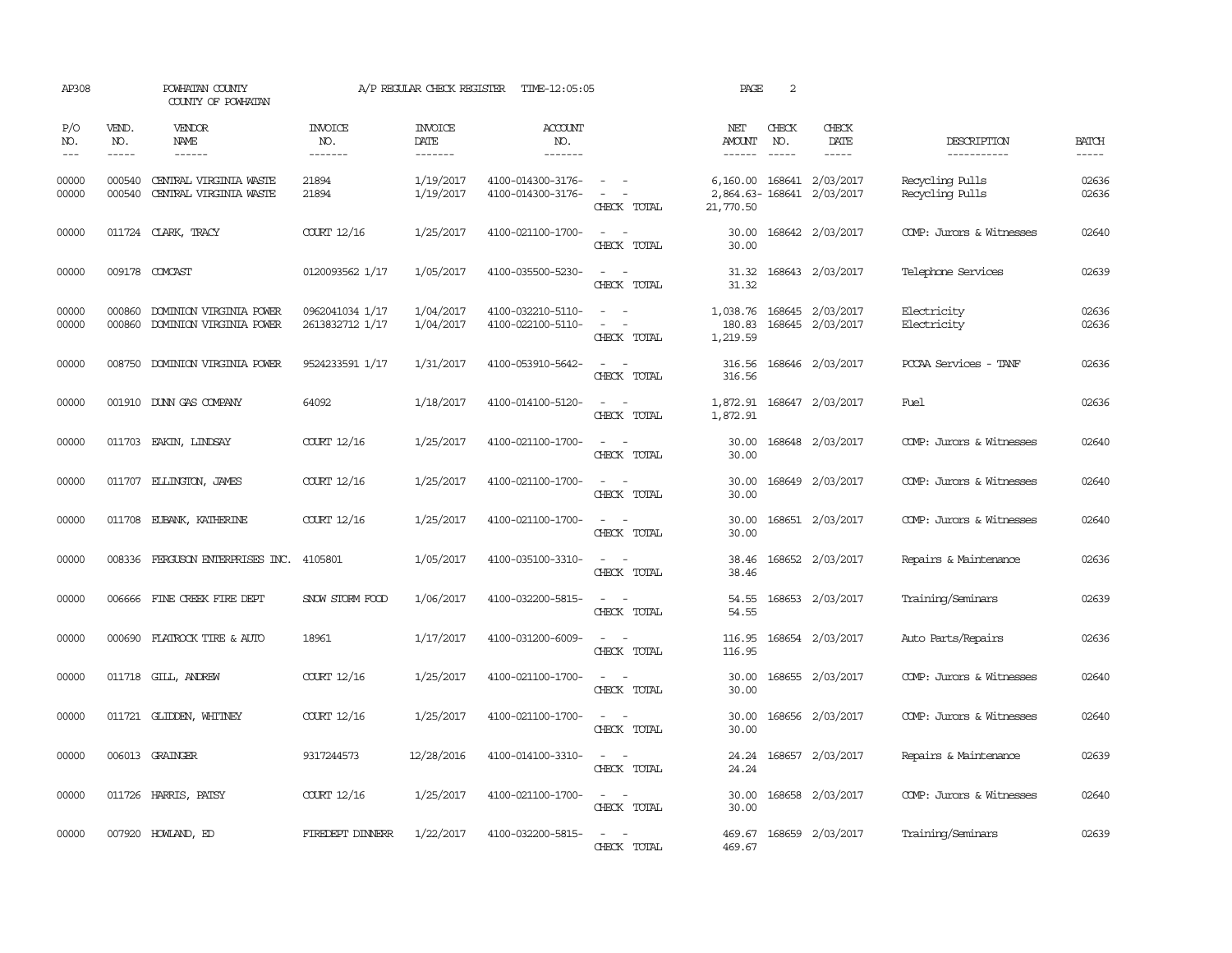| AP308                                     |                                                | POWHATAN COUNTY<br>COUNTY OF POWHATAN                                                                                          |                                                | A/P REGULAR CHECK REGISTER                                         | TIME-12:05:05                                                                                         |                                                     | PAGE                                                           | 3                                    |                                                                      |                                                                                                                                          |                                           |
|-------------------------------------------|------------------------------------------------|--------------------------------------------------------------------------------------------------------------------------------|------------------------------------------------|--------------------------------------------------------------------|-------------------------------------------------------------------------------------------------------|-----------------------------------------------------|----------------------------------------------------------------|--------------------------------------|----------------------------------------------------------------------|------------------------------------------------------------------------------------------------------------------------------------------|-------------------------------------------|
| P/O<br>NO.<br>$- - -$                     | VEND.<br>NO.<br>$- - - - -$                    | VENDOR<br>NAME                                                                                                                 | <b>INVOICE</b><br>NO.<br>-------               | <b>INVOICE</b><br>DATE<br>-------                                  | ACCOUNT<br>NO.<br>--------                                                                            |                                                     | NET<br><b>AMOUNT</b><br>$- - - - - -$                          | CHECK<br>NO.<br>$- - - - -$          | CHECK<br>DATE                                                        | DESCRIPTION<br>-----------                                                                                                               | <b>BATCH</b><br>$- - - - -$               |
| 00000<br>00000                            | 010487<br>010487                               | IBM CORPORATION<br>IBM CORPORATION                                                                                             | Q5279FM<br><b>O5279FM</b>                      | 2/01/2017<br>2/01/2017                                             | 4100-095101-9300-<br>4100-095101-9301-                                                                | $\equiv$<br>$\sim$<br>CHECK TOTAL                   | 796.50<br>58.07<br>854.57                                      | 168660<br>168660                     | 2/03/2017<br>2/03/2017                                               | AS400 Lease - Principal<br>AS400 Lease - Interest                                                                                        | 02636<br>02636                            |
| 00000                                     |                                                | 010586 IVEY, VICKY S.                                                                                                          | COURT 12/16                                    | 1/25/2017                                                          | 4100-021100-1700-                                                                                     | $\sim$<br>CHECK TOTAL                               | 30.00<br>30.00                                                 |                                      | 168661 2/03/2017                                                     | COMP: Jurors & Witnesses                                                                                                                 | 02640                                     |
| 00000<br>00000<br>00000<br>00000<br>00000 | 000120<br>000120<br>000120<br>000120<br>000120 | <b>JAMES RIVER AIR</b><br><b>JAMES RIVER AIR</b><br><b>JAMES RIVER AIR</b><br><b>JAMES RIVER AIR</b><br><b>JAMES RIVER AIR</b> | S74970<br>S75082<br>S75278<br>S75651<br>S75999 | 12/31/2016<br>12/31/2016<br>12/31/2016<br>12/31/2016<br>12/31/2016 | 4100-014100-3308-<br>4100-014100-3308-<br>4100-014100-3308-<br>4100-014100-3308-<br>4100-014100-3308- | $\equiv$<br>$\overline{\phantom{a}}$<br>CHECK TOTAL | 1,154.78<br>1,247.00<br>430.00<br>624.00<br>172.00<br>3,627.78 | 168662<br>168662<br>168662<br>168662 | 2/03/2017<br>2/03/2017<br>2/03/2017<br>2/03/2017<br>168662 2/03/2017 | HVAC Service and Repairs<br>HVAC Service and Repairs<br>HVAC Service and Repairs<br>HVAC Service and Repairs<br>HVAC Service and Repairs | 02637<br>02637<br>02637<br>02637<br>02637 |
| 00000                                     | 006402                                         | KNABE OUTDOOR POWER EQUIP                                                                                                      | 44073                                          | 1/24/2017                                                          | 4100-032200-3310-                                                                                     | $\sim$<br>CHECK TOTAL                               | 40.45<br>40.45                                                 |                                      | 168663 2/03/2017                                                     | Equipment Repair                                                                                                                         | 02639                                     |
| 00000                                     |                                                | 011723 LAWRENCE, CARMEN                                                                                                        | COURT 12/16                                    | 1/25/2017                                                          | 4100-021100-1700-                                                                                     | $\overline{\phantom{a}}$<br>CHECK TOTAL             | 30.00<br>30.00                                                 |                                      | 168664 2/03/2017                                                     | COMP: Jurors & Witnesses                                                                                                                 | 02640                                     |
| 00000                                     | 011220                                         | LOCAL GOVERNMENT                                                                                                               | 2017 RENEWAL                                   | 1/31/2017                                                          | 4100-012210-5810-                                                                                     | $ -$<br>CHECK TOTAL                                 | 35.00<br>35.00                                                 |                                      | 168665 2/03/2017                                                     | Dues/Association Memberships                                                                                                             | 02637                                     |
| 00000                                     |                                                | 000166 LUCK STONE CORP.                                                                                                        | IV-100667888                                   | 1/06/2017                                                          | 4100-014500-3321-                                                                                     | CHECK TOTAL                                         | 78.43<br>78.43                                                 |                                      | 168666 2/03/2017                                                     | Snow Removal                                                                                                                             | 02637                                     |
| 00000                                     |                                                | 011720 MARTIN, JEFFRY                                                                                                          | COURT 12/16                                    | 1/25/2017                                                          | 4100-021100-1700-                                                                                     | $\sim$<br>CHECK TOTAL                               | 30.00<br>30.00                                                 |                                      | 168667 2/03/2017                                                     | COMP: Jurors & Witnesses                                                                                                                 | 02640                                     |
| 00000                                     |                                                | 008885 MARTIN, PEGGY                                                                                                           | MILEAGE/PARKING                                | 1/25/2017                                                          | 4100-073100-5510-                                                                                     | CHECK TOTAL                                         | 38.03<br>38.03                                                 |                                      | 168668 2/03/2017                                                     | Travel/Mileage/Parking/Tolls                                                                                                             | 02637                                     |
| 00000                                     |                                                | 010765 MATTHEW BENDER & CO, INC.                                                                                               | MAINT 4/17-3/18                                | 1/16/2017                                                          | 4100-011010-3002-                                                                                     | CHECK TOTAL                                         | 114.44<br>114.44                                               |                                      | 168669 2/03/2017                                                     | County Code                                                                                                                              | 02637                                     |
| 00000                                     |                                                | 010086 MEDPROUS                                                                                                                | MC29386                                        | 2/01/2017                                                          | 4100-032200-3320-                                                                                     | CHECK TOTAL                                         | 395.83<br>395.83                                               |                                      | 168670 2/03/2017                                                     | Maintenance & Service Contract                                                                                                           | 02639                                     |
| 00000                                     | 011233                                         | MID-ATLANTIC ASSOCIATION                                                                                                       | 175912-223962                                  | 1/24/2017                                                          | 4100-021200-5810-                                                                                     | CHECK TOTAL                                         | 40.00<br>40.00                                                 |                                      | 168671 2/03/2017                                                     | Dues/Association Memberships                                                                                                             | 02637                                     |
| 00000                                     |                                                | 007141 MIDIOTHIAN BUSINESS FORMS                                                                                               | 1928                                           | 1/19/2017                                                          | 4100-031200-6014-                                                                                     | CHECK TOTAL                                         | 1,144.97<br>1,144.97                                           |                                      | 168673 2/03/2017                                                     | Other Operating Supplies                                                                                                                 | 02637                                     |
| 00000                                     |                                                | 011716 MILLS, MARY                                                                                                             | COURT 12/16                                    | 1/25/2017                                                          | 4100-021100-1700-                                                                                     | CHECK TOTAL                                         | 30.00<br>30.00                                                 |                                      | 168674 2/03/2017                                                     | COMP: Jurors & Witnesses                                                                                                                 | 02640                                     |
| 00000<br>00000                            | 006610                                         | MO-JOHNS SANITATION<br>006610 MO-JOHNS SANITATION                                                                              | 96501<br>96502                                 | 12/01/2016<br>12/01/2016                                           | 4100-014600-3311-<br>4100-014600-3311-                                                                | CHECK TOTAL                                         | 30.90<br>51.50<br>82.40                                        |                                      | 168675 2/03/2017<br>168675 2/03/2017                                 | Portable Bathrooms<br>Portable Bathrooms                                                                                                 | 02637<br>02637                            |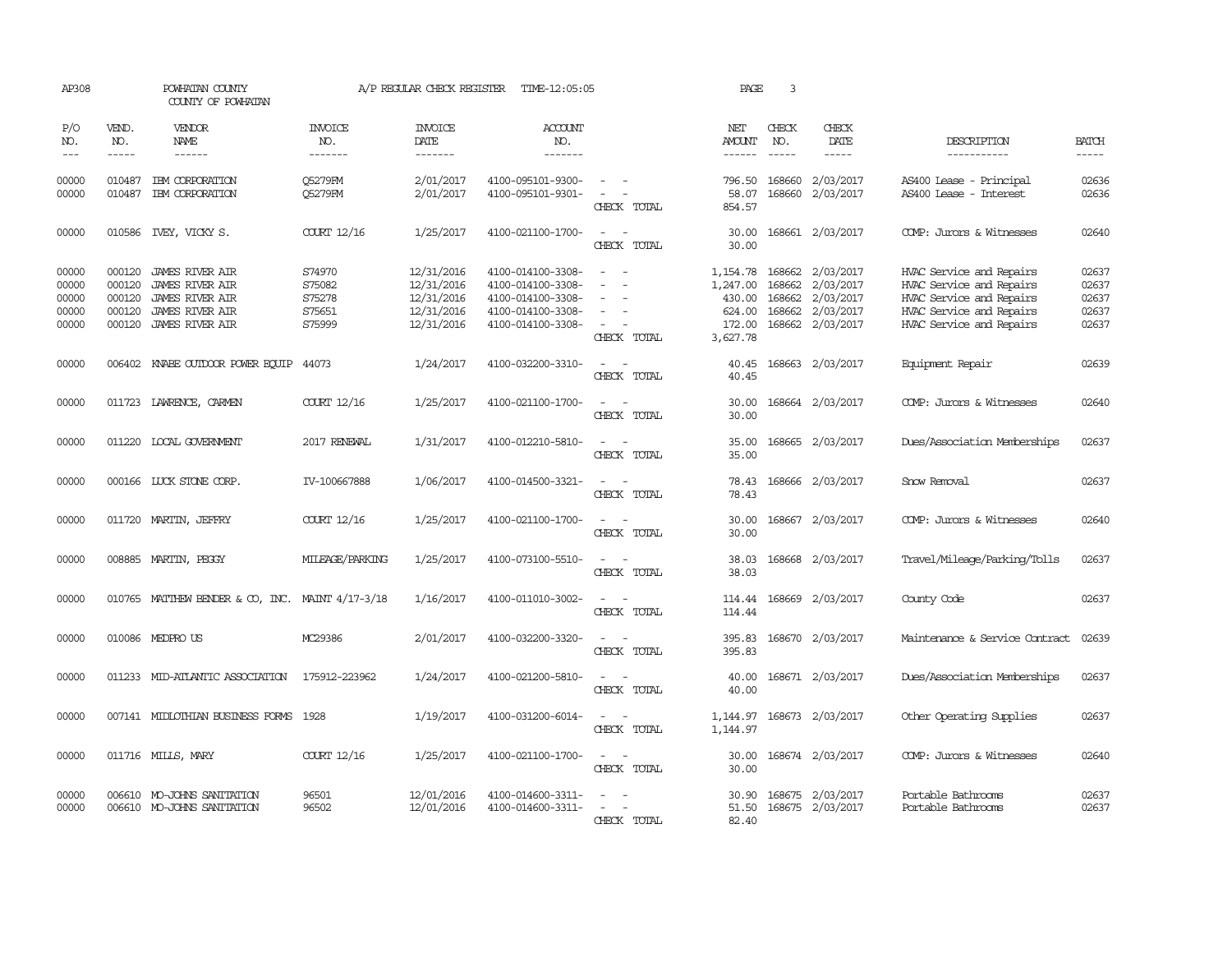| AP308                            |                               | POWHATAN COUNTY<br>COUNTY OF POWHATAN                                                                                                                                                                                                                                                                                                                                                                                                                                                               |                                   | A/P REGULAR CHECK REGISTER                       | TIME-12:05:05                                                                    |                                                   | PAGE                                  | $\overline{4}$                   |                                                         |                                                                                                  |                                  |
|----------------------------------|-------------------------------|-----------------------------------------------------------------------------------------------------------------------------------------------------------------------------------------------------------------------------------------------------------------------------------------------------------------------------------------------------------------------------------------------------------------------------------------------------------------------------------------------------|-----------------------------------|--------------------------------------------------|----------------------------------------------------------------------------------|---------------------------------------------------|---------------------------------------|----------------------------------|---------------------------------------------------------|--------------------------------------------------------------------------------------------------|----------------------------------|
| P/O<br>NO.<br>$- - -$            | VEND.<br>NO.<br>$\frac{1}{2}$ | VENDOR<br><b>NAME</b><br>$\frac{1}{2} \left( \frac{1}{2} \right) \left( \frac{1}{2} \right) \left( \frac{1}{2} \right) \left( \frac{1}{2} \right) \left( \frac{1}{2} \right) \left( \frac{1}{2} \right) \left( \frac{1}{2} \right) \left( \frac{1}{2} \right) \left( \frac{1}{2} \right) \left( \frac{1}{2} \right) \left( \frac{1}{2} \right) \left( \frac{1}{2} \right) \left( \frac{1}{2} \right) \left( \frac{1}{2} \right) \left( \frac{1}{2} \right) \left( \frac{1}{2} \right) \left( \frac$ | <b>INVOICE</b><br>NO.<br>-------- | <b>INVOICE</b><br>DATE<br>-------                | <b>ACCOUNT</b><br>NO.<br>-------                                                 |                                                   | NET<br>AMOUNT<br>------               | CHECK<br>NO.<br>$- - - - -$      | CHECK<br>DATE<br>$- - - - -$                            | DESCRIPTION<br>-----------                                                                       | <b>BATCH</b>                     |
| 00000                            |                               | 011710 MUNROE, JESSICA                                                                                                                                                                                                                                                                                                                                                                                                                                                                              | COURT 12/16                       | 1/25/2017                                        | 4100-021100-1700-                                                                | $\sim$<br>CHECK TOTAL                             | 30.00<br>30.00                        |                                  | 168677 2/03/2017                                        | COMP: Jurors & Witnesses                                                                         | 02640                            |
| 00000                            |                               | 009281 OVERDRIVE, INC.                                                                                                                                                                                                                                                                                                                                                                                                                                                                              | 1369-142614907                    | 1/23/2017                                        | 4100-073100-6012-                                                                | CHECK TOTAL                                       | 441.45<br>441.45                      |                                  | 168678 2/03/2017                                        | Books & Subscriptions                                                                            | 02637                            |
| 00000                            | 011725                        | OXLEY, DAVID                                                                                                                                                                                                                                                                                                                                                                                                                                                                                        | COURT 12/16                       | 1/25/2017                                        | 4100-021100-1700-                                                                | $\sim$<br>CHECK TOTAL                             | 30.00<br>30.00                        |                                  | 168679 2/03/2017                                        | COMP: Jurors & Witnesses                                                                         | 02640                            |
| 00000                            | 011709                        | PALMORE, ROBERT                                                                                                                                                                                                                                                                                                                                                                                                                                                                                     | COURT 12/16                       | 1/25/2017                                        | 4100-021100-1700-                                                                | $\sim$<br>CHECK TOTAL                             | 30.00<br>30.00                        |                                  | 168680 2/03/2017                                        | COMP: Jurors & Witnesses                                                                         | 02640                            |
| 00000                            |                               | 008404 PEST MASTERS, INC.                                                                                                                                                                                                                                                                                                                                                                                                                                                                           | 331450                            | 1/07/2017                                        | 4100-032210-3320-                                                                | $\equiv$<br>$\sim$<br>CHECK TOTAL                 | 110.00<br>110.00                      |                                  | 168681 2/03/2017                                        | Maintenance & Service Contract                                                                   | 02637                            |
| 00000                            | 000761                        | POSTMASTER OF POWHATAN                                                                                                                                                                                                                                                                                                                                                                                                                                                                              | POSTAGE 1/17                      | 1/26/2017                                        | 4100-012310-5210-                                                                | $\equiv$<br>CHECK TOTAL                           | 1,000.00<br>1,000.00                  |                                  | 168682 2/03/2017                                        | Postage                                                                                          | 02637                            |
| 00000                            | 001250                        | POWHATAN AUTO & TRACTOR                                                                                                                                                                                                                                                                                                                                                                                                                                                                             | 432478                            | 1/18/2017                                        | 4100-031200-6009-                                                                | $\equiv$<br>CHECK TOTAL                           | 36.64<br>36.64                        |                                  | 168683 2/03/2017                                        | Auto Parts/Repairs                                                                               | 02637                            |
| 00000                            |                               | 006914 POWHATAN AUTO REPAIR                                                                                                                                                                                                                                                                                                                                                                                                                                                                         | 869                               | 1/31/2017                                        | 4100-031200-6009-                                                                | $\sim$<br>$\overline{\phantom{a}}$<br>CHECK TOTAL | 63.95<br>63.95                        |                                  | 168684 2/03/2017                                        | Auto Parts/Repairs                                                                               | 02637                            |
| 00000                            |                               | 006928 POWHATAN COUNTY DEPT. OF                                                                                                                                                                                                                                                                                                                                                                                                                                                                     | WINSTON COURT                     | 1/31/2017                                        | 4100-053910-5642-                                                                | $\sim$<br>CHECK TOTAL                             | 455.74<br>455.74                      |                                  | 168685 2/03/2017                                        | PCCAA Services - TANF                                                                            | 02637                            |
| 00000                            |                               | 011722 PRIDDY, JR., ROBERT                                                                                                                                                                                                                                                                                                                                                                                                                                                                          | COURT 12/16                       | 1/25/2017                                        | 4100-021100-1700-                                                                | $ -$<br>CHECK TOTAL                               | 30.00<br>30.00                        |                                  | 168686 2/03/2017                                        | COMP: Jurors & Witnesses                                                                         | 02640                            |
| 00000<br>00000<br>00000          |                               | 006474 PROGRESSIVE AUTO WORKS<br>006474 PROGRESSIVE AUTO WORKS<br>006474 PROGRESSIVE AUTO WORKS                                                                                                                                                                                                                                                                                                                                                                                                     | 33072<br>33073<br>33093           | 1/26/2017<br>1/23/2017<br>1/26/2017              | 4100-031200-6009-<br>4100-031200-6008-<br>4100-031200-6009-                      | $\sim$<br>CHECK TOTAL                             | 674.94<br>51.66<br>355.28<br>1,081.88 | 168687                           | 168687 2/03/2017<br>2/03/2017<br>168687 2/03/2017       | Auto Parts/Repairs<br>Gas/Grease/Oil<br>Auto Parts/Repairs                                       | 02637<br>02637<br>02637          |
| 00000<br>00000<br>00000<br>00000 | 000620<br>000620              | 000620 R. C. GOODWYN & SONS, INC<br>R. C. GOODWYN & SONS, INC<br>R. C. GOODWYN & SONS, INC<br>000620 R. C. GOODWYN & SONS, INC 0750098                                                                                                                                                                                                                                                                                                                                                              | 0748905<br>0749138<br>0749862     | 1/11/2017<br>1/12/2017<br>1/19/2017<br>1/20/2017 | 4100-014100-3310-<br>4100-014100-3310-<br>4100-014100-3310-<br>4100-014100-3310- | $\equiv$<br>$\sim$<br>$\sim$<br>CHECK TOTAL       | 18.17<br>21.18<br>23.77<br>83.45      | 20.33 168688<br>168688<br>168688 | 2/03/2017<br>2/03/2017<br>2/03/2017<br>168688 2/03/2017 | Repairs & Maintenance<br>Repairs & Maintenance<br>Repairs & Maintenance<br>Repairs & Maintenance | 02637<br>02637<br>02637<br>02637 |
| 00000                            | 009139                        | SEAY'S AUTO BODY &                                                                                                                                                                                                                                                                                                                                                                                                                                                                                  | PAINT HUBCAPS                     | 1/17/2017                                        | 4100-031200-6009-                                                                | CHECK TOTAL                                       | 75.00<br>75.00                        |                                  | 168690 2/03/2017                                        | Auto Parts/Repairs                                                                               | 02638                            |
| 00000                            |                               | 008654 SEAY'S TOWING                                                                                                                                                                                                                                                                                                                                                                                                                                                                                | WINCH OUT                         | 1/23/2017                                        | 4100-035100-6009-                                                                | $\equiv$<br>CHECK TOTAL                           | 65.00<br>65.00                        |                                  | 168691 2/03/2017                                        | Auto Parts/Repairs                                                                               | 02638                            |
| 00000<br>00000                   | 001320                        | SOUTHERN POLICE<br>001320 SOUTHERN POLICE                                                                                                                                                                                                                                                                                                                                                                                                                                                           | 189076<br>189094                  | 1/27/2017<br>1/30/2017                           | 4100-031200-6011-<br>4100-031200-6011-                                           | $\equiv$<br>CHECK TOTAL                           | 225.00<br>432.00<br>657.00            |                                  | 168692 2/03/2017<br>168692 2/03/2017                    | Uniforms<br>Uniforms                                                                             | 02638<br>02638                   |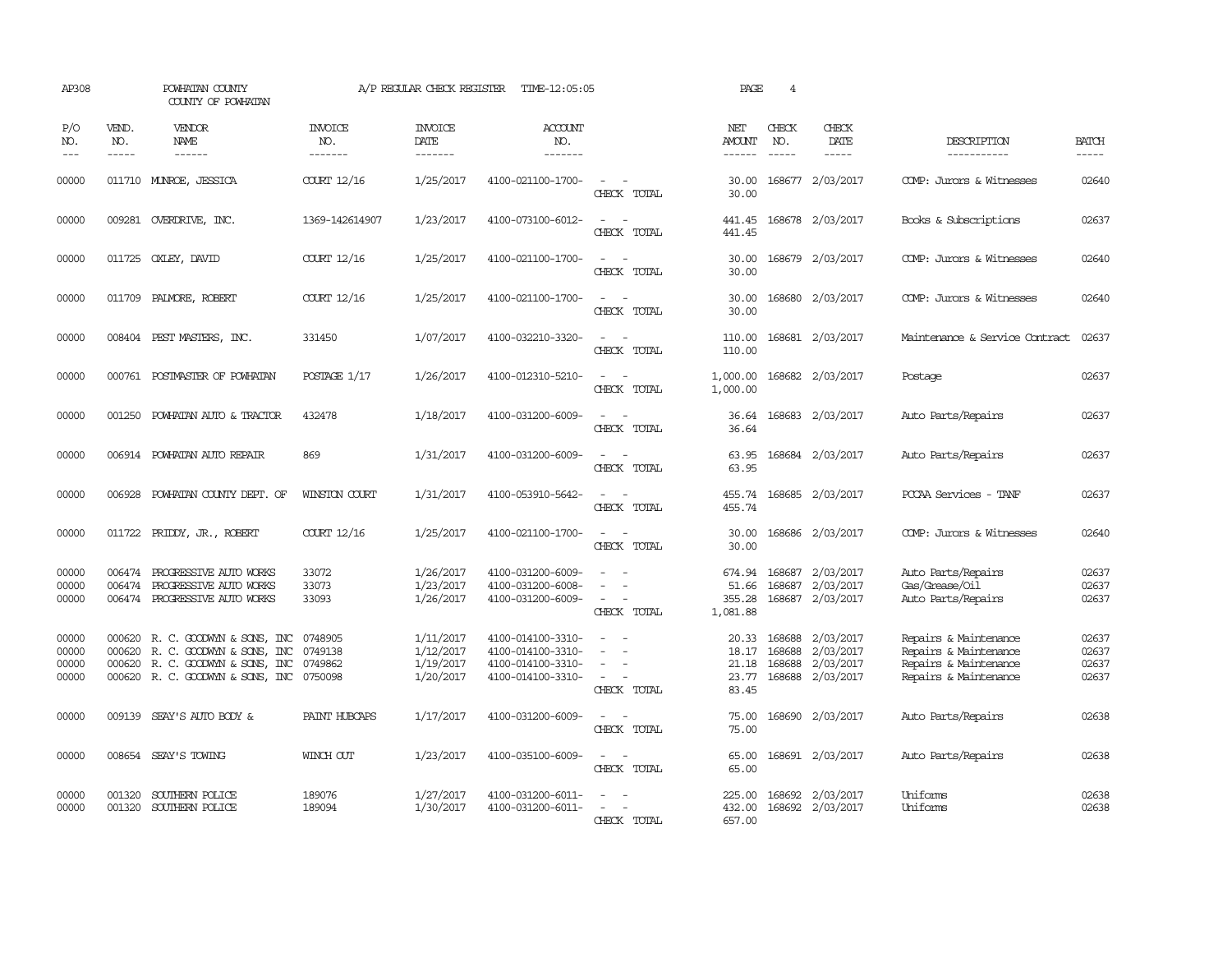| AP308               |                  | POWHATAN COUNTY<br>COUNTY OF POWHATAN               |                                | A/P REGULAR CHECK REGISTER | TIME-12:05:05                          |                                                                | PAGE                 | 5                |                        |                                    |                |
|---------------------|------------------|-----------------------------------------------------|--------------------------------|----------------------------|----------------------------------------|----------------------------------------------------------------|----------------------|------------------|------------------------|------------------------------------|----------------|
| P/O<br>NO.          | VEND.<br>NO.     | VENDOR<br>NAME                                      | <b>INVOICE</b><br>NO.          | <b>INVOICE</b><br>DATE     | <b>ACCOUNT</b><br>NO.                  |                                                                | NET<br>AMOUNT        | CHECK<br>NO.     | CHECK<br>DATE          | DESCRIPTION                        | <b>BATCH</b>   |
| $\qquad \qquad - -$ | $- - - - -$      | $- - - - - -$                                       | -------                        | -------                    | -------                                |                                                                | $- - - - - -$        | $- - - - -$      | -----                  | -----------                        | $- - - - -$    |
| 00000<br>00000      | 006594<br>006594 | SOUTHSIDE ELECTRIC COOP<br>SOUTHSIDE ELECTRIC COOP  | 63504009 1/17<br>63504010 1/17 | 1/16/2017<br>1/16/2017     | 4100-014600-5110-<br>4100-014600-5110- | $\sim$<br>$\overline{\phantom{a}}$<br>$\overline{\phantom{a}}$ | 1,727.88<br>152.46   | 168693<br>168693 | 2/03/2017<br>2/03/2017 | Electricity<br>Electricity         | 02638<br>02638 |
| 00000               | 006594           | SOUTHSIDE ELECTRIC COOP                             | 63504011 1/17                  | 1/16/2017                  | 4100-014100-5110-                      | $\sim$<br>CHECK TOTAL                                          | 124.58<br>2,004.92   | 168693           | 2/03/2017              | Electricity                        | 02638          |
|                     |                  |                                                     |                                |                            |                                        |                                                                |                      |                  |                        |                                    |                |
| 00000<br>00000      | 008578           | 008578 STAPLES BUSINESS AD-<br>STAPLES BUSINESS AD- | 3326940494<br>3326940494       | 1/13/2017<br>1/13/2017     | 4100-012510-6001-<br>4100-012200-6001- | $\sim$                                                         | 29.93<br>17.16       | 168695<br>168695 | 2/03/2017<br>2/03/2017 | Office Supplies<br>Office Supplies | 02638<br>02638 |
| 00000               | 008578           | STAPLES BUSINESS AD-                                | 3326940498                     | 1/13/2017                  | 4100-014400-6001-                      | $\sim$                                                         | 20.37                | 168695           | 2/03/2017              |                                    | 02638          |
|                     | 008578           | STAPLES BUSINESS AD-                                |                                |                            | 4100-083500-6001-                      | $\overline{\phantom{a}}$                                       |                      | 168695           |                        | Stationery/Office Supplies         | 02638          |
| 00000               |                  |                                                     | 3327078490                     | 1/14/2017                  |                                        |                                                                | 49.78                |                  | 2/03/2017              | Office Supplies                    |                |
| 00000               | 008578           | STAPLES BUSINESS AD-                                | 3327389794                     | 1/17/2017                  | 4100-083500-6014-                      |                                                                | 159.16               | 168695           | 2/03/2017              | Other Operating Supplies           | 02638          |
| 00000               | 008578           | STAPLES BUSINESS AD-                                | 3327438448                     | 1/18/2017                  | 4100-083500-6014-                      |                                                                | 53.99                | 168695           | 2/03/2017              | Other Operating Supplies           | 02638          |
| 00000               | 008578           | STAPLES BUSINESS AD-                                | 3327498828                     | 1/19/2017                  | 4100-031200-6001-                      | $\overline{\phantom{a}}$                                       | 22.58                | 168695           | 2/03/2017              | Office Supplies                    | 02638          |
| 00000               | 008578           | STAPLES BUSINESS AD-                                | 3327599785                     | 1/20/2017                  | 4100-022100-6001-                      | $\sim$                                                         | 175.67               | 168695           | 2/03/2017              | Office Supplies                    | 02638          |
|                     |                  |                                                     |                                |                            |                                        | CHECK TOTAL                                                    | 528.64               |                  |                        |                                    |                |
| 00000               |                  | 011719 STETTLER, CALEB                              | COURT 12/16                    | 1/25/2017                  | 4100-021100-1700-                      | $\sim$<br>$\sim$<br>CHECK TOTAL                                | 30.00<br>30.00       |                  | 168696 2/03/2017       | COMP: Jurors & Witnesses           | 02640          |
|                     |                  |                                                     |                                |                            |                                        |                                                                |                      |                  |                        |                                    |                |
| 00000               |                  | 011727 THE MERCER GROUP, INC.                       | 1ST BILLING                    | 1/17/2017                  | 4100-012220-5580-                      | $\overline{\phantom{a}}$<br>$\sim$<br>CHECK TOTAL              | 5,000.00<br>5,000.00 |                  | 168697 2/03/2017       | Recruitment                        | 02637          |
|                     |                  |                                                     |                                |                            |                                        |                                                                |                      |                  |                        |                                    |                |
| 00000               |                  | 000845 TOWN POLICE SUPPLY OF                        | 8593                           | 1/19/2017                  | 4100-031200-6011-                      |                                                                | 95.99                |                  | 168698 2/03/2017       | Uniforms                           | 02638          |
|                     |                  |                                                     |                                |                            |                                        | CHECK TOTAL                                                    | 95.99                |                  |                        |                                    |                |
| 00000               |                  | 001930 TREASURER, VIRGINIA TECH                     | 2ND QTR FY2017                 | 1/05/2017                  | 4100-083500-3140-                      | $\overline{\phantom{a}}$                                       | 13, 351.17 168699    |                  | 2/03/2017              | Professional Services              | 02638          |
| 00000               | 001930           | TREASURER, VIRGINIA TECH                            | 2ND QTR FY2017                 | 1/05/2017                  | 4100-083500-3140-                      | $\sim 100$ km s $^{-1}$                                        | 4,572.78             |                  | 168699 2/03/2017       | Professional Services              | 02638          |
|                     |                  |                                                     |                                |                            |                                        | CHECK TOTAL                                                    | 17,923.95            |                  |                        |                                    |                |
| 00000               |                  | 011704 TREVILLIAN, BRANDON                          | COURT 12/16                    | 1/25/2017                  | 4100-021100-1700-                      | $\overline{a}$<br>$\sim$                                       | 30.00                |                  | 168700 2/03/2017       | COMP: Jurors & Witnesses           | 02640          |
|                     |                  |                                                     |                                |                            |                                        | CHECK TOTAL                                                    | 30.00                |                  |                        |                                    |                |
|                     |                  |                                                     |                                |                            |                                        |                                                                |                      |                  |                        |                                    |                |
| 00000               |                  | 011729 VACAP/CSBG                                   | FACILITATION                   | 1/25/2017                  | 4100-053910-5643-                      | CHECK TOTAL                                                    | 50.00<br>50.00       |                  | 168701 2/03/2017       | PCCAA Services - Federal CSBG      | 02638          |
|                     |                  |                                                     |                                |                            |                                        |                                                                |                      |                  |                        |                                    |                |
| 00000               |                  | 011713 VANN, CHARLES                                | COURT 12/16                    | 1/25/2017                  | 4100-021100-1700-                      | $\sim$<br>$\sim$                                               | 30.00                |                  | 168702 2/03/2017       | COMP: Jurors & Witnesses           | 02640          |
|                     |                  |                                                     |                                |                            |                                        | CHECK TOTAL                                                    | 30.00                |                  |                        |                                    |                |
| 00000               | 008126           | VERIZON                                             | 9779256693                     | 1/23/2016                  | 4100-032200-5260-                      | $\overline{\phantom{a}}$<br>$\sim$                             | 50.30                | 168703           | 2/03/2017              | Internet                           | 02639          |
| 00000               | 008126           | VERIZON                                             | 9779266718                     | 1/23/2016                  | 4100-032200-5260-                      | $\overline{\phantom{a}}$<br>$\overline{\phantom{a}}$           | 360.09               | 168703           | 2/03/2017              | Internet                           | 02639          |
|                     |                  |                                                     |                                |                            |                                        | CHECK TOTAL                                                    | 410.39               |                  |                        |                                    |                |
|                     |                  |                                                     |                                |                            |                                        |                                                                |                      |                  |                        |                                    |                |
| 00000               |                  | 011169 VERIZON                                      | 8043780915 1/17                | 1/25/2017                  | 4100-032220-5230-                      | CHECK TOTAL                                                    | 83.90<br>83.90       |                  | 168704 2/03/2017       | Telephone System                   | 02638          |
|                     |                  |                                                     |                                |                            |                                        |                                                                |                      |                  |                        |                                    |                |
| 00000               |                  | 011448 WELCH, GRAHAM & OGDEN                        | 249043                         | 1/23/2017                  | 4100-032200-5305-                      | $\overline{\phantom{a}}$                                       | 188.10               |                  | 168705 2/03/2017       | Auto Insurance Premium             | 02639          |
|                     |                  |                                                     |                                |                            |                                        | CHECK TOTAL                                                    | 188.10               |                  |                        |                                    |                |
| 00000               |                  | 009186 WHITTEN BROTHERS, INC.                       | DOCS506242                     | 1/30/2017                  | 4100-031200-6009-                      | $\overline{\phantom{a}}$                                       | 45.65                |                  | 168706 2/03/2017       | Auto Parts/Repairs                 | 02638          |
|                     |                  |                                                     |                                |                            |                                        | CHECK TOTAL                                                    | 45.65                |                  |                        |                                    |                |
|                     |                  |                                                     |                                |                            |                                        |                                                                |                      |                  |                        |                                    |                |
| 00000               |                  | 009332 WITMER PUBLIC SAFETY                         | 1746833                        | 1/23/2017                  | 4100-031200-6011-                      | $\sim$                                                         | 157.50               |                  | 168707 2/03/2017       | Uniforms                           | 02638          |
|                     |                  |                                                     |                                |                            |                                        | CHECK TOTAL                                                    | 157.50               |                  |                        |                                    |                |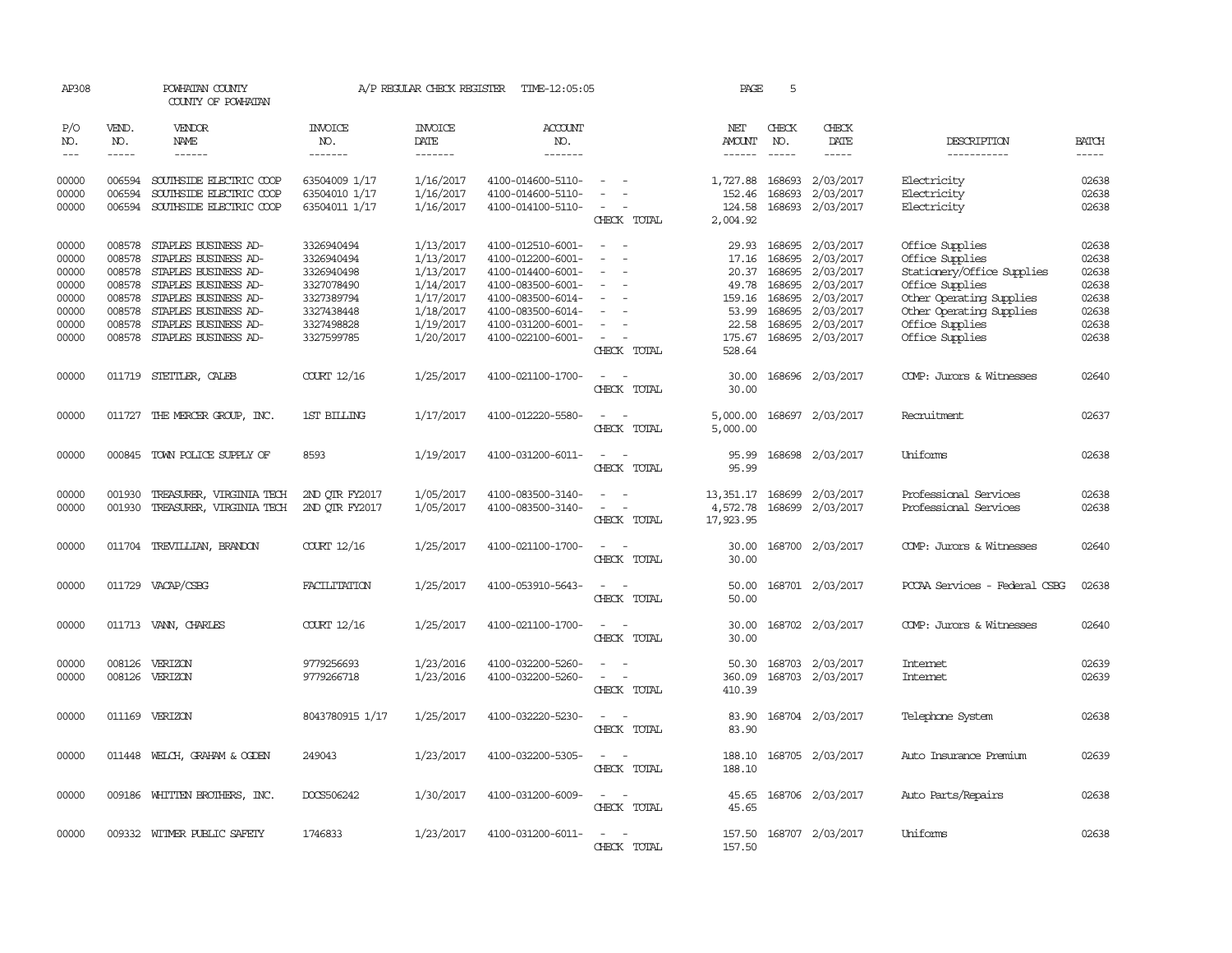| AP308                                     |                                                | POWHATAN COUNTY<br>COUNTY OF POWHATAN                                                         |                                                                    | A/P REGULAR CHECK REGISTER                                    | TIME-12:05:05                                                                                         |                                                                  | PAGE                                         | 6                                    |                                                                       |                                                                                                                                  |                                           |
|-------------------------------------------|------------------------------------------------|-----------------------------------------------------------------------------------------------|--------------------------------------------------------------------|---------------------------------------------------------------|-------------------------------------------------------------------------------------------------------|------------------------------------------------------------------|----------------------------------------------|--------------------------------------|-----------------------------------------------------------------------|----------------------------------------------------------------------------------------------------------------------------------|-------------------------------------------|
| P/O<br>NO.<br>$ -$                        | VEND.<br>NO.<br>$\frac{1}{2}$                  | VENDOR<br>NAME<br>$- - - - - -$                                                               | <b>INVOICE</b><br>NO.<br>-------                                   | <b>INVOICE</b><br>DATE<br>--------                            | <b>ACCOUNT</b><br>NO.<br>-------                                                                      |                                                                  | NET<br>AMOUNT<br>-------                     | CHECK<br>NO.<br>$\frac{1}{2}$        | CHECK<br>DATE<br>$\frac{1}{2}$                                        | DESCRIPTION<br>-----------                                                                                                       | <b>BATCH</b><br>$- - - - -$               |
| 00000                                     |                                                | 011717 WOODS, EMILY                                                                           | COURT 12/16                                                        | 1/25/2017                                                     | 4100-021100-1700-                                                                                     | $\equiv$<br>CHECK TOTAL                                          | 30.00<br>30.00                               |                                      | 168708 2/03/2017                                                      | COMP: Jurors & Witnesses                                                                                                         | 02640                                     |
| 00000                                     |                                                | 011706 YARBROUGH, EUGENE                                                                      | COURT 12/16                                                        | 1/25/2017                                                     | 4100-021100-1700-                                                                                     | $\equiv$<br>CHECK TOTAL                                          | 30.00<br>30.00                               |                                      | 168709 2/03/2017                                                      | COMP: Jurors & Witnesses                                                                                                         | 02640                                     |
| 00000                                     |                                                | 011715 ZWARYCZ, ALLAN                                                                         | COURT 12/16                                                        | 1/25/2017                                                     | 4100-021100-1700-                                                                                     | $\sim$<br>CHECK TOTAL                                            | 30.00<br>30.00                               |                                      | 168710 2/03/2017                                                      | COMP: Jurors & Witnesses                                                                                                         | 02640                                     |
| 00000                                     |                                                | 000020 ALEXANDER, NANCY N.                                                                    | 0000201702                                                         | 2/10/2017                                                     | 4100-031200-2310-                                                                                     | $\sim$<br>CHECK TOTAL                                            | 108.00<br>108.00                             |                                      | 168712 2/13/2017                                                      | Medical Insurance                                                                                                                | 02642                                     |
| 00000                                     | 000660                                         | BAI MUNICIPAL SOFTWARE                                                                        | WATS201751-2                                                       | 2/01/2017                                                     | 4100-012510-3321-                                                                                     | CHECK TOTAL                                                      | 10,395.00<br>10,395.00                       |                                      | 168713 2/13/2017                                                      | AS400 Service Contracts                                                                                                          | 02643                                     |
| 00000<br>00000<br>00000<br>00000          | 007941<br>007941                               | 007941 BAKER & TAYLOR<br>BAKER & TAYLOR<br><b>BAKER &amp; TAYLOR</b><br>007941 BAKER & TAYLOR | K89854000<br>5014426363<br>5014429461<br>5014429557                | 2/02/2017<br>1/31/2017<br>2/01/2017<br>2/01/2017              | 4100-073100-6012-<br>4100-073100-6012-<br>4100-073100-6012-<br>4100-073100-6012-                      | $\equiv$<br>$\overline{\phantom{a}}$<br>CHECK TOTAL              | 90.95<br>453.41<br>87.64<br>359.47<br>991.47 | 168714                               | 168714 2/13/2017<br>2/13/2017<br>168714 2/13/2017<br>168714 2/13/2017 | Books & Subscriptions<br>Books & Subscriptions<br>Books & Subscriptions<br>Books & Subscriptions                                 | 02644<br>02644<br>02644<br>02644          |
| 00000<br>00000<br>00000<br>00000<br>00000 | 008668<br>008668<br>008668<br>008668<br>008668 | BANK OF AMERICA<br>BANK OF AMERICA<br>BANK OF AMERICA<br>BANK OF AMERICA<br>BANK OF AMERICA   | 02/01/2017<br>02/01/2017<br>02/01/2017<br>02/01/2017<br>02/01/2017 | 2/01/2017<br>2/01/2017<br>2/01/2017<br>2/01/2017<br>2/01/2017 | 4100-012100-5540-<br>4100-012100-5540-<br>4100-014100-3310-<br>4100-012220-5810-<br>4100-012310-5540- | $\overline{\phantom{a}}$<br>$\overline{\phantom{a}}$<br>$\equiv$ | .00.<br>150.00<br>79.94<br>50.00<br>125.00   | 168715<br>168715<br>168715<br>168715 | 2/13/2017<br>2/13/2017<br>2/13/2017<br>168715 2/13/2017<br>2/13/2017  | Conference & Training<br>Conference & Training<br>Repairs & Maintenance<br>Dues/Association Membership<br>Conferences & Training | 02651<br>02651<br>02651<br>02651<br>02651 |
| 00000<br>00000<br>00000<br>00000          | 008668<br>008668<br>008668<br>008668           | BANK OF AMERICA<br>BANK OF AMERICA<br>BANK OF AMERICA<br>BANK OF AMERICA                      | 02/01/2017<br>02/01/2017<br>02/01/2017<br>02/01/2017               | 2/01/2017<br>2/01/2017<br>2/01/2017<br>2/01/2017              | 4100-012310-5540-<br>4100-012310-5540-<br>4100-012410-3321-<br>4100-012200-5210-                      | $\sim$<br>$\equiv$                                               | 70.00<br>150.00<br>19.95<br>6.47             | 168715<br>168715<br>168715           | 2/13/2017<br>2/13/2017<br>2/13/2017<br>168715 2/13/2017               | Conferences & Training<br>Conferences & Training<br>BAI.NET Credit Card Fees<br>Postage                                          | 02651<br>02651<br>02651<br>02651          |
| 00000<br>00000<br>00000<br>00000          | 008668<br>008668<br>008668<br>008668           | BANK OF AMERICA<br>BANK OF AMERICA<br>BANK OF AMERICA<br>BANK OF AMERICA                      | 02/01/2017<br>02/01/2017<br>02/01/2017<br>02/01/2017               | 2/01/2017<br>2/01/2017<br>2/01/2017<br>2/01/2017              | 4100-013200-5210-<br>4100-013200-5210-<br>4100-073100-5210-<br>4100-073100-5210-                      | $\sim$<br>$\equiv$<br>$\equiv$                                   | 47.00<br>98.00<br>2.94<br>2.48               | 168715<br>168715<br>168715<br>168715 | 2/13/2017<br>2/13/2017<br>2/13/2017<br>2/13/2017                      | Postage<br>Postage<br>Postage<br>Postage                                                                                         | 02651<br>02651<br>02651<br>02651          |
| 00000<br>00000<br>00000<br>00000          | 008668<br>008668<br>008668<br>008668           | BANK OF AMERICA<br>BANK OF AMERICA<br>BANK OF AMERICA<br>BANK OF AMERICA                      | 02/01/2017<br>02/01/2017<br>02/01/2017<br>02/01/2017               | 2/01/2017<br>2/01/2017<br>2/01/2017<br>2/01/2017              | 4100-073100-5210-<br>4100-073100-5210-<br>4100-073100-5210-<br>4100-013200-5540-                      | $\equiv$<br>$\equiv$<br>$\overline{\phantom{a}}$                 | 12.22<br>61.82<br>5.94<br>40.82              | 168715<br>168715<br>168715           | 2/13/2017<br>2/13/2017<br>168715 2/13/2017<br>2/13/2017               | Postage<br>Postage<br>Postage<br>Conferences & Training                                                                          | 02651<br>02651<br>02651<br>02651          |
| 00000<br>00000<br>00000                   | 008668<br>008668<br>008668                     | BANK OF AMERICA<br>BANK OF AMERICA<br>BANK OF AMERICA                                         | 02/01/2017<br>02/01/2017<br>02/01/2017                             | 2/01/2017<br>2/01/2017<br>2/01/2017                           | 4100-073100-6001-<br>4100-032200-3310-<br>4100-035500-6014-                                           |                                                                  | 29.13<br>164.31<br>17.99                     | 168715<br>168715<br>168715           | 2/13/2017<br>2/13/2017<br>2/13/2017                                   | Office Supplies<br>Equipment Repair<br>Other Operating Supplies                                                                  | 02651<br>02651<br>02651                   |
| 00000<br>00000<br>00000<br>00000          | 008668<br>008668<br>008668<br>008668           | BANK OF AMERICA<br>BANK OF AMERICA<br>BANK OF AMERICA<br>BANK OF AMERICA                      | 02/01/2017<br>02/01/2017<br>02/01/2017<br>02/01/2017               | 2/01/2017<br>2/01/2017<br>2/01/2017<br>2/01/2017              | 4100-035500-6014-<br>4100-035500-6014-<br>4100-073100-6001-<br>4100-073100-6014-                      | $\equiv$<br>$\overline{\phantom{a}}$                             | 23.01<br>65.80<br>37.79<br>36.11             | 168715<br>168715                     | 168715 2/13/2017<br>2/13/2017<br>2/13/2017<br>168715 2/13/2017        | Other Operating Supplies<br>Other Operating Supplies<br>Office Supplies<br>Library Supplies                                      | 02651<br>02651<br>02651<br>02651          |
| 00000<br>00000<br>00000                   | 008668<br>008668<br>008668                     | BANK OF AMERICA<br>BANK OF AMERICA<br>BANK OF AMERICA                                         | 02/01/2017<br>02/01/2017<br>02/01/2017                             | 2/01/2017<br>2/01/2017<br>2/01/2017                           | 4100-013200-5540-<br>4100-013200-6001-<br>4100-014100-6004-                                           |                                                                  | 31.06<br>18.42<br>89.99                      | 168715<br>168715<br>168715           | 2/13/2017<br>2/13/2017<br>2/13/2017                                   | Conferences & Training<br>Office Supplies<br>Tools and Equipment                                                                 | 02651<br>02651<br>02651                   |
| 00000<br>00000<br>00000                   | 008668<br>008668<br>008668                     | BANK OF AMERICA<br>BANK OF AMERICA<br>BANK OF AMERICA                                         | 02/01/2017<br>02/01/2017<br>02/01/2017                             | 2/01/2017<br>2/01/2017<br>2/01/2017                           | 4100-011010-5540-<br>4100-081100-5810-<br>4100-012200-5540-                                           | $\sim$<br>$\sim$                                                 | 350.00<br>100.00<br>290.00                   | 168715<br>168715                     | 2/13/2017<br>2/13/2017<br>168715 2/13/2017                            | Travel - Convention & Educatio<br>Dues/Association Memberships<br>Conferences & Training                                         | 02651<br>02651<br>02651                   |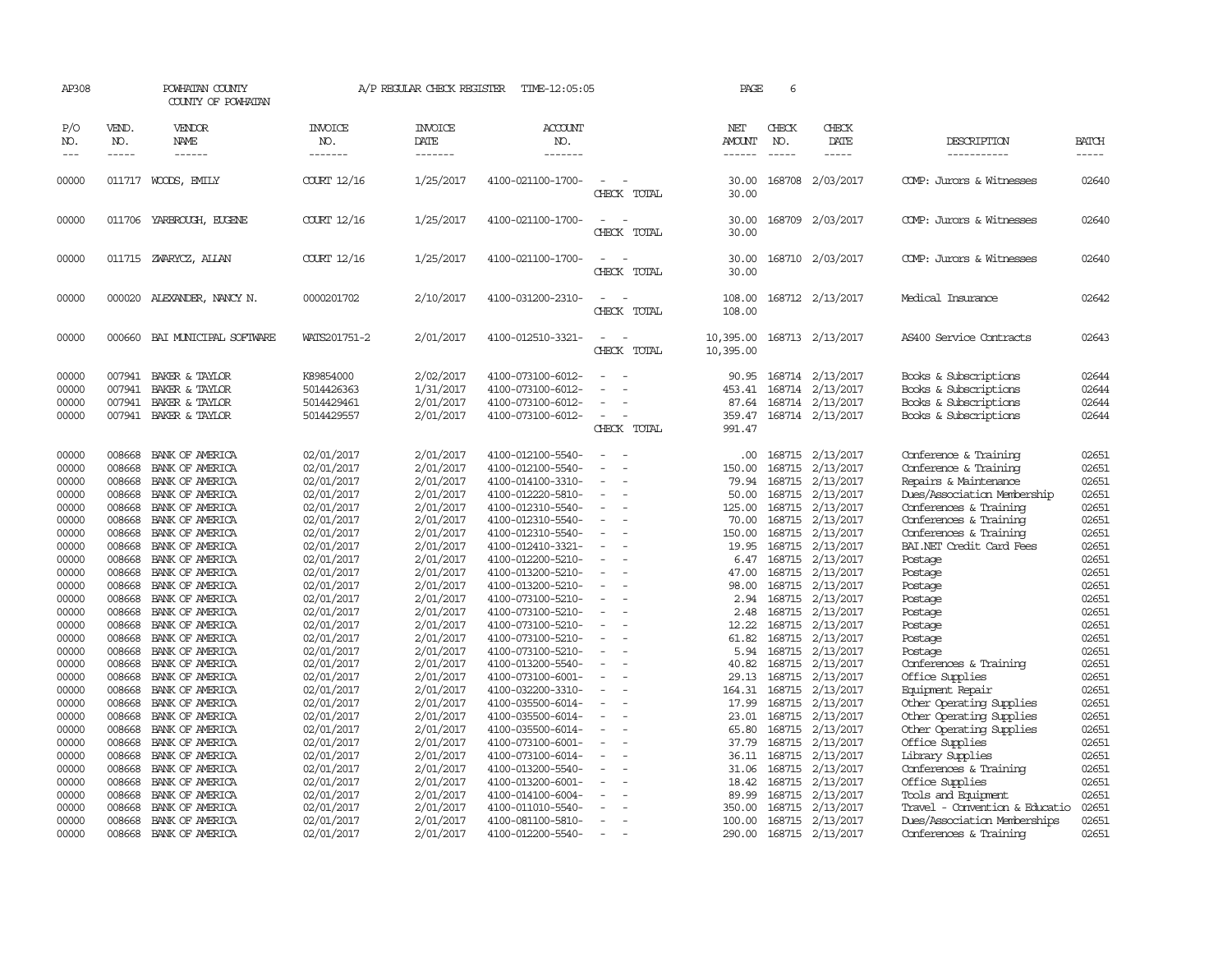| AP308             |              | POWHATAN COUNTY<br>COUNTY OF POWHATAN |                       | A/P REGULAR CHECK REGISTER | TIME-12:05:05     |                          | PAGE             | $\overline{7}$ |                  |                                |              |
|-------------------|--------------|---------------------------------------|-----------------------|----------------------------|-------------------|--------------------------|------------------|----------------|------------------|--------------------------------|--------------|
| P/O<br>NO.        | VEND.<br>NO. | VENDOR<br>NAME                        | <b>INVOICE</b><br>NO. | <b>INVOICE</b><br>DATE     | ACCOUNT<br>NO.    |                          | NET<br>AMOUNT    | CHECK<br>NO.   | CHECK<br>DATE    | DESCRIPTION                    | <b>BATCH</b> |
| $\qquad \qquad -$ | -----        | ------                                | -------               | -------                    | -------           |                          | -------          | $\frac{1}{2}$  | -----            | -----------                    | -----        |
| 00000             | 008668       | BANK OF AMERICA                       | 02/01/2017            | 2/01/2017                  | 4100-032200-5540- | $\equiv$                 | 325.00           |                | 168715 2/13/2017 | Travel - Convention & Educatio | 02651        |
| 00000             | 008668       | BANK OF AMERICA                       | 02/01/2017            | 2/01/2017                  | 4100-012510-8205- |                          | 17.49            | 168715         | 2/13/2017        | Hosting Fees                   | 02651        |
| 00000             | 008668       | BANK OF AMERICA                       | 02/01/2017            | 2/01/2017                  | 4100-012510-8205- |                          | 5.99             |                | 168715 2/13/2017 | Hosting Fees                   | 02651        |
| 00000             | 008668       | BANK OF AMERICA                       | 02/01/2017            | 2/01/2017                  | 4100-032200-6001- | $\overline{\phantom{a}}$ |                  | 16.75-168715   | 2/13/2017        | Stationery/Office Supplies     | 02651        |
| 00000             | 008668       | BANK OF AMERICA                       | 02/01/2017            | 2/01/2017                  | 4100-081100-6001- |                          | 17.75            |                | 168715 2/13/2017 | Office Supplies                | 02651        |
| 00000             | 008668       | BANK OF AMERICA                       | 02/01/2017            | 2/01/2017                  | 4100-081100-5810- | $\sim$                   | 105.00           | 168715         | 2/13/2017        | Dues/Association Memberships   | 02651        |
|                   |              |                                       |                       |                            |                   |                          |                  |                |                  |                                | 02651        |
| 00000             | 008668       | BANK OF AMERICA                       | 02/01/2017            | 2/01/2017                  | 4100-012510-8205- |                          | 15.99            |                | 168715 2/13/2017 | Hosting Fees                   |              |
| 00000             | 008668       | BANK OF AMERICA                       | 02/01/2017            | 2/01/2017                  | 4100-031210-6001- | $\sim$                   | 199.99           |                | 168715 2/13/2017 | Office Supplies                | 02651        |
| 00000             | 008668       | BANK OF AMERICA                       | 02/01/2017            | 2/01/2017                  | 4100-073100-5840- | $\sim$                   | 73.07            | 168715         | 2/13/2017        | Miscellaneous                  | 02651        |
| 00000             | 008668       | BANK OF AMERICA                       | 02/01/2017            | 2/01/2017                  | 4100-081100-5540- |                          | 100.00           |                | 168715 2/13/2017 | Conferences & Training         | 02651        |
| 00000             | 008668       | BANK OF AMERICA                       | 02/01/2017            | 2/01/2017                  | 4100-073100-6012- | $\overline{\phantom{a}}$ | 15.00            |                | 168715 2/13/2017 | Books & Subscriptions          | 02651        |
| 00000             | 008668       | BANK OF AMERICA                       | 02/01/2017            | 2/01/2017                  | 4100-071110-6013- | $\overline{\phantom{a}}$ | 200.00           |                | 168715 2/13/2017 | Dues and Memberships           | 02651        |
| 00000             | 008668       | BANK OF AMERICA                       | 02/01/2017            | 2/01/2017                  | 4100-034100-6001- | $\equiv$                 | 49.00            |                | 168715 2/13/2017 | Office Supplies                | 02651        |
| 00000             | 008668       | BANK OF AMERICA                       | 02/01/2017            | 2/01/2017                  | 4100-012100-5810- |                          | 250.00           |                | 168715 2/13/2017 | Dues/Association Memberships   | 02651        |
| 00000             | 008668       | BANK OF AMERICA                       | 02/01/2017            | 2/01/2017                  | 4100-031210-5540- | $\equiv$                 | 50.00            |                | 168715 2/13/2017 | Conferences and Training       | 02651        |
| 00000             | 008668       | BANK OF AMERICA                       | 02/01/2017            | 2/01/2017                  | 4100-031210-5540- | $\equiv$                 | 50.00            |                | 168715 2/13/2017 | Conferences and Training       | 02651        |
| 00000             | 008668       | BANK OF AMERICA                       | 02/01/2017            | 2/01/2017                  | 4100-012220-5540- | $\equiv$                 | 64.32            | 168715         | 2/13/2017        | Travel and Education           | 02651        |
| 00000             | 008668       | BANK OF AMERICA                       | 02/01/2017            | 2/01/2017                  | 4100-012220-5540- |                          | 2,338.75         |                | 168715 2/13/2017 | Travel and Education           | 02651        |
| 00000             | 008668       | BANK OF AMERICA                       | 02/01/2017            | 2/01/2017                  | 4100-032200-5540- | $\equiv$                 | 114.86           |                | 168715 2/13/2017 | Travel - Convention & Educatio | 02651        |
| 00000             | 008668       | BANK OF AMERICA                       | 02/01/2017            | 2/01/2017                  | 4100-012510-5230- | $\sim$                   | 7.50             | 168715         | 2/13/2017        | Telephone Services             | 02651        |
| 00000             | 008668       | BANK OF AMERICA                       | 02/01/2017            | 2/01/2017                  | 4100-012510-5230- | $\sim$                   | 65.80            |                | 168715 2/13/2017 | Telephone Services             | 02651        |
| 00000             | 008668       | BANK OF AMERICA                       | 02/01/2017            | 2/01/2017                  | 4100-012510-5230- | $\equiv$                 | 7.40             |                | 168715 2/13/2017 | Telephone Services             | 02651        |
| 00000             | 008668       | BANK OF AMERICA                       | 02/01/2017            | 2/01/2017                  | 4100-071110-6013- | $\overline{\phantom{a}}$ | 723.00           |                | 168715 2/13/2017 | Dues and Memberships           | 02651        |
| 00000             | 008668       | BANK OF AMERICA                       | 02/01/2017            | 2/01/2017                  | 4100-071110-6013- |                          | 165.00           | 168715         | 2/13/2017        | Dues and Memberships           | 02651        |
| 00000             | 008668       | BANK OF AMERICA                       | 02/01/2017            | 2/01/2017                  | 4100-073100-6002- |                          | 45.00            |                | 168715 2/13/2017 | Computer Equipment-non-capital | 02651        |
| 00000             | 008668       | BANK OF AMERICA                       | 02/01/2017            | 2/01/2017                  | 4100-011010-5840- | $\overline{\phantom{a}}$ | 67.23            |                | 168715 2/13/2017 | Meeting Expense                | 02651        |
| 00000             | 008668       | BANK OF AMERICA                       | 02/01/2017            | 2/01/2017                  | 4100-012310-5510- | $\sim$                   | 24.42            |                | 168715 2/13/2017 | Travel/Mileage/Parking/Tolls   | 02651        |
| 00000             | 008668       | BANK OF AMERICA                       | 02/01/2017            | 2/01/2017                  | 4100-012310-5510- | $\equiv$                 | 33.81            | 168715         | 2/13/2017        | Travel/Mileage/Parking/Tolls   | 02651        |
| 00000             | 008668       | BANK OF AMERICA                       | 02/01/2017            | 2/01/2017                  | 4100-012100-6001- |                          | 83.91            |                | 168715 2/13/2017 | Office Supplies                | 02651        |
| 00000             | 008668       | BANK OF AMERICA                       | 02/01/2017            | 2/01/2017                  | 4100-014100-6004- | $\overline{\phantom{a}}$ | 1,223.99         |                | 168715 2/13/2017 | Tools and Equipment            | 02651        |
| 00000             | 008668       | BANK OF AMERICA                       | 02/01/2017            | 2/01/2017                  | 4100-032200-3320- | $\overline{\phantom{a}}$ | 120.00           | 168715         | 2/13/2017        | Maintenance & Service Contract | 02651        |
| 00000             | 008668       | BANK OF AMERICA                       | 02/01/2017            | 2/01/2017                  | 4100-032200-5540- |                          | 590.20           | 168715         | 2/13/2017        | Travel - Convention & Educatio | 02651        |
| 00000             | 008668       | BANK OF AMERICA                       | 02/01/2017            | 2/01/2017                  | 4100-014100-6006- | $\equiv$                 | 1,032.09         | 168715         | 2/13/2017        | Memorial Benches               | 02651        |
| 00000             | 008668       | BANK OF AMERICA                       | 02/01/2017            | 2/01/2017                  | 4100-014100-6006- | $\equiv$                 | 1,035.73         |                | 168715 2/13/2017 | Memorial Benches               | 02651        |
| 00000             | 008668       | BANK OF AMERICA                       | 02/01/2017            | 2/01/2017                  | 4100-014100-3310- | $\overline{\phantom{a}}$ | 27.00            | 168715         | 2/13/2017        | Repairs & Maintenance          | 02651        |
| 00000             | 008668       | BANK OF AMERICA                       | 02/01/2017            | 2/01/2017                  | 4100-032220-3310- |                          | 174.76           |                | 168715 2/13/2017 | Repairs & Maintenance          | 02651        |
| 00000             | 008668       | BANK OF AMERICA                       | 02/01/2017            | 2/01/2017                  | 4100-035100-3310- | $\sim$                   | 136.52           |                | 168715 2/13/2017 | Repairs & Maintenance          | 02651        |
| 00000             | 008668       | BANK OF AMERICA                       | 02/01/2017            | 2/01/2017                  | 4100-014100-6004- |                          | 22.98            |                | 168715 2/13/2017 | Tools and Equipment            | 02651        |
| 00000             | 008668       | BANK OF AMERICA                       | 02/01/2017            | 2/01/2017                  | 4100-014500-3190- | $\equiv$                 | 259.02           | 168715         | 2/13/2017        | Grounds Maintenance            | 02651        |
| 00000             | 008668       | BANK OF AMERICA                       | 02/01/2017            | 2/01/2017                  | 4100-014500-3321- |                          | 97.98            |                | 168715 2/13/2017 | Snow Removal                   | 02651        |
|                   |              |                                       |                       |                            |                   | $\equiv$                 |                  |                |                  |                                | 02651        |
| 00000             | 008668       | BANK OF AMERICA                       | 02/01/2017            | 2/01/2017                  | 4100-032200-6009- |                          | 616.63           |                | 168715 2/13/2017 | Auto Repairs and Parts         |              |
|                   |              |                                       |                       |                            |                   | CHECK TOTAL              | 12,711.62        |                |                  |                                |              |
| 00000             | 011590       | BERRIMAN, WHITNEY                     | KROGER-WATER          | 2/04/2017                  | 4100-073100-6001- |                          | 6.13             |                | 168716 2/13/2017 | Office Supplies                | 02644        |
| 00000             | 011590       | BERRIMAN, WHITNEY                     | <b>STEM TRAINING</b>  | 1/31/2017                  | 4100-073100-5510- | $\equiv$                 | 24.12            |                | 168716 2/13/2017 | Travel/Mileage/Parking/Tolls   | 02644        |
|                   |              |                                       |                       |                            |                   | CHECK TOTAL              | 30.25            |                |                  |                                |              |
|                   |              |                                       |                       |                            |                   |                          |                  |                |                  |                                |              |
| 00000             |              | 000045 BLANKENSHIP, SUSAN M.          | 0000201702            | 2/10/2017                  | 4100-012310-2310- | $\equiv$<br>CHECK TOTAL  | 104.00<br>104.00 |                | 168717 2/13/2017 | Medical Insurance              | 02642        |
|                   |              |                                       |                       |                            |                   |                          |                  |                |                  |                                |              |
| 00000             |              | 008713 BLUE RIDGE RESCUE              | 40442                 | 2/03/2017                  | 4100-032200-6011- |                          | 196.50           |                | 168719 2/13/2017 | Protective Gear/Uniforms       | 02645        |
|                   |              |                                       |                       |                            |                   | CHECK TOTAL              | 196.50           |                |                  |                                |              |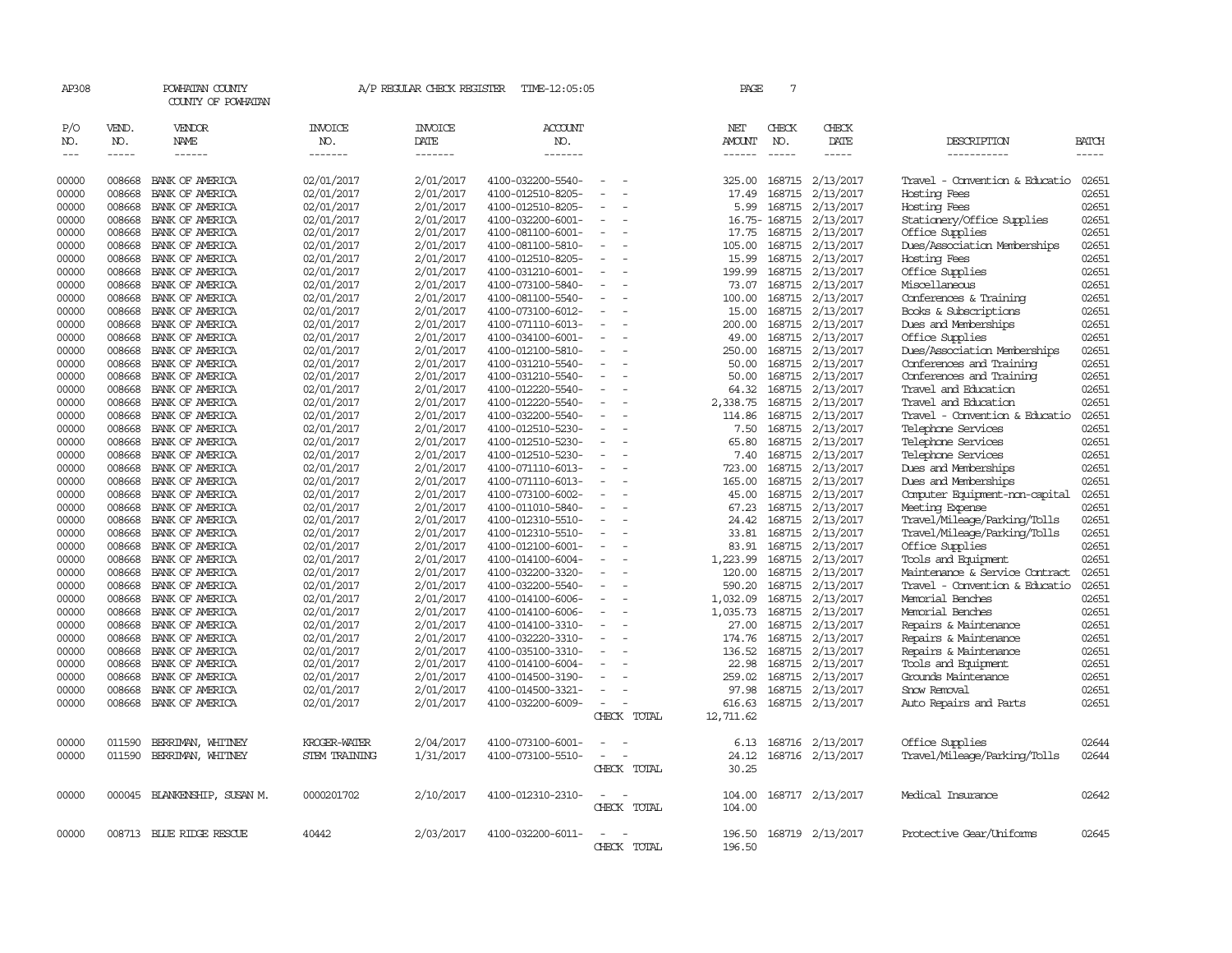| AP308                                                                                                                                                                                     |                                                          | POWHATAN COUNTY<br>COUNTY OF POWHATAN                                                                                                                                                                                                                                                                                                                                                                                                                                                                         |                                                                                                                                                                                                                                                                                                    | A/P REGULAR CHECK REGISTER                                                                                                                                                                                                                                                    | TIME-12:05:05                                                                                                                                                                                                                                                                                                                                                                                                                                         |                                                                   | PAGE                                                                                                                                                                                                          | 8                                                                                                                                                                                                          |                                                                                                                                                                                                                                                                               |                                                                                                                                                                                                                                                                                                                                                                                                                                                                                                                            |                                                                                                                                                                                           |
|-------------------------------------------------------------------------------------------------------------------------------------------------------------------------------------------|----------------------------------------------------------|---------------------------------------------------------------------------------------------------------------------------------------------------------------------------------------------------------------------------------------------------------------------------------------------------------------------------------------------------------------------------------------------------------------------------------------------------------------------------------------------------------------|----------------------------------------------------------------------------------------------------------------------------------------------------------------------------------------------------------------------------------------------------------------------------------------------------|-------------------------------------------------------------------------------------------------------------------------------------------------------------------------------------------------------------------------------------------------------------------------------|-------------------------------------------------------------------------------------------------------------------------------------------------------------------------------------------------------------------------------------------------------------------------------------------------------------------------------------------------------------------------------------------------------------------------------------------------------|-------------------------------------------------------------------|---------------------------------------------------------------------------------------------------------------------------------------------------------------------------------------------------------------|------------------------------------------------------------------------------------------------------------------------------------------------------------------------------------------------------------|-------------------------------------------------------------------------------------------------------------------------------------------------------------------------------------------------------------------------------------------------------------------------------|----------------------------------------------------------------------------------------------------------------------------------------------------------------------------------------------------------------------------------------------------------------------------------------------------------------------------------------------------------------------------------------------------------------------------------------------------------------------------------------------------------------------------|-------------------------------------------------------------------------------------------------------------------------------------------------------------------------------------------|
| P/O<br>NO.<br>$---$                                                                                                                                                                       | VEND.<br>NO.<br>$- - - - -$                              | <b>VENDOR</b><br>NAME<br>------                                                                                                                                                                                                                                                                                                                                                                                                                                                                               | <b>INVOICE</b><br>NO.<br>-------                                                                                                                                                                                                                                                                   | <b>INVOICE</b><br><b>DATE</b><br>-------                                                                                                                                                                                                                                      | <b>ACCOUNT</b><br>NO.<br>-------                                                                                                                                                                                                                                                                                                                                                                                                                      |                                                                   | NET<br>AMOUNT<br>------                                                                                                                                                                                       | CHECK<br>NO.<br>$\frac{1}{2}$                                                                                                                                                                              | CHECK<br>DATE<br>-----                                                                                                                                                                                                                                                        | DESCRIPTION<br>-----------                                                                                                                                                                                                                                                                                                                                                                                                                                                                                                 | <b>BATCH</b><br>-----                                                                                                                                                                     |
| 00000                                                                                                                                                                                     |                                                          | 011112 BLUE RIDGE VOICE & DATA                                                                                                                                                                                                                                                                                                                                                                                                                                                                                | 2143                                                                                                                                                                                                                                                                                               | 12/30/2016                                                                                                                                                                                                                                                                    | 4100-012510-3320-                                                                                                                                                                                                                                                                                                                                                                                                                                     | CHECK TOTAL                                                       | 150.00<br>150.00                                                                                                                                                                                              |                                                                                                                                                                                                            | 168720 2/13/2017                                                                                                                                                                                                                                                              | Maintenance & Service Contract 02643                                                                                                                                                                                                                                                                                                                                                                                                                                                                                       |                                                                                                                                                                                           |
| 00000                                                                                                                                                                                     |                                                          | 009991 BMS DIRECT                                                                                                                                                                                                                                                                                                                                                                                                                                                                                             | 110848                                                                                                                                                                                                                                                                                             | 1/31/2017                                                                                                                                                                                                                                                                     | 4100-012410-5210-                                                                                                                                                                                                                                                                                                                                                                                                                                     | CHECK TOTAL                                                       | 903.09<br>903.09                                                                                                                                                                                              |                                                                                                                                                                                                            | 168721 2/13/2017                                                                                                                                                                                                                                                              | Postage                                                                                                                                                                                                                                                                                                                                                                                                                                                                                                                    | 02647                                                                                                                                                                                     |
| 00000<br>00000                                                                                                                                                                            | 009984<br>009984                                         | BRAME SPECIALITY CO., INC.<br>BRAME SPECIALITY CO., INC.                                                                                                                                                                                                                                                                                                                                                                                                                                                      | 7156839<br>7156839                                                                                                                                                                                                                                                                                 | 2/01/2017<br>2/01/2017                                                                                                                                                                                                                                                        | 4100-014100-6005-<br>4100-014500-3190-                                                                                                                                                                                                                                                                                                                                                                                                                | CHECK TOTAL                                                       | 968.10<br>501.70<br>1,469.80                                                                                                                                                                                  |                                                                                                                                                                                                            | 168722 2/13/2017<br>168722 2/13/2017                                                                                                                                                                                                                                          | Cleaning Supplies<br>Grounds Maintenance                                                                                                                                                                                                                                                                                                                                                                                                                                                                                   | 02645<br>02645                                                                                                                                                                            |
| 00000                                                                                                                                                                                     | 008659                                                   | BROOKS, T. NOEL                                                                                                                                                                                                                                                                                                                                                                                                                                                                                               | 8097214                                                                                                                                                                                                                                                                                            | 1/24/2017                                                                                                                                                                                                                                                                     | 4100-021200-3150-                                                                                                                                                                                                                                                                                                                                                                                                                                     | CHECK TOTAL                                                       | 120.00<br>120.00                                                                                                                                                                                              |                                                                                                                                                                                                            | 168723 2/13/2017                                                                                                                                                                                                                                                              | Outside Counsel                                                                                                                                                                                                                                                                                                                                                                                                                                                                                                            | 02645                                                                                                                                                                                     |
| 00000                                                                                                                                                                                     | 007838                                                   | BROUGHTON, THOMAS B. JR.                                                                                                                                                                                                                                                                                                                                                                                                                                                                                      | 0078201702                                                                                                                                                                                                                                                                                         | 2/10/2017                                                                                                                                                                                                                                                                     | 4100-031200-2310-                                                                                                                                                                                                                                                                                                                                                                                                                                     | CHECK TOTAL                                                       | 92.00<br>92.00                                                                                                                                                                                                |                                                                                                                                                                                                            | 168724 2/13/2017                                                                                                                                                                                                                                                              | Medical Insurance                                                                                                                                                                                                                                                                                                                                                                                                                                                                                                          | 02642                                                                                                                                                                                     |
| 00000<br>00000<br>00000<br>00000<br>00000<br>00000<br>00000<br>00000<br>00000<br>00000<br>00000<br>00000<br>00000<br>00000<br>00000<br>00000<br>00000<br>00000<br>00000<br>00000<br>00000 | 011439<br>011439<br>011439<br>011439<br>011439<br>011439 | <b>BUSINESS CARD</b><br><b>BUSINESS CARD</b><br>011439 BUSINESS CARD<br>011439 BUSINESS CARD<br>011439 BUSINESS CARD<br>011439 BUSINESS CARD<br>011439 BUSINESS CARD<br>011439 BUSINESS CARD<br>011439 BUSINESS CARD<br><b>BUSINESS CARD</b><br>011439 BUSINESS CARD<br>011439 BUSINESS CARD<br>011439 BUSINESS CARD<br>011439 BUSINESS CARD<br><b>BUSINESS CARD</b><br>011439 BUSINESS CARD<br>011439 BUSINESS CARD<br><b>BUSINESS CARD</b><br>011439 BUSINESS CARD<br>BUSINESS CARD<br>011439 BUSINESS CARD | 01/27/2017<br>01/27/2017<br>01/27/2017<br>01/27/2017<br>01/27/2017<br>01/27/2017<br>01/27/2017<br>01/27/2017<br>01/27/2017<br>01/27/2017<br>01/27/2017<br>01/27/2017<br>01/27/2017<br>01/27/2017<br>01/27/2017<br>01/27/2017<br>01/27/2017<br>01/27/2017<br>01/27/2017<br>01/27/2017<br>01/27/2017 | 1/27/2017<br>1/27/2017<br>1/27/2017<br>1/27/2017<br>1/27/2017<br>1/27/2017<br>1/27/2017<br>1/27/2017<br>1/27/2017<br>1/27/2017<br>1/27/2017<br>1/27/2017<br>1/27/2017<br>1/27/2017<br>1/27/2017<br>1/27/2017<br>1/27/2017<br>1/27/2017<br>1/27/2017<br>1/27/2017<br>1/27/2017 | 4100-031200-6014-<br>4100-031200-6014-<br>4100-031200-5210-<br>4100-031200-5210-<br>4100-031710-5210-<br>4100-031200-3310-<br>4100-031200-3310-<br>4100-031200-5540-<br>4100-031200-5540-<br>4100-031200-5540-<br>4100-031200-6014-<br>4100-031200-6014-<br>4100-031200-5810-<br>4100-031200-5540-<br>4100-031200-5550-<br>4100-031200-5550-<br>4100-031210-5540-<br>4100-031200-5540-<br>4100-035100-6014-<br>4100-031200-6014-<br>4100-012510-6003- | $\sim$<br>$\equiv$<br>$\equiv$<br>$\sim$<br>$\sim$<br>CHECK TOTAL | $.00 \times$<br>149.90<br>15.99<br>100.00<br>15.99<br>14.99<br>69.96<br>7.46<br>43.96<br>56.99<br>19.62<br>85.35<br>90.00<br>150.00<br>33.55<br>7.80<br>496.71 168725<br>84.53<br>194.05<br>19.00<br>1,619.26 | 168725<br>168725<br>168725<br>168725<br>168725<br>168725<br>168725<br>168725<br>168725<br>168725<br>168725<br>168725<br>168725<br>168725<br>168725<br>168725<br>168725<br>36.59-168725<br>168725<br>168725 | 2/13/2017<br>2/13/2017<br>2/13/2017<br>2/13/2017<br>2/13/2017<br>2/13/2017<br>2/13/2017<br>2/13/2017<br>2/13/2017<br>2/13/2017<br>2/13/2017<br>2/13/2017<br>2/13/2017<br>2/13/2017<br>2/13/2017<br>2/13/2017<br>2/13/2017<br>2/13/2017<br>2/13/2017<br>2/13/2017<br>2/13/2017 | Other Operating Supplies<br>Other Operating Supplies<br>Postage<br>Postage<br>Postage<br>Repairs & Maintenance<br>Repairs & Maintenance<br>Conferences & Training<br>Conferences & Training<br>Conferences & Training<br>Other Operating Supplies<br>Other Operating Supplies<br>Dues/Association Memberships<br>Conferences & Training<br>Prisoner Extradition<br>Prisoner Extradition<br>Conferences and Training<br>Conferences & Training<br>Other Operating Supplies<br>Other Operating Supplies<br>Computer Software | 02648<br>02648<br>02648<br>02648<br>02648<br>02648<br>02648<br>02648<br>02648<br>02648<br>02648<br>02648<br>02648<br>02648<br>02648<br>02648<br>02648<br>02648<br>02648<br>02648<br>02648 |
| 00000<br>00000<br>00000<br>00000<br>00000<br>00000<br>00000<br>00000                                                                                                                      | 011661<br>011661<br>011661                               | 011611 BUSINESS CARD<br>011611 BUSINESS CARD<br>011611 BUSINESS CARD<br>BUSINESS CARD<br>BUSINESS CARD<br>011661 BUSINESS CARD<br><b>BUSINESS CARD</b><br>011661 BUSINESS CARD                                                                                                                                                                                                                                                                                                                                | 01/27/2017<br>01/27/2017<br>01/27/2017<br>01/27/2017<br>01/27/2017<br>01/27/2017<br>01/27/2017<br>01/27/2017                                                                                                                                                                                       | 1/27/2017<br>1/27/2017<br>1/27/2017<br>1/27/2017<br>1/27/2017<br>1/27/2017<br>1/27/2017<br>1/27/2017                                                                                                                                                                          | 4100-035100-6014-<br>4100-035100-6014-<br>4100-035100-3310-<br>4100-035100-6014-<br>4100-035100-6014-<br>4100-035100-6014-<br>4100-035100-6014-<br>4100-035100-6014-                                                                                                                                                                                                                                                                                  | $\sim$<br>CHECK TOTAL<br>CHECK TOTAL                              | .00.<br>52.87<br>503.70<br>556.57<br>.00.<br>2.50<br>6.17<br>45.62<br>800.00<br>854.29                                                                                                                        | 168726<br>168726<br>168727<br>168727<br>168727<br>168727                                                                                                                                                   | 2/13/2017<br>2/13/2017<br>168726 2/13/2017<br>2/13/2017<br>2/13/2017<br>2/13/2017<br>2/13/2017<br>168727 2/13/2017                                                                                                                                                            | Other Operating Supplies<br>Other Operating Supplies<br>Repairs & Maintenance<br>Other Operating Supplies<br>Other Operating Supplies<br>Other Operating Supplies<br>Other Operating Supplies<br>Other Operating Supplies                                                                                                                                                                                                                                                                                                  | 02649<br>02649<br>02649<br>02650<br>02650<br>02650<br>02650<br>02650                                                                                                                      |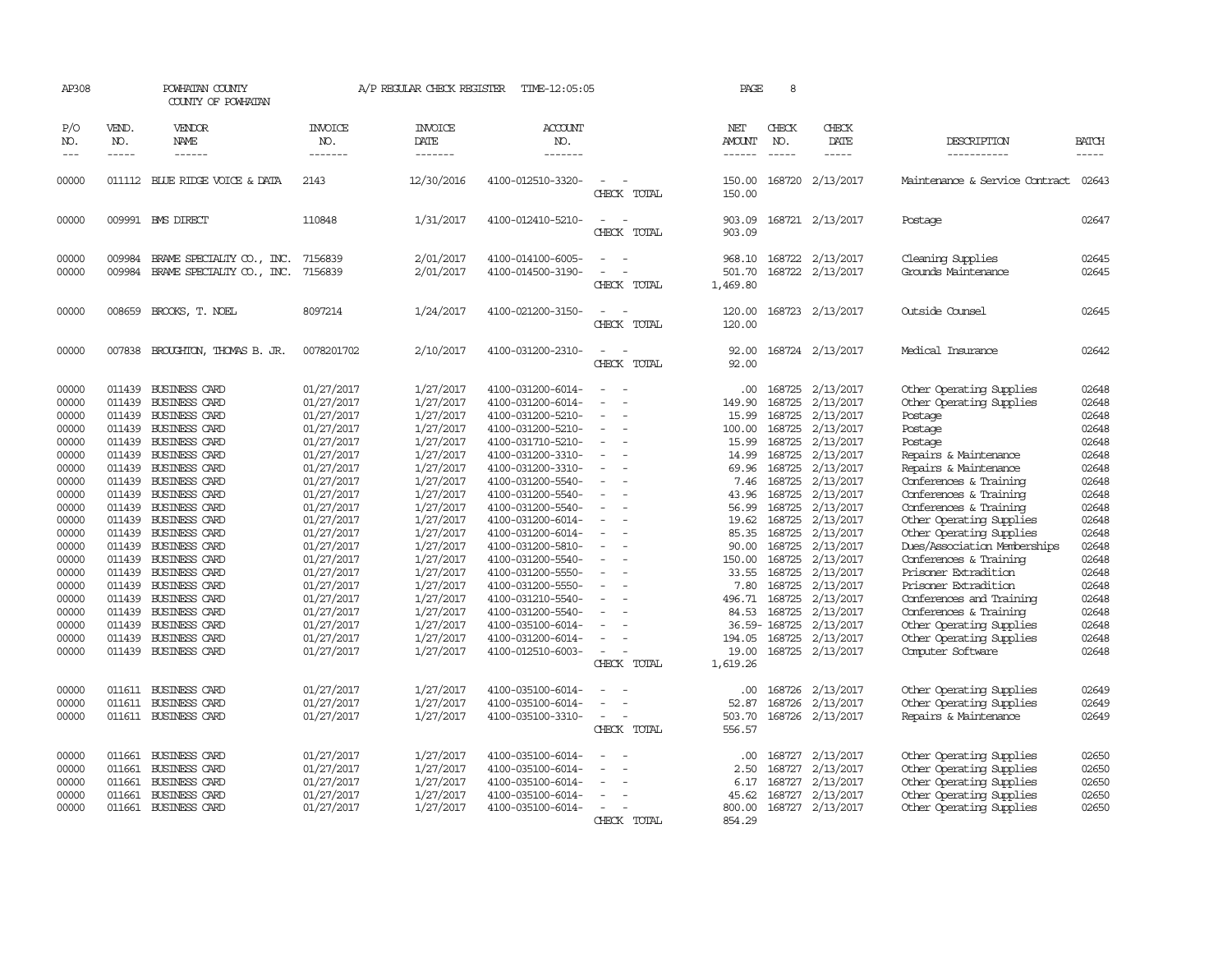| AP308                                              |                                                          | POWHATAN COUNTY<br>COUNTY OF POWHATAN                                                                                            |                                                                             | A/P REGULAR CHECK REGISTER                                                 | TIME-12:05:05                                                                                                              |                                                     | PAGE                                                           | 9                           |                                                                                                        |                                                                                                                              |                                                    |
|----------------------------------------------------|----------------------------------------------------------|----------------------------------------------------------------------------------------------------------------------------------|-----------------------------------------------------------------------------|----------------------------------------------------------------------------|----------------------------------------------------------------------------------------------------------------------------|-----------------------------------------------------|----------------------------------------------------------------|-----------------------------|--------------------------------------------------------------------------------------------------------|------------------------------------------------------------------------------------------------------------------------------|----------------------------------------------------|
| P/O<br>NO.<br>$- - -$                              | VEND.<br>NO.<br>$\frac{1}{2}$                            | VENDOR<br><b>NAME</b><br>------                                                                                                  | INVOICE<br>NO.<br>-------                                                   | <b>INVOICE</b><br>DATE<br>-------                                          | <b>ACCOUNT</b><br>NO.<br>-------                                                                                           |                                                     | NET<br>AMOUNT<br>$- - - - - -$                                 | CHECK<br>NO.<br>$- - - - -$ | CHECK<br>DATE<br>$- - - - -$                                                                           | DESCRIPTION<br>-----------                                                                                                   | <b>BATCH</b><br>-----                              |
| 00000<br>00000<br>00000                            | 007509<br>007509<br>007509                               | CAPITALIRISTATE<br>CAPITALIRISTATE<br>CAPITALIRISTATE                                                                            | S027757593.001<br>S027757593.001<br>S027757593.001                          | 1/03/2017<br>1/03/2017<br>1/03/2017                                        | 4100-032220-3310-<br>4100-032210-3310-<br>4100-014300-3310-                                                                | $\equiv$<br>CHECK TOTAL                             | 68.56<br>68.56<br>68.56<br>205.68                              | 168728<br>168728            | 2/13/2017<br>2/13/2017<br>168728 2/13/2017                                                             | Repairs & Maintenance<br>Repairs & Maintenance<br>Repairs & Maintenance                                                      | 02645<br>02645<br>02645                            |
| 00000                                              | 010808                                                   | CERULLO, ROBERT                                                                                                                  | PERDIEM 2/14/17                                                             | 2/07/2017                                                                  | 4100-022100-5540-                                                                                                          | $\overline{\phantom{a}}$<br>CHECK TOTAL             | 213.00<br>213.00                                               |                             | 168729 2/13/2017                                                                                       | Conferences & Training                                                                                                       | 02643                                              |
| 00000<br>00000<br>00000<br>00000<br>00000<br>00000 | 006965<br>006965<br>006965<br>006965<br>006965<br>006965 | CINIAS CORPORATION<br>CINIAS CORPORATION<br>CINIAS CORPORATION<br>CINIAS CORPORATION<br>CINIAS CORPORATION<br>CINIAS CORPORATION | 143128022<br>143128022.<br>143128023<br>143131748<br>143131748<br>143131749 | 1/25/2017<br>1/25/2017<br>1/25/2017<br>2/01/2017<br>2/01/2017<br>2/01/2017 | 4100-014500-6011-<br>4100-014100-6011-<br>4100-014300-6011-<br>4100-014500-6011-<br>4100-014100-6011-<br>4100-014300-6011- | $\sim$<br>$\overline{a}$<br>$\equiv$<br>CHECK TOTAL | 72.09<br>69.58<br>116.53<br>72.09<br>69.58<br>116.53<br>516.40 | 168730<br>168730            | 168730 2/13/2017<br>168730 2/13/2017<br>2/13/2017<br>2/13/2017<br>168730 2/13/2017<br>168730 2/13/2017 | Uniforms<br>Uniforms<br>Uniforms<br>Uniforms<br>Uniforms<br>Uniforms                                                         | 02645<br>02645<br>02645<br>02645<br>02645<br>02645 |
| 00000<br>00000<br>00000<br>00000                   | 007341<br>007341<br>007341                               | CLAWS & PAWS ANIMAL CARE<br>CLAWS & PAWS ANIMAL CARE<br>CLAWS & PAWS ANIMAL CARE<br>007341 CLAWS & PAWS ANIMAL CARE              | 79126<br>79126 PMT<br>79204<br>79461                                        | 1/23/2017<br>1/31/2016<br>1/12/2017<br>1/30/2017                           | 4100-035100-3110-<br>4100-035100-3110-<br>4100-035100-3110-<br>4100-035100-3110-                                           | $\overline{\phantom{a}}$<br>CHECK TOTAL             | 788.42<br>112.00<br>269.90<br>1,118.42                         |                             | 168731 2/13/2017<br>51.90-168731 2/13/2017<br>168731 2/13/2017<br>168731 2/13/2017                     | Professional Health Services<br>Professional Health Services<br>Professional Health Services<br>Professional Health Services | 02645<br>02645<br>02645<br>02645                   |
| 00000                                              | 009889                                                   | CONDON, ROBERT B.                                                                                                                | 8035296                                                                     | 1/20/2017                                                                  | 4100-021200-3150-                                                                                                          | $\sim$ 100 $\mu$<br>CHECK TOTAL                     | 120.00<br>120.00                                               |                             | 168732 2/13/2017                                                                                       | Outside Counsel                                                                                                              | 02645                                              |
| 00000                                              |                                                          | 033130 COUNTY OF HENRICO                                                                                                         | 130150                                                                      | 2/01/2017                                                                  | 4100-033400-3840-                                                                                                          | CHECK TOTAL                                         | 18,344.56<br>18,344.56                                         |                             | 168733 2/13/2017                                                                                       | Detention of Juveniles                                                                                                       | 02643                                              |
| 00000                                              | 000327                                                   | COUNTY SEAT RESTAURANT                                                                                                           | 6/25/16-1/30/17                                                             | 2/02/2017                                                                  | 4100-033400-3846-                                                                                                          | CHECK TOTAL                                         | 255.47<br>255.47                                               |                             | 168734 2/13/2017                                                                                       | Detention of Adults-Other Expe                                                                                               | 02645                                              |
| 00000                                              |                                                          | 010079 DEAL & LACHENEY P.C.                                                                                                      | JANUARY 2017                                                                | 2/01/2017                                                                  | 4100-012210-3150-                                                                                                          | CHECK TOTAL                                         | 10,000.00<br>10,000.00                                         |                             | 168736 2/13/2017                                                                                       | Contracted County Attomey                                                                                                    | 02643                                              |
| 00000                                              |                                                          | 000076 DELL MARKETING L.P.                                                                                                       | 10142568410                                                                 | 10/17/0120                                                                 | 4100-012510-3320-                                                                                                          | CHECK TOTAL                                         | 607.83<br>607.83                                               |                             | 168737 2/13/2017                                                                                       | Maintenance & Service Contract                                                                                               | 02643                                              |
| 00000<br>00000                                     | 008787<br>008787 DMV                                     | <b>DMV</b>                                                                                                                       | 17031709<br>17031710                                                        | 1/31/2017<br>1/31/2017                                                     | 4100-031200-6014-<br>4100-012410-3320-                                                                                     | $\overline{\phantom{a}}$<br>CHECK TOTAL             | 10.00<br>960.00<br>970.00                                      |                             | 168738 2/13/2017<br>168738 2/13/2017                                                                   | Other Operating Supplies<br>Maintenance & Service Contract                                                                   | 02645<br>02647                                     |
| 00000                                              |                                                          | 006787 DURRBECK, GEORGE                                                                                                          | 022985                                                                      | 2/07/2017                                                                  | 4100-014500-6009-                                                                                                          | $\sim$ $\sim$<br>CHECK TOTAL                        | 15.00<br>15.00                                                 |                             | 168739 2/13/2017                                                                                       | Auto Parts & Repairs                                                                                                         | 02645                                              |
| 00000<br>00000                                     | 011224                                                   | ELECTRONIC SYSTEMS, INC.<br>011224 ELECTRONIC SYSTEMS, INC.                                                                      | IN608994<br>IN599266                                                        | 1/26/2017<br>1/13/2017                                                     | 4100-021200-8002-<br>4100-031200-6001-                                                                                     | $\equiv$<br>CHECK TOTAL                             | 4.71<br>110.00<br>114.71                                       |                             | 168740 2/13/2017<br>168740 2/13/2017                                                                   | Copier Lease Agreement<br>Office Supplies                                                                                    | 02643<br>02646                                     |
| 00000                                              |                                                          | 010410 FAIRWAY SERVICES LLC                                                                                                      | 110116                                                                      | 11/01/2016                                                                 | 4100-014600-3310-                                                                                                          | CHECK TOTAL                                         | 575.00<br>575.00                                               |                             | 168741 2/13/2017                                                                                       | Repairs and Maintenance                                                                                                      | 02646                                              |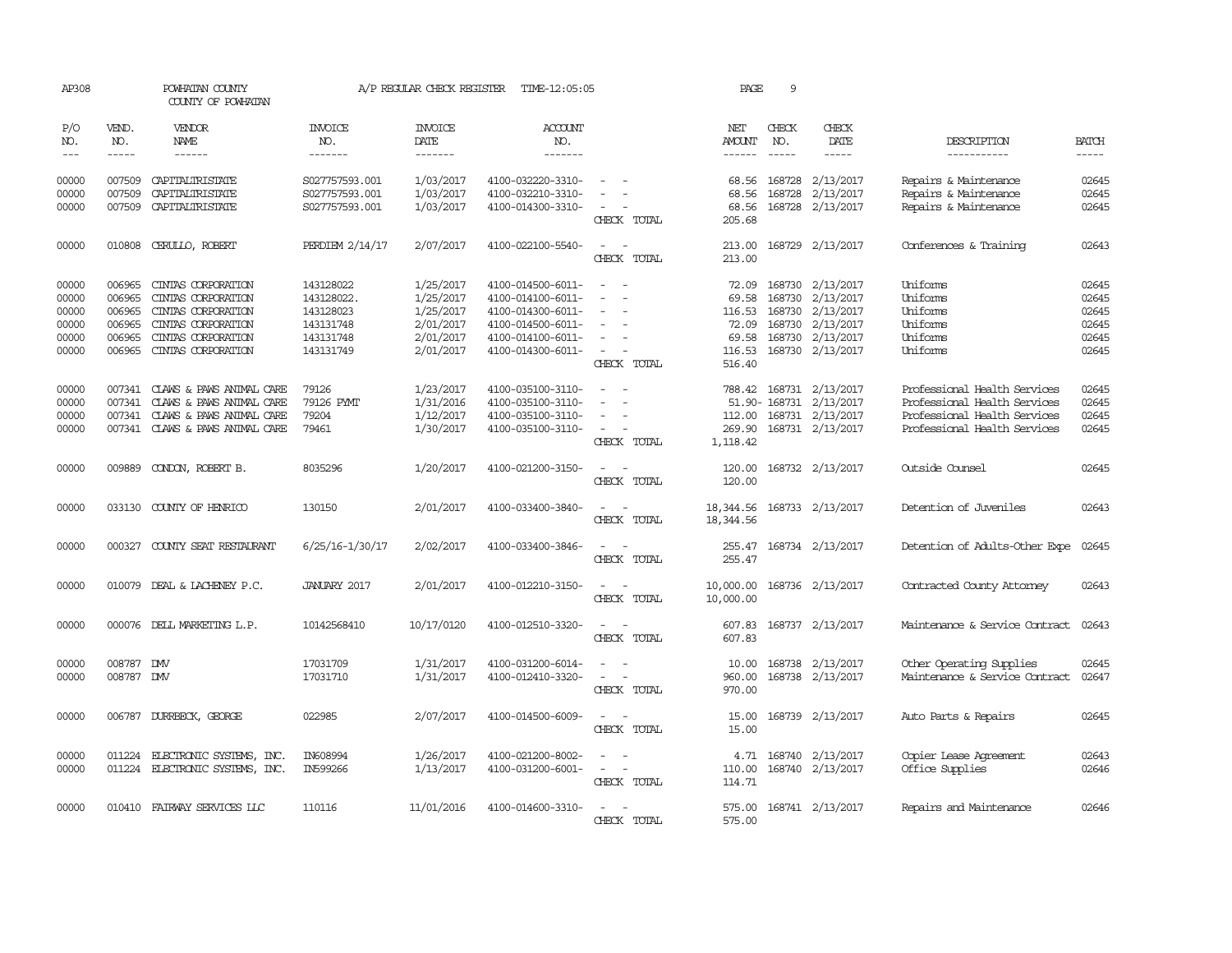| AP308                            |                                      | POWHATAN COUNTY<br>COUNTY OF POWHATAN                                                                        |                                          | A/P REGULAR CHECK REGISTER                       | TIME-12:05:05                                                                    |                                                   | PAGE                           | 10                          |                                                                |                                                                          |                                  |
|----------------------------------|--------------------------------------|--------------------------------------------------------------------------------------------------------------|------------------------------------------|--------------------------------------------------|----------------------------------------------------------------------------------|---------------------------------------------------|--------------------------------|-----------------------------|----------------------------------------------------------------|--------------------------------------------------------------------------|----------------------------------|
| P/O<br>NO.<br>$---$              | VEND.<br>NO.<br>$- - - - -$          | VENDOR<br>NAME<br>$- - - - - -$                                                                              | <b>INVOICE</b><br>NO.<br>-------         | <b>INVOICE</b><br><b>DATE</b><br>-------         | <b>ACCOUNT</b><br>NO.<br>-------                                                 |                                                   | NET<br><b>AMOUNT</b><br>------ | CHECK<br>NO.<br>$- - - - -$ | CHECK<br>DATE<br>-----                                         | DESCRIPTION<br>-----------                                               | <b>BATCH</b><br>-----            |
| 00000                            | 001380                               | FORD, SUSAN P.                                                                                               | 0013201702                               | 2/10/2017                                        | 4100-012310-2310-                                                                | $\sim$<br>$\sim$<br>CHECK TOTAL                   | 104.00<br>104.00               |                             | 168742 2/13/2017                                               | Medical Insurance                                                        | 02642                            |
| 00000                            |                                      | 009419 GOV DEALS                                                                                             | SALES0000053276                          | 1/31/2017                                        | 3100-018990-0006-                                                                | $\sim$<br>$\overline{\phantom{a}}$<br>CHECK TOTAL | 387.00<br>387.00               |                             | 168743 2/13/2017                                               | Sale of Salvage and Surplus                                              | 02643                            |
| 00000                            |                                      | 011736 MARTIN, BENJAMIN                                                                                      | PRESENTATION                             | 2/06/2017                                        | 4100-032200-5815-                                                                | CHECK TOTAL                                       | 300.00<br>300.00               |                             | 168744 2/13/2017                                               | Training/Seminars                                                        | 02646                            |
| 00000                            |                                      | 010924 MITCHELL PEST                                                                                         | 99588                                    | 1/10/2017                                        | 4100-035100-3320-                                                                | $\sim$ $\sim$<br>CHECK TOTAL                      | 65.00<br>65.00                 |                             | 168745 2/13/2017                                               | Landscaping - Animal Control                                             | 02646                            |
| 00000                            |                                      | 008079 PAETEC/CAVALIER BUSINESS                                                                              | 3802785 1/17                             | 1/22/2017                                        | 4100-012510-5230-                                                                | CHECK TOTAL                                       | 717.05<br>717.05               |                             | 168747 2/13/2017                                               | Telephone Services                                                       | 02643                            |
| 00000                            |                                      | 007962 PITNEY BOWES GLOBAL                                                                                   | 3302746795                               | 1/30/2017                                        | 4100-021600-3320-                                                                | $\sim$ 100 $\sim$<br>CHECK TOTAL                  | 150.00<br>150.00               |                             | 168748 2/13/2017                                               | Maintenance & Service Contract                                           | 02646                            |
| 00000                            |                                      | 009638 POE, INEZ L                                                                                           | 0096201702                               | 2/10/2017                                        | 4100-013200-2310-                                                                | $\sim$<br>CHECK TOTAL                             | 120.00<br>120.00               |                             | 168749 2/13/2017                                               | Medical Insurance                                                        | 02642                            |
| 00000                            | 001980                               | POORE, FRANCES                                                                                               | 0019201702                               | 2/10/2017                                        | 4100-012100-2310-                                                                | $\sim$<br>CHECK TOTAL                             | 88.00<br>88.00                 |                             | 168750 2/13/2017                                               | Medical Insurance                                                        | 02642                            |
| 00000                            |                                      | 006043 POWERS, KATHRYN C.                                                                                    | 0060201702                               | 2/10/2017                                        | 4100-021600-2310-                                                                | $\sim$<br>CHECK TOTAL                             | 120.00<br>120.00               |                             | 168751 2/13/2017                                               | Medical Insurance                                                        | 02642                            |
| 00000                            |                                      | 001250 POWHATAN AUTO & TRACTOR                                                                               | 434756                                   | 2/06/2017                                        | 4100-031200-6009-                                                                | $\sim$ $\sim$<br>CHECK TOTAL                      | 25.48<br>25.48                 |                             | 168752 2/13/2017                                               | Auto Parts/Repairs                                                       | 02646                            |
| 00000<br>00000                   | 006914                               | POWHATAN AUTO REPAIR<br>006914 POWHATAN AUTO REPAIR                                                          | 870<br>872                               | 2/01/2017<br>2/03/2017                           | 4100-014400-6009-<br>4100-032200-6009-                                           | $\sim$<br>CHECK TOTAL                             | 45.70<br>204.41<br>250.11      |                             | 168753 2/13/2017<br>168753 2/13/2017                           | Auto Parts & Repairs<br>Auto Repairs and Parts                           | 02646<br>02646                   |
| 00000                            | 008294                               | POWHATAN COUNTY PUBLIC                                                                                       | 0082201702                               | 2/10/2017                                        | 4100-031200-2310-                                                                | $\sim$<br>CHECK TOTAL                             | 681.50<br>681.50               |                             | 168755 2/13/2017                                               | Medical Insurance                                                        | 02642                            |
| 00000                            | 005050                               | POWHATAN LOCK SERVICES                                                                                       | 1224                                     | 1/24/2017                                        | 4100-073100-3310-                                                                | $\equiv$<br>$\sim$<br>CHECK TOTAL                 | 63.00<br>63.00                 |                             | 168756 2/13/2017                                               | Repairs and Maintenance                                                  | 02644                            |
| 00000                            |                                      | 006474 PROGRESSIVE AUTO WORKS                                                                                | 33166                                    | 2/01/2017                                        | 4100-031200-6009-                                                                | $\sim$ $\sim$<br>CHECK TOTAL                      | 298.09<br>298.09               |                             | 168757 2/13/2017                                               | Auto Parts/Repairs                                                       | 02646                            |
| 00000<br>00000                   | 009518<br>009518                     | <b>OUARLES PETROLEUM, INC.</b><br><b>QUARLES PETROLEUM, INC.</b>                                             | CT-0834106<br>CT-0834218                 | 1/31/2017<br>1/31/2017                           | 4100-031200-6008-<br>4100-032200-5120-                                           | $\equiv$<br>CHECK TOTAL                           | 7,005.22<br>42.80<br>7,048.02  |                             | 168758 2/13/2017<br>168758 2/13/2017                           | Gas/Grease/Oil<br>Apparatus Fuel                                         | 02646<br>02646                   |
| 00000<br>00000<br>00000<br>00000 | 000780<br>000780<br>000780<br>000780 | <b>QUILL CORPORATION</b><br><b>CUILL CORPORATION</b><br><b>CUILL CORPORATION</b><br><b>CUILL CORPORATION</b> | 3869256<br>3890969<br>3891309<br>3989659 | 1/26/2017<br>1/26/2017<br>1/26/2017<br>1/31/2017 | 4100-012310-6001-<br>4100-012310-6001-<br>4100-012310-6001-<br>4100-012310-6001- | $\equiv$<br>$\sim$<br>$\sim$ $ \sim$              | 219.98<br>439.96<br>236.99     | 168759<br>168759<br>168759  | 2/13/2017<br>2/13/2017<br>2/13/2017<br>109.99 168759 2/13/2017 | Office Supplies<br>Office Supplies<br>Office Supplies<br>Office Supplies | 02646<br>02646<br>02646<br>02646 |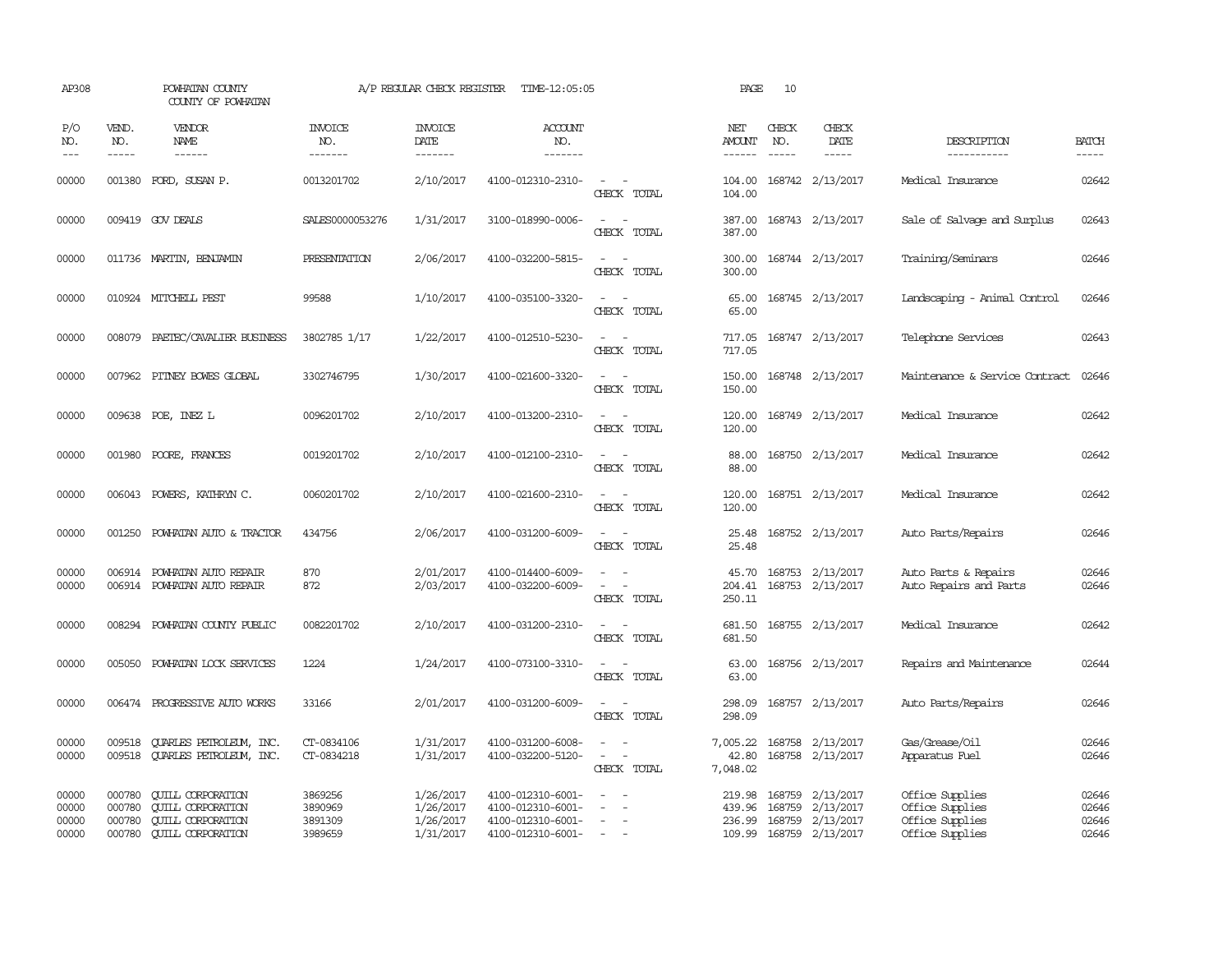| AP308                                                                         |                                                                                        | POWHATAN COUNTY<br>COUNTY OF POWHATAN                                                                                                                                                                                |                                                                                                                            | A/P REGULAR CHECK REGISTER                                                                                        | TIME-12:05:05                                                                                                                                                                             |                                                                                                                             | PAGE                                                                     | 11                            |                                                                                                                                                                           |                                                                                                                                                                         |                                                                               |
|-------------------------------------------------------------------------------|----------------------------------------------------------------------------------------|----------------------------------------------------------------------------------------------------------------------------------------------------------------------------------------------------------------------|----------------------------------------------------------------------------------------------------------------------------|-------------------------------------------------------------------------------------------------------------------|-------------------------------------------------------------------------------------------------------------------------------------------------------------------------------------------|-----------------------------------------------------------------------------------------------------------------------------|--------------------------------------------------------------------------|-------------------------------|---------------------------------------------------------------------------------------------------------------------------------------------------------------------------|-------------------------------------------------------------------------------------------------------------------------------------------------------------------------|-------------------------------------------------------------------------------|
| P/O<br>NO.<br>$---$                                                           | VEND.<br>NO.<br>-----                                                                  | <b>VENDOR</b><br>NAME<br>$- - - - - -$                                                                                                                                                                               | <b>INVOICE</b><br>NO.<br>-------                                                                                           | <b>INVOICE</b><br>DATE<br>-------                                                                                 | <b>ACCOUNT</b><br>NO.<br>-------                                                                                                                                                          |                                                                                                                             | NET<br>AMOUNT<br>$- - - - - -$                                           | CHECK<br>NO.<br>$\frac{1}{2}$ | CHECK<br>DATE<br>-----                                                                                                                                                    | DESCRIPTION<br>-----------                                                                                                                                              | <b>BATCH</b><br>$- - - - -$                                                   |
| 00000<br>00000                                                                | 000780<br>000780                                                                       | <b>CUILL CORPORATION</b><br><b>CUILL CORPORATION</b>                                                                                                                                                                 | 4136255<br>717538                                                                                                          | 2/03/2017<br>1/31/2017                                                                                            | 4100-012310-6001-<br>4100-012310-6001-                                                                                                                                                    | $\sim$ 100 $\mu$<br>$\sim$ 100 $\mu$<br>CHECK TOTAL                                                                         | 46.99<br>943.92                                                          |                               | 168759 2/13/2017<br>109.99-168759 2/13/2017                                                                                                                               | Office Supplies<br>Office Supplies                                                                                                                                      | 02646<br>02646                                                                |
| 00000<br>00000                                                                |                                                                                        | 000620 R. C. GOODWYN & SONS, INC 0751254<br>000620 R. C. GOODWYN & SONS, INC 750767                                                                                                                                  |                                                                                                                            | 1/30/2017<br>1/26/2017                                                                                            | 4100-014500-3190-<br>4100-035100-3310-                                                                                                                                                    | $\overline{\phantom{a}}$<br>CHECK TOTAL                                                                                     | 39.92<br>46.66                                                           |                               | 6.74 168760 2/13/2017<br>168760 2/13/2017                                                                                                                                 | Grounds Maintenance<br>Repairs & Maintenance                                                                                                                            | 02646<br>02646                                                                |
| 00000<br>00000                                                                | 006466                                                                                 | RADIO COMMUNICATION OF VA 602001132-1<br>006466 RADIO COMMUNICATION OF VA 702007781-1                                                                                                                                |                                                                                                                            | 2/06/2017<br>2/02/2017                                                                                            | 4100-032200-3310-<br>4100-031200-3310-                                                                                                                                                    | $\sim$<br>$\overline{a}$<br>CHECK TOTAL                                                                                     | 807.66<br>600.00<br>1,407.66                                             |                               | 168761 2/13/2017<br>168761 2/13/2017                                                                                                                                      | Equipment Repair<br>Repairs & Maintenance                                                                                                                               | 02646<br>02646                                                                |
| 00000                                                                         |                                                                                        | 009047 RED WING SHOES                                                                                                                                                                                                | 484128957                                                                                                                  | 2/01/2017                                                                                                         | 4100-031200-6011-                                                                                                                                                                         | CHECK TOTAL                                                                                                                 | 139.49<br>139.49                                                         |                               | 168762 2/13/2017                                                                                                                                                          | Uniforms                                                                                                                                                                | 02646                                                                         |
| 00000                                                                         |                                                                                        | 011222 RESPONSIBLE FAIHERS AND                                                                                                                                                                                       | FEBRUARY 2017                                                                                                              | 2/02/2017                                                                                                         | 4100-053910-5643-                                                                                                                                                                         | $\overline{\phantom{a}}$<br>CHECK TOTAL                                                                                     | 2,940.00<br>2,940.00                                                     |                               | 168763 2/13/2017                                                                                                                                                          | PCCAA Services - Federal CSBG                                                                                                                                           | 02646                                                                         |
| 00000                                                                         |                                                                                        | 009077 REYNOLDS, SHIRLEY                                                                                                                                                                                             | 0090201702                                                                                                                 | 2/10/2017                                                                                                         | 4100-031200-2310-                                                                                                                                                                         | $\sim$ $\sim$<br>CHECK TOTAL                                                                                                | 96.00<br>96.00                                                           |                               | 168764 2/13/2017                                                                                                                                                          | Medical Insurance                                                                                                                                                       | 02642                                                                         |
| 00000                                                                         |                                                                                        | 008089 RUBLE-MULVANEY ASSOC., INC 2401                                                                                                                                                                               |                                                                                                                            | 2/05/2017                                                                                                         | 4100-073100-3140-                                                                                                                                                                         | CHECK TOTAL                                                                                                                 | 3,250.00<br>3,250.00                                                     |                               | 168765 2/13/2017                                                                                                                                                          | Professional Services                                                                                                                                                   | 02644                                                                         |
| 00000                                                                         |                                                                                        | 011737 S&N TRANSMISSION AND                                                                                                                                                                                          | 451                                                                                                                        | 2/04/2017                                                                                                         | 4100-032200-6009-                                                                                                                                                                         | $\sim$ $\sim$<br>CHECK TOTAL                                                                                                | 3,507.17                                                                 |                               | 3,507.17 168766 2/13/2017                                                                                                                                                 | Auto Repairs and Parts                                                                                                                                                  | 02646                                                                         |
| 00000                                                                         |                                                                                        | 008641 SCHOLASTIC SPORTS, INC.                                                                                                                                                                                       | R772621437                                                                                                                 | 2/06/2017                                                                                                         | 4100-032200-5600-                                                                                                                                                                         | $\frac{1}{2} \left( \frac{1}{2} \right) \left( \frac{1}{2} \right) = \frac{1}{2} \left( \frac{1}{2} \right)$<br>CHECK TOTAL | 175.00<br>175.00                                                         |                               | 168768 2/13/2017                                                                                                                                                          | Community Education                                                                                                                                                     | 02646                                                                         |
| 00000                                                                         |                                                                                        | 011686 SCS BROADBAND                                                                                                                                                                                                 | 64310                                                                                                                      | 2/01/2017                                                                                                         | 4100-012510-3140-                                                                                                                                                                         | $\sim$ $\sim$<br>CHECK TOTAL                                                                                                | 16,000.00<br>16,000.00                                                   |                               | 168769 2/13/2017                                                                                                                                                          | Professional Services                                                                                                                                                   | 02643                                                                         |
| 00000                                                                         |                                                                                        | 011735 SOFTEK SERVICES, INC.                                                                                                                                                                                         | 20292                                                                                                                      | 2/06/2017                                                                                                         | 4100-012510-3140-                                                                                                                                                                         | CHECK TOTAL                                                                                                                 | 2,720.40<br>2,720.40                                                     |                               | 168771 2/13/2017                                                                                                                                                          | Professional Services                                                                                                                                                   | 02646                                                                         |
| 00000                                                                         |                                                                                        | 001320 SOUTHERN POLICE                                                                                                                                                                                               | 189209                                                                                                                     | 2/06/2017                                                                                                         | 4100-031200-6011-                                                                                                                                                                         | $\sim$<br>CHECK TOTAL                                                                                                       | 75.00<br>75.00                                                           |                               | 168772 2/13/2017                                                                                                                                                          | Uniforms                                                                                                                                                                | 02646                                                                         |
| 00000<br>00000<br>00000<br>00000<br>00000<br>00000<br>00000<br>00000<br>00000 | 008578<br>008578<br>008578<br>008578<br>008578<br>008578<br>008578<br>008578<br>008578 | STAPLES BUSINESS AD-<br>STAPLES BUSINESS AD-<br>STAPLES BUSINESS AD-<br>STAPLES BUSINESS AD-<br>STAPLES BUSINESS AD-<br>STAPLES BUSINESS AD-<br>STAPLES BUSINESS AD-<br>STAPLES BUSINESS AD-<br>STAPLES BUSINESS AD- | 3327741605<br>3327741606<br>3328181064<br>3328181065<br>3328181066<br>3328259604<br>3328259605<br>3328181067<br>3328181068 | 1/21/2017<br>1/21/2017<br>1/26/2017<br>1/26/2017<br>1/26/2017<br>1/27/2017<br>1/27/2017<br>1/26/2017<br>1/26/2017 | 4100-012200-6001-<br>4100-012200-6001-<br>4100-012100-6001-<br>4100-012100-6001-<br>4100-012100-6001-<br>4100-012100-6001-<br>4100-012100-6001-<br>4100-073100-6001-<br>4100-073100-6001- | $\overline{\phantom{a}}$<br>$\equiv$<br>$\overline{\phantom{a}}$<br>$\overline{\phantom{a}}$                                | 271.62<br>4.15<br>36.33<br>.01<br>16.94<br>.01<br>.01<br>145.87<br>52.02 | 168774                        | 168774 2/13/2017<br>168774 2/13/2017<br>168774 2/13/2017<br>168774 2/13/2017<br>168774 2/13/2017<br>168774 2/13/2017<br>168774 2/13/2017<br>2/13/2017<br>168774 2/13/2017 | Office Supplies<br>Office Supplies<br>Office Supplies<br>Office Supplies<br>Office Supplies<br>Office Supplies<br>Office Supplies<br>Office Supplies<br>Office Supplies | 02643<br>02643<br>02643<br>02643<br>02643<br>02643<br>02643<br>02644<br>02644 |
| 00000                                                                         |                                                                                        | 008578 STAPLES BUSINESS AD-                                                                                                                                                                                          | 3328094030                                                                                                                 | 1/25/2017                                                                                                         | 4100-031200-6001-                                                                                                                                                                         | $\sim$<br>CHECK TOTAL                                                                                                       | 580.65                                                                   |                               | 53.69 168774 2/13/2017                                                                                                                                                    | Office Supplies                                                                                                                                                         | 02646                                                                         |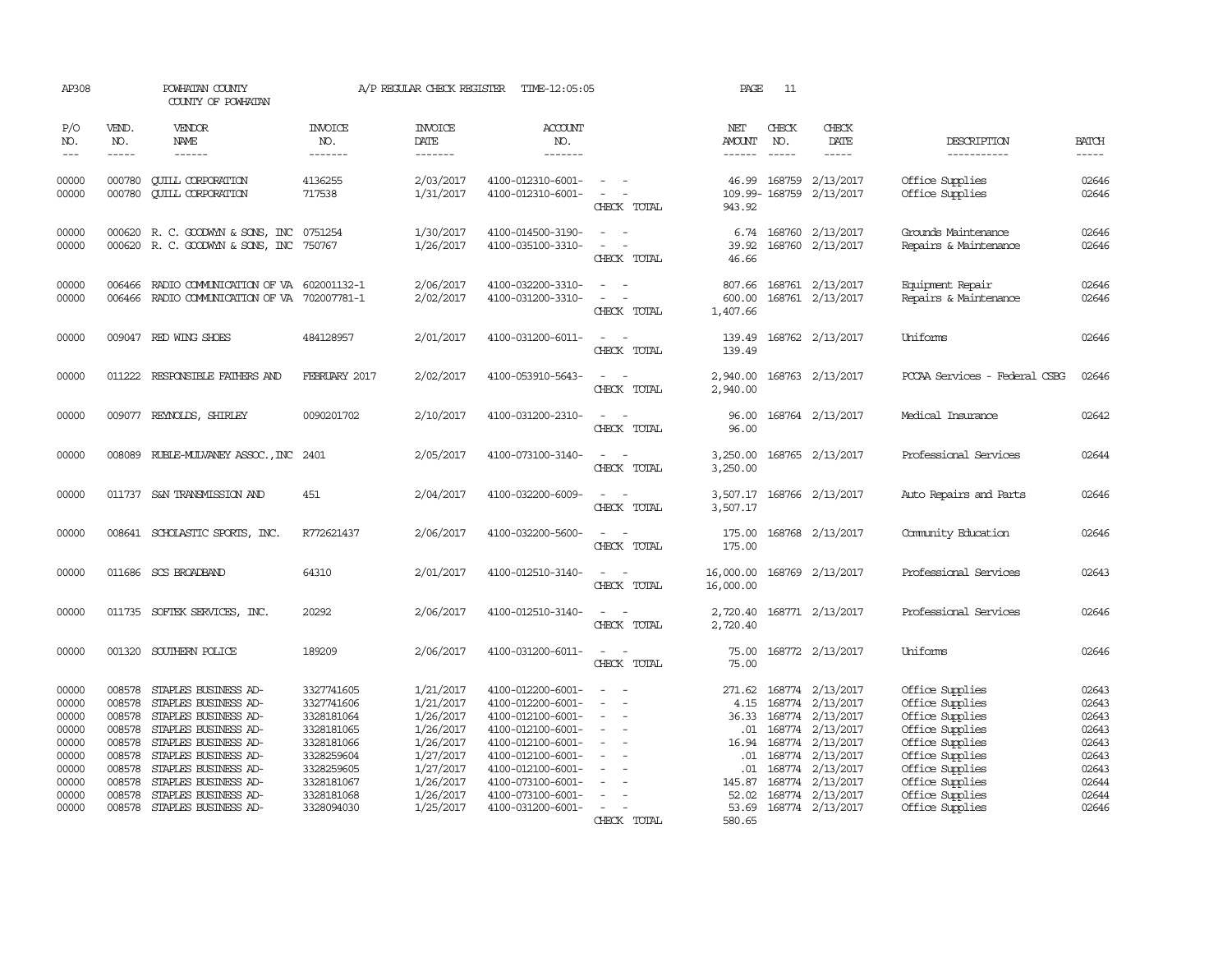| AP308                           |                                                                                                                                                                                                                                                                                                                                                                                                                                                                         | POWHATAN COUNTY<br>COUNTY OF POWHATAN        |                                  | A/P REGULAR CHECK REGISTER        | TIME-12:05:05                          |                                      | PAGE                  | 12                          |                               |                                      |                                                                                                                                                                                                                                                                                                                                                                                                                                                                         |
|---------------------------------|-------------------------------------------------------------------------------------------------------------------------------------------------------------------------------------------------------------------------------------------------------------------------------------------------------------------------------------------------------------------------------------------------------------------------------------------------------------------------|----------------------------------------------|----------------------------------|-----------------------------------|----------------------------------------|--------------------------------------|-----------------------|-----------------------------|-------------------------------|--------------------------------------|-------------------------------------------------------------------------------------------------------------------------------------------------------------------------------------------------------------------------------------------------------------------------------------------------------------------------------------------------------------------------------------------------------------------------------------------------------------------------|
| P/O<br>NO.<br>$\qquad \qquad -$ | VEND.<br>NO.<br>$\begin{tabular}{ccccc} \multicolumn{2}{c }{\multicolumn{2}{c }{\multicolumn{2}{c }{\multicolumn{2}{c}}{\hspace{-2.2cm}}}} \multicolumn{2}{c }{\multicolumn{2}{c }{\hspace{-2.2cm}}\hline} \multicolumn{2}{c }{\hspace{-2.2cm}}\hline \multicolumn{2}{c }{\hspace{-2.2cm}}\hline \multicolumn{2}{c }{\hspace{-2.2cm}}\hline \multicolumn{2}{c }{\hspace{-2.2cm}}\hline \multicolumn{2}{c }{\hspace{-2.2cm}}\hline \multicolumn{2}{c }{\hspace{-2.2cm}}$ | <b>VENDOR</b><br>NAME<br>------              | <b>INVOICE</b><br>NO.<br>------- | <b>INVOICE</b><br>DATE<br>------- | ACCOUNT<br>NO.<br>-------              |                                      | NET<br>AMOUNT         | CHECK<br>NO.<br>$- - - - -$ | CHECK<br>DATE<br>-----        | DESCRIPTION<br>-----------           | <b>BATCH</b><br>$\begin{tabular}{ccccc} \multicolumn{2}{c }{\multicolumn{2}{c }{\multicolumn{2}{c }{\multicolumn{2}{c}}{\hspace{-2.2cm}}}} \multicolumn{2}{c }{\multicolumn{2}{c }{\hspace{-2.2cm}}\hline} \multicolumn{2}{c }{\hspace{-2.2cm}}\hline \multicolumn{2}{c }{\hspace{-2.2cm}}\hline \multicolumn{2}{c }{\hspace{-2.2cm}}\hline \multicolumn{2}{c }{\hspace{-2.2cm}}\hline \multicolumn{2}{c }{\hspace{-2.2cm}}\hline \multicolumn{2}{c }{\hspace{-2.2cm}}$ |
|                                 |                                                                                                                                                                                                                                                                                                                                                                                                                                                                         |                                              |                                  |                                   |                                        |                                      |                       |                             |                               |                                      |                                                                                                                                                                                                                                                                                                                                                                                                                                                                         |
| 00000<br>00000                  | 008578<br>008578                                                                                                                                                                                                                                                                                                                                                                                                                                                        | STAPLES BUSINESS AD-<br>STAPLES BUSINESS AD- | 3328259606                       | 1/27/2017                         | 4100-012100-6001-<br>4100-081100-6001- |                                      | 6.80                  |                             | 168775 2/13/2017              | Office Supplies                      | 02643<br>02643                                                                                                                                                                                                                                                                                                                                                                                                                                                          |
| 00000                           | 008578                                                                                                                                                                                                                                                                                                                                                                                                                                                                  | STAPLES BUSINESS AD-                         | 3328259606A<br>3328259606B       | 1/21/2017<br>1/21/2017            | 4100-012310-6001-                      |                                      | 5.51<br>18.19         | 168775                      | 2/13/2017<br>168775 2/13/2017 | Office Supplies<br>Office Supplies   | 02643                                                                                                                                                                                                                                                                                                                                                                                                                                                                   |
| 00000                           |                                                                                                                                                                                                                                                                                                                                                                                                                                                                         | 008578 STAPLES BUSINESS AD-                  | 3328259607                       | 1/27/2017                         | 4100-012100-6001-                      | $\overline{\phantom{a}}$             | 4.58                  |                             | 168775 2/13/2017              | Office Supplies                      | 02643                                                                                                                                                                                                                                                                                                                                                                                                                                                                   |
|                                 |                                                                                                                                                                                                                                                                                                                                                                                                                                                                         |                                              |                                  |                                   |                                        | CHECK TOTAL                          | 35.08                 |                             |                               |                                      |                                                                                                                                                                                                                                                                                                                                                                                                                                                                         |
| 00000                           |                                                                                                                                                                                                                                                                                                                                                                                                                                                                         | 006569 STICKELS, RANDAL LEE                  | 0065201702                       | 2/10/2017                         | 4100-031200-2310-                      | $\overline{\phantom{a}}$<br>$\sim$   | 72.00                 |                             | 168776 2/13/2017              | Medical Insurance                    | 02642                                                                                                                                                                                                                                                                                                                                                                                                                                                                   |
|                                 |                                                                                                                                                                                                                                                                                                                                                                                                                                                                         |                                              |                                  |                                   |                                        | CHECK TOTAL                          | 72.00                 |                             |                               |                                      |                                                                                                                                                                                                                                                                                                                                                                                                                                                                         |
| 00000                           |                                                                                                                                                                                                                                                                                                                                                                                                                                                                         | 007115 STOKES, GARLAND KENNETH               | RETIREE HEALTH                   | 8/10/2016                         | 4100-031200-2310-                      |                                      | 68.00                 |                             | 168777 2/13/2017              | Medical Insurance                    | 02641                                                                                                                                                                                                                                                                                                                                                                                                                                                                   |
| 00000                           |                                                                                                                                                                                                                                                                                                                                                                                                                                                                         | 007115 STOKES, GARLAND KENNETH               | 0071201702                       | 2/10/2017                         | 4100-031200-2310-                      | $\equiv$<br>$\overline{\phantom{a}}$ | 68.00                 |                             | 168777 2/13/2017              | Medical Insurance                    | 02642                                                                                                                                                                                                                                                                                                                                                                                                                                                                   |
|                                 |                                                                                                                                                                                                                                                                                                                                                                                                                                                                         |                                              |                                  |                                   |                                        | CHECK TOTAL                          | 136.00                |                             |                               |                                      |                                                                                                                                                                                                                                                                                                                                                                                                                                                                         |
| 00000                           |                                                                                                                                                                                                                                                                                                                                                                                                                                                                         | 008346 SYCOM TECHNOLOGIES                    | RENEW #010317KC                  | 1/03/2017                         | 4100-012510-3320-                      |                                      | 208.00                |                             | 168778 2/13/2017              | Maintenance & Service Contract       | 02643                                                                                                                                                                                                                                                                                                                                                                                                                                                                   |
|                                 |                                                                                                                                                                                                                                                                                                                                                                                                                                                                         |                                              |                                  |                                   |                                        | CHECK TOTAL                          | 208.00                |                             |                               |                                      |                                                                                                                                                                                                                                                                                                                                                                                                                                                                         |
| 00000                           |                                                                                                                                                                                                                                                                                                                                                                                                                                                                         | 011188 TECH FIRE & SAFETY                    | 1266                             | 2/06/2017                         | 4100-032200-6011-                      | $\sim$<br>$\sim$                     | 1,460.00              |                             | 168779 2/13/2017              | Protective Gear/Uniforms             | 02646                                                                                                                                                                                                                                                                                                                                                                                                                                                                   |
|                                 |                                                                                                                                                                                                                                                                                                                                                                                                                                                                         |                                              |                                  |                                   |                                        | CHECK TOTAL                          | 1,460.00              |                             |                               |                                      |                                                                                                                                                                                                                                                                                                                                                                                                                                                                         |
| 00000                           |                                                                                                                                                                                                                                                                                                                                                                                                                                                                         | 010162 THREATTRACK SECURITY, INC             | IN00251195R                      | 1/31/2017                         | 4100-012510-6003-                      |                                      | 2,704.00              |                             | 168780 2/13/2017              | Computer Software                    | 02641                                                                                                                                                                                                                                                                                                                                                                                                                                                                   |
|                                 |                                                                                                                                                                                                                                                                                                                                                                                                                                                                         |                                              |                                  |                                   |                                        | CHECK TOTAL                          | 2,704.00              |                             |                               |                                      |                                                                                                                                                                                                                                                                                                                                                                                                                                                                         |
| 00000                           | 008565                                                                                                                                                                                                                                                                                                                                                                                                                                                                  | TRACTOR SUPPLY CREDIT                        | 200538262                        | 12/30/2016                        | 4100-031200-6022-                      |                                      | 36.99                 |                             | 168781 2/13/2017              | Dog Food & Supplies K9               | 02646                                                                                                                                                                                                                                                                                                                                                                                                                                                                   |
| 00000                           | 008565                                                                                                                                                                                                                                                                                                                                                                                                                                                                  | TRACTOR SUPPLY CREDIT                        | 200538692                        | 1/02/2017                         | 4100-035100-6022-                      |                                      | 59.96                 | 168781                      | 2/13/2017                     | Dog Food/Supplies                    | 02646                                                                                                                                                                                                                                                                                                                                                                                                                                                                   |
| 00000                           | 008565                                                                                                                                                                                                                                                                                                                                                                                                                                                                  | TRACTOR SUPPLY CREDIT                        | 200538772                        | 1/02/2017                         | 4100-031200-6022-                      |                                      | 81.97                 |                             | 168781 2/13/2017              | Dog Food & Supplies K9               | 02646                                                                                                                                                                                                                                                                                                                                                                                                                                                                   |
| 00000                           |                                                                                                                                                                                                                                                                                                                                                                                                                                                                         | 008565 TRACTOR SUPPLY CREDIT                 | 200541853                        | 1/19/2017                         | 4100-031200-6022-                      | CHECK TOTAL                          | 41.98<br>220.90       |                             | 168781 2/13/2017              | Dog Food & Supplies K9               | 02646                                                                                                                                                                                                                                                                                                                                                                                                                                                                   |
|                                 |                                                                                                                                                                                                                                                                                                                                                                                                                                                                         |                                              |                                  |                                   |                                        |                                      |                       |                             |                               |                                      |                                                                                                                                                                                                                                                                                                                                                                                                                                                                         |
| 00000                           |                                                                                                                                                                                                                                                                                                                                                                                                                                                                         | 006324 ULTRA-VIOLET LASER                    | 95317                            | 1/27/2017                         | 4100-073100-6001-                      |                                      | 650.09                |                             | 168782 2/13/2017              | Office Supplies                      | 02644                                                                                                                                                                                                                                                                                                                                                                                                                                                                   |
|                                 |                                                                                                                                                                                                                                                                                                                                                                                                                                                                         |                                              |                                  |                                   |                                        | CHECK TOTAL                          | 650.09                |                             |                               |                                      |                                                                                                                                                                                                                                                                                                                                                                                                                                                                         |
| 00000                           |                                                                                                                                                                                                                                                                                                                                                                                                                                                                         | 009574 UNIQUE MANAGEMENT                     | 439892                           | 2/01/2017                         | 4100-073100-6012-                      |                                      | 159.20                |                             | 168783 2/13/2017              | Books & Subscriptions                | 02644                                                                                                                                                                                                                                                                                                                                                                                                                                                                   |
|                                 |                                                                                                                                                                                                                                                                                                                                                                                                                                                                         |                                              |                                  |                                   |                                        | CHECK TOTAL                          | 159.20                |                             |                               |                                      |                                                                                                                                                                                                                                                                                                                                                                                                                                                                         |
| 00000                           |                                                                                                                                                                                                                                                                                                                                                                                                                                                                         | 008710 VIRGINIA BUSINESS SYSTEMS 20080807    |                                  | 1/27/2017                         | 4100-012100-3320-                      | $\sim$                               | 160.70                |                             | 168784 2/13/2017              | Maintenance & Service Contract       | 02643                                                                                                                                                                                                                                                                                                                                                                                                                                                                   |
|                                 |                                                                                                                                                                                                                                                                                                                                                                                                                                                                         |                                              |                                  |                                   |                                        | CHECK TOTAL                          | 160.70                |                             |                               |                                      |                                                                                                                                                                                                                                                                                                                                                                                                                                                                         |
| 00000                           |                                                                                                                                                                                                                                                                                                                                                                                                                                                                         | 006302 VIRGINIA INFORMATION                  | T307450                          | 1/30/2017                         | 4100-012510-5260-                      |                                      | 208.23                |                             | 168785 2/13/2017              | Internet Usage                       | 02643                                                                                                                                                                                                                                                                                                                                                                                                                                                                   |
|                                 |                                                                                                                                                                                                                                                                                                                                                                                                                                                                         |                                              |                                  |                                   |                                        | CHECK TOTAL                          | 208.23                |                             |                               |                                      |                                                                                                                                                                                                                                                                                                                                                                                                                                                                         |
| 00000                           | 009768                                                                                                                                                                                                                                                                                                                                                                                                                                                                  | WAMPLER EANES APPRAISAL                      | #005-18                          | 1/03/2017                         | 100-000200-0009-                       |                                      |                       |                             | 2,851.60-168786 2/13/2017     | Retainage Payable                    | 02643                                                                                                                                                                                                                                                                                                                                                                                                                                                                   |
| 00000                           | 009768                                                                                                                                                                                                                                                                                                                                                                                                                                                                  | WAMPLER EANES APPRAISAL                      | #006-18                          | 2/01/2017                         | 100-000200-0009-                       | $\equiv$<br>$\overline{\phantom{a}}$ | 1,430.60- 168786      |                             | 2/13/2017                     | Retainage Payable                    | 02643                                                                                                                                                                                                                                                                                                                                                                                                                                                                   |
| 00000                           | 009768                                                                                                                                                                                                                                                                                                                                                                                                                                                                  | WAMPLER EANES APPRAISAL                      | #005-18                          | 1/03/2017                         | 4100-012320-3160-                      |                                      | 28,516.00             |                             | 168786 2/13/2017              | Reassessment Services                | 02643                                                                                                                                                                                                                                                                                                                                                                                                                                                                   |
| 00000                           | 009768                                                                                                                                                                                                                                                                                                                                                                                                                                                                  | WAMPLER EANES APPRAISAL                      | #006-18                          | 2/01/2017                         | 4100-012320-3160-                      |                                      | 14,306.00             |                             | 168786 2/13/2017              | Reassessment Services                | 02643                                                                                                                                                                                                                                                                                                                                                                                                                                                                   |
| 00000                           |                                                                                                                                                                                                                                                                                                                                                                                                                                                                         | 009768 WAMPLER EANES APPRAISAL               | 2016 BIDG PERMT                  | 1/18/2017                         | 4100-012320-3160-                      | $\sim$<br>CHECK TOTAL                | 4,440.00<br>42,979.80 |                             | 168786 2/13/2017              | Reassessment Services                | 02643                                                                                                                                                                                                                                                                                                                                                                                                                                                                   |
|                                 |                                                                                                                                                                                                                                                                                                                                                                                                                                                                         |                                              |                                  |                                   |                                        |                                      |                       |                             |                               |                                      |                                                                                                                                                                                                                                                                                                                                                                                                                                                                         |
| 00000                           |                                                                                                                                                                                                                                                                                                                                                                                                                                                                         | 010641 WELLS FARGO BANK, N.A.                | 10877717                         | 1/09/2017                         | 4100-095101-9150-                      | $\sim$<br>$\sim$<br>CHECK TOTAL      | 2,508.46              |                             | 2,508.46 168787 2/13/2017     | Bond Trustee Fees/Arbitrage          | 02643                                                                                                                                                                                                                                                                                                                                                                                                                                                                   |
|                                 |                                                                                                                                                                                                                                                                                                                                                                                                                                                                         |                                              |                                  |                                   |                                        |                                      |                       |                             |                               |                                      |                                                                                                                                                                                                                                                                                                                                                                                                                                                                         |
| 00000                           |                                                                                                                                                                                                                                                                                                                                                                                                                                                                         | 011181 WELLS FARGO FINANCIAL                 | 5003687196                       | 1/25/2017                         | 4100-012100-3320-                      |                                      |                       |                             | 317.42 168788 2/13/2017       | Maintenance & Service Contract 02643 |                                                                                                                                                                                                                                                                                                                                                                                                                                                                         |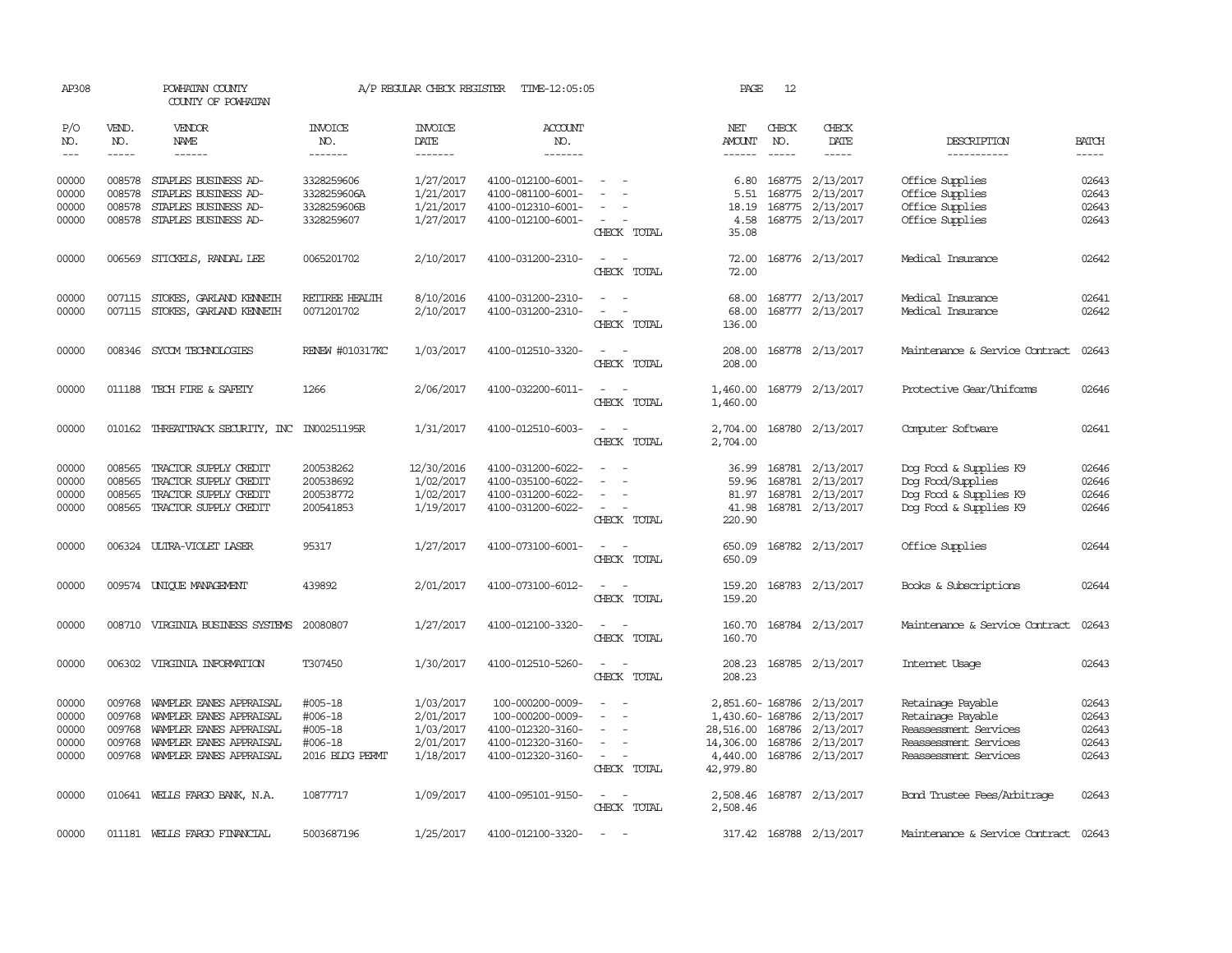| AP308               |                                                                                                                                                                                                                                                                                                                                                                                                                                                                                                     | POWHATAN COUNTY<br>COUNTY OF POWHATAN                                                                                                                                                                                                                                                                                                                                                                                                                                     |                           | A/P REGULAR CHECK REGISTER        | TIME-12:05:05                    |                                         | PAGE                    | 13                          |                         |                                |                             |
|---------------------|-----------------------------------------------------------------------------------------------------------------------------------------------------------------------------------------------------------------------------------------------------------------------------------------------------------------------------------------------------------------------------------------------------------------------------------------------------------------------------------------------------|---------------------------------------------------------------------------------------------------------------------------------------------------------------------------------------------------------------------------------------------------------------------------------------------------------------------------------------------------------------------------------------------------------------------------------------------------------------------------|---------------------------|-----------------------------------|----------------------------------|-----------------------------------------|-------------------------|-----------------------------|-------------------------|--------------------------------|-----------------------------|
| P/O<br>NO.<br>$---$ | VEND.<br>NO.<br>$\begin{tabular}{ccccc} \multicolumn{2}{c}{} & \multicolumn{2}{c}{} & \multicolumn{2}{c}{} & \multicolumn{2}{c}{} & \multicolumn{2}{c}{} & \multicolumn{2}{c}{} & \multicolumn{2}{c}{} & \multicolumn{2}{c}{} & \multicolumn{2}{c}{} & \multicolumn{2}{c}{} & \multicolumn{2}{c}{} & \multicolumn{2}{c}{} & \multicolumn{2}{c}{} & \multicolumn{2}{c}{} & \multicolumn{2}{c}{} & \multicolumn{2}{c}{} & \multicolumn{2}{c}{} & \multicolumn{2}{c}{} & \multicolumn{2}{c}{} & \mult$ | VENDOR<br>NAME<br>$\begin{tabular}{ccccc} \multicolumn{2}{c }{\multicolumn{2}{c }{\multicolumn{2}{c }{\multicolumn{2}{c}}{\hspace{-2.2cm}}}} \multicolumn{2}{c }{\multicolumn{2}{c }{\hspace{-2.2cm}}\hline} \multicolumn{2}{c }{\hspace{-2.2cm}}\hline \multicolumn{2}{c }{\hspace{-2.2cm}}\hline \multicolumn{2}{c }{\hspace{-2.2cm}}\hline \multicolumn{2}{c }{\hspace{-2.2cm}}\hline \multicolumn{2}{c }{\hspace{-2.2cm}}\hline \multicolumn{2}{c }{\hspace{-2.2cm}}$ | INVOICE<br>NO.<br>------- | <b>INVOICE</b><br>DATE<br>------- | <b>ACCOUNT</b><br>NO.<br>------- |                                         | NET<br>AMOUNT<br>------ | CHECK<br>NO.<br>$- - - - -$ | CHECK<br>DATE<br>-----  | DESCRIPTION<br>-----------     | <b>BATCH</b><br>$- - - - -$ |
| 00000               | 011181                                                                                                                                                                                                                                                                                                                                                                                                                                                                                              | WELLS FARGO FINANCIAL                                                                                                                                                                                                                                                                                                                                                                                                                                                     | 5003687196                | 1/25/2017                         | 4100-012200-3320-                | $\equiv$                                | 131.10                  | 168788                      | 2/13/2017               | Maintenance & Service Contract | 02643                       |
| 00000               | 011181                                                                                                                                                                                                                                                                                                                                                                                                                                                                                              | WELLS FARGO FINANCIAL                                                                                                                                                                                                                                                                                                                                                                                                                                                     | 5003687196                | 1/25/2017                         | 4100-012310-3320-                | $\equiv$                                | 76.22                   | 168788                      | 2/13/2017               | Maintenance & Service Contract | 02643                       |
| 00000               | 011181                                                                                                                                                                                                                                                                                                                                                                                                                                                                                              | WELLS FARGO FINANCIAL                                                                                                                                                                                                                                                                                                                                                                                                                                                     | 5003687196                | 1/25/2017                         | 4100-012320-3500-                | $\equiv$                                | 15.61                   | 168788                      | 2/13/2017               | Printing & Binding             | 02643                       |
| 00000               | 011181                                                                                                                                                                                                                                                                                                                                                                                                                                                                                              | WELLS FARGO FINANCIAL                                                                                                                                                                                                                                                                                                                                                                                                                                                     | 5003687196                | 1/25/2017                         | 4100-012410-3320-                |                                         | 6.95                    | 168788                      | 2/13/2017               | Maintenance & Service Contract | 02643                       |
| 00000               | 011181                                                                                                                                                                                                                                                                                                                                                                                                                                                                                              | WEILS FARGO FINANCIAL                                                                                                                                                                                                                                                                                                                                                                                                                                                     | 5003687196                | 1/25/2017                         | 4100-012510-3320-                | $\sim$                                  | 26.37                   |                             | 168788 2/13/2017        | Maintenance & Service Contract | 02643                       |
| 00000               | 011181                                                                                                                                                                                                                                                                                                                                                                                                                                                                                              | WEILS FARGO FINANCIAL                                                                                                                                                                                                                                                                                                                                                                                                                                                     | 5003687196                | 1/25/2017                         | 4100-013200-3320-                |                                         | 143.19                  | 168788                      | 2/13/2017               | Maintenance & Service Contract | 02643                       |
| 00000               | 011181                                                                                                                                                                                                                                                                                                                                                                                                                                                                                              | WELLS FARGO FINANCIAL                                                                                                                                                                                                                                                                                                                                                                                                                                                     | 5003687196                | 1/25/2017                         | 4100-021600-8002-                |                                         | 186.70                  | 168788                      | 2/13/2017               | Copier Lease                   | 02643                       |
| 00000               | 011181                                                                                                                                                                                                                                                                                                                                                                                                                                                                                              | WELLS FARGO FINANCIAL                                                                                                                                                                                                                                                                                                                                                                                                                                                     | 5003687196                | 1/25/2017                         | 4100-021600-8002-                | $\overline{\phantom{a}}$                | 105.24                  | 168788                      | 2/13/2017               | Copier Lease                   | 02643                       |
| 00000               | 011181                                                                                                                                                                                                                                                                                                                                                                                                                                                                                              | WELLS FARGO FINANCIAL                                                                                                                                                                                                                                                                                                                                                                                                                                                     | 5003687196                | 1/25/2017                         | 4100-022100-3320-                | $\overline{\phantom{a}}$                | 175.54 168788           |                             | 2/13/2017               | Maintenance & Service Contract | 02643                       |
| 00000               | 011181                                                                                                                                                                                                                                                                                                                                                                                                                                                                                              | WELLS FARGO FINANCIAL                                                                                                                                                                                                                                                                                                                                                                                                                                                     | 5003687196                | 1/25/2017                         | 4100-031200-3320-                |                                         | 175.54                  | 168788                      | 2/13/2017               | Maintenance & Service Contract | 02643                       |
| 00000               | 011181                                                                                                                                                                                                                                                                                                                                                                                                                                                                                              | WELLS FARGO FINANCIAL                                                                                                                                                                                                                                                                                                                                                                                                                                                     | 5003687196                | 1/25/2017                         | 4100-031200-3320-                |                                         | 234.37                  |                             | 168788 2/13/2017        | Maintenance & Service Contract | 02643                       |
| 00000               | 011181                                                                                                                                                                                                                                                                                                                                                                                                                                                                                              | WELLS FARGO FINANCIAL                                                                                                                                                                                                                                                                                                                                                                                                                                                     | 5003687196                | 1/25/2017                         | 4100-034100-3320-                |                                         | 90.54                   |                             | 168788 2/13/2017        | Maintenance & Service Contract | 02643                       |
| 00000               | 011181                                                                                                                                                                                                                                                                                                                                                                                                                                                                                              | WELLS FARGO FINANCIAL                                                                                                                                                                                                                                                                                                                                                                                                                                                     | 5003687196                | 1/25/2017                         | 4100-035100-3320-                |                                         | 92.69                   | 168788                      | 2/13/2017               | Landscaping - Animal Control   | 02643                       |
| 00000               | 011181                                                                                                                                                                                                                                                                                                                                                                                                                                                                                              | WELLS FARGO FINANCIAL                                                                                                                                                                                                                                                                                                                                                                                                                                                     | 5003687196                | 1/25/2017                         | 4100-081100-3320-                |                                         |                         |                             | 47.44 168788 2/13/2017  | Maintenance & Service Contract | 02643                       |
| 00000               | 011181                                                                                                                                                                                                                                                                                                                                                                                                                                                                                              | WEILS FARGO FINANCIAL                                                                                                                                                                                                                                                                                                                                                                                                                                                     | 5003687197                | 1/25/2017                         | 4100-021200-8002-                | CHECK TOTAL                             | 225.93<br>2,050.85      |                             | 168788 2/13/2017        | Copier Lease Agreement         | 02643                       |
|                     |                                                                                                                                                                                                                                                                                                                                                                                                                                                                                                     |                                                                                                                                                                                                                                                                                                                                                                                                                                                                           |                           |                                   |                                  |                                         |                         |                             |                         |                                |                             |
| 00000               | 011698                                                                                                                                                                                                                                                                                                                                                                                                                                                                                              | WESTWOOD PHARMACY                                                                                                                                                                                                                                                                                                                                                                                                                                                         | 17622                     | 1/26/2017                         | 4100-033400-3845-                | CHECK TOTAL                             | 1,608.65<br>1,608.65    |                             | 168789 2/13/2017        | Detention of Adults - Health C | 02646                       |
|                     |                                                                                                                                                                                                                                                                                                                                                                                                                                                                                                     |                                                                                                                                                                                                                                                                                                                                                                                                                                                                           |                           |                                   |                                  |                                         |                         |                             |                         |                                |                             |
| 00000               | 009332                                                                                                                                                                                                                                                                                                                                                                                                                                                                                              | WITMER PUBLIC SAFETY                                                                                                                                                                                                                                                                                                                                                                                                                                                      | 1740448.001               | 1/26/2017                         | 4100-031200-6011-                |                                         | 37.00                   |                             | 168790 2/13/2017        | Uniforms                       | 02646                       |
| 00000               |                                                                                                                                                                                                                                                                                                                                                                                                                                                                                                     | 009332 WITMER PUBLIC SAFETY                                                                                                                                                                                                                                                                                                                                                                                                                                               | 1746807                   | 2/02/2017                         | 4100-031200-6011-                |                                         | 84.00                   |                             | 168790 2/13/2017        | Uniforms                       | 02646                       |
|                     |                                                                                                                                                                                                                                                                                                                                                                                                                                                                                                     |                                                                                                                                                                                                                                                                                                                                                                                                                                                                           |                           |                                   |                                  | CHECK TOTAL                             | 121.00                  |                             |                         |                                |                             |
| 00000               |                                                                                                                                                                                                                                                                                                                                                                                                                                                                                                     | 002080 WOODCOCK, LYNN T.                                                                                                                                                                                                                                                                                                                                                                                                                                                  | 0020201702                | 2/10/2017                         | 4100-031200-2310-                |                                         | 108.00                  |                             | 168791 2/13/2017        | Medical Insurance              | 02642                       |
|                     |                                                                                                                                                                                                                                                                                                                                                                                                                                                                                                     |                                                                                                                                                                                                                                                                                                                                                                                                                                                                           |                           |                                   |                                  | CHECK TOTAL                             | 108.00                  |                             |                         |                                |                             |
| 00000               |                                                                                                                                                                                                                                                                                                                                                                                                                                                                                                     | 006551 YARD WORKS, LLC                                                                                                                                                                                                                                                                                                                                                                                                                                                    | 9370107-IN                | 2/02/2017                         | 4100-014500-3190-                |                                         | 88.00                   |                             | 168792 2/13/2017        | Grounds Maintenance            | 02646                       |
|                     |                                                                                                                                                                                                                                                                                                                                                                                                                                                                                                     |                                                                                                                                                                                                                                                                                                                                                                                                                                                                           |                           |                                   |                                  | CHECK TOTAL                             | 88.00                   |                             |                         |                                |                             |
| 00000               | 001110 AFLAC                                                                                                                                                                                                                                                                                                                                                                                                                                                                                        |                                                                                                                                                                                                                                                                                                                                                                                                                                                                           | REPLACE 12/16             | 12/31/2016                        | 100-000200-0001-                 | $\overline{\phantom{a}}$                | 1,571.72                |                             | 168794 2/17/2017        | Payroll - Clearing Account     | 02655                       |
| 00000               | 001110 AFLAC                                                                                                                                                                                                                                                                                                                                                                                                                                                                                        |                                                                                                                                                                                                                                                                                                                                                                                                                                                                           | REPLACE 12/16             | 12/31/2016                        | 100-000200-0001-                 | $\overline{\phantom{a}}$                | 824.51                  |                             | 168794 2/17/2017        | Payroll - Clearing Account     | 02655                       |
|                     |                                                                                                                                                                                                                                                                                                                                                                                                                                                                                                     |                                                                                                                                                                                                                                                                                                                                                                                                                                                                           |                           |                                   |                                  | CHECK TOTAL                             | 2,396.23                |                             |                         |                                |                             |
| 00000               |                                                                                                                                                                                                                                                                                                                                                                                                                                                                                                     | 007436 AQUA VIRGINIA, INC.                                                                                                                                                                                                                                                                                                                                                                                                                                                | 0575072 2/17              | 2/07/2017                         | 4100-014100-5130-                | $\overline{\phantom{a}}$                |                         | 84.34 168796                | 2/17/2017               | Water                          | 02656                       |
| 00000               |                                                                                                                                                                                                                                                                                                                                                                                                                                                                                                     | 007436 AQUA VIRGINIA, INC.                                                                                                                                                                                                                                                                                                                                                                                                                                                | 0620830 02/17             | 2/07/2017                         | 4100-014100-5130-                | $\sim$                                  | 115.47                  | 168796                      | 2/17/2017               | Water                          | 02656                       |
| 00000               |                                                                                                                                                                                                                                                                                                                                                                                                                                                                                                     | 007436 AQUA VIRGINIA, INC.                                                                                                                                                                                                                                                                                                                                                                                                                                                | 0620830 02/17             | 2/07/2017                         | 4100-031200-5130-                |                                         | 115.48                  |                             | 168796 2/17/2017        | Water                          | 02656                       |
| 00000               |                                                                                                                                                                                                                                                                                                                                                                                                                                                                                                     | 007436 AQUA VIRGINIA, INC.                                                                                                                                                                                                                                                                                                                                                                                                                                                | 0621132 2/17              | 2/07/2017                         | 4100-014600-5130-                | $\overline{\phantom{a}}$                |                         |                             | 73.36 168796 2/17/2017  | Water - Field Irrigation       | 02656                       |
| 00000               | 007436                                                                                                                                                                                                                                                                                                                                                                                                                                                                                              | AQUA VIRGINIA, INC.                                                                                                                                                                                                                                                                                                                                                                                                                                                       | 0621730 2/17              | 2/07/2017                         | 4100-014100-5130-                | $\overline{\phantom{a}}$                | 159.97                  | 168796                      | 2/17/2017               | Water                          | 02656                       |
| 00000               | 007436                                                                                                                                                                                                                                                                                                                                                                                                                                                                                              | AQUA VIRGINIA, INC.                                                                                                                                                                                                                                                                                                                                                                                                                                                       | 0621880 2/17              | 2/07/2017                         | 4100-014600-5130-                | $\overline{\phantom{a}}$                | 17.62                   | 168796                      | 2/17/2017               | Water - Field Irrigation       | 02656                       |
| 00000               | 007436                                                                                                                                                                                                                                                                                                                                                                                                                                                                                              | AQUA VIRGINIA, INC.                                                                                                                                                                                                                                                                                                                                                                                                                                                       | 1100656 2/17              | 2/07/2017                         | 4100-014600-5130-                |                                         | 109.27                  | 168796                      | 2/17/2017               | Water - Field Irrigation       | 02656                       |
| 00000               |                                                                                                                                                                                                                                                                                                                                                                                                                                                                                                     | 007436 AQUA VIRGINIA, INC.                                                                                                                                                                                                                                                                                                                                                                                                                                                | 1100657 2/17              | 2/07/2017                         | 4100-014100-5130-                | $\sim$                                  |                         |                             | 114.34 168796 2/17/2017 | Water                          | 02656                       |
| 00000               |                                                                                                                                                                                                                                                                                                                                                                                                                                                                                                     | 007436 AQUA VIRGINIA, INC.                                                                                                                                                                                                                                                                                                                                                                                                                                                | 1401897 2/17              | 2/07/2017                         | 4100-014600-5130-                | $\overline{\phantom{a}}$<br>CHECK TOTAL | 17.62<br>807.47         | 168796                      | 2/17/2017               | Water - Field Irrigation       | 02656                       |
|                     |                                                                                                                                                                                                                                                                                                                                                                                                                                                                                                     |                                                                                                                                                                                                                                                                                                                                                                                                                                                                           |                           |                                   |                                  |                                         |                         |                             |                         |                                |                             |
| 00000               |                                                                                                                                                                                                                                                                                                                                                                                                                                                                                                     | 009206 ATLANTIC EMERGENCY                                                                                                                                                                                                                                                                                                                                                                                                                                                 | 2792RIC                   | 2/09/2017                         | 4100-032200-6009-                | $\overline{\phantom{a}}$<br>CHECK TOTAL | 489.22<br>489.22        |                             | 168797 2/17/2017        | Auto Repairs and Parts         | 02652                       |
|                     |                                                                                                                                                                                                                                                                                                                                                                                                                                                                                                     |                                                                                                                                                                                                                                                                                                                                                                                                                                                                           |                           |                                   |                                  |                                         |                         |                             |                         |                                |                             |
| 00000               | 006655                                                                                                                                                                                                                                                                                                                                                                                                                                                                                              | BLOSSMAN GAS COMPANIES                                                                                                                                                                                                                                                                                                                                                                                                                                                    | 508948                    | 1/09/2017                         | 4100-014100-5120-                |                                         |                         |                             | 456.76 168798 2/17/2017 | Fuel                           | 02652                       |
| 00000               | 006655                                                                                                                                                                                                                                                                                                                                                                                                                                                                                              | BLOSSMAN GAS COMPANIES,                                                                                                                                                                                                                                                                                                                                                                                                                                                   | 508388                    | 12/06/2016                        | 4100-035100-5120-                |                                         |                         |                             | 352.54 168798 2/17/2017 | Fuel                           | 02656                       |
| 00000               | 006655                                                                                                                                                                                                                                                                                                                                                                                                                                                                                              | BLOSSMAN GAS COMPANIES                                                                                                                                                                                                                                                                                                                                                                                                                                                    | 509312                    | 1/31/2017                         | 4100-035100-5120-                | $\sim$                                  |                         |                             | 217.67 168798 2/17/2017 | <b>Fuel</b>                    | 02656                       |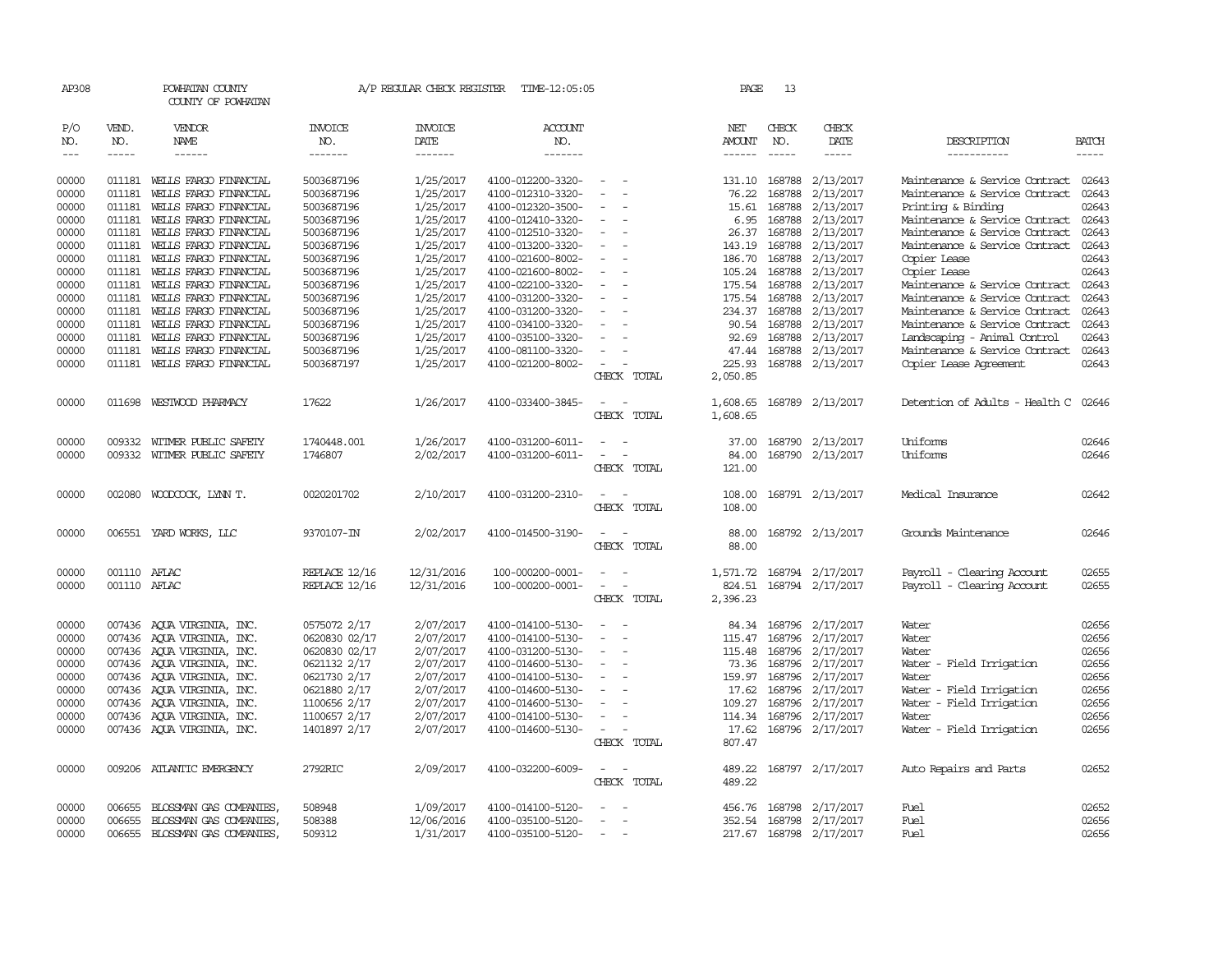| AP308                                                                |                                                                              | POWHATAN COUNTY<br>COUNTY OF POWHATAN                                                                                                                                                                                |                                                                                                                                                      | A/P REGULAR CHECK REGISTER                                                                           | TIME-12:05:05                                                                                                                                                        |                                                                                                               | PAGE                                                             | 14                          |                                                                                                                                                                   |                                                                                                                      |                                                                      |
|----------------------------------------------------------------------|------------------------------------------------------------------------------|----------------------------------------------------------------------------------------------------------------------------------------------------------------------------------------------------------------------|------------------------------------------------------------------------------------------------------------------------------------------------------|------------------------------------------------------------------------------------------------------|----------------------------------------------------------------------------------------------------------------------------------------------------------------------|---------------------------------------------------------------------------------------------------------------|------------------------------------------------------------------|-----------------------------|-------------------------------------------------------------------------------------------------------------------------------------------------------------------|----------------------------------------------------------------------------------------------------------------------|----------------------------------------------------------------------|
| P/O<br>NO.<br>$---$                                                  | VEND.<br>NO.<br>$- - - - -$                                                  | VENDOR<br>NAME                                                                                                                                                                                                       | <b>INVOICE</b><br>NO.<br>-------                                                                                                                     | <b>INVOICE</b><br><b>DATE</b><br>-------                                                             | <b>ACCOUNT</b><br>NO.<br>-------                                                                                                                                     |                                                                                                               | NET<br><b>AMOUNT</b><br>$- - - - - -$                            | CHECK<br>NO.<br>$- - - - -$ | CHECK<br>DATE<br>-----                                                                                                                                            | DESCRIPTION<br>-----------                                                                                           | <b>BATCH</b><br>$- - - - -$                                          |
| 00000                                                                |                                                                              | 006655 BLOSSMAN GAS COMPANIES,                                                                                                                                                                                       | 509414                                                                                                                                               | 2/07/2017                                                                                            | 4100-035100-5120-                                                                                                                                                    | $\sim$<br>$\sim$<br>CHECK TOTAL                                                                               | 1,156.78                                                         |                             | 129.81 168798 2/17/2017                                                                                                                                           | Fuel                                                                                                                 | 02656                                                                |
| 00000                                                                |                                                                              | 008686 C.W. WILLIAMS & CO., INC. 599793                                                                                                                                                                              |                                                                                                                                                      | 2/06/2017                                                                                            | 4100-032200-3310-                                                                                                                                                    | $\overline{\phantom{a}}$<br>$\overline{\phantom{a}}$<br>CHECK TOTAL                                           | 757.60<br>757.60                                                 |                             | 168800 2/17/2017                                                                                                                                                  | Equipment Repair                                                                                                     | 02652                                                                |
| 00000                                                                |                                                                              | 011753 CHESTERFIELD CIRCUIT                                                                                                                                                                                          | CR09F01981-01                                                                                                                                        | 2/03/2017                                                                                            | 4100-053910-5642-                                                                                                                                                    | $\overline{\phantom{a}}$<br>CHECK TOTAL                                                                       | 1,373.92                                                         |                             | 1,373.92 168802 2/17/2017                                                                                                                                         | PCCAA Services - TANF                                                                                                | 02656                                                                |
| 00000<br>00000<br>00000                                              | 006965<br>006965<br>006965                                                   | CINIAS CORPORATION<br>CINIAS CORPORATION<br>CINIAS CORPORATION                                                                                                                                                       | 143135413<br>143135413<br>143135414                                                                                                                  | 2/08/2017<br>2/08/2017<br>2/08/2017                                                                  | 4100-014500-6011-<br>4100-014100-6011-<br>4100-014300-6011-                                                                                                          | $\sim$<br>$\sim$<br>$\overline{\phantom{a}}$<br>$\overline{a}$<br>CHECK TOTAL                                 | 72.09<br>69.58<br>116.53<br>258.20                               |                             | 168803 2/17/2017<br>168803 2/17/2017<br>168803 2/17/2017                                                                                                          | Uniforms<br>Uniforms<br>Uniforms                                                                                     | 02656<br>02656<br>02656                                              |
| 00000                                                                | 009297                                                                       | CITY DIRECTORIES, INC.                                                                                                                                                                                               | 10003110035                                                                                                                                          | 2/06/2017                                                                                            | 4100-031200-6014-                                                                                                                                                    | $\overline{\phantom{a}}$<br>$\sim$<br>CHECK TOTAL                                                             | 660.00<br>660.00                                                 |                             | 168804 2/17/2017                                                                                                                                                  | Other Operating Supplies                                                                                             | 02656                                                                |
| 00000                                                                |                                                                              | 009178 COMCAST                                                                                                                                                                                                       | 120089859 2/17                                                                                                                                       | 2/07/2017                                                                                            | 4100-014300-5260-                                                                                                                                                    | CHECK TOTAL                                                                                                   | 74.90<br>74.90                                                   |                             | 168805 2/17/2017                                                                                                                                                  | <b>Internet</b>                                                                                                      | 02656                                                                |
| 00000                                                                |                                                                              | 010750 COMMISSIONER OF REVENUE                                                                                                                                                                                       | 2017 DUES                                                                                                                                            | 2/14/2017                                                                                            | 4100-012310-5810-                                                                                                                                                    | $\equiv$<br>$\sim$<br>CHECK TOTAL                                                                             | 200.00<br>200.00                                                 |                             | 168806 2/17/2017                                                                                                                                                  | Dues/Association Memberships                                                                                         | 02654                                                                |
| 00000                                                                |                                                                              | 011751 COMPASS MD                                                                                                                                                                                                    | 43492 PHYSICALS                                                                                                                                      | 1/31/2017                                                                                            | 4100-032200-3110-                                                                                                                                                    | $\sim$<br>$\sim$<br>CHECK TOTAL                                                                               | 2,888.00<br>2,888.00                                             |                             | 168807 2/17/2017                                                                                                                                                  | Health/Vaccinations/Inoculatio                                                                                       | 02652                                                                |
| 00000                                                                |                                                                              | 011758 DAMATO, THOMAS                                                                                                                                                                                                | JURY FEB 2017                                                                                                                                        | 2/15/2017                                                                                            | 4100-021100-1700-                                                                                                                                                    | CHECK TOTAL                                                                                                   | 30.00<br>30.00                                                   |                             | 168808 2/17/2017                                                                                                                                                  | COMP: Jurors & Witnesses                                                                                             | 02658                                                                |
| 00000                                                                |                                                                              | 007392 DEEP CREEK VOLUNTEER                                                                                                                                                                                          | 2ND QTR 2017                                                                                                                                         | 2/10/2017                                                                                            | 4100-032200-5425-                                                                                                                                                    | $\overline{a}$<br>$\sim$<br>CHECK TOTAL                                                                       | 2,758.35                                                         |                             | 2,758.35 168809 2/17/2017                                                                                                                                         | Rent - Fire Companies                                                                                                | 02653                                                                |
| 00000<br>00000<br>00000<br>00000                                     | 006240<br>006240<br>006240                                                   | DIAMOND SPRINGS WATER, INC 118075450<br>DIAMOND SPRINGS WATER, INC<br>DIAMOND SPRINGS WATER, INC 201075450<br>006240 DIAMOND SPRINGS WATER, INC 2917249                                                              | 125070170                                                                                                                                            | 1/17/2017<br>1/26/2017<br>2/01/2017<br>2/03/2017                                                     | 4100-031200-5130-<br>4100-031200-5130-<br>4100-031200-5130-<br>4100-031200-5130-                                                                                     | $\sim$<br>$\sim$<br>$\sim$<br>CHECK TOTAL                                                                     | 48.93<br>27.96<br>11.95<br>116.80                                |                             | 168810 2/17/2017<br>168810 2/17/2017<br>27.96 168810 2/17/2017<br>168810 2/17/2017                                                                                | Water<br>Water<br>Water<br>Water                                                                                     | 02656<br>02656<br>02656<br>02656                                     |
| 00000<br>00000<br>00000<br>00000<br>00000<br>00000<br>00000<br>00000 | 000860<br>000860<br>000860<br>000860<br>000860<br>000860<br>000860<br>000860 | DOMINION VIRGINIA POWER<br>DOMINION VIRGINIA POWER<br>DOMINION VIRGINIA POWER<br>DOMINION VIRGINIA POWER<br>DOMINION VIRGINIA POWER<br>DOMINION VIRGINIA POWER<br>DOMINION VIRGINIA POWER<br>DOMINION VIRGINIA POWER | 0432180008 2/17<br>0863807277 2/17<br>1498464559 2/17<br>1982170001 2/17<br>2142337506 2/17<br>2312285006 2/17<br>0962041034 2/17<br>1223507334 2/17 | 2/02/2017<br>2/02/2017<br>2/02/2017<br>2/02/2017<br>2/02/2017<br>2/02/2017<br>2/02/2017<br>2/02/2017 | 4100-014600-5110-<br>4100-014600-5110-<br>4100-014600-5110-<br>4100-014100-5110-<br>4100-014600-5110-<br>4100-014100-5110-<br>4100-032210-5110-<br>4100-014300-5110- | $\overline{\phantom{a}}$<br>$\equiv$<br>$\sim$<br>$\overline{\phantom{a}}$<br>$\sim$<br>$\sim$<br>CHECK TOTAL | 7.36<br>7.67<br>9.25<br>283.24<br>1,246.00<br>231.03<br>1,837.47 | 168811                      | 41.45 168811 2/17/2017<br>168811 2/17/2017<br>168811 2/17/2017<br>11.47 168811 2/17/2017<br>2/17/2017<br>168811 2/17/2017<br>168811 2/17/2017<br>168811 2/17/2017 | Electricity<br>Electricity<br>Electricity<br>Electricity<br>Electricity<br>Electricity<br>Electricity<br>Electricity | 02652<br>02652<br>02652<br>02652<br>02654<br>02654<br>02656<br>02656 |
| 00000<br>00000<br>00000                                              | 000860<br>000860<br>000860                                                   | DOMINION VIRGINIA POWER<br>DOMINION VIRGINIA POWER<br>DOMINION VIRGINIA POWER                                                                                                                                        | 2476067034 2/17<br>2346327501 2/17<br>2346327501 2/17                                                                                                | 2/02/2017<br>2/02/2017<br>2/02/2017                                                                  | 4100-014100-5110-<br>4100-014100-5110-<br>4100-031200-5110-                                                                                                          | $\overline{\phantom{a}}$<br>$\sim$                                                                            | 308.07<br>1,676.55                                               |                             | 168812 2/17/2017<br>168812 2/17/2017<br>1,676.55 168812 2/17/2017                                                                                                 | Electricity<br>Electricity<br>Electricity                                                                            | 02652<br>02654<br>02654                                              |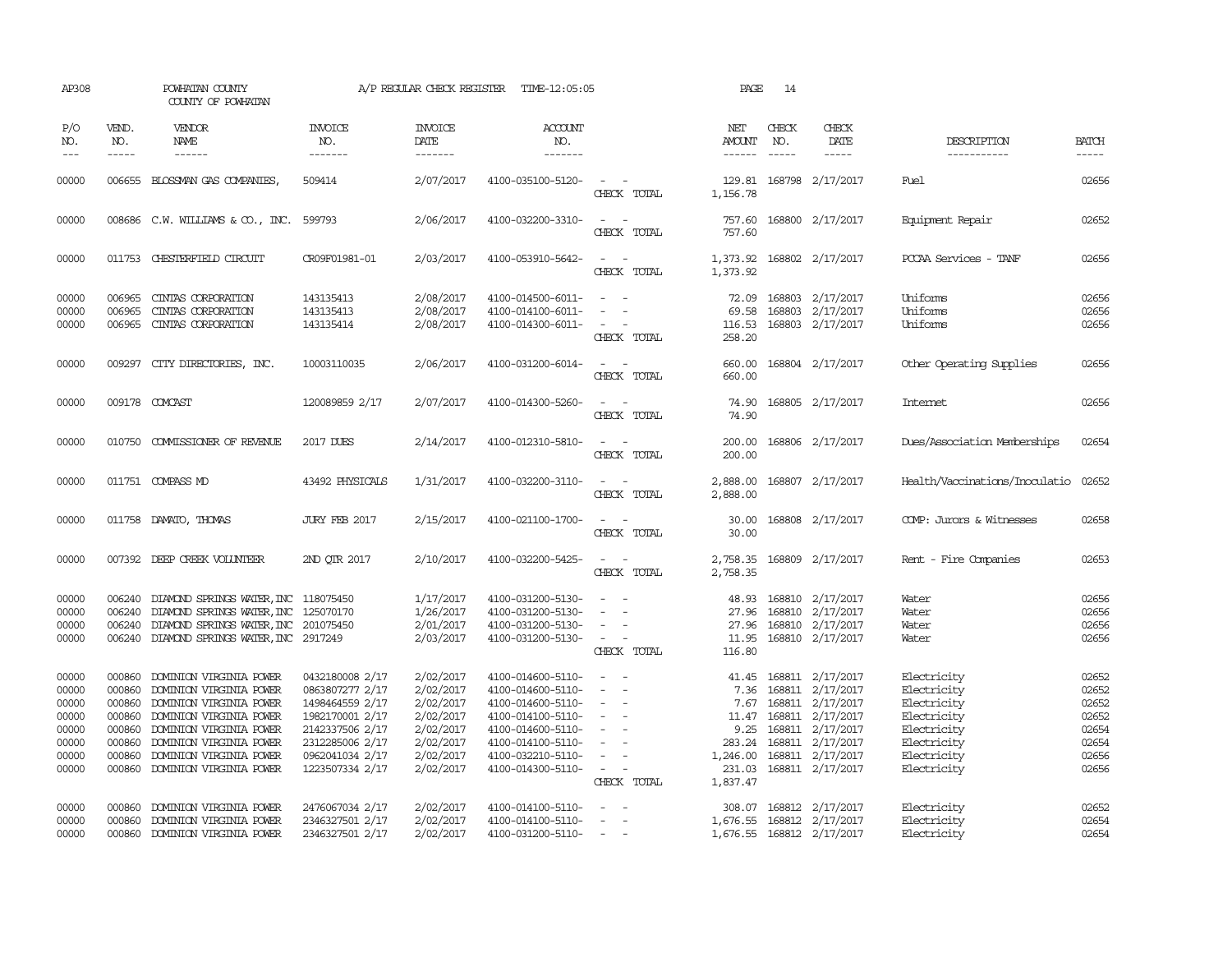| AP308                                                                |                                                                              | POWHATAN COUNTY<br>COUNTY OF POWHATAN                                                                                                                                                                                |                                                                                                                                                      | A/P REGULAR CHECK REGISTER                                                                           | TIME-12:05:05                                                                                                                                                        |                                                                                        | PAGE                                                                                     | 15                            |                                                                                                                                                              |                                                                                                                      |                                                                      |
|----------------------------------------------------------------------|------------------------------------------------------------------------------|----------------------------------------------------------------------------------------------------------------------------------------------------------------------------------------------------------------------|------------------------------------------------------------------------------------------------------------------------------------------------------|------------------------------------------------------------------------------------------------------|----------------------------------------------------------------------------------------------------------------------------------------------------------------------|----------------------------------------------------------------------------------------|------------------------------------------------------------------------------------------|-------------------------------|--------------------------------------------------------------------------------------------------------------------------------------------------------------|----------------------------------------------------------------------------------------------------------------------|----------------------------------------------------------------------|
| P/O<br>NO.<br>$\frac{1}{2}$                                          | VEND.<br>NO.<br>$- - - - -$                                                  | <b>VENDOR</b><br>NAME<br>------                                                                                                                                                                                      | <b>INVOICE</b><br>NO.<br>-------                                                                                                                     | <b>INVOICE</b><br>DATE<br>$- - - - - - -$                                                            | ACCOUNT<br>NO.<br>$- - - - - - -$                                                                                                                                    |                                                                                        | NET<br>AMOUNT                                                                            | CHECK<br>NO.<br>$\frac{1}{2}$ | CHECK<br>DATE<br>-----                                                                                                                                       | DESCRIPTION<br>-----------                                                                                           | <b>BATCH</b><br>$- - - - -$                                          |
| 00000<br>00000<br>00000<br>00000<br>00000<br>00000                   | 000860<br>000860<br>000860<br>000860<br>000860<br>000860                     | DOMINION VIRGINIA POWER<br>DOMINION VIRGINIA POWER<br>DOMINION VIRGINIA POWER<br>DOMINION VIRGINIA POWER<br>DOMINION VIRGINIA POWER<br>DOMINION VIRGINIA POWER                                                       | 2352270009 2/17<br>2442170003 2/17<br>2462222502 2/17<br>2613832712 2/17<br>2912605595 2/17<br>2972120006 2/17                                       | 2/02/2017<br>2/02/2017<br>2/02/2017<br>2/02/2017<br>2/02/2017<br>2/02/2017                           | 4100-014100-5110-<br>4100-014100-5110-<br>4100-014100-5110-<br>4100-022100-5110-<br>4100-014100-5110-<br>4100-014100-5110-                                           | $\overline{\phantom{a}}$                                                               | 343.16<br>2,202.65<br>4,072.47<br>219.65<br>167.54<br>1,793.37                           | 168812<br>168812              | 168812 2/17/2017<br>2/17/2017<br>2/17/2017<br>168812 2/17/2017<br>168812 2/17/2017<br>168812 2/17/2017                                                       | Electricity<br>Electricity<br>Electricity<br>Electricity<br>Electricity<br>Electricity                               | 02654<br>02654<br>02654<br>02654<br>02654<br>02654                   |
| 00000<br>00000<br>00000<br>00000<br>00000<br>00000<br>00000<br>00000 | 000860<br>000860<br>000860<br>000860<br>000860<br>000860<br>000860<br>000860 | DOMINION VIRGINIA POWER<br>DOMINION VIRGINIA POWER<br>DOMINION VIRGINIA POWER<br>DOMINION VIRGINIA POWER<br>DOMINION VIRGINIA POWER<br>DOMINION VIRGINIA POWER<br>DOMINION VIRGINIA POWER<br>DOMINION VIRGINIA POWER | 3451094936 2/17<br>3507951824 2/17<br>4732217502 2/17<br>7765134072 1/17<br>3496131156 2/17<br>4691491015 2/17<br>5652237503 2/17<br>6024003557 2/17 | 2/02/2017<br>2/02/2017<br>2/02/2017<br>1/30/2017<br>2/02/2017<br>2/02/2017<br>2/02/2017<br>2/03/2017 | 4100-014600-5110-<br>4100-014600-5110-<br>4100-014600-5110-<br>4100-014100-5110-<br>4100-014100-5110-<br>4100-014600-5110-<br>4100-014600-5110-<br>4100-014100-5110- | CHECK TOTAL<br>$\sim$<br>$\overline{\phantom{a}}$<br>$\equiv$<br>$\sim$<br>CHECK TOTAL | 12,460.01<br>6.59<br>7.24<br>27.82<br>621.62<br>20.30<br>6.59<br>7.49<br>22.39<br>720.04 |                               | 168813 2/17/2017<br>168813 2/17/2017<br>168813 2/17/2017<br>168813 2/17/2017<br>168813 2/17/2017<br>168813 2/17/2017<br>168813 2/17/2017<br>168813 2/17/2017 | Electricity<br>Electricity<br>Electricity<br>Electricity<br>Electricity<br>Electricity<br>Electricity<br>Electricity | 02652<br>02652<br>02652<br>02652<br>02654<br>02654<br>02654<br>02654 |
| 00000                                                                | 000860                                                                       | DOMINION VIRGINIA POWER                                                                                                                                                                                              | 8971069334 2/17                                                                                                                                      | 2/02/2017                                                                                            | 4100-014300-5110-                                                                                                                                                    | $\overline{\phantom{a}}$<br>CHECK TOTAL                                                | 97.64<br>97.64                                                                           |                               | 168814 2/17/2017                                                                                                                                             | Electricity                                                                                                          | 02656                                                                |
| 00000                                                                | 008750                                                                       | DOMINION VIRGINIA POWER                                                                                                                                                                                              | 4154812921 2/17                                                                                                                                      | 2/08/2017                                                                                            | 4100-053910-5643-                                                                                                                                                    | CHECK TOTAL                                                                            | 800.00<br>800.00                                                                         |                               | 168815 2/17/2017                                                                                                                                             | PCCAA Services - Federal CSBG                                                                                        | 02656                                                                |
| 00000                                                                |                                                                              | 011756 DURBIN, LAWRENCE E.                                                                                                                                                                                           | JURY FEB 2017                                                                                                                                        | 2/15/2017                                                                                            | 4100-021100-1700-                                                                                                                                                    | $\sim$<br>CHECK TOTAL                                                                  | 30.00<br>30.00                                                                           |                               | 168817 2/17/2017                                                                                                                                             | COMP: Jurors & Witnesses                                                                                             | 02658                                                                |
| 00000                                                                |                                                                              | 006510 EMERGENCY SERVICES                                                                                                                                                                                            | 195                                                                                                                                                  | 2/02/2017                                                                                            | 4100-032200-5815-                                                                                                                                                    | CHECK TOTAL                                                                            | 208.00<br>208.00                                                                         |                               | 168818 2/17/2017                                                                                                                                             | Training/Seminars                                                                                                    | 02653                                                                |
| 00000                                                                | 011263 FEDEX                                                                 |                                                                                                                                                                                                                      | 5-707-49525                                                                                                                                          | 2/14/2017                                                                                            | 4100-012200-5210-                                                                                                                                                    | CHECK TOTAL                                                                            | 22.50<br>22.50                                                                           |                               | 168819 2/17/2017                                                                                                                                             | Postage                                                                                                              | 02657                                                                |
| 00000                                                                | 006666                                                                       | FINE CREEK FIRE DEPT                                                                                                                                                                                                 | 2ND OTR 2017                                                                                                                                         | 2/13/2017                                                                                            | 4100-032200-5425-                                                                                                                                                    | CHECK TOTAL                                                                            | 3,278.00<br>3,278.00                                                                     |                               | 168820 2/17/2017                                                                                                                                             | Rent - Fire Companies                                                                                                | 02653                                                                |
| 00000                                                                |                                                                              | 006606 FLATROCK GLASS & DOOR INC                                                                                                                                                                                     | 18457                                                                                                                                                | 1/27/2017                                                                                            | 4100-035100-3310-                                                                                                                                                    | CHECK TOTAL                                                                            | 10.00<br>10.00                                                                           |                               | 168821 2/17/2017                                                                                                                                             | Repairs & Maintenance                                                                                                | 02652                                                                |
| 00000                                                                |                                                                              | 006763 GREENBERG & ASSOCIATES                                                                                                                                                                                        | 2772                                                                                                                                                 | 10/05/2016                                                                                           | 4100-031200-3110-                                                                                                                                                    | CHECK TOTAL                                                                            | 620.00<br>620.00                                                                         |                               | 168822 2/17/2017                                                                                                                                             | Professional Health Services                                                                                         | 02657                                                                |
| 00000                                                                |                                                                              | 008799 HANK COSBY REAL ESTATE,                                                                                                                                                                                       | BERRY-FEB RENT                                                                                                                                       | 2/15/2017                                                                                            | 4100-053910-5642-                                                                                                                                                    | $\equiv$<br>CHECK TOTAL                                                                | 695.00<br>695.00                                                                         |                               | 168823 2/17/2017                                                                                                                                             | PCCAA Services - TANF                                                                                                | 02656                                                                |
| 00000<br>00000                                                       |                                                                              | 007563 HASTINGS, THOMAS G.<br>007563 HASTINGS, THOMAS G.                                                                                                                                                             | 9904214 ANTENNA<br>9999413 CHARGER                                                                                                                   | 2/08/2017<br>2/08/2017                                                                               | 4100-031200-3310-<br>4100-031200-3310-                                                                                                                               | $\sim$<br>$\overline{\phantom{a}}$<br>$\overline{\phantom{a}}$<br>CHECK TOTAL          | 24.49<br>60.00<br>84.49                                                                  |                               | 168824 2/17/2017<br>168824 2/17/2017                                                                                                                         | Repairs & Maintenance<br>Repairs & Maintenance                                                                       | 02657<br>02657                                                       |
| 00000                                                                |                                                                              | 011761 HENDERSON, JR., CHARLES R JURY FEB 2017                                                                                                                                                                       |                                                                                                                                                      | 2/15/2017                                                                                            | 4100-021100-1700-                                                                                                                                                    | $\sim$ 100 $\sim$ 100 $\sim$<br>CHECK TOTAL                                            | 30.00<br>30.00                                                                           |                               | 168825 2/17/2017                                                                                                                                             | COMP: Jurors & Witnesses                                                                                             | 02658                                                                |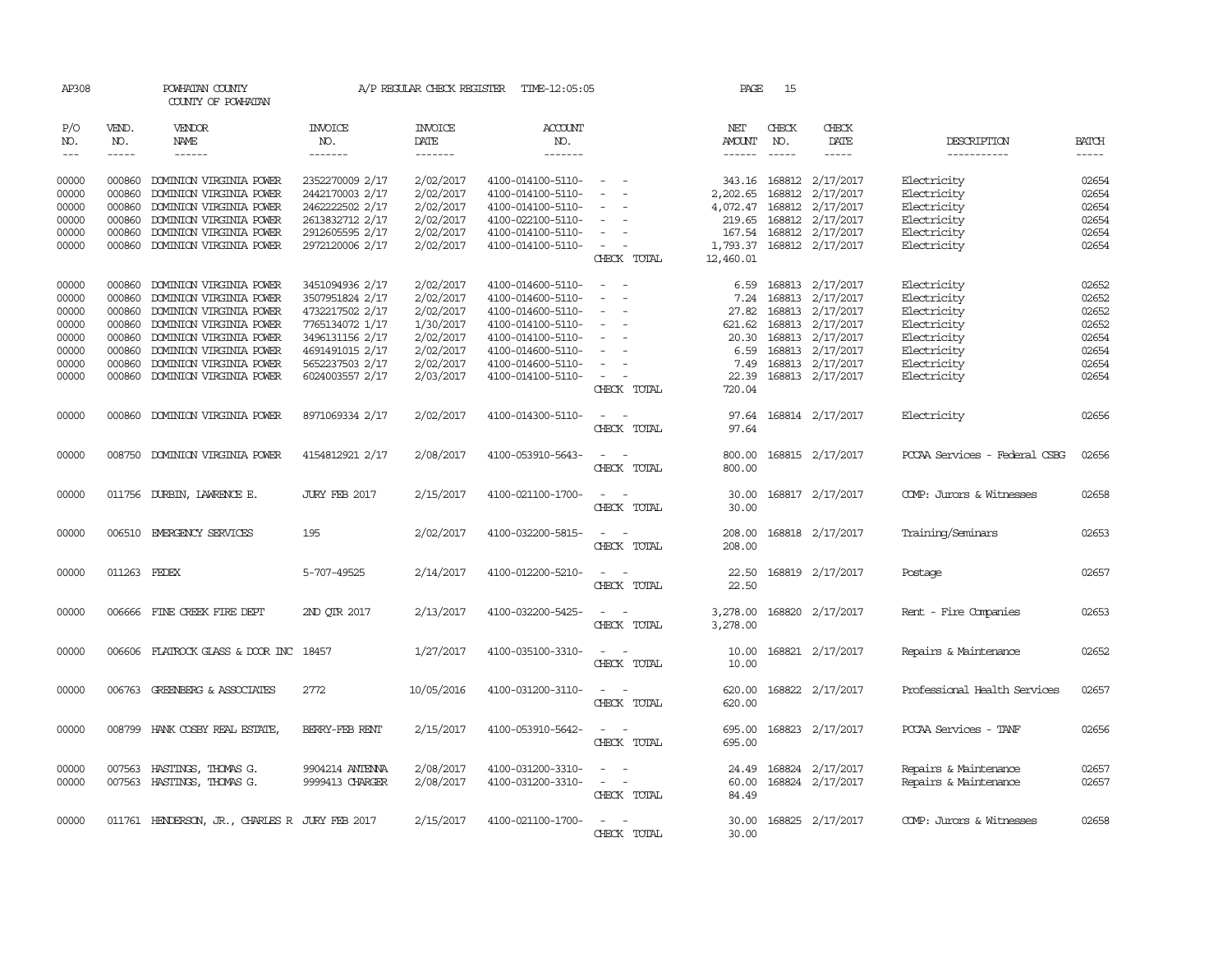| AP308                   |                             | POWHATAN COUNTY<br>COUNTY OF POWHATAN                                                             |                                  | A/P REGULAR CHECK REGISTER          | TIME-12:05:05                                               |                                                                                                           | PAGE                                 | 16                          |                                                          |                                                                         |                             |
|-------------------------|-----------------------------|---------------------------------------------------------------------------------------------------|----------------------------------|-------------------------------------|-------------------------------------------------------------|-----------------------------------------------------------------------------------------------------------|--------------------------------------|-----------------------------|----------------------------------------------------------|-------------------------------------------------------------------------|-----------------------------|
| P/O<br>NO.<br>$---$     | VEND.<br>NO.<br>$- - - - -$ | VENDOR<br><b>NAME</b><br>$- - - - - -$                                                            | <b>INVOICE</b><br>NO.<br>------- | <b>INVOICE</b><br>DATE<br>-------   | ACCOUNT<br>NO.<br>-------                                   |                                                                                                           | NET<br>AMOUNT                        | CHECK<br>NO.<br>$- - - - -$ | CHECK<br>DATE<br>-----                                   | DESCRIPTION<br>-----------                                              | <b>BATCH</b><br>$- - - - -$ |
| 00000                   |                             | 010626 HENSHAW, CARL M.                                                                           | 9935                             | 1/27/2017                           | 4100-035100-3310-                                           | $\omega_{\rm{max}}$ and $\omega_{\rm{max}}$<br>CHECK TOTAL                                                | 892.10                               |                             | 892.10 168826 2/17/2017                                  | Repairs & Maintenance                                                   | 02652                       |
| 00000<br>00000<br>00000 | 011763                      | 011763 I.O. ELECTRICAL SERVICES,<br>I.Q. ELECTRICAL SERVICES,<br>011763 I.Q. ELECTRICAL SERVICES, | 262<br>262<br>262                | 1/11/2017<br>1/11/2017<br>1/11/2017 | 4100-032210-3310-<br>4100-032220-3310-<br>4100-014300-3310- | $\sim$<br>$\overline{\phantom{a}}$<br>$\equiv$<br>$\sim$<br>$\overline{\phantom{a}}$<br>CHECK TOTAL       | 256.66<br>256.67<br>256.67<br>770.00 |                             | 168827 2/17/2017<br>168827 2/17/2017<br>168827 2/17/2017 | Repairs & Maintenance<br>Repairs & Maintenance<br>Repairs & Maintenance | 02657<br>02657<br>02657     |
| 00000                   |                             | 009627 IMAGEIREND, INC                                                                            | 105203                           | 2/01/2017                           | 4100-032200-3320-                                           | CHECK TOTAL                                                                                               | 8,000.00<br>8,000.00                 |                             | 168828 2/17/2017                                         | Maintenance & Service Contract                                          | 02653                       |
| 00000                   |                             | 010755 INNOVATIVE TURF                                                                            | 3306                             | 2/06/2017                           | 4100-014600-3320-                                           | $\overline{\phantom{a}}$<br>$\overline{\phantom{a}}$<br>CHECK TOTAL                                       | 1,580.95<br>1,580.95                 |                             | 168829 2/17/2017                                         | Maintenance/Service Contracts                                           | 02654                       |
| 00000<br>00000          |                             | 010231 J & K HEAVY TRUCKS &<br>010231 J & K HEAVY TRUCKS &                                        | 8157<br>8214                     | 2/01/2017<br>2/13/2017              | 4100-032200-6009-<br>4100-032200-6009-                      | $\overline{\phantom{a}}$<br>$\overline{a}$<br>$\sim$<br>CHECK TOTAL                                       | 234.23<br>261.71<br>495.94           | 168830                      | 168830 2/17/2017<br>2/17/2017                            | Auto Repairs and Parts<br>Auto Repairs and Parts                        | 02653<br>02657              |
| 00000<br>00000          | 000120<br>000120            | <b>JAMES RIVER AIR</b><br><b>JAMES RIVER AIR</b>                                                  | S75239<br>S76935                 | 1/31/2017<br>1/31/2017              | 4100-014100-3308-<br>4100-032210-3310-                      | $\overline{\phantom{a}}$<br>$\sim$<br>$\overline{\phantom{a}}$<br>$\overline{\phantom{a}}$<br>CHECK TOTAL | 215.00<br>172.00<br>387.00           |                             | 168831 2/17/2017<br>168831 2/17/2017                     | HVAC Service and Repairs<br>Repairs & Maintenance                       | 02652<br>02652              |
| 00000                   |                             | 009164 LIBRARY IDEAS, LLC                                                                         | 55572                            | 2/09/2017                           | 4100-073100-6012-                                           | $\equiv$<br>$\sim$<br>CHECK TOTAL                                                                         | 645.00<br>645.00                     |                             | 168833 2/17/2017                                         | Books & Subscriptions                                                   | 02657                       |
| 00000                   |                             | 011759 LIPSCOMB, VINCENT C.                                                                       | <b>JURY FEB 2017</b>             | 2/15/2017                           | 4100-021100-1700-                                           | $\equiv$<br>$\sim$<br>CHECK TOTAL                                                                         | 30.00<br>30.00                       |                             | 168834 2/17/2017                                         | COMP: Jurors & Witnesses                                                | 02658                       |
| 00000                   |                             | 006672 MACON FIRE DEPARIMENT                                                                      | 2ND OTR 2017                     | 2/10/2017                           | 4100-032200-5425-                                           | $\sim$<br>CHECK TOTAL                                                                                     | 2,492.00<br>2,492.00                 |                             | 168836 2/17/2017                                         | Rent - Fire Companies                                                   | 02653                       |
| 00000                   |                             | 009552 MANSFIELD OIL COMPANY                                                                      | SOLCD-276537                     | 2/02/2017                           | 4100-032200-5120-                                           | $\overline{\phantom{a}}$<br>$\sim$<br>CHECK TOTAL                                                         | 143.56<br>143.56                     |                             | 168837 2/17/2017                                         | Apparatus Fuel                                                          | 02657                       |
| 00000                   |                             | 011757 MARSH, MARY T.                                                                             | <b>JURY FEB 2017</b>             | 2/15/2017                           | 4100-021100-1700-                                           | $\sim$<br>$\sim$<br>CHECK TOTAL                                                                           | 30.00<br>30.00                       |                             | 168838 2/17/2017                                         | COMP: Jurors & Witnesses                                                | 02658                       |
| 00000                   |                             | 006146 MCCLELLAN, WENDY SUSAN                                                                     | MILEAGE 1/17                     | 2/06/2017                           | 4100-031710-5510-                                           | $\overline{\phantom{a}}$<br>$\sim$<br>CHECK TOTAL                                                         | 80.68<br>80.68                       |                             | 168839 2/17/2017                                         | Travel/Mileage/Parking/Tolls                                            | 02657                       |
| 00000                   |                             | 009276 MCCREIGHT, FRAN                                                                            | $SUPPLIES$ $2/17$                | 2/13/2017                           | 4100-073100-6001-                                           | $\overline{\phantom{a}}$<br>$\sim$<br>CHECK TOTAL                                                         | 19.90<br>19.90                       |                             | 168840 2/17/2017                                         | Office Supplies                                                         | 02657                       |
| 00000                   |                             | 011762 MCDOLE, BRANDON J.                                                                         | <b>JURY FEB 2017</b>             | 2/15/2017                           | 4100-021100-1700-                                           | $\sim$<br>$\sim$<br>CHECK TOTAL                                                                           | 30.00<br>30.00                       |                             | 168841 2/17/2017                                         | COMP: Jurors & Witnesses                                                | 02658                       |
| 00000                   |                             | 006610 MO-JOHNS SANITATION                                                                        | 97712                            | 2/01/2017                           | 4100-014600-3311-                                           | $\sim$ $ \sim$<br>CHECK TOTAL                                                                             | 125.00<br>125.00                     |                             | 168842 2/17/2017                                         | Portable Bathrooms                                                      | 02654                       |
| 00000                   |                             | 010646 MURRAY AUTOMOTIVE                                                                          | 20806                            | 2/10/2017                           | 4100-032200-6009-                                           | $\overline{\phantom{a}}$<br>CHECK TOTAL                                                                   | 847.41<br>847.41                     |                             | 168843 2/17/2017                                         | Auto Repairs and Parts                                                  | 02653                       |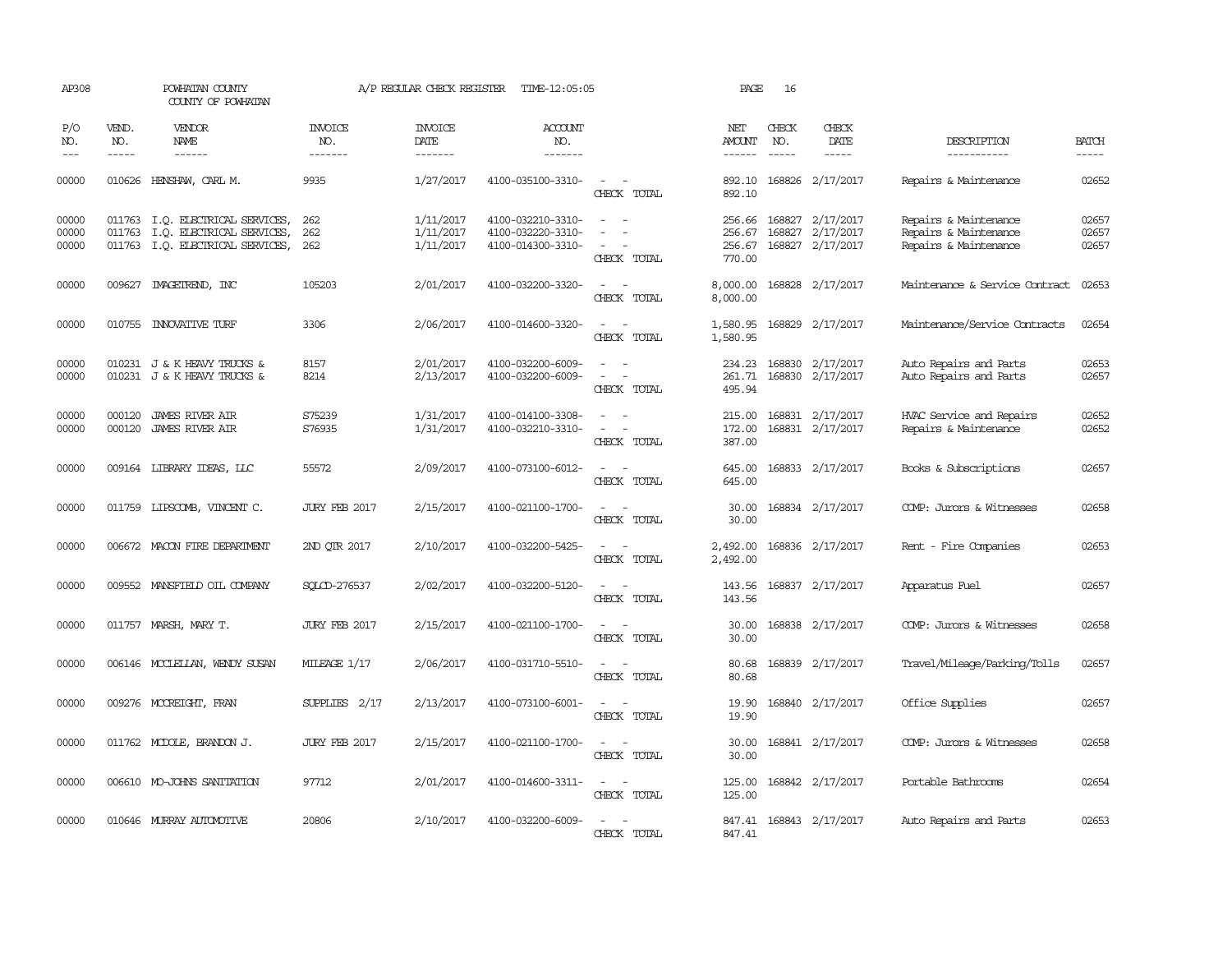| AP308                                                                         |                                                                                        | POWHATAN COUNTY<br>COUNTY OF POWHATAN                                                                                                                                                                                                           |                                                                                        | A/P REGULAR CHECK REGISTER                                                                                        | TIME-12:05:05                                                                                                                                                                             |                                                                                                                             | PAGE                                                                                  | 17                                                                           |                                                                                                                          |                                                                                                                                                                                                                                                        |                                                                               |
|-------------------------------------------------------------------------------|----------------------------------------------------------------------------------------|-------------------------------------------------------------------------------------------------------------------------------------------------------------------------------------------------------------------------------------------------|----------------------------------------------------------------------------------------|-------------------------------------------------------------------------------------------------------------------|-------------------------------------------------------------------------------------------------------------------------------------------------------------------------------------------|-----------------------------------------------------------------------------------------------------------------------------|---------------------------------------------------------------------------------------|------------------------------------------------------------------------------|--------------------------------------------------------------------------------------------------------------------------|--------------------------------------------------------------------------------------------------------------------------------------------------------------------------------------------------------------------------------------------------------|-------------------------------------------------------------------------------|
| P/O<br>NO.                                                                    | VEND.<br>NO.<br>$- - - - -$                                                            | VENDOR<br>NAME<br>------                                                                                                                                                                                                                        | <b>INVOICE</b><br>NO.<br>-------                                                       | <b>INVOICE</b><br>DATE<br>-------                                                                                 | ACCOUNT<br>NO.<br>-------                                                                                                                                                                 |                                                                                                                             | NET<br>AMOUNT<br>------                                                               | CHECK<br>NO.                                                                 | CHECK<br>DATE                                                                                                            | DESCRIPTION<br>-----------                                                                                                                                                                                                                             | <b>BATCH</b><br>-----                                                         |
| 00000                                                                         |                                                                                        | 007297 NAFECO, INC.                                                                                                                                                                                                                             | 862833                                                                                 | 1/30/2017                                                                                                         | 4100-032200-6011-                                                                                                                                                                         | $\overline{\phantom{a}}$<br>CHECK TOTAL                                                                                     | 713.70<br>713.70                                                                      |                                                                              | 168844 2/17/2017                                                                                                         | Protective Gear/Uniforms                                                                                                                                                                                                                               | 02653                                                                         |
| 00000                                                                         |                                                                                        | 011755 NEIDLIGH, CARLA G.                                                                                                                                                                                                                       | JURY FEB 2017                                                                          | 2/15/2017                                                                                                         | 4100-021100-1700-                                                                                                                                                                         | $\overline{\phantom{a}}$<br>CHECK TOTAL                                                                                     | 30.00<br>30.00                                                                        |                                                                              | 168846 2/17/2017                                                                                                         | COMP: Jurors & Witnesses                                                                                                                                                                                                                               | 02658                                                                         |
| 00000                                                                         |                                                                                        | 011231 NEOFUNDS BY NEOPOST                                                                                                                                                                                                                      | 11273550 12/16                                                                         | 12/19/2016                                                                                                        | 100-000100-0016-                                                                                                                                                                          | $\sim$<br>CHECK TOTAL                                                                                                       | 1,000.00<br>1,000.00                                                                  |                                                                              | 168847 2/17/2017                                                                                                         | Prepaid Postage                                                                                                                                                                                                                                        | 02654                                                                         |
| 00000                                                                         |                                                                                        | 011646 PEOPLEREADY, INC                                                                                                                                                                                                                         | 21850792                                                                               | 1/31/2017                                                                                                         | 4100-014300-3200-                                                                                                                                                                         | $\sim$<br>CHECK TOTAL                                                                                                       | 118.44<br>118.44                                                                      |                                                                              | 168849 2/17/2017                                                                                                         | Temporary Labor                                                                                                                                                                                                                                        | 02657                                                                         |
| 00000                                                                         |                                                                                        | 000375 PIEDMONT REGIONAL JAIL                                                                                                                                                                                                                   | 2909                                                                                   | 1/31/2017                                                                                                         | 4100-033400-3841-                                                                                                                                                                         | $\frac{1}{2} \left( \frac{1}{2} \right) \left( \frac{1}{2} \right) = \frac{1}{2} \left( \frac{1}{2} \right)$<br>CHECK TOTAL | 30,688.00<br>30,688.00                                                                |                                                                              | 168850 2/17/2017                                                                                                         | Detention of Adults                                                                                                                                                                                                                                    | 02657                                                                         |
| 00000<br>00000<br>00000<br>00000<br>00000<br>00000<br>00000<br>00000<br>00000 | 001250<br>001250<br>001250<br>001250<br>001250<br>001250<br>001250<br>001250<br>001250 | POWHATAN AUTO & TRACTOR<br>POWHATAN AUTO & TRACTOR<br>POWHATAN AUTO & TRACTOR<br>POWHATAN AUTO & TRACTOR<br>POWHATAN AUTO & TRACTOR<br>POWHATAN AUTO & TRACTOR<br>POWHATAN AUTO & TRACTOR<br>POWHATAN AUTO & TRACTOR<br>POWHATAN AUTO & TRACTOR | 431192<br>432266<br>432742<br>430332<br>431646<br>432358<br>432375<br>432887<br>432029 | 1/09/2017<br>1/17/2017<br>1/20/2017<br>1/03/2017<br>1/12/2017<br>1/18/2017<br>1/18/2017<br>1/23/2017<br>1/14/2017 | 4100-032200-6009-<br>4100-032200-6009-<br>4100-032200-6009-<br>4100-014500-6009-<br>4100-014500-3319-<br>4100-014500-3319-<br>4100-014500-6009-<br>4100-014500-3319-<br>4100-031200-6009- | $\equiv$<br>$\overline{\phantom{a}}$<br>CHECK TOTAL                                                                         | 45.93<br>26.94<br>52.97<br>32.56<br>76.41<br>.99<br>11.07<br>17.48<br>29.99<br>294.34 | 168851<br>168851<br>168851<br>168851<br>168851<br>168851<br>168851<br>168851 | 2/17/2017<br>2/17/2017<br>2/17/2017<br>2/17/2017<br>2/17/2017<br>2/17/2017<br>2/17/2017<br>2/17/2017<br>168851 2/17/2017 | Auto Repairs and Parts<br>Auto Repairs and Parts<br>Auto Repairs and Parts<br>Auto Parts & Repairs<br>Equipment Repairs and Maintena<br>Equipment Repairs and Maintena<br>Auto Parts & Repairs<br>Equipment Repairs and Maintena<br>Auto Parts/Repairs | 02653<br>02653<br>02653<br>02654<br>02654<br>02654<br>02654<br>02654<br>02657 |
| 00000                                                                         |                                                                                        | 001250 POWHATAN AUTO & TRACTOR                                                                                                                                                                                                                  | 433196                                                                                 | 1/24/2017                                                                                                         | 4100-031200-6009-                                                                                                                                                                         | $\sim$ $\sim$<br>CHECK TOTAL                                                                                                | 29.99<br>29.99                                                                        |                                                                              | 168852 2/17/2017                                                                                                         | Auto Parts/Repairs                                                                                                                                                                                                                                     | 02657                                                                         |
| 00000<br>00000                                                                |                                                                                        | 006914 POWHATAN AUTO REPAIR<br>006914 POWHATAN AUTO REPAIR                                                                                                                                                                                      | 873<br>874                                                                             | 2/08/2017<br>2/09/2017                                                                                            | 4100-034100-6009-<br>4100-012510-6009-                                                                                                                                                    | CHECK TOTAL                                                                                                                 | 224.28<br>98.00<br>322.28                                                             |                                                                              | 168853 2/17/2017<br>168853 2/17/2017                                                                                     | Auto Parts/Repairs<br>Auto Parts / Auto Repair                                                                                                                                                                                                         | 02652<br>02654                                                                |
| 00000                                                                         | 006928                                                                                 | POWHATAN COUNTY DEPT. OF                                                                                                                                                                                                                        | MEAL CAA MTG                                                                           | 2/10/2017                                                                                                         | 4100-053910-5643-                                                                                                                                                                         | CHECK TOTAL                                                                                                                 | 33.27<br>33.27                                                                        |                                                                              | 168854 2/17/2017                                                                                                         | PCCAA Services - Federal CSBG                                                                                                                                                                                                                          | 02657                                                                         |
| 00000                                                                         | 005050                                                                                 | POWHATAN LOCK SERVICES                                                                                                                                                                                                                          | 1228                                                                                   | 1/31/2017                                                                                                         | 4100-073100-3310-                                                                                                                                                                         | $\overline{\phantom{a}}$<br>CHECK TOTAL                                                                                     | 346.70<br>346.70                                                                      |                                                                              | 168855 2/17/2017                                                                                                         | Repairs and Maintenance                                                                                                                                                                                                                                | 02657                                                                         |
| 00000<br>00000<br>00000                                                       | 006765<br>006765<br>006765                                                             | POWHATAN VOLUNTEER RESCUE<br>POWHATAN VOLUNTEER RESCUE<br>POWHATAN VOLUNTEER RESCUE RICHMOND OXY                                                                                                                                                | 2ND QTR 2017<br>2ND OTR 2017                                                           | 2/10/2017<br>2/10/2017<br>1/31/2017                                                                               | 4100-032200-5425-<br>4100-035500-5816-<br>4100-032200-3320-                                                                                                                               | $\overline{\phantom{a}}$<br>CHECK TOTAL                                                                                     | 4,300.50<br>574.50<br>255.00<br>5,130.00                                              | 168856<br>168856                                                             | 2/17/2017<br>2/17/2017<br>168856 2/17/2017                                                                               | Rent - Fire Companies<br>Rent - Shelters<br>Maintenance & Service Contract                                                                                                                                                                             | 02653<br>02653<br>02657                                                       |
| 00000                                                                         |                                                                                        | 010777 PRESEARCH BACKGROUND                                                                                                                                                                                                                     | 58245-85                                                                               | 2/01/2017                                                                                                         | 4100-083500-7002-                                                                                                                                                                         | $\sim$<br>CHECK TOTAL                                                                                                       | 109.45<br>109.45                                                                      |                                                                              | 168857 2/17/2017                                                                                                         | Criminal History/Background Ch 02657                                                                                                                                                                                                                   |                                                                               |
| 00000                                                                         |                                                                                        | 006474 PROGRESSIVE AUTO WORKS                                                                                                                                                                                                                   | 33183                                                                                  | 2/07/2017                                                                                                         | 4100-031200-6009-                                                                                                                                                                         | $\sim$<br>CHECK TOTAL                                                                                                       | 527.39<br>527.39                                                                      |                                                                              | 168858 2/17/2017                                                                                                         | Auto Parts/Repairs                                                                                                                                                                                                                                     | 02657                                                                         |
| 00000                                                                         |                                                                                        | 000620 R.C. GOODWYN & SONS, INC 0748905A                                                                                                                                                                                                        |                                                                                        | 1/11/2017                                                                                                         | 4100-035500-6003-                                                                                                                                                                         | $\equiv$                                                                                                                    | 10.88                                                                                 |                                                                              | 168859 2/17/2017                                                                                                         | EOC Relocation                                                                                                                                                                                                                                         | 02652                                                                         |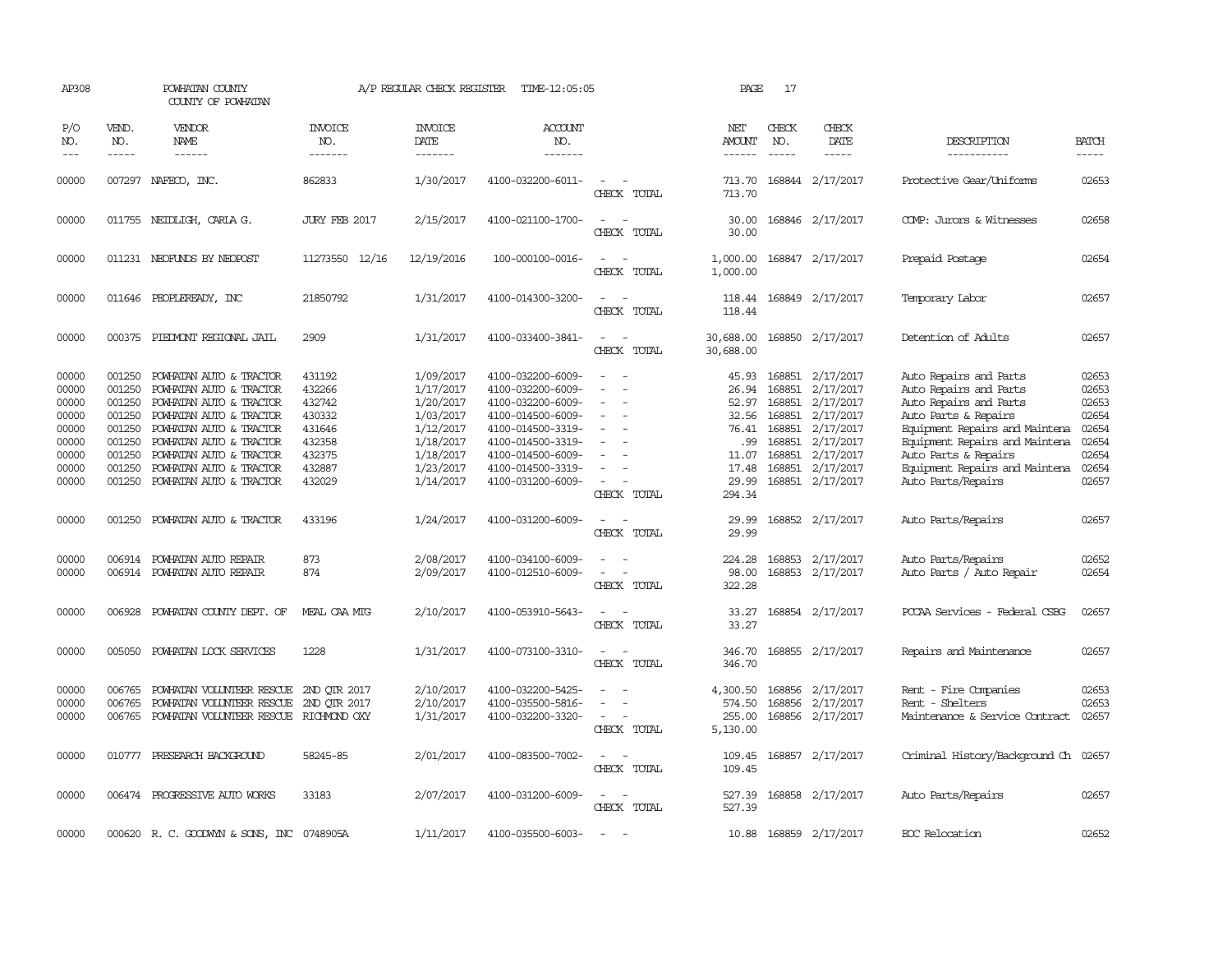| AP308                   |                                   | POWHATAN COUNTY<br>COUNTY OF POWHATAN                                                                            |                                                     | A/P REGULAR CHECK REGISTER          | TIME-12:05:05                                               |                                                                                           | PAGE                             | 18                         |                                                                                                                                                                                                                                                                                                                                                                                                                                                                                     |                                                                         |                         |
|-------------------------|-----------------------------------|------------------------------------------------------------------------------------------------------------------|-----------------------------------------------------|-------------------------------------|-------------------------------------------------------------|-------------------------------------------------------------------------------------------|----------------------------------|----------------------------|-------------------------------------------------------------------------------------------------------------------------------------------------------------------------------------------------------------------------------------------------------------------------------------------------------------------------------------------------------------------------------------------------------------------------------------------------------------------------------------|-------------------------------------------------------------------------|-------------------------|
| P/O<br>NO.              | VEND.<br>NO.                      | VENDOR<br>NAME                                                                                                   | INVOICE<br>NO.                                      | <b>INVOICE</b><br><b>DATE</b>       | <b>ACCOUNT</b><br>NO.                                       |                                                                                           | NET<br>AMOUNT                    | CHECK<br>NO.               | CHECK<br>DATE                                                                                                                                                                                                                                                                                                                                                                                                                                                                       | DESCRIPTION                                                             | <b>BATCH</b>            |
| $---$                   | $\frac{1}{2}$                     | ------                                                                                                           | -------                                             | -------                             | -------                                                     |                                                                                           | $- - - - - -$                    | $- - - - -$                | $\begin{tabular}{ccccc} \multicolumn{2}{c}{} & \multicolumn{2}{c}{} & \multicolumn{2}{c}{} & \multicolumn{2}{c}{} & \multicolumn{2}{c}{} & \multicolumn{2}{c}{} & \multicolumn{2}{c}{} & \multicolumn{2}{c}{} & \multicolumn{2}{c}{} & \multicolumn{2}{c}{} & \multicolumn{2}{c}{} & \multicolumn{2}{c}{} & \multicolumn{2}{c}{} & \multicolumn{2}{c}{} & \multicolumn{2}{c}{} & \multicolumn{2}{c}{} & \multicolumn{2}{c}{} & \multicolumn{2}{c}{} & \multicolumn{2}{c}{} & \mult$ | -----------                                                             | $- - - - -$             |
| 00000<br>00000          | 000620                            | 000620 R. C. GOODWYN & SONS, INC<br>R. C. GOODWYN & SONS, INC                                                    | 0749137<br>0750899                                  | 1/12/2017<br>1/26/2017              | 4100-035500-6003-<br>4100-014100-6005-                      |                                                                                           | 12.06<br>15.98                   | 168859<br>168859           | 2/17/2017<br>2/17/2017                                                                                                                                                                                                                                                                                                                                                                                                                                                              | EOC Relocation<br>Cleaning Supplies                                     | 02652<br>02652          |
| 00000<br>00000<br>00000 |                                   | 000620 R. C. GOODWYN & SONS, INC<br>000620 R. C. GOODWYN & SONS, INC<br>000620 R. C. GOODWYN & SONS, INC 0752861 | 0750406<br>0750468                                  | 1/24/2017<br>1/24/2017<br>2/09/2017 | 4100-014600-3310-<br>4100-014600-3310-<br>4100-032200-5815- | $\sim$<br>CHECK TOTAL                                                                     | 18.73<br>8.97<br>47.45<br>114.07 | 168859<br>168859<br>168859 | 2/17/2017<br>2/17/2017<br>2/17/2017                                                                                                                                                                                                                                                                                                                                                                                                                                                 | Repairs and Maintenance<br>Repairs and Maintenance<br>Training/Seminars | 02654<br>02654<br>02657 |
| 00000<br>00000          |                                   | 010446 R. E. MICHEL COMPANY INC<br>010446 R. E. MICHEL COMPANY INC                                               | 90645200<br>90645201                                | 1/05/2017<br>1/06/2017              | 4100-035100-3310-<br>4100-035100-3310-                      | $\equiv$<br>$\sim$<br>$\overline{\phantom{a}}$<br>$\overline{\phantom{a}}$<br>CHECK TOTAL | 89.83<br>15.72<br>105.55         | 168860<br>168860           | 2/17/2017<br>2/17/2017                                                                                                                                                                                                                                                                                                                                                                                                                                                              | Repairs & Maintenance<br>Repairs & Maintenance                          | 02652<br>02652          |
| 00000                   |                                   | 006466 RADIO COMMUNICATION OF VA 801000461-1                                                                     |                                                     | 1/31/2017                           | 4100-032200-3310-                                           | $\equiv$<br>$\sim$<br>CHECK TOTAL                                                         | 222.50<br>222.50                 |                            | 168861 2/17/2017                                                                                                                                                                                                                                                                                                                                                                                                                                                                    | Equipment Repair                                                        | 02653                   |
| 00000                   |                                   | 011750 RANSON, W. R.                                                                                             | REFUND 757-2016                                     | 2/09/2017                           | 3100-013030-0008-                                           | $\sim$<br>$\sim$<br>CHECK TOTAL                                                           | 30.00<br>30.00                   |                            | 168862 2/17/2017                                                                                                                                                                                                                                                                                                                                                                                                                                                                    | Building Permits                                                        | 02653                   |
| 00000                   |                                   | 006945 RECORDED BOOKS, LLC                                                                                       | 75474985                                            | 2/08/2017                           | 4100-073100-6012-                                           | $\sim$<br>$\sim$<br>CHECK TOTAL                                                           | 6.95<br>6.95                     |                            | 168863 2/17/2017                                                                                                                                                                                                                                                                                                                                                                                                                                                                    | Books & Subscriptions                                                   | 02657                   |
| 00000<br>00000          | 007942                            | RICHMOND SUBURBAN<br>007942 RICHMOND SUBURBAN                                                                    | I00004585240111<br>I00004585240118                  | 1/11/2017<br>1/18/2017              | 4100-011010-3600-<br>4100-011010-3600-                      | CHECK TOTAL                                                                               | 351.00<br>351.00<br>702.00       | 168864                     | 2/17/2017<br>168864 2/17/2017                                                                                                                                                                                                                                                                                                                                                                                                                                                       | Advertising<br>Advertising                                              | 02652<br>02652          |
| 00000                   | 011760                            | ROSS, TANYA J.                                                                                                   | JURY FEB 2017                                       | 2/15/2017                           | 4100-021100-1700-                                           | $\overline{\phantom{a}}$<br>CHECK TOTAL                                                   | 30.00<br>30.00                   | 168866                     | 2/17/2017                                                                                                                                                                                                                                                                                                                                                                                                                                                                           | COMP: Jurors & Witnesses                                                | 02658                   |
| 00000                   | 010435                            | SCITEST/SANAIR                                                                                                   | 58                                                  | 2/10/2017                           | 4100-012220-3141-                                           | CHECK TOTAL                                                                               | 35.00<br>35.00                   | 168867                     | 2/17/2017                                                                                                                                                                                                                                                                                                                                                                                                                                                                           | Drug Testing                                                            | 02654                   |
| 00000                   |                                   | 011754 SCOTT ALLEN JOHNSON                                                                                       | PHYSICAL ABUSER                                     | 2/15/2017                           | 4100-031200-5540-                                           | $\sim$<br>CHECK TOTAL                                                                     | 180.00<br>180.00                 | 168868                     | 2/17/2017                                                                                                                                                                                                                                                                                                                                                                                                                                                                           | Conferences & Training                                                  | 02657                   |
| 00000                   |                                   | 011326 SHENANDOAH VALLEY TRACTOR PULL 4-8-17                                                                     |                                                     | 2/04/2017                           | 4100-032200-6016-                                           | $\sim$<br>$\sim$<br>CHECK TOTAL                                                           | 100.00<br>100.00                 |                            | 168869 2/17/2017                                                                                                                                                                                                                                                                                                                                                                                                                                                                    | <b>JET</b> Program                                                      | 02653                   |
| 00000                   |                                   | 011752 SHENANDOAH VALLEY TRACTOR PULL 9-16-17                                                                    |                                                     | 2/13/2017                           | 4100-032200-6016-                                           | $\sim$<br>$\sim$<br>CHECK TOTAL                                                           | 2,000.00<br>2,000.00             |                            | 168870 2/17/2017                                                                                                                                                                                                                                                                                                                                                                                                                                                                    | <b>JET</b> Program                                                      | 02653                   |
| 00000                   |                                   | 001320 SOUTHERN POLICE                                                                                           | 189282                                              | 2/09/2017                           | 4100-031200-6011-                                           | $\sim$<br>$\sim$<br>CHECK TOTAL                                                           | 124.99<br>124.99                 |                            | 168872 2/17/2017                                                                                                                                                                                                                                                                                                                                                                                                                                                                    | Uniforms                                                                | 02657                   |
| 00000                   |                                   | 006594 SOUTHSIDE ELECTRIC COOP                                                                                   | 550548001DEPOST                                     | 2/10/2017                           | 4100-053910-5642-                                           | CHECK TOTAL                                                                               | 700.00                           |                            | 700.00 168873 2/17/2017                                                                                                                                                                                                                                                                                                                                                                                                                                                             | PCCAA Services - TANF                                                   | 02657                   |
| 00000                   | 010756                            | SPECIATOR ENTERPRISES                                                                                            | 611                                                 | 1/31/2017                           | 4100-014500-3321-                                           | $\overline{a}$<br>$\sim$<br>CHECK TOTAL                                                   | 660.00<br>660.00                 |                            | 168874 2/17/2017                                                                                                                                                                                                                                                                                                                                                                                                                                                                    | Snow Removal                                                            | 02652                   |
| 00000<br>00000<br>00000 | 006565<br>006565<br>006565 SPRINT | SPRINT<br>SPRINT                                                                                                 | 910012172029814<br>91012172029813<br>91012172029816 | 1/31/2017<br>1/31/2017<br>1/31/2017 | 4100-012510-5240-<br>4100-012510-5240-<br>4100-012510-5240- | $\sim$<br>CHECK TOTAL                                                                     | 39.86<br>8.64<br>47.17           | 1.33-168875<br>168875      | 2/17/2017<br>2/17/2017<br>168875 2/17/2017                                                                                                                                                                                                                                                                                                                                                                                                                                          | Long Distance<br>Long Distance<br>Long Distance                         | 02652<br>02652<br>02652 |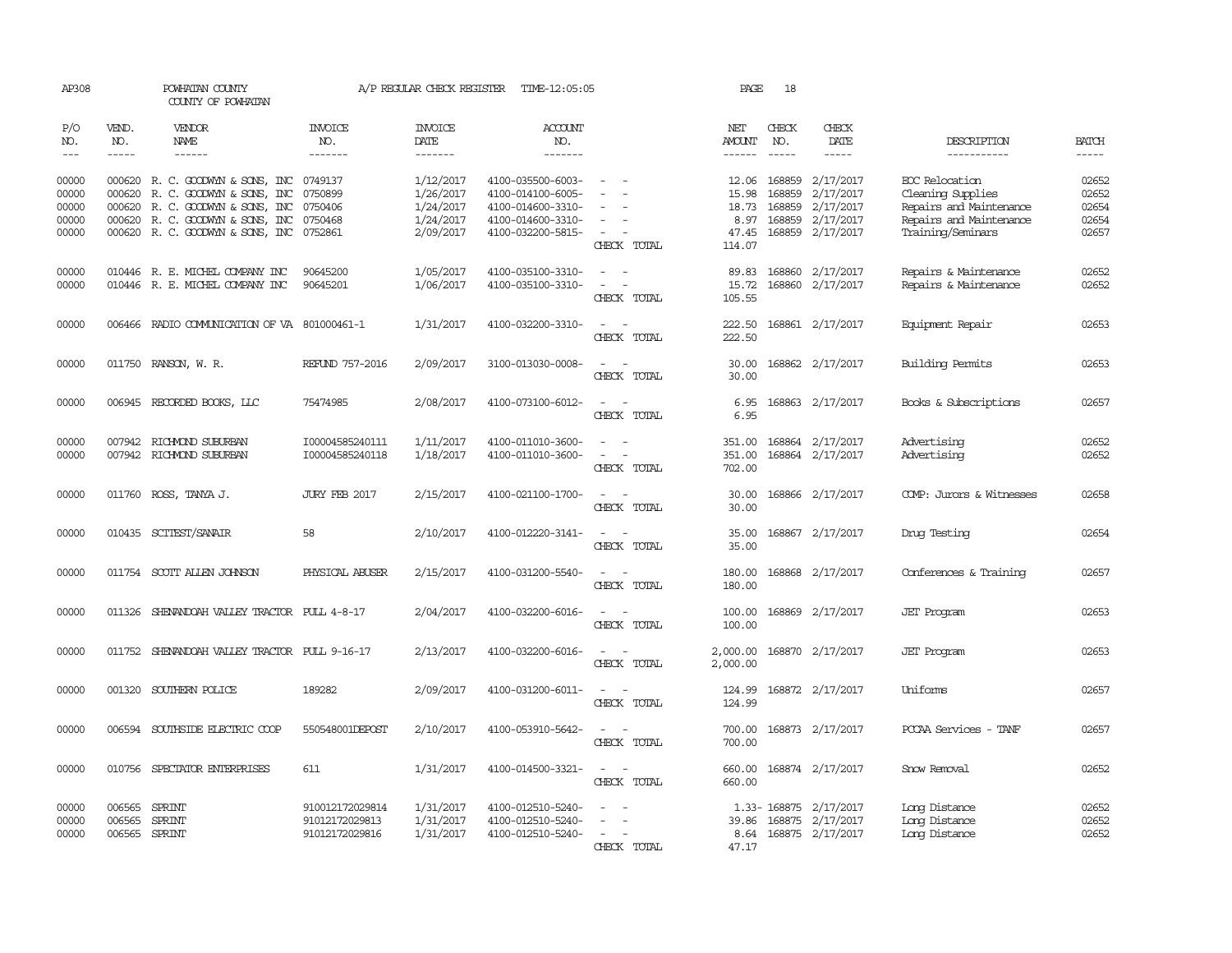| AP308                                                                                                                                                                                                                                                                                                                                                                                        |                                      | POWHATAN COUNTY<br>COUNTY OF POWHATAN                                                        |                                                      | A/P REGULAR CHECK REGISTER                       | TIME-12:05:05                                                                    |                                      | PAGE                             | 19                                   |                                                  |                                                                          |                                  |
|----------------------------------------------------------------------------------------------------------------------------------------------------------------------------------------------------------------------------------------------------------------------------------------------------------------------------------------------------------------------------------------------|--------------------------------------|----------------------------------------------------------------------------------------------|------------------------------------------------------|--------------------------------------------------|----------------------------------------------------------------------------------|--------------------------------------|----------------------------------|--------------------------------------|--------------------------------------------------|--------------------------------------------------------------------------|----------------------------------|
| P/O<br>NO.                                                                                                                                                                                                                                                                                                                                                                                   | VEND.<br>NO.                         | VENDOR<br>NAME                                                                               | <b>INVOICE</b><br>NO.                                | <b>INVOICE</b><br>DATE                           | <b>ACCOUNT</b><br>NO.                                                            |                                      | NET<br>AMOUNT                    | CHECK<br>NO.                         | CHECK<br>DATE                                    | DESCRIPTION                                                              | <b>BATCH</b>                     |
| $\frac{1}{2} \frac{1}{2} \frac{1}{2} \frac{1}{2} \frac{1}{2} \frac{1}{2} \frac{1}{2} \frac{1}{2} \frac{1}{2} \frac{1}{2} \frac{1}{2} \frac{1}{2} \frac{1}{2} \frac{1}{2} \frac{1}{2} \frac{1}{2} \frac{1}{2} \frac{1}{2} \frac{1}{2} \frac{1}{2} \frac{1}{2} \frac{1}{2} \frac{1}{2} \frac{1}{2} \frac{1}{2} \frac{1}{2} \frac{1}{2} \frac{1}{2} \frac{1}{2} \frac{1}{2} \frac{1}{2} \frac{$ | $- - - - -$                          | ------                                                                                       | -------                                              | -------                                          | -------                                                                          |                                      |                                  | $\frac{1}{2}$                        | -----                                            | -----------                                                              |                                  |
| 00000                                                                                                                                                                                                                                                                                                                                                                                        |                                      | 007937 SPRINT                                                                                | 678582480 2/17                                       | 2/01/2017                                        | 4100-031200-5240-                                                                | $\equiv$<br>CHECK TOTAL              | 57.58<br>57.58                   |                                      | 168876 2/17/2017                                 | Long Distance                                                            | 02657                            |
| 00000<br>00000<br>00000<br>00000                                                                                                                                                                                                                                                                                                                                                             | 008578<br>008578<br>008578<br>008578 | STAPLES BUSINESS AD-<br>STAPLES BUSINESS AD-<br>STAPLES BUSINESS AD-<br>STAPLES BUSINESS AD- | 3328094024<br>3328546231<br>3327985759<br>3327985759 | 1/25/2017<br>1/28/2017<br>1/24/2017<br>1/24/2017 | 4100-012200-6001-<br>4100-012200-6001-<br>4100-081100-6001-<br>4100-034100-6001- | $\equiv$<br>$\overline{\phantom{a}}$ | 37.45<br>12.58<br>69.98<br>44.99 | 168878<br>168878<br>168878<br>168878 | 2/17/2017<br>2/17/2017<br>2/17/2017<br>2/17/2017 | Office Supplies<br>Office Supplies<br>Office Supplies<br>Office Supplies | 02652<br>02652<br>02653<br>02653 |
| 00000<br>00000<br>00000<br>00000                                                                                                                                                                                                                                                                                                                                                             | 008578<br>008578<br>008578<br>008578 | STAPLES BUSINESS AD-<br>STAPLES BUSINESS AD-<br>STAPLES BUSINESS AD-<br>STAPLES BUSINESS AD- | 3329035392<br>3329035392<br>3328181069<br>3329035384 | 1/31/2017<br>1/31/2017<br>1/26/2017<br>1/31/2017 | 4100-034100-6001-<br>4100-081100-6001-<br>4100-083500-6001-<br>4100-031200-6001- | $\equiv$                             | 23.74<br>12.43<br>43.63<br>76.67 | 168878<br>168878<br>168878<br>168878 | 2/17/2017<br>2/17/2017<br>2/17/2017<br>2/17/2017 | Office Supplies<br>Office Supplies<br>Office Supplies<br>Office Supplies | 02654<br>02654<br>02657<br>02657 |
| 00000<br>00000                                                                                                                                                                                                                                                                                                                                                                               | 008578<br>008578                     | STAPLES BUSINESS AD-<br>STAPLES BUSINESS AD-                                                 | 3329400617<br>3329400617                             | 2/02/2017<br>2/02/2017                           | 4100-021100-6001-<br>4100-021600-6001-                                           | $\equiv$<br>CHECK TOTAL              | 30.00<br>46.76<br>398.23         | 168878                               | 2/17/2017<br>168878 2/17/2017                    | Stationery & Office Supplies<br>Office Supplies                          | 02658<br>02658                   |
| 00000<br>00000                                                                                                                                                                                                                                                                                                                                                                               | 007450<br>007450                     | THOMSON REUTERS -<br>THOMSON REUTERS -                                                       | 835556508<br>835556508                               | 2/01/2017<br>2/01/2017                           | 4100-031200-3320-<br>4100-031200-3320-                                           | CHECK TOTAL                          | 246.26<br>191.76                 | 168880                               | 2/17/2017<br>54.50-168880 2/17/2017              | Maintenance & Service Contract<br>Maintenance & Service Contract         | 02657<br>02657                   |
| 00000                                                                                                                                                                                                                                                                                                                                                                                        | 006501                               | TREASURER OF VIRGINIA                                                                        | 17-145C-JMS                                          | 2/06/2017                                        | 4100-021100-1700-                                                                |                                      | 711.80                           |                                      | 168881 2/17/2017                                 | COMP: Jurors & Witnesses                                                 | 02658                            |
| 00000                                                                                                                                                                                                                                                                                                                                                                                        | 006501                               | TREASURER OF VIRGINIA                                                                        | 17-145C-RMS-2                                        | 2/08/2017                                        | 4100-021600-6021-                                                                | $\equiv$<br>CHECK TOTAL              | 3,750.00<br>4,461.80             |                                      | 168881 2/17/2017                                 | Record Books                                                             | 02658                            |
| 00000                                                                                                                                                                                                                                                                                                                                                                                        | 008126                               | VERIZON                                                                                      | 9779868281                                           | 2/06/2017                                        | 100-000100-0006-                                                                 | $\sim$                               | 40.01                            | 168882                               | 2/17/2017                                        | Due from Other Agencies                                                  | 02654                            |
| 00000<br>00000                                                                                                                                                                                                                                                                                                                                                                               | 008126<br>008126                     | VERIZON<br>VERIZON                                                                           | 9779592996<br>9779592996                             | 2/01/2017<br>2/01/2017                           | 4100-012100-5250-<br>4100-012510-5250-                                           |                                      | 49.72<br>45.20                   | 168882<br>168882<br>168882           | 2/17/2017<br>2/17/2017                           | Cell Phones<br>Cell Phones<br>Network Service Connection                 | 02654<br>02654<br>02654          |
| 00000<br>00000                                                                                                                                                                                                                                                                                                                                                                               | 008126<br>008126                     | VERIZON<br>VERIZON                                                                           | 9779592996<br>9779592996                             | 2/01/2017<br>2/01/2017                           | 4100-012510-5270-<br>4100-014100-5250-                                           | $\equiv$                             | 288.02<br>455.22                 | 168882                               | 2/17/2017<br>2/17/2017                           | Cell Phones                                                              | 02654                            |
| 00000                                                                                                                                                                                                                                                                                                                                                                                        | 008126                               | VERIZON                                                                                      | 9779592996                                           | 2/01/2017                                        | 4100-032200-5250-                                                                |                                      | 394.58                           | 168882                               | 2/17/2017                                        | Cell Phones                                                              | 02654<br>02654                   |
| 00000<br>00000                                                                                                                                                                                                                                                                                                                                                                               | 008126<br>008126                     | VERIZON<br>VERIZON                                                                           | 9779592996<br>9779592996                             | 2/01/2017<br>2/01/2017                           | 4100-033300-5250-<br>4100-034100-5250-                                           |                                      | 16.53<br>149.16                  | 168882<br>168882                     | 2/17/2017<br>2/17/2017                           | Cell Phones<br>Cell Phones                                               | 02654                            |
| 00000                                                                                                                                                                                                                                                                                                                                                                                        | 008126                               | VERIZON                                                                                      | 9779592996                                           | 2/01/2017                                        | 4100-035500-5250-                                                                | $\overline{a}$                       | 49.72                            | 168882                               | 2/17/2017                                        | Cell Phones                                                              | 02654                            |
| 00000                                                                                                                                                                                                                                                                                                                                                                                        | 008126                               | VERIZON                                                                                      | 9779592996                                           | 2/01/2017                                        | 4100-071110-5250-                                                                |                                      | 35.20                            | 168882                               | 2/17/2017                                        | Cell Phones                                                              | 02654                            |
| 00000                                                                                                                                                                                                                                                                                                                                                                                        | 008126                               | VERIZON                                                                                      | 9779592996                                           | 2/01/2017                                        | 4100-073100-5250-                                                                |                                      | 70.40                            | 168882                               | 2/17/2017                                        | Cell Phones                                                              | 02654                            |
| 00000                                                                                                                                                                                                                                                                                                                                                                                        | 008126                               | VERIZON                                                                                      | 9779592996                                           | 2/01/2017                                        | 4100-081100-5250-                                                                | $\equiv$                             | 75.21                            | 168882                               | 2/17/2017                                        | Cell Phones                                                              | 02654                            |
| 00000                                                                                                                                                                                                                                                                                                                                                                                        | 008126                               | VERIZON                                                                                      | 9779868281                                           | 2/06/2017                                        | 4100-012510-5260-                                                                |                                      | 40.01                            | 168882                               | 2/17/2017                                        | Internet Usage                                                           | 02654                            |
| 00000                                                                                                                                                                                                                                                                                                                                                                                        | 008126                               | VERIZON                                                                                      | 9779868281                                           | 2/06/2017                                        | 4100-035500-5260-                                                                |                                      | 40.01                            | 168882                               | 2/17/2017                                        | Internet                                                                 | 02654                            |
| 00000                                                                                                                                                                                                                                                                                                                                                                                        | 008126                               | VERIZON                                                                                      | 9779529466                                           | 2/01/2017                                        | 4100-032200-5250-                                                                |                                      | 243.29                           | 168882                               | 2/17/2017                                        | Cell Phones                                                              | 02657                            |
| 00000                                                                                                                                                                                                                                                                                                                                                                                        | 008126                               | VERIZON                                                                                      | 9779618837                                           | 2/01/2017                                        | 4100-031200-5250-                                                                | CHECK TOTAL                          | 3,225.49<br>5,217.77             | 168882                               | 2/17/2017                                        | Cell Phones                                                              | 02657                            |
| 00000                                                                                                                                                                                                                                                                                                                                                                                        |                                      | 011169 VERIZON                                                                               | 8045981340 1/17                                      | 1/28/2017                                        | 4100-021100-5230-                                                                |                                      | 45.65                            | 168883                               | 2/17/2017                                        | Telephone Services                                                       | 02653                            |
| 00000                                                                                                                                                                                                                                                                                                                                                                                        | 011169                               | VERIZON                                                                                      | 8045983715 1/17                                      | 1/28/2017                                        | 4100-031210-5232-                                                                | $\overline{a}$                       | 127.61                           | 168883                               | 2/17/2017                                        | Wireline 911                                                             | 02653                            |
| 00000                                                                                                                                                                                                                                                                                                                                                                                        | 011169                               | VERIZON                                                                                      | 8045986057 1/17                                      | 1/28/2017                                        | 4100-031210-5230-                                                                |                                      | 312.55                           | 168883                               | 2/17/2017                                        | Telephone Services                                                       | 02653                            |
| 00000                                                                                                                                                                                                                                                                                                                                                                                        |                                      | 011169 VERIZON                                                                               | 8045986057 1/17                                      | 1/28/2017                                        | 4100-031200-5230-                                                                | $\equiv$                             | 72.32                            | 168883                               | 2/17/2017                                        | Telephone Services                                                       | 02653                            |
| 00000                                                                                                                                                                                                                                                                                                                                                                                        | 011169                               | VERIZON                                                                                      | 8045987939 1/17                                      | 1/28/2017                                        | 4100-022100-5230-                                                                |                                      | 44.22                            | 168883                               | 2/17/2017                                        | Telephone Services                                                       | 02653                            |
| 00000                                                                                                                                                                                                                                                                                                                                                                                        | 011169                               | VERIZON                                                                                      | 8047061627 2/17                                      | 2/01/2017                                        | 4100-031210-5232-                                                                |                                      | 2,806.20                         | 168883                               | 2/17/2017                                        | Wireline 911                                                             | 02653                            |
| 00000                                                                                                                                                                                                                                                                                                                                                                                        | 011169                               | VERIZON                                                                                      | 0401357783 2/17                                      | 2/01/2017                                        | 4100-031210-5230-                                                                |                                      | 17.74                            | 168883                               | 2/17/2017                                        | Telephone Services                                                       | 02654                            |
| 00000                                                                                                                                                                                                                                                                                                                                                                                        | 011169                               | VERIZON                                                                                      | 8045985600 1/17                                      | 1/28/2017                                        | 100-000100-0006-                                                                 |                                      | 103.26                           | 168883                               | 2/17/2017                                        | Due from Other Agencies                                                  | 02657                            |
| 00000                                                                                                                                                                                                                                                                                                                                                                                        | 011169                               | VERIZON                                                                                      | 8045985600 1/17                                      | 1/28/2017                                        | 4100-012510-5230-                                                                | $\sim$                               | 123.08                           | 168883                               | 2/17/2017                                        | Telephone Services                                                       | 02657                            |
| 00000                                                                                                                                                                                                                                                                                                                                                                                        | 011169                               | VERIZON                                                                                      | 8045985600 1/17                                      | 1/28/2017                                        | 4100-012310-5230-                                                                |                                      | 49.09                            |                                      | 168883 2/17/2017                                 | Telephone Services                                                       | 02657                            |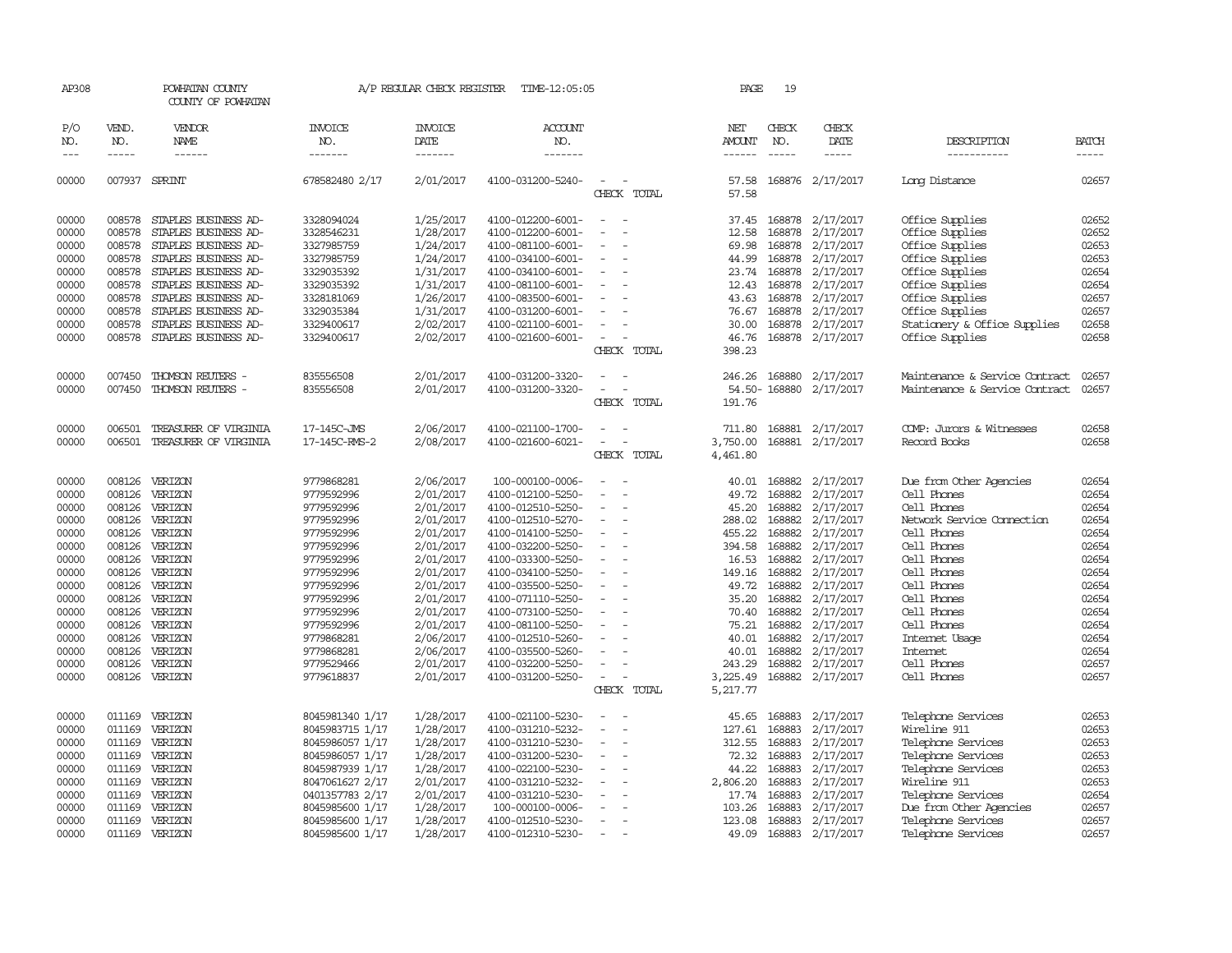| AP308                                              |                                                          | POWHATAN COUNTY<br>COUNTY OF POWHATAN                                                                                                   |                                                                                                                | A/P REGULAR CHECK REGISTER                                                 | TIME-12:05:05                                                                                                              |                         | PAGE                                                          | 20                                                       |                                                                                   |                                                                                                                                                          |                                                    |
|----------------------------------------------------|----------------------------------------------------------|-----------------------------------------------------------------------------------------------------------------------------------------|----------------------------------------------------------------------------------------------------------------|----------------------------------------------------------------------------|----------------------------------------------------------------------------------------------------------------------------|-------------------------|---------------------------------------------------------------|----------------------------------------------------------|-----------------------------------------------------------------------------------|----------------------------------------------------------------------------------------------------------------------------------------------------------|----------------------------------------------------|
| P/O<br>NO.<br>$---$                                | VEND.<br>NO.<br>$- - - - -$                              | VENDOR<br><b>NAME</b><br>$- - - - - -$                                                                                                  | <b>INVOICE</b><br>NO.<br>-------                                                                               | <b>INVOICE</b><br>DATE<br>-------                                          | <b>ACCOUNT</b><br>NO.<br>-------                                                                                           |                         | NET<br>AMOUNT<br>$- - - - - -$                                | CHECK<br>NO.<br>$\frac{1}{2}$                            | CHECK<br>DATE<br>-----                                                            | DESCRIPTION<br>-----------                                                                                                                               | <b>BATCH</b><br>$- - - - -$                        |
| 00000<br>00000<br>00000<br>00000<br>00000          | 011169<br>011169<br>011169<br>011169<br>011169           | VERIZON<br>VERIZON<br>VERIZON<br>VERIZON                                                                                                | 8045985600 1/17<br>8045985600 1/17<br>8045985600 1/17<br>8045985600 1/17                                       | 1/28/2017<br>1/28/2017<br>1/28/2017<br>1/28/2017<br>1/28/2017              | 4100-012410-5230-<br>4100-012510-5270-<br>4100-014100-5230-<br>4100-014300-5230-                                           |                         | 49.11<br>39.65<br>180.17<br>69.97                             | 168883<br>168883<br>168883<br>168883                     | 2/17/2017<br>2/17/2017<br>2/17/2017<br>2/17/2017                                  | Telephone Services<br>Network Service Connection<br>Telephone Services<br>Telephone Services                                                             | 02657<br>02657<br>02657<br>02657<br>02657          |
| 00000<br>00000<br>00000<br>00000<br>00000          | 011169<br>011169<br>011169<br>011169<br>011169           | VERIZON<br>VERIZON<br>VERIZON<br>VERIZON<br>VERIZON<br>VERIZON                                                                          | 8045985600 1/17<br>8045985600 1/17<br>8045985600 1/17<br>8045985600 1/17<br>8045985600 1/17<br>8045985600 1/17 | 1/28/2017<br>1/28/2017<br>1/28/2017<br>1/28/2017<br>1/28/2017              | 4100-021200-5230-<br>4100-031200-5230-<br>4100-032200-5230-<br>4100-032200-5260-<br>4100-032210-5230-<br>4100-034100-5230- |                         | 37.57<br>261.52<br>256.03<br>164.61<br>56.40<br>49.11         | 168883<br>168883<br>168883<br>168883<br>168883<br>168883 | 2/17/2017<br>2/17/2017<br>2/17/2017<br>2/17/2017<br>2/17/2017<br>2/17/2017        | Telephone Services<br>Telephone Services<br>Telephone Services<br><b>Internet</b><br>Telephone Services<br>Telephone Services                            | 02657<br>02657<br>02657<br>02657<br>02657          |
| 00000<br>00000<br>00000<br>00000                   | 011169<br>011169<br>011169<br>011187                     | VERIZON<br>VERIZON<br>VERIZON<br>VERIZON BUSINESS                                                                                       | 8045985600 1/17<br>8045985600 1/17<br>8045985600 1/17<br>63120750                                              | 1/28/2017<br>1/28/2017<br>1/28/2017<br>2/10/2017                           | 4100-035500-5230-<br>4100-071110-5230-<br>4100-073100-5230-<br>100-000100-0006-                                            | CHECK TOTAL             | 37.57<br>37.57<br>86.71<br>5,027.71<br>4.16                   | 168883<br>168883<br>168884                               | 2/17/2017<br>2/17/2017<br>168883 2/17/2017<br>2/17/2017                           | Telephone Services<br>Telephone Services<br>Telephone Services<br>Due from Other Agencies                                                                | 02657<br>02657<br>02657<br>02653                   |
| 00000                                              | 011187                                                   | VERIZON BUSINESS                                                                                                                        | 63120750                                                                                                       | 2/10/2017                                                                  | 4100-012510-5240-                                                                                                          | CHECK TOTAL             | 23.06<br>27.22                                                |                                                          | 168884 2/17/2017                                                                  | Long Distance                                                                                                                                            | 02653                                              |
| 00000                                              |                                                          | 008785 VERIZON CABS                                                                                                                     | M550491706 1/17                                                                                                | 1/25/2017                                                                  | 4100-031210-5232-                                                                                                          | CHECK TOTAL             | 951.98<br>951.98                                              |                                                          | 168885 2/17/2017                                                                  | Wireline 911                                                                                                                                             | 02653                                              |
| 00000                                              | 006984                                                   | VIRGINIA CORRECTIONAL                                                                                                                   | 9507172                                                                                                        | 2/03/2017                                                                  | 4100-032200-6012-                                                                                                          | CHECK TOTAL             | 250.00<br>250.00                                              |                                                          | 168886 2/17/2017                                                                  | Books & Subscriptions                                                                                                                                    | 02653                                              |
| 00000                                              | 001680                                                   | WASTE MANAGEMENT OF                                                                                                                     | 3-33009-92007                                                                                                  | 1/31/2017                                                                  | 4100-014300-3175-                                                                                                          | CHECK TOTAL             | 287.49<br>287.49                                              |                                                          | 168888 2/17/2017                                                                  | Waste Disposal                                                                                                                                           | 02657                                              |
| 00000                                              | 007755                                                   | WITMER ASSOCIATES INC.                                                                                                                  | 1749738                                                                                                        | 1/27/2017                                                                  | 4100-032200-6011-                                                                                                          | CHECK TOTAL             | 1,048.00<br>1,048.00                                          |                                                          | 168889 2/17/2017                                                                  | Protective Gear/Uniforms                                                                                                                                 | 02653                                              |
| 00000<br>00000<br>00000<br>00000<br>00000<br>00000 | 006551<br>006551<br>006551<br>006551<br>006551<br>006551 | YARD WORKS, LLC<br>YARD WORKS, LLC<br>YARD WORKS, LLC<br>YARD WORKS, LLC<br>YARD WORKS, LLC<br>YARD WORKS, LLC                          | 9370151-IN<br>9370454-IN<br>9370555-IN<br>9370667-IN<br>9370858-IN<br>9371021-IN                               | 2/02/2017<br>2/06/2017<br>2/06/2017<br>2/07/2017<br>2/08/2017<br>2/08/2017 | 4100-014500-3190-<br>4100-014500-3190-<br>4100-014500-3190-<br>4100-014500-3190-<br>4100-014500-3190-<br>4100-014500-3190- | $\equiv$<br>CHECK TOTAL | 88.00<br>96.00<br>72.00<br>96.00<br>96.00<br>72.00<br>520.00  | 168890<br>168890<br>168890<br>168890<br>168890<br>168890 | 2/17/2017<br>2/17/2017<br>2/17/2017<br>2/17/2017<br>2/17/2017<br>2/17/2017        | Grounds Maintenance<br>Grounds Maintenance<br>Grounds Maintenance<br>Grounds Maintenance<br>Grounds Maintenance<br>Grounds Maintenance                   | 02653<br>02653<br>02653<br>02654<br>02654<br>02654 |
| 00000<br>00000<br>00000<br>00000<br>00000<br>00000 | 007758<br>007758<br>007758<br>007758<br>007758           | ADVANCE AUTO PARTS<br>ADVANCE AUTO PARTS<br>ADVANCE AUTO PARTS<br>ADVANCE AUTO PARTS<br>ADVANCE AUTO PARTS<br>007758 ADVANCE AUTO PARTS | 6819700356327<br>6819701732690<br>6819701832722<br>6819701962144<br>6819702132926<br>6819702857738             | 1/03/2017<br>1/17/2017<br>1/18/2017<br>1/19/2017<br>1/21/2017<br>1/28/2017 | 4100-032200-6009-<br>4100-032200-6009-<br>4100-032200-6009-<br>4100-032200-6009-<br>4100-032200-6009-<br>4100-032200-6009- | $\equiv$<br>CHECK TOTAL | 42.02<br>21.98<br>12.74<br>84.71<br>87.55<br>132.73<br>381.73 | 168891<br>168891<br>168891<br>168891<br>168891           | 2/22/2017<br>2/22/2017<br>2/22/2017<br>2/22/2017<br>2/22/2017<br>168891 2/22/2017 | Auto Repairs and Parts<br>Auto Repairs and Parts<br>Auto Repairs and Parts<br>Auto Repairs and Parts<br>Auto Repairs and Parts<br>Auto Repairs and Parts | 02660<br>02660<br>02660<br>02660<br>02660<br>02660 |
| 00000<br>00000                                     | 010780<br>010780                                         | ALL GOOD AUTOMOTIVE LLC<br>ALL GOOD AUTOMOTIVE LLC                                                                                      | 3783<br>3802                                                                                                   | 2/20/2017<br>2/21/2017                                                     | 4100-031200-6009-<br>4100-031200-6008-                                                                                     | CHECK TOTAL             | 387.09<br>50.95<br>438.04                                     | 168893                                                   | 2/22/2017<br>168893 2/22/2017                                                     | Auto Parts/Repairs<br>Gas/Grease/Oil                                                                                                                     | 02662<br>02662                                     |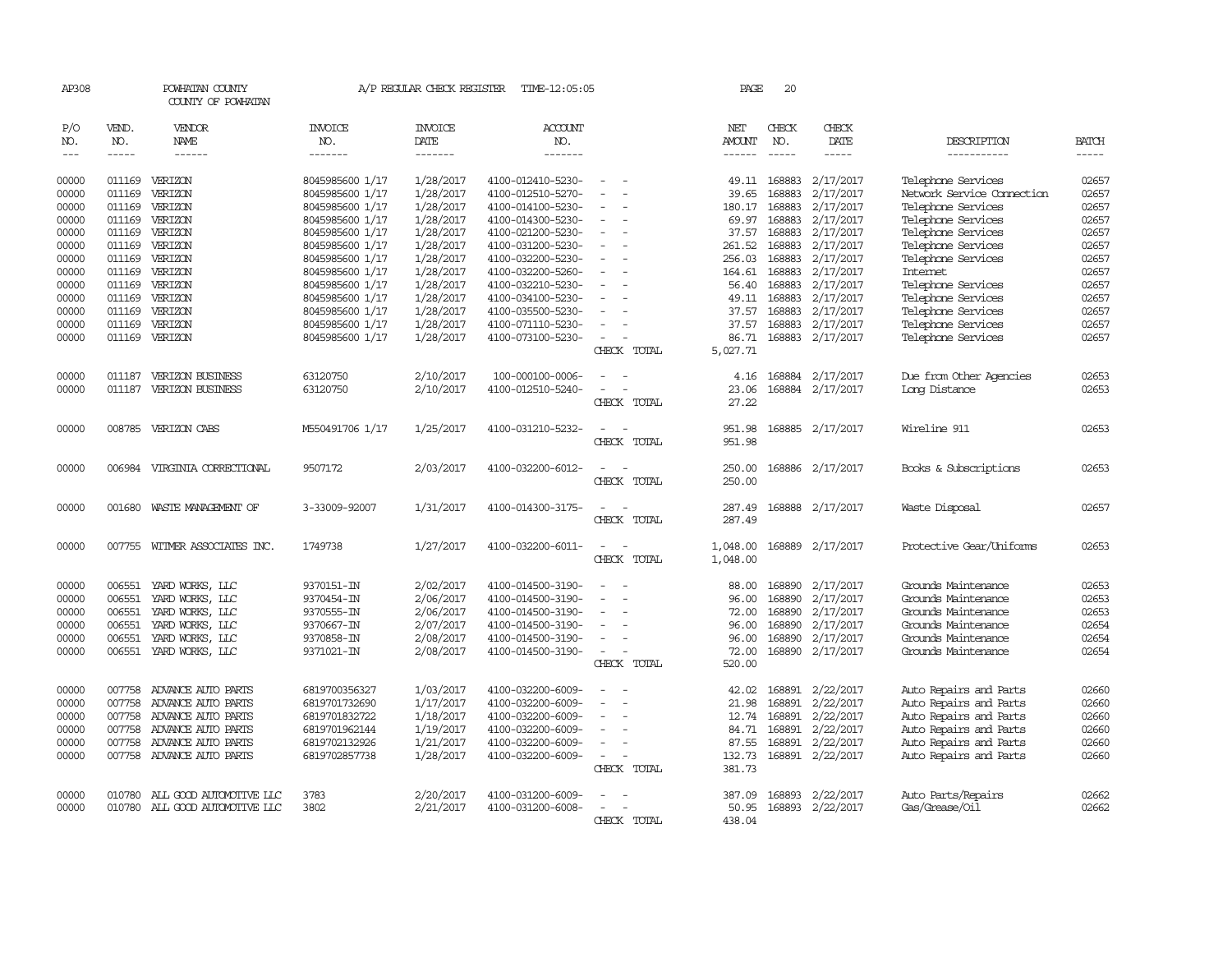| AP308          |              | POWHATAN COUNTY<br>COUNTY OF POWHATAN                    |                              | A/P REGULAR CHECK REGISTER | TIME-12:05:05                          |                                                   | PAGE                   | 21           |                                     |                                |                |
|----------------|--------------|----------------------------------------------------------|------------------------------|----------------------------|----------------------------------------|---------------------------------------------------|------------------------|--------------|-------------------------------------|--------------------------------|----------------|
| P/O<br>NO.     | VEND.<br>NO. | <b>VENDOR</b><br>NAME                                    | INVOICE<br>NO.               | <b>INVOICE</b><br>DATE     | <b>ACCOUNT</b><br>NO.                  |                                                   | NET<br>AMOUNT          | CHECK<br>NO. | CHECK<br>DATE                       | DESCRIPTION                    | <b>BATCH</b>   |
| $\frac{1}{2}$  | $- - - - -$  | ------                                                   | -------                      | -------                    | -------                                |                                                   | ------                 | $- - - - -$  | -----                               | -----------                    | $- - - - -$    |
| 00000<br>00000 |              | 007436 AQUA VIRGINIA, INC.<br>007436 AQUA VIRGINIA, INC. | 0621788 2/17<br>0559913 2/17 | 2/07/2017<br>2/07/2017     | 4100-073100-5130-<br>4100-014100-5130- | $\sim$                                            | 21.68                  | 168894       | 61.02 168894 2/22/2017<br>2/22/2017 | Water<br>Water                 | 02660<br>02661 |
| 00000          |              | 007436 AQUA VIRGINIA, INC.                               | 0574622 2/17                 | 2/07/2017                  | 4100-014100-5130-                      |                                                   | 185.24                 | 168894       | 2/22/2017                           | Water                          | 02661          |
| 00000          |              | 007436 AQUA VIRGINIA, INC.                               | 0575528 2/17                 | 2/07/2017                  | 4100-032210-5130-                      |                                                   | 86.88                  | 168894       | 2/22/2017                           | Water                          | 02661          |
| 00000          |              | 007436 AQUA VIRGINIA, INC.                               | 0621781 2/17                 | 2/07/2017                  | 4100-014100-5130-                      | $\overline{\phantom{a}}$                          | 21.68                  |              | 168894 2/22/2017                    | Water                          | 02661          |
| 00000          |              | 007436 AQUA VIRGINIA, INC.                               | 0621784 2/17                 | 2/07/2017                  | 4100-014100-5130-                      | $\overline{\phantom{a}}$<br>CHECK TOTAL           | 34.15<br>410.65        |              | 168894 2/22/2017                    | Water                          | 02661          |
| 00000          |              | 007941 BAKER & TAYLOR                                    | 5014443422                   | 2/14/2017                  | 4100-073100-6012-                      | $\sim$<br>$\sim$<br>CHECK TOTAL                   | 301.51<br>301.51       |              | 168895 2/22/2017                    | Books & Subscriptions          | 02660          |
| 00000          |              | 006655 BLOSSMAN GAS COMPANIES,                           | 20486                        | 2/01/2017                  | 4100-032220-5120-                      | $\sim$<br>$\sim$                                  |                        |              | 12.00 168896 2/22/2017              | <b>Fuel</b>                    | 02661          |
| 00000          |              | 006655 BLOSSMAN GAS COMPANIES,                           | 509087                       | 1/16/2017                  | 4100-032210-5120-                      | $\sim$<br>$\sim$                                  | 508.93                 |              | 168896 2/22/2017                    | <b>Fuel</b>                    | 02661          |
|                |              |                                                          |                              |                            |                                        | CHECK TOTAL                                       | 520.93                 |              |                                     |                                |                |
| 00000          |              | 009991 BMS DIRECT                                        | 111979                       | 2/14/2017                  | 4100-012410-3500-                      | $\overline{\phantom{a}}$<br>- -<br>CHECK TOTAL    | 206.40<br>206.40       |              | 168897 2/22/2017                    | Printing & Binding             | 02661          |
| 00000          |              | 011766 BON SECOUR ST. FRANCIS                            | FILE#973679                  | 6/25/2015                  | 4100-031200-3110-                      | $\sim$<br>$\sim$<br>CHECK TOTAL                   | 1,408.13               |              | 1,408.13 168898 2/22/2017           | Professional Health Services   | 02662          |
| 00000          | 008686       | C.W. WILLIAMS & CO., INC.                                | 599838                       | 2/07/2017                  | 4100-032200-6009-                      |                                                   | 128.35                 | 168899       | 2/22/2017                           | Auto Repairs and Parts         | 02660          |
| 00000          | 008686       | C.W. WILLIAMS & CO., INC.                                | 599879                       | 2/08/2017                  | 4100-032200-6009-                      | $\overline{\phantom{a}}$<br>$\overline{a}$        | 337.93                 | 168899       | 2/22/2017                           | Auto Repairs and Parts         | 02660          |
| 00000          |              | 008686 C.W. WILLIAMS & CO., INC.                         | 599910                       | 2/09/2017                  | 4100-032200-3310-                      | $\sim$<br>CHECK TOTAL                             | 362.65<br>828.93       | 168899       | 2/22/2017                           | Equipment Repair               | 02660          |
| 00000          | 007509       | CAPITALIRISTATE                                          | S028089964.001               | 2/03/2017                  | 4100-014100-3310-                      | $\overline{\phantom{a}}$                          | 50.27                  | 168900       | 2/22/2017                           | Repairs & Maintenance          | 02663          |
| 00000          | 007509       | CAPITALIRISTATE                                          | S028089964.001               | 2/03/2017                  | 4100-014100-6004-                      |                                                   | 71.36                  | 168900       | 2/22/2017                           | Tools and Equipment            | 02663          |
|                |              |                                                          |                              |                            |                                        | CHECK TOTAL                                       | 121.63                 |              |                                     |                                |                |
| 00000          |              | 007353 CDW GOVERNMENT, INC.                              | GJR7157                      | 12/22/2016                 | 100-000100-0006-                       | $\sim$<br>$\sim$                                  | 1,329.04               |              | 168901 2/22/2017                    | Due from Other Agencies        | 02662          |
| 00000          |              | 007353 CDW GOVERNMENT, INC.                              | GMF9335                      | 1/09/2017                  | 100-000100-0006-                       | $\sim$<br>$\sim$<br>CHECK TOTAL                   | 399.98<br>1,729.02     |              | 168901 2/22/2017                    | Due from Other Agencies        | 02662          |
|                |              |                                                          |                              |                            |                                        | $\sim$                                            |                        |              |                                     |                                |                |
| 00000          | 008276       | CENGAGE LEARNING INC.                                    | 60139442                     | 2/13/2017                  | 4100-073100-6012-                      | $\sim$<br>CHECK TOTAL                             | 249.48<br>249.48       |              | 168902 2/22/2017                    | Books & Subscriptions          | 02660          |
| 00000          | 000540       | CENTRAL VIRGINIA WASTE                                   | 21949                        | 2/14/2017                  | 4100-014300-3175-                      | $\overline{\phantom{a}}$<br>$\sim$<br>CHECK TOTAL | 15,445.00<br>15,445.00 |              | 168903 2/22/2017                    | Waste Disposal                 | 02661          |
| 00000          |              | 007282 COBB TECHNOLOGIES, INC.                           | 837294                       | 2/10/2017                  | 4100-032200-3320-                      | $\sim$ 100 $\sim$ 100 $\sim$<br>CHECK TOTAL       | 449.54<br>449.54       |              | 168904 2/22/2017                    | Maintenance & Service Contract | 02660          |
| 00000          | 009178       | COMCAST                                                  | 0120093562 2/17              | 2/05/2017                  | 4100-035500-5230-                      | $\sim$<br>$\sim$                                  | 31.32                  |              | 168905 2/22/2017                    | Telephone Services             | 02662          |
| 00000          |              | 009178 COMCAST                                           | 0120091624 1/17              | 1/28/2017                  | 4100-032210-5260-                      | $\sim$<br>$\sim$                                  | 171.38                 |              | 168905 2/22/2017                    | <b>Internet</b>                | 02663          |
|                |              |                                                          |                              |                            |                                        | CHECK TOTAL                                       | 202.70                 |              |                                     |                                |                |
| 00000          |              | 010949 COMCAST                                           | 50238563                     | 2/01/2017                  | 4100-012510-5260-                      | $\overline{\phantom{a}}$                          | 1,127.00               |              | 168906 2/22/2017                    | Internet Usage                 | 02659          |
|                |              |                                                          |                              |                            |                                        | CHECK TOTAL                                       | 1,127.00               |              |                                     |                                |                |
| 00000          |              | 009540 CREATTVE MONOGRAMMING                             | 5449                         | 1/18/2017                  | 4100-035100-6011-                      |                                                   |                        |              | 109.51 168907 2/22/2017             | Uniforms                       | 02662          |
|                |              |                                                          |                              |                            |                                        | CHECK TOTAL                                       | 109.51                 |              |                                     |                                |                |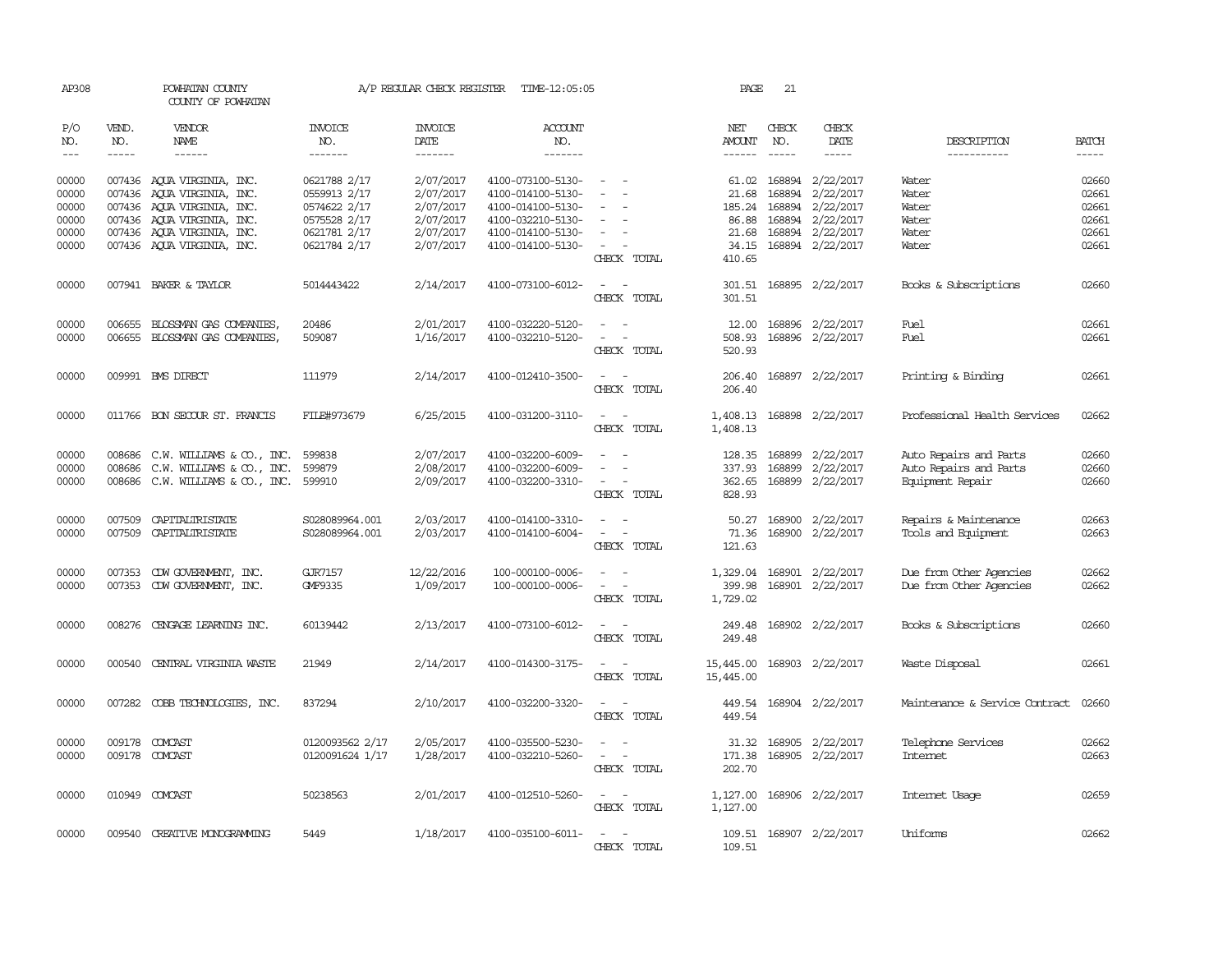| AP308                          |                        | POWHATAN COUNTY<br>COUNTY OF POWHATAN                                                                                                                                                                                                                                                                                                                                                                                                                   |                 | A/P REGULAR CHECK REGISTER | TIME-12:05:05     |                                             | PAGE                 | 22            |                                                                                                                                                                                                                                                                                                                                                                                                                                                                                     |                                     |              |
|--------------------------------|------------------------|---------------------------------------------------------------------------------------------------------------------------------------------------------------------------------------------------------------------------------------------------------------------------------------------------------------------------------------------------------------------------------------------------------------------------------------------------------|-----------------|----------------------------|-------------------|---------------------------------------------|----------------------|---------------|-------------------------------------------------------------------------------------------------------------------------------------------------------------------------------------------------------------------------------------------------------------------------------------------------------------------------------------------------------------------------------------------------------------------------------------------------------------------------------------|-------------------------------------|--------------|
| P/O<br>NO.                     | VEND.<br>NO.           | VENDOR<br>NAME                                                                                                                                                                                                                                                                                                                                                                                                                                          | INVOICE<br>NO.  | INVOICE<br>DATE            | ACCOUNT<br>NO.    |                                             | NET<br>AMOUNT        | CHECK<br>NO.  | CHECK<br>DATE                                                                                                                                                                                                                                                                                                                                                                                                                                                                       | DESCRIPTION                         | <b>BATCH</b> |
| $\!\!\!\!\!-\!-\!$ $\!\!\!-\!$ | $\cdots \cdots \cdots$ | $\begin{tabular}{ccccc} \multicolumn{2}{c }{\multicolumn{2}{c }{\multicolumn{2}{c }{\multicolumn{2}{c}}{\hspace{-2.2cm}}}} \multicolumn{2}{c }{\multicolumn{2}{c }{\hspace{-2.2cm}}\hline} \multicolumn{2}{c }{\hspace{-2.2cm}}\hline \multicolumn{2}{c }{\hspace{-2.2cm}}\hline \multicolumn{2}{c }{\hspace{-2.2cm}}\hline \multicolumn{2}{c }{\hspace{-2.2cm}}\hline \multicolumn{2}{c }{\hspace{-2.2cm}}\hline \multicolumn{2}{c }{\hspace{-2.2cm}}$ | -------         | -------                    | -------           |                                             |                      | $- - - - -$   | $\begin{tabular}{ccccc} \multicolumn{2}{c}{} & \multicolumn{2}{c}{} & \multicolumn{2}{c}{} & \multicolumn{2}{c}{} & \multicolumn{2}{c}{} & \multicolumn{2}{c}{} & \multicolumn{2}{c}{} & \multicolumn{2}{c}{} & \multicolumn{2}{c}{} & \multicolumn{2}{c}{} & \multicolumn{2}{c}{} & \multicolumn{2}{c}{} & \multicolumn{2}{c}{} & \multicolumn{2}{c}{} & \multicolumn{2}{c}{} & \multicolumn{2}{c}{} & \multicolumn{2}{c}{} & \multicolumn{2}{c}{} & \multicolumn{2}{c}{} & \mult$ | -----------                         | $- - - - -$  |
| 00000                          |                        | 006240 DIAMOND SPRINGS WATER, INC 111070091                                                                                                                                                                                                                                                                                                                                                                                                             |                 | 1/12/2017                  | 4100-014100-5130- | $\sim$                                      |                      | 13.98 168909  | 2/22/2017                                                                                                                                                                                                                                                                                                                                                                                                                                                                           | Water                               | 02663        |
| 00000                          | 006240                 | DIAMOND SPRINGS WATER, INC                                                                                                                                                                                                                                                                                                                                                                                                                              | 125070091       | 1/25/2017                  | 4100-014100-5130- | $\sim$                                      | 13.98                | 168909        | 2/22/2017                                                                                                                                                                                                                                                                                                                                                                                                                                                                           | Water                               | 02663        |
| 00000                          | 006240                 | DIAMOND SPRINGS WATER, INC                                                                                                                                                                                                                                                                                                                                                                                                                              | 125070110       | 1/25/2017                  | 4100-014100-5130- |                                             | 6.25                 | 168909        | 2/22/2017                                                                                                                                                                                                                                                                                                                                                                                                                                                                           | Water                               | 02663        |
| 00000                          | 006240                 | DIAMOND SPRINGS WATER, INC                                                                                                                                                                                                                                                                                                                                                                                                                              | 2917228         | 2/03/2017                  | 4100-014100-5130- | $\overline{\phantom{0}}$                    | 9.95                 | 168909        | 2/22/2017                                                                                                                                                                                                                                                                                                                                                                                                                                                                           | Water                               | 02663        |
| 00000                          | 006240                 | DIAMOND SPRINGS WATER, INC 2917241                                                                                                                                                                                                                                                                                                                                                                                                                      |                 | 2/03/2017                  | 4100-014100-5130- | $\overline{\phantom{a}}$                    | 8.95                 | 168909        | 2/22/2017                                                                                                                                                                                                                                                                                                                                                                                                                                                                           | Water                               | 02663        |
| 00000                          |                        | 006240 DIAMOND SPRINGS WATER, INC 2917264                                                                                                                                                                                                                                                                                                                                                                                                               |                 | 2/03/2017                  | 4100-014100-5130- | $\sim$<br>$\overline{\phantom{a}}$          | 11.95                | 168909        | 2/22/2017                                                                                                                                                                                                                                                                                                                                                                                                                                                                           | Water                               | 02663        |
|                                |                        |                                                                                                                                                                                                                                                                                                                                                                                                                                                         |                 |                            |                   | CHECK TOTAL                                 | 65.06                |               |                                                                                                                                                                                                                                                                                                                                                                                                                                                                                     |                                     |              |
|                                |                        |                                                                                                                                                                                                                                                                                                                                                                                                                                                         |                 |                            |                   |                                             |                      |               |                                                                                                                                                                                                                                                                                                                                                                                                                                                                                     |                                     |              |
| 00000                          | 000860                 | DOMINION VIRGINIA POWER                                                                                                                                                                                                                                                                                                                                                                                                                                 | 1221667833 2/17 | 2/02/2017                  | 4100-031210-5110- | $\overline{\phantom{a}}$<br>$\sim$          | 235.27               | 168910        | 2/22/2017                                                                                                                                                                                                                                                                                                                                                                                                                                                                           | Electricity - Comunications H       | 02659        |
| 00000                          | 000860                 | DOMINION VIRGINIA POWER                                                                                                                                                                                                                                                                                                                                                                                                                                 | 4062035391 2/17 | 2/02/2017                  | 4100-031210-5110- |                                             | 137.03               | 168910        | 2/22/2017                                                                                                                                                                                                                                                                                                                                                                                                                                                                           | Electricity - Comunications H       | 02659        |
| 00000                          | 000860                 | DOMINION VIRGINIA POWER                                                                                                                                                                                                                                                                                                                                                                                                                                 | 4165680929 2/17 | 2/03/2017                  | 4100-031210-5110- | $\sim$<br>$\overline{\phantom{a}}$          | 124.21               | 168910        | 2/22/2017                                                                                                                                                                                                                                                                                                                                                                                                                                                                           | Electricity - Comunications H 02659 |              |
| 00000                          | 000860                 | DOMINION VIRGINIA POWER                                                                                                                                                                                                                                                                                                                                                                                                                                 | 6211789810 2/17 | 2/02/2017                  | 4100-031210-5110- | $\equiv$                                    |                      | 133.19 168910 | 2/22/2017                                                                                                                                                                                                                                                                                                                                                                                                                                                                           | Electricity - Comunications H 02659 |              |
| 00000                          |                        | 000860 DOMINION VIRGINIA POWER                                                                                                                                                                                                                                                                                                                                                                                                                          | 8009370571 2/17 | 2/03/2017                  | 4100-031210-5110- |                                             |                      |               | 28.21 168910 2/22/2017                                                                                                                                                                                                                                                                                                                                                                                                                                                              | Electricity - Comunications H 02659 |              |
| 00000                          |                        | 000860 DOMINION VIRGINIA POWER                                                                                                                                                                                                                                                                                                                                                                                                                          | 2322252509 2/17 | 2/02/2017                  | 4100-031200-5110- | $\sim$                                      |                      |               | 267.88 168910 2/22/2017                                                                                                                                                                                                                                                                                                                                                                                                                                                             | Electricity                         | 02662        |
|                                |                        |                                                                                                                                                                                                                                                                                                                                                                                                                                                         |                 |                            |                   | CHECK TOTAL                                 | 925.79               |               |                                                                                                                                                                                                                                                                                                                                                                                                                                                                                     |                                     |              |
|                                |                        |                                                                                                                                                                                                                                                                                                                                                                                                                                                         |                 |                            |                   |                                             |                      |               |                                                                                                                                                                                                                                                                                                                                                                                                                                                                                     |                                     |              |
| 00000                          |                        | 008750 DOMINION VIRGINIA POWER                                                                                                                                                                                                                                                                                                                                                                                                                          | 3666707066 1/17 | 1/05/2017                  | 4100-053910-5643- |                                             | 534.03               |               | 168911 2/22/2017                                                                                                                                                                                                                                                                                                                                                                                                                                                                    | PCCAA Services - Federal CSBG       | 02660        |
|                                |                        |                                                                                                                                                                                                                                                                                                                                                                                                                                                         |                 |                            |                   | CHECK TOTAL                                 | 534.03               |               |                                                                                                                                                                                                                                                                                                                                                                                                                                                                                     |                                     |              |
|                                |                        |                                                                                                                                                                                                                                                                                                                                                                                                                                                         |                 |                            |                   |                                             |                      |               |                                                                                                                                                                                                                                                                                                                                                                                                                                                                                     |                                     |              |
| 00000                          |                        | 006074 EVIDENT, INC.                                                                                                                                                                                                                                                                                                                                                                                                                                    | 115857A         | 2/14/2017                  | 4100-031200-6014- | $\sim$                                      |                      |               | 96.10 168912 2/22/2017                                                                                                                                                                                                                                                                                                                                                                                                                                                              | Other Operating Supplies            | 02662        |
|                                |                        |                                                                                                                                                                                                                                                                                                                                                                                                                                                         |                 |                            |                   | CHECK TOTAL                                 | 96.10                |               |                                                                                                                                                                                                                                                                                                                                                                                                                                                                                     |                                     |              |
| 00000                          |                        | 000338 FIRE PROTECTION EQUIP. CO 63498                                                                                                                                                                                                                                                                                                                                                                                                                  |                 | 1/27/2017                  | 4100-032200-3310- | $\overline{\phantom{a}}$                    |                      |               | 281.25 168913 2/22/2017                                                                                                                                                                                                                                                                                                                                                                                                                                                             | Equipment Repair                    | 02660        |
|                                |                        |                                                                                                                                                                                                                                                                                                                                                                                                                                                         |                 |                            |                   | CHECK TOTAL                                 | 281.25               |               |                                                                                                                                                                                                                                                                                                                                                                                                                                                                                     |                                     |              |
|                                |                        |                                                                                                                                                                                                                                                                                                                                                                                                                                                         |                 |                            |                   |                                             |                      |               |                                                                                                                                                                                                                                                                                                                                                                                                                                                                                     |                                     |              |
| 00000                          | 006606                 | FLATROCK GLASS & DOOR INC 18471                                                                                                                                                                                                                                                                                                                                                                                                                         |                 | 2/10/2017                  | 4100-014100-3310- | $\overline{\phantom{a}}$<br>$\sim$          | 300.00               |               | 168914 2/22/2017                                                                                                                                                                                                                                                                                                                                                                                                                                                                    | Repairs & Maintenance               | 02663        |
|                                |                        |                                                                                                                                                                                                                                                                                                                                                                                                                                                         |                 |                            |                   | CHECK TOTAL                                 | 300.00               |               |                                                                                                                                                                                                                                                                                                                                                                                                                                                                                     |                                     |              |
|                                |                        |                                                                                                                                                                                                                                                                                                                                                                                                                                                         |                 |                            |                   |                                             |                      |               |                                                                                                                                                                                                                                                                                                                                                                                                                                                                                     |                                     |              |
| 00000                          |                        | 006013 GRAINGER                                                                                                                                                                                                                                                                                                                                                                                                                                         | 9346769939      | 1/31/2017                  | 4100-035100-3310- | $\omega_{\rm{max}}$ and $\omega_{\rm{max}}$ | 141.48               |               | 168915 2/22/2017                                                                                                                                                                                                                                                                                                                                                                                                                                                                    | Repairs & Maintenance               | 02662        |
| 00000                          |                        | 006013 GRAINGER                                                                                                                                                                                                                                                                                                                                                                                                                                         | 9349967340      | 2/03/2017                  | 4100-014100-3310- | $\sim$ $ -$                                 |                      |               | 33.06 168915 2/22/2017                                                                                                                                                                                                                                                                                                                                                                                                                                                              | Repairs & Maintenance               | 02663        |
|                                |                        |                                                                                                                                                                                                                                                                                                                                                                                                                                                         |                 |                            |                   | CHECK TOTAL                                 | 174.54               |               |                                                                                                                                                                                                                                                                                                                                                                                                                                                                                     |                                     |              |
|                                |                        |                                                                                                                                                                                                                                                                                                                                                                                                                                                         |                 |                            |                   |                                             |                      |               |                                                                                                                                                                                                                                                                                                                                                                                                                                                                                     |                                     |              |
| 00000                          |                        | 006763 GREENBERG & ASSOCIATES                                                                                                                                                                                                                                                                                                                                                                                                                           | 2818            | 2/02/2017                  | 4100-031200-3110- | $\sim$                                      | 360.00               |               | 168916 2/22/2017                                                                                                                                                                                                                                                                                                                                                                                                                                                                    | Professional Health Services        | 02662        |
|                                |                        |                                                                                                                                                                                                                                                                                                                                                                                                                                                         |                 |                            |                   | CHECK TOTAL                                 | 360.00               |               |                                                                                                                                                                                                                                                                                                                                                                                                                                                                                     |                                     |              |
|                                |                        |                                                                                                                                                                                                                                                                                                                                                                                                                                                         |                 |                            |                   |                                             |                      |               |                                                                                                                                                                                                                                                                                                                                                                                                                                                                                     |                                     |              |
| 00000                          |                        | 011702 GRETCHEN HUTT BROWN                                                                                                                                                                                                                                                                                                                                                                                                                              | 8168756         | 2/06/2017                  | 4100-021200-3150- | $\overline{a}$<br>$\sim$                    | 120.00               |               | 168917 2/22/2017                                                                                                                                                                                                                                                                                                                                                                                                                                                                    | Outside Counsel                     | 02659        |
|                                |                        |                                                                                                                                                                                                                                                                                                                                                                                                                                                         |                 |                            |                   | CHECK TOTAL                                 | 120.00               |               |                                                                                                                                                                                                                                                                                                                                                                                                                                                                                     |                                     |              |
| 00000                          |                        | 010405 HERCULES FENCE CO. INC.                                                                                                                                                                                                                                                                                                                                                                                                                          | 86502           |                            | 4100-035100-3310- | $\sim$<br>$\sim$                            |                      |               |                                                                                                                                                                                                                                                                                                                                                                                                                                                                                     |                                     | 02662        |
|                                |                        |                                                                                                                                                                                                                                                                                                                                                                                                                                                         |                 | 1/26/2017                  |                   | CHECK TOTAL                                 | 1,550.00<br>1,550.00 |               | 168918 2/22/2017                                                                                                                                                                                                                                                                                                                                                                                                                                                                    | Repairs & Maintenance               |              |
|                                |                        |                                                                                                                                                                                                                                                                                                                                                                                                                                                         |                 |                            |                   |                                             |                      |               |                                                                                                                                                                                                                                                                                                                                                                                                                                                                                     |                                     |              |
| 00000                          |                        | 011149 HERTLESS BROTHERS                                                                                                                                                                                                                                                                                                                                                                                                                                | 9319            | 2/14/2017                  | 4100-014100-3310- | $\sim$ $ \sim$                              |                      |               | 200.00 168919 2/22/2017                                                                                                                                                                                                                                                                                                                                                                                                                                                             | Repairs & Maintenance               | 02663        |
|                                |                        |                                                                                                                                                                                                                                                                                                                                                                                                                                                         |                 |                            |                   | CHECK TOTAL                                 | 200.00               |               |                                                                                                                                                                                                                                                                                                                                                                                                                                                                                     |                                     |              |
|                                |                        |                                                                                                                                                                                                                                                                                                                                                                                                                                                         |                 |                            |                   |                                             |                      |               |                                                                                                                                                                                                                                                                                                                                                                                                                                                                                     |                                     |              |
| 00000                          |                        | 011524 J & K DIESEL & AUTOMOTIVE 10175                                                                                                                                                                                                                                                                                                                                                                                                                  |                 | 2/16/2017                  | 4100-032200-6009- | $\sim$                                      | 761.08               |               | 168920 2/22/2017                                                                                                                                                                                                                                                                                                                                                                                                                                                                    | Auto Repairs and Parts              | 02660        |
|                                |                        |                                                                                                                                                                                                                                                                                                                                                                                                                                                         |                 |                            |                   | CHECK TOTAL                                 | 761.08               |               |                                                                                                                                                                                                                                                                                                                                                                                                                                                                                     |                                     |              |
|                                |                        |                                                                                                                                                                                                                                                                                                                                                                                                                                                         |                 |                            |                   |                                             |                      |               |                                                                                                                                                                                                                                                                                                                                                                                                                                                                                     |                                     |              |
| 00000                          |                        | 000120 JAMES RIVER AIR                                                                                                                                                                                                                                                                                                                                                                                                                                  | S76251          | 1/31/2017                  | 4100-014100-3308- | $\sim$ $ \sim$                              |                      |               | 688.00 168921 2/22/2017                                                                                                                                                                                                                                                                                                                                                                                                                                                             | HVAC Service and Repairs            | 02663        |
|                                |                        |                                                                                                                                                                                                                                                                                                                                                                                                                                                         |                 |                            |                   | CHECK TOTAL                                 | 688.00               |               |                                                                                                                                                                                                                                                                                                                                                                                                                                                                                     |                                     |              |
|                                |                        |                                                                                                                                                                                                                                                                                                                                                                                                                                                         |                 |                            |                   |                                             |                      |               |                                                                                                                                                                                                                                                                                                                                                                                                                                                                                     |                                     |              |
| 00000                          |                        | 010811 IAND AND COATES, INC                                                                                                                                                                                                                                                                                                                                                                                                                             | 753073          | 2/16/2017                  | 4100-014500-3321- | $\sim$ $-$<br>$\sim$                        |                      |               | 1,183.99 168922 2/22/2017                                                                                                                                                                                                                                                                                                                                                                                                                                                           | Snow Removal                        | 02663        |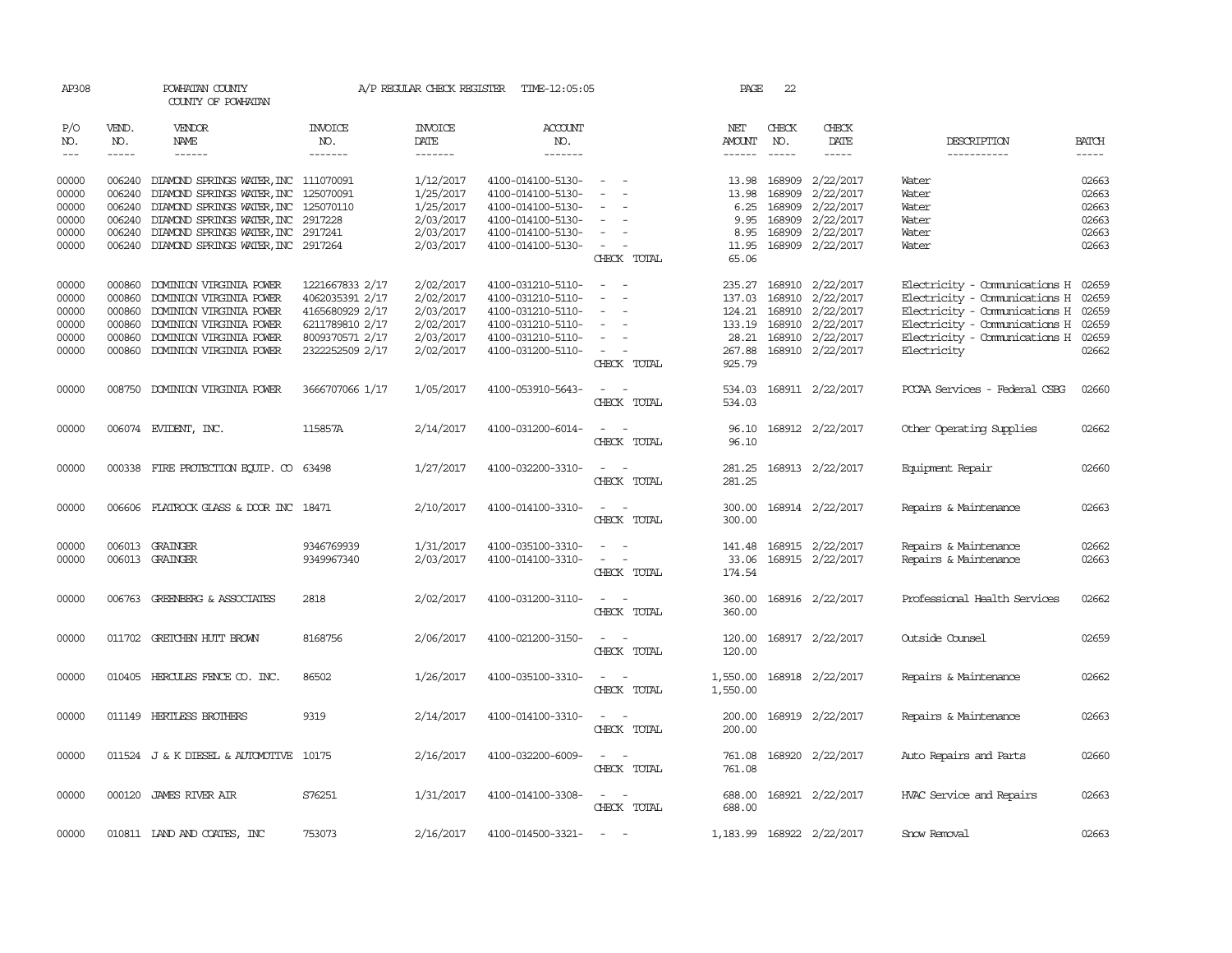| AP308                                                       |                                                          | POWHATAN COUNTY<br>COUNTY OF POWHATAN                                                                                                                                       |                                                                                                                         | A/P REGULAR CHECK REGISTER                                                              | TIME-12:05:05                                                                                                                                   |                                         | PAGE                                                                          | 23                                                       |                                                                                                |                                                                                                                                                                                                                                |                                                             |
|-------------------------------------------------------------|----------------------------------------------------------|-----------------------------------------------------------------------------------------------------------------------------------------------------------------------------|-------------------------------------------------------------------------------------------------------------------------|-----------------------------------------------------------------------------------------|-------------------------------------------------------------------------------------------------------------------------------------------------|-----------------------------------------|-------------------------------------------------------------------------------|----------------------------------------------------------|------------------------------------------------------------------------------------------------|--------------------------------------------------------------------------------------------------------------------------------------------------------------------------------------------------------------------------------|-------------------------------------------------------------|
| P/O<br>NO.<br>$---$                                         | VEND.<br>NO.<br>$\frac{1}{2}$                            | VENDOR<br>NAME                                                                                                                                                              | <b>INVOICE</b><br>NO.<br>-------                                                                                        | <b>INVOICE</b><br>DATE<br>-------                                                       | <b>ACCOUNT</b><br>NO.<br>-------                                                                                                                |                                         | NET<br>AMOUNT<br>$- - - - - -$                                                | CHECK<br>NO.<br>$\frac{1}{2}$                            | CHECK<br>DATE<br>$- - - - -$                                                                   | DESCRIPTION<br>-----------                                                                                                                                                                                                     | <b>BATCH</b><br>-----                                       |
| 00000                                                       |                                                          | 010811 IAND AND COATES, INC                                                                                                                                                 | 753324                                                                                                                  | 2/17/2017                                                                               | 4100-014500-3319-                                                                                                                               | $\sim$<br>CHECK TOTAL                   | 212.40<br>1,396.39                                                            |                                                          | 168922 2/22/2017                                                                               | Equipment Repairs and Maintena 02663                                                                                                                                                                                           |                                                             |
| 00000                                                       |                                                          | 009552 MANSFIELD OIL COMPANY                                                                                                                                                | SOLCD-281476                                                                                                            | 2/17/2017                                                                               | 4100-032200-5120-                                                                                                                               | CHECK TOTAL                             | 195.24<br>195.24                                                              |                                                          | 168923 2/22/2017                                                                               | Apparatus Fuel                                                                                                                                                                                                                 | 02660                                                       |
| 00000                                                       |                                                          | 008885 MARTIN, PEGGY                                                                                                                                                        | CALD MIG 2/17                                                                                                           | 2/10/2017                                                                               | 4100-073100-5510-                                                                                                                               | $\sim$ $\sim$<br>CHECK TOTAL            | 19.44<br>19.44                                                                |                                                          | 168924 2/22/2017                                                                               | Travel/Mileage/Parking/Tolls                                                                                                                                                                                                   | 02659                                                       |
| 00000                                                       |                                                          | 010646 MURRAY AUTOMOTTVE                                                                                                                                                    | 20893                                                                                                                   | 2/15/2017                                                                               | 4100-032200-6009-                                                                                                                               | $\sim$<br>$\overline{a}$<br>CHECK TOTAL | 701.17<br>701.17                                                              |                                                          | 168925 2/22/2017                                                                               | Auto Repairs and Parts                                                                                                                                                                                                         | 02660                                                       |
| 00000                                                       |                                                          | 006214 NEIS, INC.                                                                                                                                                           | 261792                                                                                                                  | 2/08/2017                                                                               | 4100-014100-3320-                                                                                                                               | $\equiv$<br>CHECK TOTAL                 | 144.00<br>144.00                                                              |                                                          | 168926 2/22/2017                                                                               | Maintenance & Service Contract                                                                                                                                                                                                 | 02663                                                       |
| 00000                                                       |                                                          | 009281 OVERDRIVE, INC.                                                                                                                                                      | 13690004020917                                                                                                          | 2/09/2017                                                                               | 4100-073100-6012-                                                                                                                               | $\sim$<br>CHECK TOTAL                   | 10.00<br>10.00                                                                |                                                          | 168927 2/22/2017                                                                               | Books & Subscriptions                                                                                                                                                                                                          | 02660                                                       |
| 00000                                                       | 008967                                                   | PACIELLO, BRIGID                                                                                                                                                            | MOS TESTING                                                                                                             | 2/16/2017                                                                               | 4100-012100-5541-                                                                                                                               | $\overline{\phantom{a}}$<br>CHECK TOTAL | 40.20<br>40.20                                                                |                                                          | 168928 2/22/2017                                                                               | Tuition Reimbursement                                                                                                                                                                                                          | 02660                                                       |
| 00000                                                       |                                                          | 011646 PEOPLEREADY, INC                                                                                                                                                     | 21869989                                                                                                                | 2/07/2017                                                                               | 4100-014300-3200-                                                                                                                               | CHECK TOTAL                             | 135.36<br>135.36                                                              |                                                          | 168929 2/22/2017                                                                               | Temporary Labor                                                                                                                                                                                                                | 02661                                                       |
| 00000                                                       | 001250                                                   | POWHATAN AUTO & TRACTOR                                                                                                                                                     | 430546                                                                                                                  | 1/04/2017                                                                               | 4100-014300-3310-                                                                                                                               | $\sim$<br>CHECK TOTAL                   | 75.21<br>75.21                                                                |                                                          | 168930 2/22/2017                                                                               | Repairs & Maintenance                                                                                                                                                                                                          | 02661                                                       |
| 00000                                                       |                                                          | 006914 POWHATAN AUTO REPAIR                                                                                                                                                 | 871                                                                                                                     | 2/07/2017                                                                               | 4100-031200-6009-                                                                                                                               | CHECK TOTAL                             | 3,849.37<br>3,849.37                                                          |                                                          | 168931 2/22/2017                                                                               | Auto Parts/Repairs                                                                                                                                                                                                             | 02662                                                       |
| 00000                                                       |                                                          | 006654 POWHATAN COUNTY ECONOMIC                                                                                                                                             | R-2016-100                                                                                                              | 12/19/2016                                                                              | 4100-081500-3183-                                                                                                                               | $\sim$<br>CHECK TOTAL                   | 98,000.00<br>98,000.00                                                        |                                                          | 168932 2/22/2017                                                                               | EDA Contribution                                                                                                                                                                                                               | 02664                                                       |
| 00000<br>00000<br>00000<br>00000<br>00000<br>00000<br>00000 | 000770<br>000770<br>000770<br>000770<br>000770<br>000770 | POWHATAN HEALTH DEPT<br>POWHATAN HEALTH DEPT<br>POWHATAN HEALTH DEPT<br>POWHATAN HEALTH DEPT<br>POWHATAN HEALTH DEPT<br>POWHATAN HEALTH DEPT<br>000770 POWHATAN HEALTH DEPT | LOEWY, A.<br><b>GUEST 1/17</b><br><b>GUEST 1/25</b><br>GUEST $2/7$<br>SULLIVAN 1/17<br>$SUMIVAN$ $1/25$<br>SULLIVAN 2/7 | 2/14/2017<br>1/17/2017<br>1/25/2017<br>2/07/2017<br>1/17/2017<br>1/25/2017<br>2/07/2017 | 4100-032200-3110-<br>4100-035100-3110-<br>4100-035100-3110-<br>4100-035100-3110-<br>4100-035100-3110-<br>4100-035100-3110-<br>4100-035100-3110- | $\equiv$<br>CHECK TOTAL                 | 78.83<br>285.99<br>285.99<br>285.99<br>285.99<br>285.99<br>285.99<br>1,794.77 | 168933<br>168933<br>168933<br>168933<br>168933<br>168933 | 2/22/2017<br>2/22/2017<br>2/22/2017<br>2/22/2017<br>2/22/2017<br>2/22/2017<br>168933 2/22/2017 | Health/Vaccinations/Inoculatio<br>Professional Health Services<br>Professional Health Services<br>Professional Health Services<br>Professional Health Services<br>Professional Health Services<br>Professional Health Services | 02660<br>02662<br>02662<br>02662<br>02662<br>02662<br>02662 |
| 00000                                                       | 005050                                                   | POWHATAN LOCK SERVICES                                                                                                                                                      | 1229                                                                                                                    | 1/31/2017                                                                               | 4100-014100-3310-                                                                                                                               | $\overline{\phantom{a}}$<br>CHECK TOTAL | 14.85<br>14.85                                                                |                                                          | 168934 2/22/2017                                                                               | Repairs & Maintenance                                                                                                                                                                                                          | 02663                                                       |
| 00000<br>00000                                              | 006474                                                   | PROGRESSIVE AUTO WORKS<br>006474 PROGRESSIVE AUTO WORKS                                                                                                                     | 33249<br>33256                                                                                                          | 2/15/2017<br>2/15/2017                                                                  | 4100-031200-6009-<br>4100-031200-6009-                                                                                                          | $\sim$<br>CHECK TOTAL                   | 458.87<br>527.39<br>986.26                                                    |                                                          | 168935 2/22/2017<br>168935 2/22/2017                                                           | Auto Parts/Repairs<br>Auto Parts/Repairs                                                                                                                                                                                       | 02662<br>02662                                              |
| 00000                                                       | 000780                                                   | <b>CUILL CORPORATION</b>                                                                                                                                                    | 4096939                                                                                                                 | 2/02/2017                                                                               | 4100-031200-6001-                                                                                                                               | $\overline{\phantom{a}}$<br>CHECK TOTAL | 51.83<br>51.83                                                                |                                                          | 168936 2/22/2017                                                                               | Office Supplies                                                                                                                                                                                                                | 02662                                                       |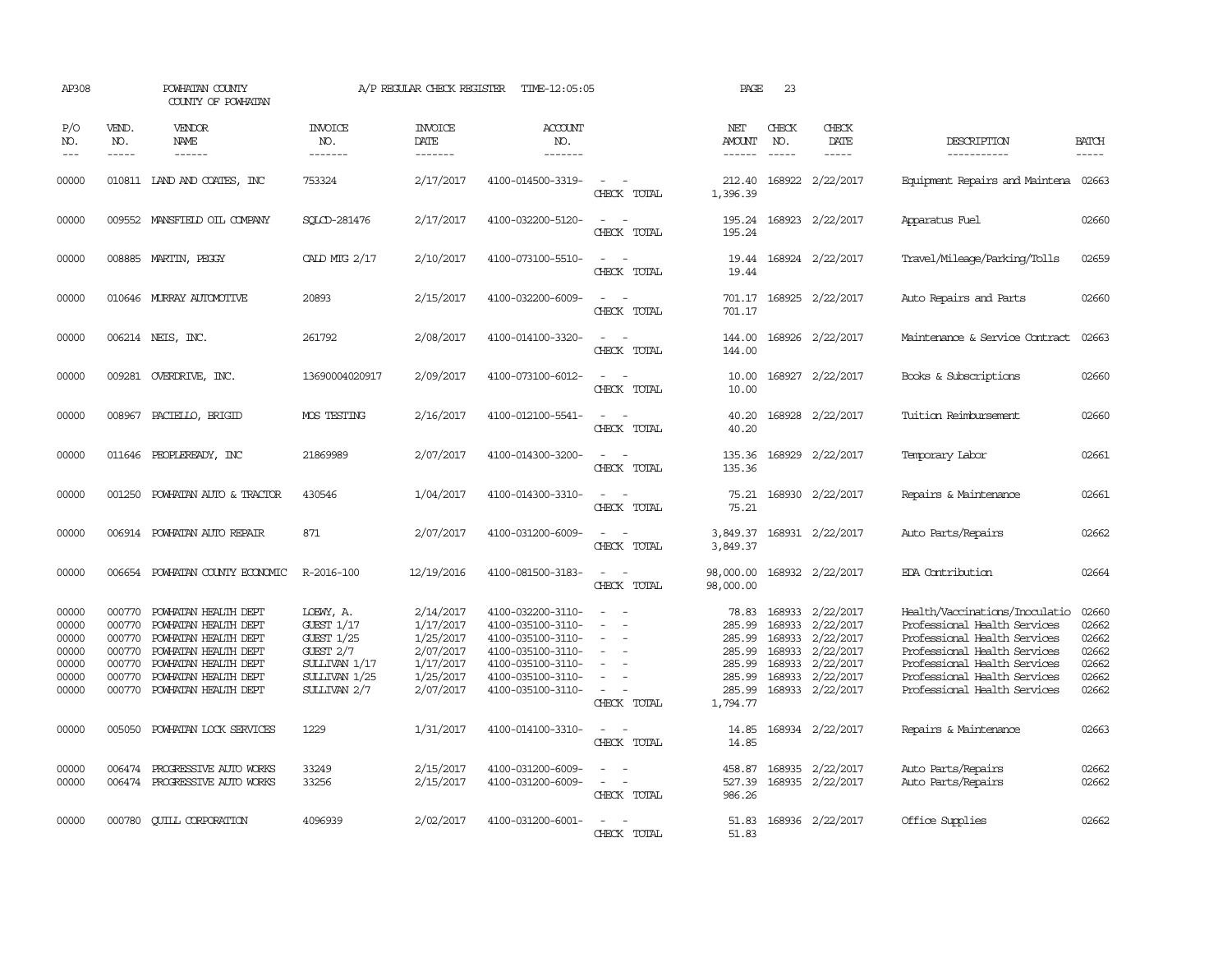| AP308          |                  | POWHATAN COUNTY<br>COUNTY OF POWHATAN            |                  | A/P REGULAR CHECK REGISTER | TIME-12:05:05                          |                                                      | PAGE           | 24               |                            |                                     |              |
|----------------|------------------|--------------------------------------------------|------------------|----------------------------|----------------------------------------|------------------------------------------------------|----------------|------------------|----------------------------|-------------------------------------|--------------|
| P/O<br>NO.     | VEND.<br>NO.     | VENDOR<br>NAME                                   | INVOICE<br>NO.   | <b>INVOICE</b><br>DATE     | <b>ACCOUNT</b><br>NO.                  |                                                      | NET<br>AMOUNT  | CHECK<br>NO.     | CHECK<br>DATE              | DESCRIPTION                         | <b>BATCH</b> |
| $---$          | $- - - - -$      | $- - - - - -$                                    | -------          | -------                    | -------                                |                                                      | $- - - - - -$  | $- - - - -$      | -----                      | -----------                         | $- - - - -$  |
| 00000          |                  | 000620 R.C. GOODWYN & SONS, INC 0752782          |                  | 2/09/2017                  | 4100-032200-3310-                      | $\overline{\phantom{0}}$                             | 22.99          |                  | 168937 2/22/2017           | Equipment Repair                    | 02660        |
| 00000          | 000620           | R. C. GOODWYN & SONS, INC                        | 0753560          | 2/15/2017                  | 4100-032200-3310-                      |                                                      | 11.91          | 168937           | 2/22/2017                  | Equipment Repair                    | 02660        |
| 00000          |                  | 000620 R. C. GOODWYN & SONS, INC                 | 0750296          | 1/23/2017                  | 4100-035500-6014-                      |                                                      | 8.98           |                  | 168937 2/22/2017           | Other Operating Supplies            | 02662        |
| 00000          |                  | 000620 R. C. GOODWYN & SONS, INC                 | 0751003          | 1/27/2017                  | 4100-035100-3310-                      | $\overline{\phantom{a}}$                             | 5.28           |                  | 168937 2/22/2017           | Repairs & Maintenance               | 02662        |
| 00000          |                  | 000620 R. C. GOODWYN & SONS, INC                 | 0750432          | 1/24/2017                  | 4100-014100-3310-                      |                                                      | 12.34          | 168937           | 2/22/2017                  | Repairs & Maintenance               | 02663        |
| 00000          |                  | 000620 R. C. GOODWYN & SONS, INC                 | 0750526          | 1/24/2017                  | 4100-014100-3310-                      | $\overline{\phantom{a}}$                             | 25.99          |                  | 168937 2/22/2017           | Repairs & Maintenance               | 02663        |
| 00000          |                  | 000620 R. C. GOODWYN & SONS, INC 0751078         |                  | 1/27/2017                  | 4100-014100-3310-                      | $\sim$                                               | 14.36          |                  | 168937 2/22/2017           | Repairs & Maintenance               | 02663        |
|                |                  |                                                  |                  |                            |                                        | CHECK TOTAL                                          | 101.85         |                  |                            |                                     |              |
| 00000          |                  | 010446 R. E. MICHEL COMPANY INC                  | 53265300         | 2/08/2017                  | 4100-014100-3310-                      | $\sim$<br>$\sim$                                     |                |                  | 2, 114.36 168938 2/22/2017 | Repairs & Maintenance               | 02663        |
|                |                  |                                                  |                  |                            |                                        | CHECK TOTAL                                          | 2,114.36       |                  |                            |                                     |              |
| 00000          |                  | 006945 RECORDED BOOKS, LLC                       | 75480476         | 2/15/2017                  | 4100-073100-6012-                      |                                                      | 7.95           |                  | 168939 2/22/2017           | Books & Subscriptions               | 02660        |
| 00000          |                  | 006945 RECORDED BOOKS, LLC                       | 75482408         | 2/15/2017                  | 4100-073100-6012-                      | $\overline{\phantom{a}}$<br>$\overline{\phantom{a}}$ | 23.17          |                  | 168939 2/22/2017           | Books & Subscriptions               | 02660        |
|                |                  |                                                  |                  |                            |                                        | CHECK TOTAL                                          | 31.12          |                  |                            |                                     |              |
|                | 006579           | RICHMOND ALARM COMPANY                           |                  |                            | 4100-032200-3320-                      |                                                      |                |                  |                            | Maintenance & Service Contract      | 02659        |
| 00000          |                  |                                                  | 164952           | 2/06/2017                  |                                        | $\sim$<br>$\overline{a}$                             | 55.00          | 168940           | 2/22/2017                  | Maintenance & Service Contract      | 02660        |
| 00000<br>00000 | 006579<br>006579 | RICHMOND ALARM COMPANY<br>RICHMOND ALARM COMPANY | 164943<br>164947 | 2/06/2017<br>2/06/2017     | 4100-032200-3320-<br>4100-032200-3320- |                                                      | 60.00<br>55.00 | 168940<br>168940 | 2/22/2017<br>2/22/2017     | Maintenance & Service Contract      | 02660        |
| 00000          | 006579           | RICHMOND ALARM COMPANY                           | 164955           | 2/06/2017                  | 4100-032200-3320-                      | $\overline{\phantom{a}}$                             | 60.00          |                  | 168940 2/22/2017           | Maintenance & Service Contract      | 02660        |
|                |                  |                                                  |                  |                            |                                        | CHECK TOTAL                                          | 230.00         |                  |                            |                                     |              |
|                |                  |                                                  |                  |                            |                                        |                                                      |                |                  |                            |                                     | 02663        |
| 00000          | 007380           | RICHMOND SECURITY INC.                           | 20748            | 2/14/2017                  | 4100-014100-3310-                      | CHECK TOTAL                                          | 8.94<br>8.94   |                  | 168941 2/22/2017           | Repairs & Maintenance               |              |
|                |                  |                                                  |                  |                            |                                        |                                                      |                |                  |                            |                                     |              |
| 00000          | 007062           | RUTHERFORD JANITOR SUPPLY                        | 970736           | 2/16/2017                  | 4100-035100-6014-                      |                                                      | 299.00         |                  | 168942 2/22/2017           | Other Operating Supplies            | 02662        |
|                |                  |                                                  |                  |                            |                                        | CHECK TOTAL                                          | 299.00         |                  |                            |                                     |              |
| 00000          |                  | 011764 SHRED-IT USA                              | 8121696433       | 1/31/2017                  | 4100-021200-6001-                      |                                                      | 135.00         |                  | 168943 2/22/2017           | Office Supplies                     | 02659        |
|                |                  |                                                  |                  |                            |                                        | CHECK TOTAL                                          | 135.00         |                  |                            |                                     |              |
| 00000          |                  | 006594 SOUTHSIDE ELECTRIC COOP                   | 63504005 2/17    | 2/09/2017                  | 4100-031210-5110-                      | $\overline{\phantom{a}}$<br>$\overline{\phantom{a}}$ | 102.40         |                  | 168946 2/22/2017           | Electricity - Comunications H 02659 |              |
|                |                  |                                                  |                  |                            |                                        | CHECK TOTAL                                          | 102.40         |                  |                            |                                     |              |
|                |                  |                                                  |                  |                            |                                        |                                                      |                |                  |                            |                                     |              |
| 00000          | 008578           | STAPLES BUSINESS AD-                             | 3329928616       | 2/08/2017                  | 4100-014400-6001-                      | $\overline{\phantom{a}}$<br>$\overline{\phantom{a}}$ | 36.59          |                  | 168947 2/22/2017           | Stationery/Office Supplies          | 02661        |
| 00000          | 008578           | STAPLES BUSINESS AD-                             | 3329297298       | 2/01/2017                  | 4100-022100-6001-                      |                                                      | 35.42          | 168947           | 2/22/2017                  | Office Supplies                     | 02662        |
| 00000          | 008578           | STAPLES BUSINESS AD-                             | 3330279562       | 2/11/2017                  | 4100-022100-6001-                      | $\overline{\phantom{a}}$                             | 175.04         |                  | 168947 2/22/2017           | Office Supplies                     | 02662        |
|                |                  |                                                  |                  |                            |                                        | CHECK TOTAL                                          | 247.05         |                  |                            |                                     |              |
| 00000          |                  | 007295 STERICYLE, INC.                           | 1007281679       | 2/06/2017                  | 4100-032200-3175-                      |                                                      | 256.64         |                  | 168948 2/22/2017           | Waste Disposal                      | 02659        |
|                |                  |                                                  |                  |                            |                                        | CHECK TOTAL                                          | 256.64         |                  |                            |                                     |              |
| 00000          | 009520           | STONE'S OFFICE EQUIPMENT                         | 79775            | 2/15/2017                  | 4100-073100-3320-                      |                                                      | 483.05         | 168949           | 2/22/2017                  | Maintenance & Service Contract      | 02659        |
| 00000          |                  | 009520 STONE'S OFFICE EQUIPMENT                  | 79776            | 2/15/2017                  | 4100-073100-3320-                      | $\overline{\phantom{a}}$<br>$\sim$                   | 146.63         |                  | 168949 2/22/2017           | Maintenance & Service Contract      | 02659        |
|                |                  |                                                  |                  |                            |                                        | CHECK TOTAL                                          | 629.68         |                  |                            |                                     |              |
| 00000          |                  | 007182 SUPPLY ROOM COMPANIES INC 2870292-0       |                  | 2/08/2017                  | 4100-021200-6001-                      | $\sim$                                               |                |                  | 103.92 168950 2/22/2017    | Office Supplies                     | 02659        |
| 00000          |                  | 007182 SUPPLY ROOM COMPANIES INC 2872451-0       |                  | 2/09/2017                  | 4100-021200-6001-                      | $\sim$<br>$\overline{\phantom{a}}$                   | 82.06          |                  | 168950 2/22/2017           | Office Supplies                     | 02659        |
|                |                  |                                                  |                  |                            |                                        | CHECK TOTAL                                          | 185.98         |                  |                            |                                     |              |
|                |                  |                                                  |                  |                            |                                        |                                                      |                |                  |                            |                                     |              |
| 00000          | 000280           | SYDNOR HYDRO, INC.                               | 71173164 2/17    | 2/13/2017                  | 4100-032200-5130-                      |                                                      |                |                  | 135.52 168951 2/22/2017    | Water                               | 02659        |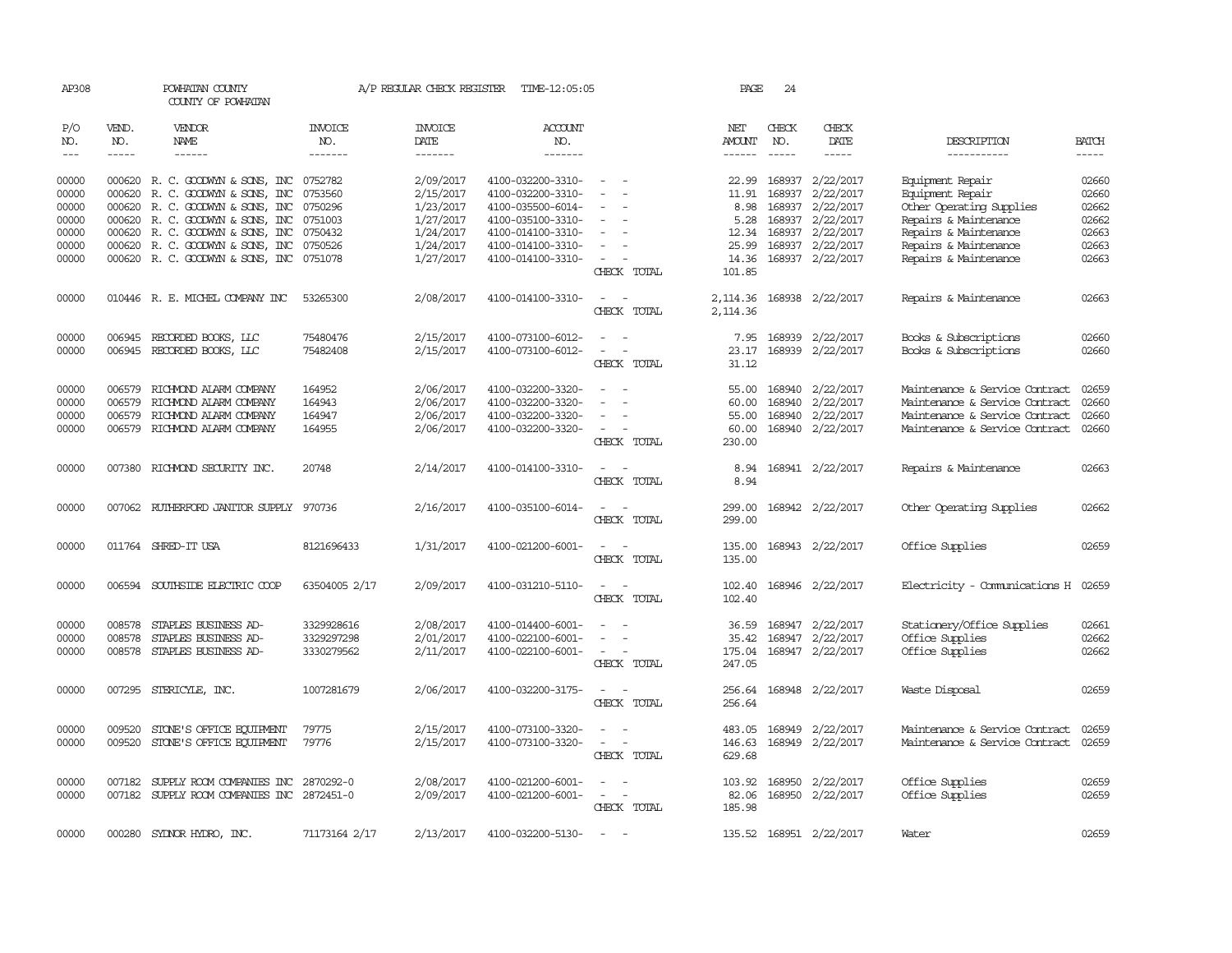| AP308          |                                                                                                                                                                                                                                                                                                                                                                                                                                                         | POWHATAN COUNTY<br>COUNTY OF POWHATAN    |                                | A/P REGULAR CHECK REGISTER | TIME-12:05:05                          |                                                                                                                             | PAGE             | 25                      |                                            |                               |                |
|----------------|---------------------------------------------------------------------------------------------------------------------------------------------------------------------------------------------------------------------------------------------------------------------------------------------------------------------------------------------------------------------------------------------------------------------------------------------------------|------------------------------------------|--------------------------------|----------------------------|----------------------------------------|-----------------------------------------------------------------------------------------------------------------------------|------------------|-------------------------|--------------------------------------------|-------------------------------|----------------|
| P/O<br>NO.     | VEND.<br>NO.                                                                                                                                                                                                                                                                                                                                                                                                                                            | <b>VENDOR</b><br>NAME                    | <b>INVOICE</b><br>NO.          | <b>INVOICE</b><br>DATE     | <b>ACCOUNT</b><br>NO.                  |                                                                                                                             | NET<br>AMOUNT    | CHECK<br>NO.            | CHECK<br>DATE                              | DESCRIPTION                   | <b>BATCH</b>   |
| $---$          | $\begin{tabular}{ccccc} \multicolumn{2}{c }{\multicolumn{2}{c }{\multicolumn{2}{c }{\multicolumn{2}{c}}{\hspace{-2.2cm}}}} \multicolumn{2}{c }{\multicolumn{2}{c }{\hspace{-2.2cm}}\hline} \multicolumn{2}{c }{\hspace{-2.2cm}}\hline \multicolumn{2}{c }{\hspace{-2.2cm}}\hline \multicolumn{2}{c }{\hspace{-2.2cm}}\hline \multicolumn{2}{c }{\hspace{-2.2cm}}\hline \multicolumn{2}{c }{\hspace{-2.2cm}}\hline \multicolumn{2}{c }{\hspace{-2.2cm}}$ | ------                                   | -------                        | -------                    | -------                                |                                                                                                                             |                  | $\cdots \cdots \cdots$  |                                            | -----------                   |                |
| 00000<br>00000 | 000280<br>000280                                                                                                                                                                                                                                                                                                                                                                                                                                        | SYDNOR HYDRO, INC.<br>SYLNOR HYDRO, INC. | 71173208 2/17<br>71173095 2/17 | 2/13/2017<br>2/13/2017     | 4100-073100-5140-<br>4100-014100-5140- | $\sim$                                                                                                                      | 128.03           | 168951<br>234.88 168951 | 2/22/2017<br>2/22/2017                     | Sewer<br>Sewer                | 02659<br>02661 |
| 00000          | 000280                                                                                                                                                                                                                                                                                                                                                                                                                                                  | SYLNOR HYDRO, INC.                       | 71173114 2/17                  | 2/13/2017                  | 4100-032220-5130-                      |                                                                                                                             |                  |                         | 237.70 168951 2/22/2017                    | Water                         | 02661          |
| 00000          | 000280                                                                                                                                                                                                                                                                                                                                                                                                                                                  | SYLNOR HYDRO, INC.                       | 71173114 2/17                  | 2/13/2017                  | 4100-032220-5140-                      | $\equiv$                                                                                                                    |                  |                         | 284.17 168951 2/22/2017                    | Sewer                         | 02661          |
| 00000          | 000280                                                                                                                                                                                                                                                                                                                                                                                                                                                  | SYDNOR HYDRO, INC.                       | 71173166 2/17                  | 2/13/2017                  | 4100-014100-5140-                      | $\sim$                                                                                                                      |                  |                         | 317.73 168951 2/22/2017                    | Sewer                         | 02661          |
| 00000          | 000280                                                                                                                                                                                                                                                                                                                                                                                                                                                  | SYDNOR HYDRO, INC.                       | 71173168 2/17                  | 2/13/2017                  | 4100-032210-5140-                      | $\overline{\phantom{a}}$                                                                                                    | 168.59           |                         | 168951 2/22/2017                           | Sewer                         | 02661          |
| 00000          | 000280                                                                                                                                                                                                                                                                                                                                                                                                                                                  | SYDNOR HYDRO, INC.                       | 71173177 2/17                  | 2/13/2017                  | 4100-014100-5140-                      | $\equiv$                                                                                                                    |                  | 243.18 168951           | 2/22/2017                                  | Sewer                         | 02661          |
| 00000          |                                                                                                                                                                                                                                                                                                                                                                                                                                                         | 000280 SYDNOR HYDRO, INC.                | 71173177 2/17                  | 2/13/2017                  | 4100-031200-5140-                      |                                                                                                                             |                  |                         | 243.17 168951 2/22/2017                    | Sewer                         | 02661          |
| 00000<br>00000 | 000280                                                                                                                                                                                                                                                                                                                                                                                                                                                  | SYDNOR HYDRO, INC.                       | 71173178 2/17                  | 2/13/2017<br>2/13/2017     | 4100-014100-5140-                      | $\overline{\phantom{a}}$<br>$\sim$                                                                                          | 18.31            |                         | 168951 2/22/2017<br>18.31 168951 2/22/2017 | Sewer<br>Sewer                | 02661<br>02661 |
| 00000          | 000280<br>000280                                                                                                                                                                                                                                                                                                                                                                                                                                        | SYDNOR HYDRO, INC.<br>SYLNOR HYDRO, INC. | 71173178 2/17<br>71173210 2/17 | 2/13/2017                  | 4100-031200-5140-<br>4100-014100-5140- |                                                                                                                             |                  |                         | 131.10 168951 2/22/2017                    | Sewer                         | 02661          |
| 00000          | 000280                                                                                                                                                                                                                                                                                                                                                                                                                                                  | SYLNOR HYDRO, INC.                       | 71173209 2/17                  | 2/13/2017                  | 4100-035100-5140-                      | $\sim$                                                                                                                      | 173.28           |                         | 168951 2/22/2017                           | Sewer                         | 02662          |
|                |                                                                                                                                                                                                                                                                                                                                                                                                                                                         |                                          |                                |                            |                                        | CHECK TOTAL                                                                                                                 | 2,333.97         |                         |                                            |                               |                |
| 00000          |                                                                                                                                                                                                                                                                                                                                                                                                                                                         | 007543 SYDNOR, LEON                      | CPR 2-9-17                     | 2/09/2017                  | 4100-032200-5815-                      |                                                                                                                             | 180.00           |                         | 168952 2/22/2017                           | Training/Seminars             | 02659          |
|                |                                                                                                                                                                                                                                                                                                                                                                                                                                                         |                                          |                                |                            |                                        | CHECK TOTAL                                                                                                                 | 180.00           |                         |                                            |                               |                |
| 00000          |                                                                                                                                                                                                                                                                                                                                                                                                                                                         | 006261 TIMMONS GROUP                     | 188354                         | 2/07/2017                  | 4100-081500-3180-                      | $\frac{1}{2} \left( \frac{1}{2} \right) \left( \frac{1}{2} \right) = \frac{1}{2} \left( \frac{1}{2} \right)$<br>CHECK TOTAL | 800.00<br>800.00 |                         | 168953 2/22/2017                           | Professional Services         | 02659          |
|                |                                                                                                                                                                                                                                                                                                                                                                                                                                                         |                                          |                                |                            |                                        |                                                                                                                             |                  |                         |                                            |                               |                |
| 00000          |                                                                                                                                                                                                                                                                                                                                                                                                                                                         | 011765 VAJVRS                            | <b>JET MEMBERSHIP</b>          | 2/15/2017                  | 4100-032200-6016-                      | CHECK TOTAL                                                                                                                 | 40.00<br>40.00   |                         | 168954 2/22/2017                           | <b>JET Program</b>            | 02659          |
| 00000          |                                                                                                                                                                                                                                                                                                                                                                                                                                                         | 008795 VIRGINIA COMUNITY                 | 2016-2017 DUES                 | 2/17/2017                  | 4100-053910-5643-                      |                                                                                                                             | 680.00           |                         | 168956 2/22/2017                           | PCCAA Services - Federal CSBG | 02659          |
|                |                                                                                                                                                                                                                                                                                                                                                                                                                                                         |                                          |                                |                            |                                        | CHECK TOTAL                                                                                                                 | 680.00           |                         |                                            |                               |                |
| 00000          |                                                                                                                                                                                                                                                                                                                                                                                                                                                         | 009332 WITMER PUBLIC SAFETY              | 1746579                        | 2/10/2017                  | 4100-031200-6011-                      |                                                                                                                             | 80.00            |                         | 168957 2/22/2017                           | Uniforms                      | 02662          |
|                |                                                                                                                                                                                                                                                                                                                                                                                                                                                         |                                          |                                |                            |                                        | CHECK TOTAL                                                                                                                 | 80.00            |                         |                                            |                               |                |
| 00000          |                                                                                                                                                                                                                                                                                                                                                                                                                                                         | 006551 YARD WORKS, LLC                   | 9371628-IN                     | 2/13/2017                  | 4100-014500-3190-                      |                                                                                                                             |                  |                         | 96.00 168958 2/22/2017                     | Grounds Maintenance           | 02663          |
| 00000          |                                                                                                                                                                                                                                                                                                                                                                                                                                                         | 006551 YARD WORKS, LLC                   | 9372079-IN                     | 2/16/2017                  | 4100-014500-3190-                      | $\sim$<br>CHECK TOTAL                                                                                                       | 96.00<br>192.00  |                         | 168958 2/22/2017                           | Grounds Maintenance           | 02663          |
|                |                                                                                                                                                                                                                                                                                                                                                                                                                                                         |                                          |                                |                            |                                        |                                                                                                                             |                  |                         |                                            |                               |                |
| 00000          |                                                                                                                                                                                                                                                                                                                                                                                                                                                         | 011415 HOLY, RENE                        | SALARY ADJ                     | 2/27/2017                  | 100-000100-0011-                       | $\sim$<br>$\sim$<br>CHECK TOTAL                                                                                             | 352.72           |                         | 352.72 169063 2/27/2017                    | Payroll Advance               | 02665          |
| 00000          |                                                                                                                                                                                                                                                                                                                                                                                                                                                         | 010287 HUTCHISON, BARBARA J.             | SALARY ADJ                     | 2/27/2017                  | 100-000100-0011-                       | $\sim$<br>$\sim$                                                                                                            |                  |                         | 510.78 169064 2/27/2017                    | Payroll Advance               | 02665          |
|                |                                                                                                                                                                                                                                                                                                                                                                                                                                                         |                                          |                                |                            |                                        | CHECK TOTAL                                                                                                                 | 510.78           |                         |                                            |                               |                |
| 00000          |                                                                                                                                                                                                                                                                                                                                                                                                                                                         | 011769 MORRISON, GENIA                   | SALARY ADJ                     | 2/27/2017                  | 100-000100-0011-                       | $\omega_{\rm{max}}$ and $\omega_{\rm{max}}$                                                                                 | 331.16           |                         | 169065 2/27/2017                           | Payroll Advance               | 02665          |
|                |                                                                                                                                                                                                                                                                                                                                                                                                                                                         |                                          |                                |                            |                                        | CHECK TOTAL                                                                                                                 | 331.16           |                         |                                            |                               |                |
| 00000          |                                                                                                                                                                                                                                                                                                                                                                                                                                                         | 010157 TOWNES, ANITA C.                  | SALARY ADJ                     | 2/27/2017                  | 100-000100-0011-                       | $\sim$ $ \sim$                                                                                                              | 142.19           |                         | 169066 2/27/2017                           | Payroll Advance               | 02665          |
|                |                                                                                                                                                                                                                                                                                                                                                                                                                                                         |                                          |                                |                            |                                        | CHECK TOTAL                                                                                                                 | 142.19           |                         |                                            |                               |                |
| 00000          |                                                                                                                                                                                                                                                                                                                                                                                                                                                         | 011768 TYLER, DARLENE                    | SALARY ADJ                     | 2/27/2017                  | 100-000100-0011-                       | $\sim$ 100 $\sim$                                                                                                           |                  |                         | 352.72 169067 2/27/2017                    | Payroll Advance               | 02665          |
|                |                                                                                                                                                                                                                                                                                                                                                                                                                                                         |                                          |                                |                            |                                        | CHECK TOTAL                                                                                                                 | 352.72           |                         |                                            |                               |                |
| 00000          |                                                                                                                                                                                                                                                                                                                                                                                                                                                         | 011415 HOLY, RENE                        | SALARY ADJUST                  | 2/27/2017                  | 100-000100-0011-                       |                                                                                                                             |                  |                         | 331.31 169068 2/27/2017                    | Payroll Advance               | 02667          |
|                |                                                                                                                                                                                                                                                                                                                                                                                                                                                         |                                          |                                |                            |                                        | CHECK TOTAL                                                                                                                 | 331.31           |                         |                                            |                               |                |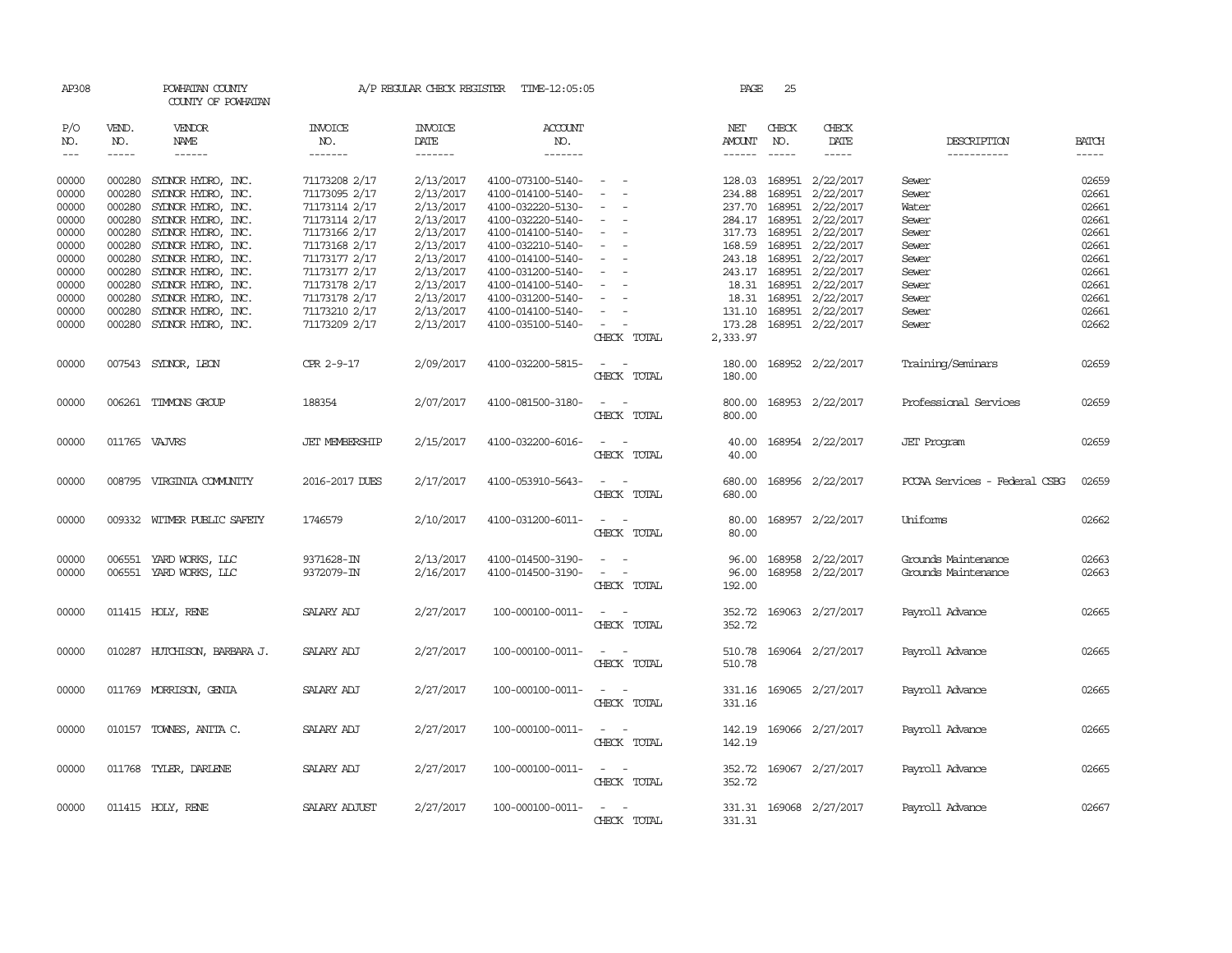| AP308      | POWHATAN COUNTY<br>COUNTY OF POWHATAN |                                 | A/P REGULAR CHECK REGISTER TIME-12:05:05 |                                   |                             |                                             | PAGE          | -26                         |                         |                            |                       |
|------------|---------------------------------------|---------------------------------|------------------------------------------|-----------------------------------|-----------------------------|---------------------------------------------|---------------|-----------------------------|-------------------------|----------------------------|-----------------------|
| P/O<br>NO. | VEND.<br>NO.<br>-----                 | <b>VENDOR</b><br>NAME<br>------ | <b>INVOICE</b><br>NO.<br>-------         | <b>INVOICE</b><br>DATE<br>------- | ACCOUNT<br>NO.<br>-------   |                                             | NET<br>AMOUNT | CHECK<br>NO.<br>$- - - - -$ | CHECK<br>DATE<br>-----  | DESCRIPTION<br>----------- | <b>BATCH</b><br>----- |
| 00000      | 010287                                | HUTCHISON, BARBARA J.           | SALARY ADJUST                            | 2/27/2017                         | $100 - 000100 - 0011 - - -$ | CHECK TOTAL                                 | 479.77        |                             | 479.77 169069 2/27/2017 | Payroll Advance            | 02667                 |
| 00000      |                                       | 011768 TYLER, DARLENE           | SALARY ADJUST                            | 2/27/2017                         | 100-000100-0011-            | $\sim$ 100 $\sim$ 100 $\sim$<br>CHECK TOTAL | 331.31        |                             | 331.31 169070 2/27/2017 | Payroll Advance            | 02667                 |
|            |                                       |                                 |                                          |                                   |                             | CHECK TYPE TOTAL                            | 502,014.28    |                             |                         |                            |                       |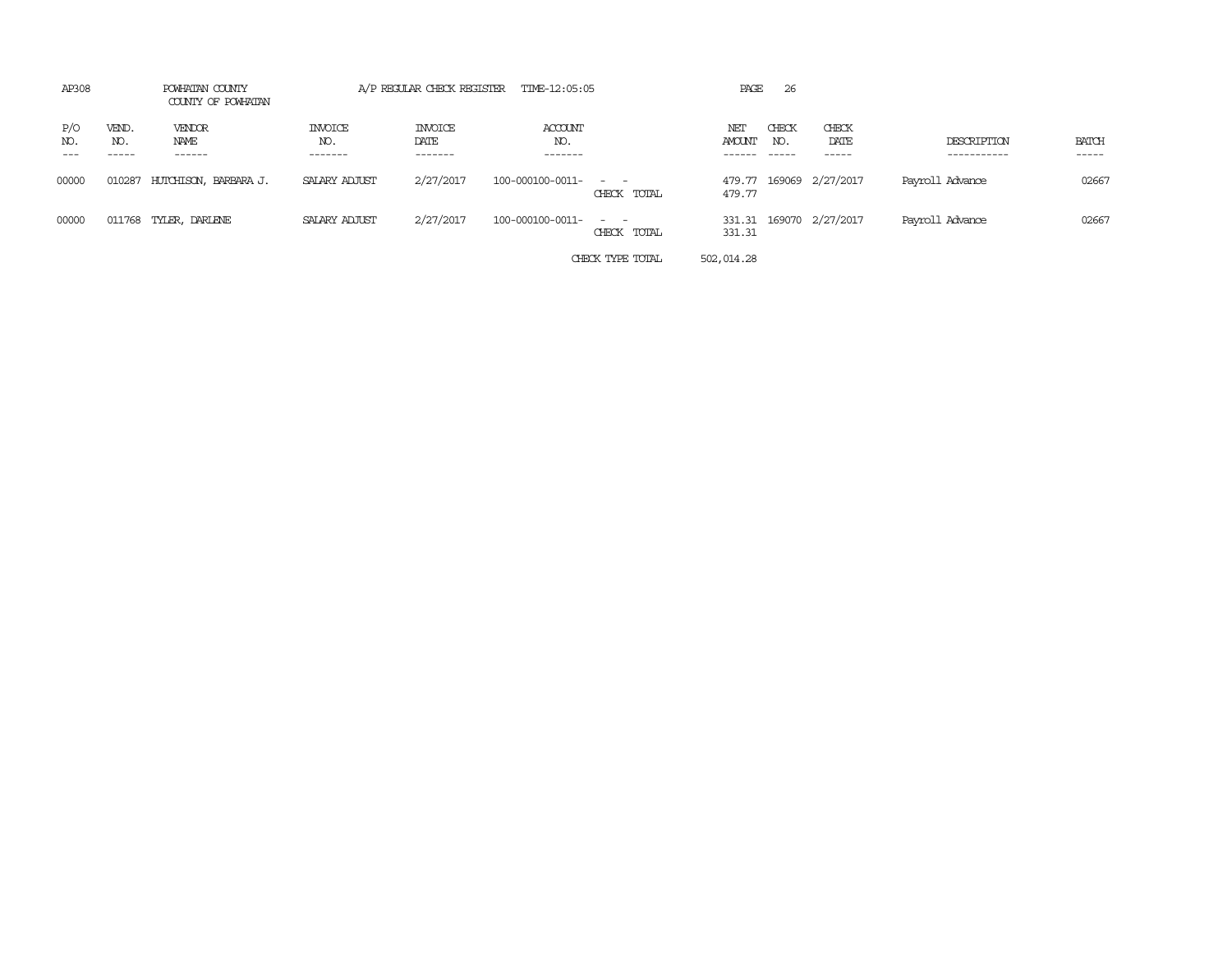| AP308      |              | POWHATAN COUNTY<br>COUNTY OF POWHATAN |                                  | A/P VOID CHECK REGISTER           | TIME-12:05:05                    |                                                                                                                                          | 27<br>PAGE                            |                        |                 |                        |
|------------|--------------|---------------------------------------|----------------------------------|-----------------------------------|----------------------------------|------------------------------------------------------------------------------------------------------------------------------------------|---------------------------------------|------------------------|-----------------|------------------------|
| P/O<br>NO. | VEND.<br>NO. | <b>VENDOR</b><br>NAME                 | <b>INVOICE</b><br>NO.<br>------- | <b>INVOICE</b><br>DATE<br>------- | <b>ACCOUNT</b><br>NO.<br>------- |                                                                                                                                          | CHECK<br>NET<br><b>AMOUNT</b><br>NO.  | CHECK<br>DATE<br>----- | DESCRIPTION     | <b>BATCH</b><br>------ |
| 00000      |              | 011415 HOLY, RENE                     | SALARY ADJ                       | 2/27/2017                         | 100-000100-0011-                 | $\frac{1}{2} \left( \frac{1}{2} \right) \left( \frac{1}{2} \right) \left( \frac{1}{2} \right) \left( \frac{1}{2} \right)$<br>CHECK TOTAL | 352.72-169063 2/27/2017<br>$352.72 -$ |                        | Payroll Advance | 00376                  |
| 00000      | 010287       | HUTCHISON, BARBARA J.                 | SALARY ADJ                       | 2/27/2017                         | 100-000100-0011-                 | $\sim$ 100 $\sim$ 100 $\sim$<br>CHECK TOTAL                                                                                              | 510.78-169064 2/27/2017<br>510.78-    |                        | Payroll Advance | 00376                  |
| 00000      |              | 011769 MORRISON, GENIA                | SALARY ADJ                       | 2/27/2017                         | 100-000100-0011-                 | $\frac{1}{2} \left( \frac{1}{2} \right) \left( \frac{1}{2} \right) = \frac{1}{2} \left( \frac{1}{2} \right)$<br>CHECK TOTAL              | 331.16-169065 2/27/2017<br>$331.16-$  |                        | Payroll Advance | 00376                  |
| 00000      |              | 011768 TYLER, DARLENE                 | SALARY ADJ                       | 2/27/2017                         | 100-000100-0011-                 | $\sim$ $\sim$<br>CHECK TOTAL                                                                                                             | 352.72-169067 2/27/2017<br>$352.72 -$ |                        | Payroll Advance | 00376                  |
|            |              |                                       |                                  |                                   |                                  | CHECK TYPE TOTAL                                                                                                                         | 1,547.38-                             |                        |                 |                        |
|            |              |                                       |                                  |                                   |                                  | FINAL TOTAL                                                                                                                              | 500,466.90                            |                        |                 |                        |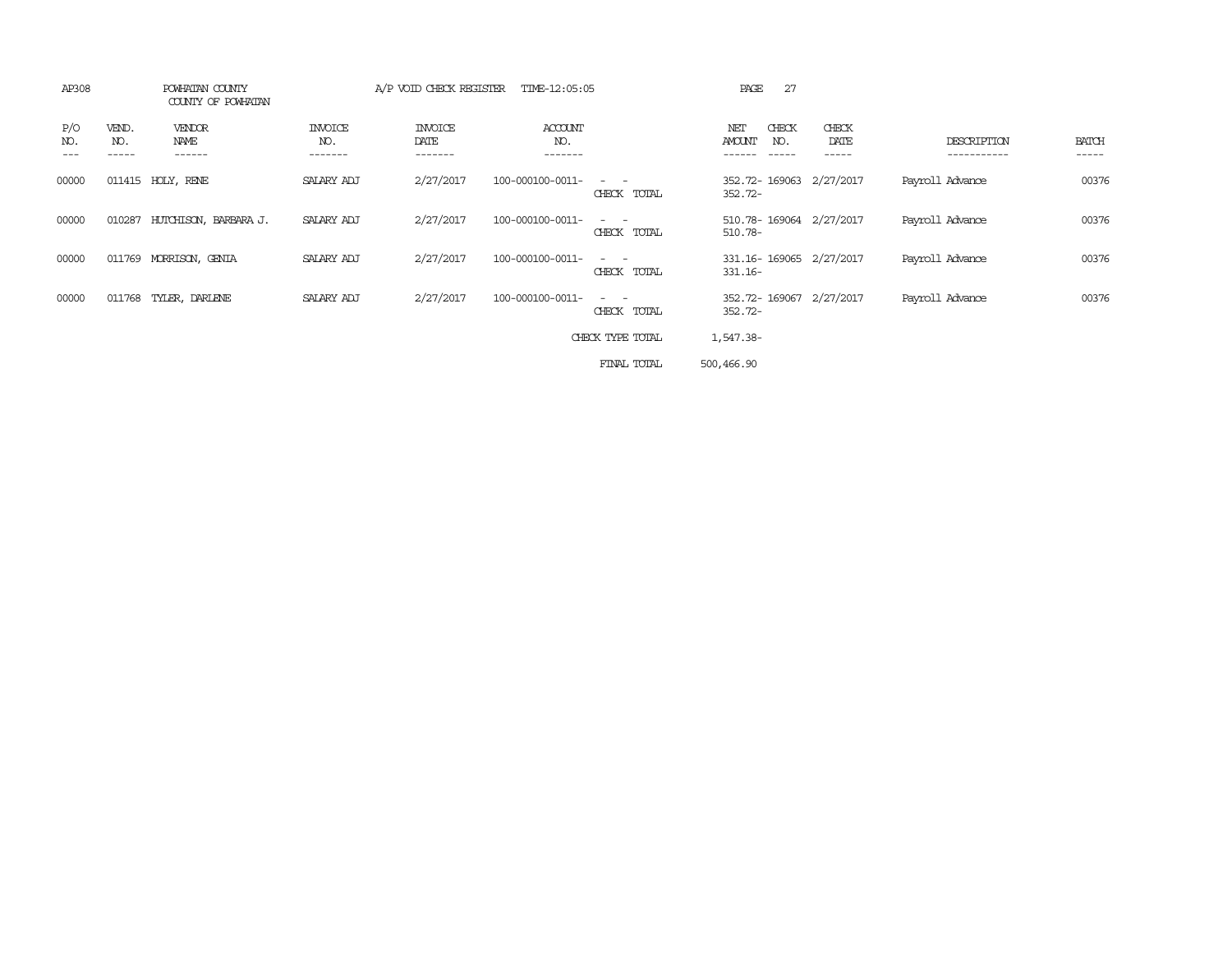| AP308                   |                  | POWHATAN COUNTY<br>COUNTY OF POWHATAN                                                                          |                                        | A/P REGULAR CHECK REGISTER            | TIME-12:06:19                                               |                                                                                                                             | PAGE                                            | 1                       |                                                          |                                                                                                    |                         |
|-------------------------|------------------|----------------------------------------------------------------------------------------------------------------|----------------------------------------|---------------------------------------|-------------------------------------------------------------|-----------------------------------------------------------------------------------------------------------------------------|-------------------------------------------------|-------------------------|----------------------------------------------------------|----------------------------------------------------------------------------------------------------|-------------------------|
| P/O<br>NO.              | VEND.<br>NO.     | VENDOR<br>NAME                                                                                                 | <b>INVOICE</b><br>NO.                  | <b>INVOICE</b><br>DATE                | <b>ACCOUNT</b><br>NO.                                       |                                                                                                                             | NET<br>AMOUNT                                   | CHECK<br>NO.            | CHECK<br>DATE                                            | DESCRIPTION                                                                                        | <b>BATCH</b>            |
| $---$                   | $\frac{1}{2}$    | $- - - - - -$                                                                                                  | -------                                | $- - - - - - -$                       | -------                                                     |                                                                                                                             | $- - - - - -$                                   | $\frac{1}{2}$           | $- - - - -$                                              | -----------                                                                                        | -----                   |
| 00000<br>00000<br>00000 | 009183<br>009183 | 009183 AIR, WATER & SOIL LABORA- V17000517<br>AIR, WATER & SOIL LABORA-<br>AIR, WATER & SOIL LABORA- V17000591 | V17000528                              | 1/24/2017<br>1/24/2017<br>1/26/2017   | 4501-043400-3142-<br>4501-043400-3142-<br>4501-043400-3142- | $\sim$ $ \sim$<br>CHECK TOTAL                                                                                               | 164.00<br>40.00<br>315.80                       | 111.80 168628<br>168628 | 2/03/2017<br>2/03/2017<br>168628 2/03/2017               | Professional Services - Sewer<br>Professional Services - Sewer<br>Professional Services - Sewer    | 02636<br>02636<br>02636 |
| 00000                   |                  | 006986 BCWH, INC.                                                                                              | 106733                                 | 1/25/2017                             | 4301-042000-8301-                                           | $\frac{1}{2} \left( \frac{1}{2} \right) \left( \frac{1}{2} \right) = \frac{1}{2} \left( \frac{1}{2} \right)$<br>CHECK TOTAL | 6,698.96                                        |                         | 6,698.96 168633 2/03/2017                                | Joint Maintenance Garage                                                                           | 02636                   |
| 00000<br>00000<br>00000 | 006655<br>006655 | BLOSSMAN GAS COMPANIES,<br>BLOSSMAN GAS COMPANIES,<br>006655 BLOSSMAN GAS COMPANIES,                           | 207820<br>509098<br>509215             | 1/25/2017<br>1/17/2017<br>1/24/2017   | 4501-043400-5120-<br>4501-043400-5120-<br>4501-043400-5120- | $\sim$<br>CHECK TOTAL                                                                                                       | 426.07<br>402.25<br>474.49<br>1,302.81          |                         | 168637 2/03/2017<br>168637 2/03/2017<br>168637 2/03/2017 | Fuel (htg)<br>Fuel (htg)<br>Fuel (htg)                                                             | 02636<br>02636<br>02636 |
| 00000                   |                  | 009876 BSN SPORTS, LLC                                                                                         | 98652469                               | 1/13/2017                             | 4301-071120-8301-                                           | $\sim$ $ \sim$<br>CHECK TOTAL                                                                                               | 1,370.00<br>1,370.00                            |                         | 168639 2/03/2017                                         | Field Improvements - Bonds                                                                         | 02636                   |
| 00000<br>00000          | 011728           | DANIEL & COMPANY, INC.<br>011728 DANIEL & COMPANY, INC.                                                        | APPLICATION #1<br>APPLICATION #1       | 1/31/2017<br>1/31/2017                | 301-000200-0008-<br>4301-042000-8301-                       | $\sim$<br>$\overline{\phantom{a}}$<br>CHECK TOTAL                                                                           | 291,595.00<br>277,015.00                        |                         | 14,580.00-168644 2/03/2017<br>168644 2/03/2017           | Retainages Payable<br>Joint Maintenance Garage                                                     | 02636<br>02636          |
| 00000                   |                  | 000860 DOMINION VIRGINIA POWER                                                                                 | 3881119055 1/17                        | 1/26/2017                             | 4301-042000-8301-                                           | CHECK TOTAL                                                                                                                 | 228.50                                          |                         | 228.50 168645 2/03/2017                                  | Joint Maintenance Garage                                                                           | 02636                   |
| 00000                   |                  | 011730 EPOXY SYSTEMS, LLC                                                                                      | 7861                                   | 1/17/2017                             | 4301-014500-0019-                                           | $\sim$ $ \sim$<br>CHECK TOTAL                                                                                               | 13,842.00<br>13,842.00                          |                         | 168650 2/03/2017                                         | Animal Shelter Floors                                                                              | 02639                   |
| 00000                   |                  | 009666 MID-ATLANTIC CONTROLS                                                                                   | 21303 FINALPYMT                        | 1/19/2017                             | 4301-014400-0010-                                           | $\sim$ $\sim$<br>CHECK TOTAL                                                                                                | 3,125.00<br>3,125.00                            |                         | 168672 2/03/2017                                         | Courthouse Controls                                                                                | 02637                   |
| 00000<br>00000<br>00000 |                  | 011110 MOSELEY ARCHITECTS<br>011110 MOSELEY ARCHITECTS<br>011110 MOSELEY ARCHITECTS                            | 550492-011<br>550492-012<br>550492-013 | 9/30/2016<br>10/31/2016<br>11/30/2016 | 4301-031200-6002-<br>4301-031200-6002-<br>4301-031200-6002- | CHECK TOTAL                                                                                                                 | 10,140.24<br>9,942.50<br>13,965.00<br>34,047.74 |                         | 168676 2/03/2017<br>168676 2/03/2017<br>168676 2/03/2017 | Sally Port & Courthouse Expans<br>Sally Port & Courthouse Expans<br>Sally Port & Courthouse Expans | 02637<br>02637<br>02637 |
| 00000                   |                  | 000620 R. C. GOODWYN & SONS, INC 0748947                                                                       |                                        | 1/11/2017                             | 4501-043400-3310-                                           | $\frac{1}{2} \left( \frac{1}{2} \right) \left( \frac{1}{2} \right) = \frac{1}{2} \left( \frac{1}{2} \right)$<br>CHECK TOTAL | 14.98<br>14.98                                  |                         | 168688 2/03/2017                                         | Repairs and Maintenance                                                                            | 02637                   |
| 00000                   |                  | 006466 RADIO COMMUNICATION OF VA 604000836-1                                                                   |                                        | 1/24/2017                             | 4301-012400-8301-                                           | CHECK TOTAL                                                                                                                 | 588.75                                          |                         | 588.75 168689 2/03/2017                                  | Fire Department Equipment                                                                          | 02639                   |
| 00000                   |                  | 006594 SOUTHSIDE ELECTRIC COOP                                                                                 | 63504003 1/17                          | 1/16/2017                             | 4501-043400-5110-                                           | $\frac{1}{2} \left( \frac{1}{2} \right) \left( \frac{1}{2} \right) = \frac{1}{2} \left( \frac{1}{2} \right)$<br>CHECK TOTAL | 2,597.71<br>2,597.71                            |                         | 168693 2/03/2017                                         | Electricity                                                                                        | 02639                   |
| 00000                   |                  | 009450 SPEC (SILIDGE PROCESS                                                                                   | 2171801-PCU                            | 1/26/2017                             | 4501-043400-6016-                                           | CHECK TOTAL                                                                                                                 | 5,070.00<br>5,070.00                            |                         | 168694 2/03/2017                                         | Chemicals                                                                                          | 02638                   |
| 00000                   |                  | 008578 STAPLES BUSINESS AD-                                                                                    | 3326940498                             | 1/13/2017                             | 4501-043400-6001-                                           | $\frac{1}{2} \left( \frac{1}{2} \right) \left( \frac{1}{2} \right) = \frac{1}{2} \left( \frac{1}{2} \right)$<br>CHECK TOTAL | 17.20<br>17.20                                  |                         | 168695 2/03/2017                                         | Office Supplies                                                                                    | 02638                   |
| 00000<br>00000          |                  | 009183 AIR, WATER & SOIL LABORA- V17000608<br>009183 AIR, WATER & SOIL LABORA- V17000609                       |                                        | 1/27/2017<br>1/27/2017                | 4501-043400-3142-<br>4501-043400-3142-                      | $\sim$<br>$\sim$                                                                                                            |                                                 |                         | 40.00 168711 2/13/2017<br>40.00 168711 2/13/2017         | Professional Services - Sewer<br>Professional Services - Sewer                                     | 02645<br>02645          |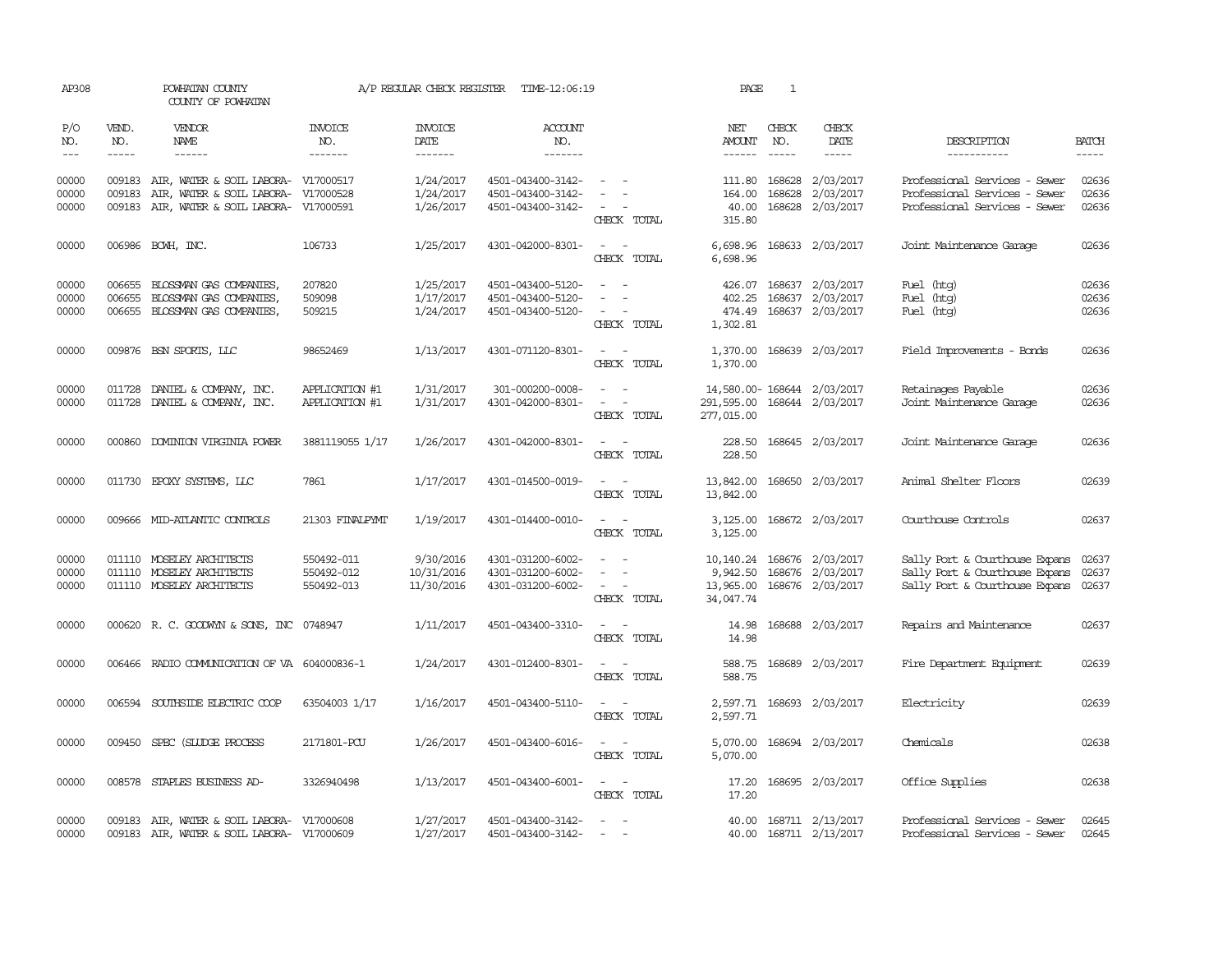| AP308      |                                                                                                                                                                                                                                                                                                                                                                                                                                                                                     | POWHATAN COUNTY<br>COUNTY OF POWHATAN |                | A/P REGULAR CHECK REGISTER                                                                                                                                                                                                                                                                                                                                                                                                                                                                            | TIME-12:06:19         |                                                                                                              |             | PAGE                 | 2             |                                                                                                                                                                                                                                                                                                                                                                                                                                                         |                                      |                                                                                                                                                                                                                                                                                                                                                                                                                                                                               |
|------------|-------------------------------------------------------------------------------------------------------------------------------------------------------------------------------------------------------------------------------------------------------------------------------------------------------------------------------------------------------------------------------------------------------------------------------------------------------------------------------------|---------------------------------------|----------------|-------------------------------------------------------------------------------------------------------------------------------------------------------------------------------------------------------------------------------------------------------------------------------------------------------------------------------------------------------------------------------------------------------------------------------------------------------------------------------------------------------|-----------------------|--------------------------------------------------------------------------------------------------------------|-------------|----------------------|---------------|---------------------------------------------------------------------------------------------------------------------------------------------------------------------------------------------------------------------------------------------------------------------------------------------------------------------------------------------------------------------------------------------------------------------------------------------------------|--------------------------------------|-------------------------------------------------------------------------------------------------------------------------------------------------------------------------------------------------------------------------------------------------------------------------------------------------------------------------------------------------------------------------------------------------------------------------------------------------------------------------------|
| P/O<br>NO. | VEND.<br>NO.                                                                                                                                                                                                                                                                                                                                                                                                                                                                        | VENDOR<br>NAME                        | INVOICE<br>NO. | INVOICE<br>DATE                                                                                                                                                                                                                                                                                                                                                                                                                                                                                       | <b>ACCOUNT</b><br>NO. |                                                                                                              |             | NET<br><b>AMOUNT</b> | CHECK<br>NO.  | CHECK<br>DATE                                                                                                                                                                                                                                                                                                                                                                                                                                           | DESCRIPTION                          | <b>BATCH</b>                                                                                                                                                                                                                                                                                                                                                                                                                                                                  |
| $---$      | $\begin{tabular}{ccccc} \multicolumn{2}{c}{} & \multicolumn{2}{c}{} & \multicolumn{2}{c}{} & \multicolumn{2}{c}{} & \multicolumn{2}{c}{} & \multicolumn{2}{c}{} & \multicolumn{2}{c}{} & \multicolumn{2}{c}{} & \multicolumn{2}{c}{} & \multicolumn{2}{c}{} & \multicolumn{2}{c}{} & \multicolumn{2}{c}{} & \multicolumn{2}{c}{} & \multicolumn{2}{c}{} & \multicolumn{2}{c}{} & \multicolumn{2}{c}{} & \multicolumn{2}{c}{} & \multicolumn{2}{c}{} & \multicolumn{2}{c}{} & \mult$ | $- - - - - -$                         | -------        | $\begin{tabular}{ccccc} \multicolumn{2}{c }{\multicolumn{2}{c }{\multicolumn{2}{c }{\multicolumn{2}{c}}}{\multicolumn{2}{c}}{\multicolumn{2}{c}}{\multicolumn{2}{c}}{\multicolumn{2}{c}}{\multicolumn{2}{c}}{\multicolumn{2}{c}}{\multicolumn{2}{c}}{\multicolumn{2}{c}}{\multicolumn{2}{c}}{\multicolumn{2}{c}}{\multicolumn{2}{c}}{\multicolumn{2}{c}}{\multicolumn{2}{c}}{\multicolumn{2}{c}}{\multicolumn{2}{c}}{\multicolumn{2}{c}}{\multicolumn{2}{c}}{\multicolumn{2}{c}}{\multicolumn{2}{c}}$ | $- - - - - - -$       |                                                                                                              |             | ------               | $\frac{1}{2}$ | $\begin{tabular}{ccccc} \multicolumn{2}{c }{\multicolumn{2}{c }{\multicolumn{2}{c }{\multicolumn{2}{c}}{\hspace{-2.2cm}}}} \multicolumn{2}{c }{\multicolumn{2}{c }{\hspace{-2.2cm}}\hline} \multicolumn{2}{c }{\hspace{-2.2cm}}\hline \multicolumn{2}{c }{\hspace{-2.2cm}}\hline \multicolumn{2}{c }{\hspace{-2.2cm}}\hline \multicolumn{2}{c }{\hspace{-2.2cm}}\hline \multicolumn{2}{c }{\hspace{-2.2cm}}\hline \multicolumn{2}{c }{\hspace{-2.2cm}}$ | -----------                          | $\begin{tabular}{ccccc} \multicolumn{2}{c }{\multicolumn{2}{c }{\multicolumn{2}{c }{\multicolumn{2}{c}}}{\multicolumn{2}{c }{\multicolumn{2}{c}}}\end{tabular} \end{tabular} \begin{tabular}{c c }{\multicolumn{2}{c }{\multicolumn{2}{c }{\multicolumn{2}{c}}}{\multicolumn{2}{c }{\multicolumn{2}{c}}}{\multicolumn{2}{c }{\multicolumn{2}{c}}}{\multicolumn{2}{c }{\multicolumn{2}{c}}}{\end{tabular} \begin{tabular}{c c }{\multicolumn{2}{c }{\multicolumn{2}{c }{\mult$ |
| 00000      | 009183                                                                                                                                                                                                                                                                                                                                                                                                                                                                              | AIR, WATER & SOIL LABORA- V17000653   |                | 1/31/2017                                                                                                                                                                                                                                                                                                                                                                                                                                                                                             | 4501-043400-3142-     | $\sim$                                                                                                       |             | 111.80               |               | 168711 2/13/2017                                                                                                                                                                                                                                                                                                                                                                                                                                        | Professional Services - Sewer        | 02645                                                                                                                                                                                                                                                                                                                                                                                                                                                                         |
| 00000      | 009183                                                                                                                                                                                                                                                                                                                                                                                                                                                                              | AIR, WATER & SOIL LABORA-             | V17000667      | 1/31/2017                                                                                                                                                                                                                                                                                                                                                                                                                                                                                             | 4501-043400-3142-     |                                                                                                              |             | 133.60               |               | 168711 2/13/2017                                                                                                                                                                                                                                                                                                                                                                                                                                        | Professional Services - Sewer        | 02645                                                                                                                                                                                                                                                                                                                                                                                                                                                                         |
| 00000      | 009183                                                                                                                                                                                                                                                                                                                                                                                                                                                                              | AIR, WATER & SOIL LABORA- V17000722   |                | 2/02/2017                                                                                                                                                                                                                                                                                                                                                                                                                                                                                             | 4501-043400-3142-     | $\equiv$                                                                                                     |             | 40.00                |               | 168711 2/13/2017                                                                                                                                                                                                                                                                                                                                                                                                                                        | Professional Services - Sewer        | 02645                                                                                                                                                                                                                                                                                                                                                                                                                                                                         |
| 00000      | 009183                                                                                                                                                                                                                                                                                                                                                                                                                                                                              | AIR, WATER & SOIL LABORA- V17000723   |                | 2/02/2017                                                                                                                                                                                                                                                                                                                                                                                                                                                                                             | 4501-043400-3142-     |                                                                                                              |             | 40.00                |               | 168711 2/13/2017                                                                                                                                                                                                                                                                                                                                                                                                                                        | Professional Services - Sewer        | 02645                                                                                                                                                                                                                                                                                                                                                                                                                                                                         |
| 00000      | 009183                                                                                                                                                                                                                                                                                                                                                                                                                                                                              |                                       |                | 2/06/2017                                                                                                                                                                                                                                                                                                                                                                                                                                                                                             |                       |                                                                                                              |             | 133.60               |               | 168711 2/13/2017                                                                                                                                                                                                                                                                                                                                                                                                                                        | Professional Services - Sewer        | 02645                                                                                                                                                                                                                                                                                                                                                                                                                                                                         |
| 00000      |                                                                                                                                                                                                                                                                                                                                                                                                                                                                                     | AIR, WATER & SOIL LABORA- V17000797   |                |                                                                                                                                                                                                                                                                                                                                                                                                                                                                                                       | 4501-043400-3142-     |                                                                                                              |             |                      |               |                                                                                                                                                                                                                                                                                                                                                                                                                                                         | Professional Services - Sewer        | 02645                                                                                                                                                                                                                                                                                                                                                                                                                                                                         |
|            | 009183                                                                                                                                                                                                                                                                                                                                                                                                                                                                              | AIR, WATER & SOIL LABORA-             | V17000798      | 2/06/2017                                                                                                                                                                                                                                                                                                                                                                                                                                                                                             | 4501-043400-3142-     | $\overline{\phantom{a}}$                                                                                     | CHECK TOTAL | 111.80<br>650.80     |               | 168711 2/13/2017                                                                                                                                                                                                                                                                                                                                                                                                                                        |                                      |                                                                                                                                                                                                                                                                                                                                                                                                                                                                               |
|            |                                                                                                                                                                                                                                                                                                                                                                                                                                                                                     |                                       |                |                                                                                                                                                                                                                                                                                                                                                                                                                                                                                                       |                       |                                                                                                              |             |                      |               |                                                                                                                                                                                                                                                                                                                                                                                                                                                         |                                      |                                                                                                                                                                                                                                                                                                                                                                                                                                                                               |
| 00000      | 008668                                                                                                                                                                                                                                                                                                                                                                                                                                                                              | BANK OF AMERICA                       | 02/01/2017     | 2/01/2017                                                                                                                                                                                                                                                                                                                                                                                                                                                                                             | 4116-073102-6012-     |                                                                                                              |             | 100.00               |               | 168715 2/13/2017                                                                                                                                                                                                                                                                                                                                                                                                                                        | Robotics Materials                   | 02651                                                                                                                                                                                                                                                                                                                                                                                                                                                                         |
| 00000      | 008668                                                                                                                                                                                                                                                                                                                                                                                                                                                                              | BANK OF AMERICA                       | 02/01/2017     | 2/01/2017                                                                                                                                                                                                                                                                                                                                                                                                                                                                                             | 4301-071120-0003-     | $\sim$                                                                                                       |             | 41.83                |               | 168715 2/13/2017                                                                                                                                                                                                                                                                                                                                                                                                                                        | Net Replacement                      | 02651                                                                                                                                                                                                                                                                                                                                                                                                                                                                         |
| 00000      | 008668                                                                                                                                                                                                                                                                                                                                                                                                                                                                              | BANK OF AMERICA                       | 02/01/2017     | 2/01/2017                                                                                                                                                                                                                                                                                                                                                                                                                                                                                             | 4501-043400-3310-     | $\sim$                                                                                                       |             | 210.11               |               | 168715 2/13/2017                                                                                                                                                                                                                                                                                                                                                                                                                                        | Repairs and Maintenance              | 02651                                                                                                                                                                                                                                                                                                                                                                                                                                                                         |
| 00000      | 008668                                                                                                                                                                                                                                                                                                                                                                                                                                                                              | BANK OF AMERICA                       | 02/01/2017     | 2/01/2017                                                                                                                                                                                                                                                                                                                                                                                                                                                                                             | 4501-043400-5130-     |                                                                                                              |             | 17.01                |               | 168715 2/13/2017                                                                                                                                                                                                                                                                                                                                                                                                                                        | Water                                | 02651                                                                                                                                                                                                                                                                                                                                                                                                                                                                         |
| 00000      | 008668                                                                                                                                                                                                                                                                                                                                                                                                                                                                              | BANK OF AMERICA                       | 02/01/2017     | 2/01/2017                                                                                                                                                                                                                                                                                                                                                                                                                                                                                             | 4501-043400-3310-     | $\overline{\phantom{a}}$                                                                                     |             | 47.29                |               | 168715 2/13/2017                                                                                                                                                                                                                                                                                                                                                                                                                                        | Repairs and Maintenance              | 02651                                                                                                                                                                                                                                                                                                                                                                                                                                                                         |
| 00000      | 008668                                                                                                                                                                                                                                                                                                                                                                                                                                                                              | BANK OF AMERICA                       | 02/01/2017     | 2/01/2017                                                                                                                                                                                                                                                                                                                                                                                                                                                                                             | 4501-043400-3310-     | $\overline{\phantom{a}}$                                                                                     |             | 271.44               |               | 168715 2/13/2017                                                                                                                                                                                                                                                                                                                                                                                                                                        | Repairs and Maintenance              | 02651                                                                                                                                                                                                                                                                                                                                                                                                                                                                         |
| 00000      | 008668                                                                                                                                                                                                                                                                                                                                                                                                                                                                              | BANK OF AMERICA                       | 02/01/2017     | 2/01/2017                                                                                                                                                                                                                                                                                                                                                                                                                                                                                             | 4501-043400-6014-     | $\equiv$                                                                                                     |             | 224.95               |               | 168715 2/13/2017                                                                                                                                                                                                                                                                                                                                                                                                                                        | Other Operating Supplies             | 02651                                                                                                                                                                                                                                                                                                                                                                                                                                                                         |
| 00000      | 008668                                                                                                                                                                                                                                                                                                                                                                                                                                                                              | BANK OF AMERICA                       | 02/01/2017     | 2/01/2017                                                                                                                                                                                                                                                                                                                                                                                                                                                                                             | 4501-043400-6015-     |                                                                                                              |             | 165.00               |               | 168715 2/13/2017                                                                                                                                                                                                                                                                                                                                                                                                                                        | Lab Supplies                         | 02651                                                                                                                                                                                                                                                                                                                                                                                                                                                                         |
| 00000      | 008668                                                                                                                                                                                                                                                                                                                                                                                                                                                                              | BANK OF AMERICA                       | 02/01/2017     | 2/01/2017                                                                                                                                                                                                                                                                                                                                                                                                                                                                                             | 4501-043400-6100-     | $\overline{\phantom{a}}$                                                                                     |             | 13.00                |               | 168715 2/13/2017                                                                                                                                                                                                                                                                                                                                                                                                                                        | Personal Protective Equipment        | 02651                                                                                                                                                                                                                                                                                                                                                                                                                                                                         |
| 00000      | 008668                                                                                                                                                                                                                                                                                                                                                                                                                                                                              | BANK OF AMERICA                       | 02/01/2017     | 2/01/2017                                                                                                                                                                                                                                                                                                                                                                                                                                                                                             | 4501-043400-6100-     | $\overline{\phantom{a}}$                                                                                     |             | 20.25                |               | 168715 2/13/2017                                                                                                                                                                                                                                                                                                                                                                                                                                        | Personal Protective Equipment        | 02651                                                                                                                                                                                                                                                                                                                                                                                                                                                                         |
| 00000      | 008668                                                                                                                                                                                                                                                                                                                                                                                                                                                                              | BANK OF AMERICA                       | 02/01/2017     | 2/01/2017                                                                                                                                                                                                                                                                                                                                                                                                                                                                                             | 4501-043400-6100-     |                                                                                                              |             | 13.00                |               | 168715 2/13/2017                                                                                                                                                                                                                                                                                                                                                                                                                                        | Personal Protective Equipment        | 02651                                                                                                                                                                                                                                                                                                                                                                                                                                                                         |
| 00000      | 008668                                                                                                                                                                                                                                                                                                                                                                                                                                                                              | BANK OF AMERICA                       | 02/01/2017     | 2/01/2017                                                                                                                                                                                                                                                                                                                                                                                                                                                                                             | 4501-043400-3310-     | $\overline{\phantom{a}}$                                                                                     |             | 73.05                |               | 168715 2/13/2017                                                                                                                                                                                                                                                                                                                                                                                                                                        | Repairs and Maintenance              | 02651                                                                                                                                                                                                                                                                                                                                                                                                                                                                         |
| 00000      | 008668                                                                                                                                                                                                                                                                                                                                                                                                                                                                              | BANK OF AMERICA                       | 02/01/2017     | 2/01/2017                                                                                                                                                                                                                                                                                                                                                                                                                                                                                             | 4501-043400-6014-     | $\overline{\phantom{a}}$                                                                                     |             | 39.98                |               | 168715 2/13/2017                                                                                                                                                                                                                                                                                                                                                                                                                                        | Other Operating Supplies             | 02651                                                                                                                                                                                                                                                                                                                                                                                                                                                                         |
| 00000      | 008668                                                                                                                                                                                                                                                                                                                                                                                                                                                                              | BANK OF AMERICA                       | 02/01/2017     | 2/01/2017                                                                                                                                                                                                                                                                                                                                                                                                                                                                                             | 4501-043400-5540-     |                                                                                                              |             | 80.00                |               | 168715 2/13/2017                                                                                                                                                                                                                                                                                                                                                                                                                                        | Conferences & Training               | 02651                                                                                                                                                                                                                                                                                                                                                                                                                                                                         |
| 00000      | 008668                                                                                                                                                                                                                                                                                                                                                                                                                                                                              | BANK OF AMERICA                       | 02/01/2017     | 2/01/2017                                                                                                                                                                                                                                                                                                                                                                                                                                                                                             | 4501-043400-5540-     |                                                                                                              |             | 344.00               |               | 168715 2/13/2017                                                                                                                                                                                                                                                                                                                                                                                                                                        | Conferences & Training               | 02651                                                                                                                                                                                                                                                                                                                                                                                                                                                                         |
| 00000      | 008668                                                                                                                                                                                                                                                                                                                                                                                                                                                                              | BANK OF AMERICA                       | 02/01/2017     | 2/01/2017                                                                                                                                                                                                                                                                                                                                                                                                                                                                                             | 4501-043400-5540-     | $\overline{\phantom{a}}$                                                                                     |             | 258.00               |               | 168715 2/13/2017                                                                                                                                                                                                                                                                                                                                                                                                                                        | Conferences & Training               | 02651                                                                                                                                                                                                                                                                                                                                                                                                                                                                         |
| 00000      | 008668                                                                                                                                                                                                                                                                                                                                                                                                                                                                              | BANK OF AMERICA                       | 02/01/2017     | 2/01/2017                                                                                                                                                                                                                                                                                                                                                                                                                                                                                             | 4501-043400-3310-     |                                                                                                              |             | 143.71               |               | 168715 2/13/2017                                                                                                                                                                                                                                                                                                                                                                                                                                        | Repairs and Maintenance              | 02651                                                                                                                                                                                                                                                                                                                                                                                                                                                                         |
| 00000      | 008668                                                                                                                                                                                                                                                                                                                                                                                                                                                                              | BANK OF AMERICA                       | 02/01/2017     | 2/01/2017                                                                                                                                                                                                                                                                                                                                                                                                                                                                                             | 4501-043400-5540-     |                                                                                                              |             | 499.00               |               | 168715 2/13/2017                                                                                                                                                                                                                                                                                                                                                                                                                                        | Conferences & Training               | 02651                                                                                                                                                                                                                                                                                                                                                                                                                                                                         |
|            |                                                                                                                                                                                                                                                                                                                                                                                                                                                                                     |                                       |                |                                                                                                                                                                                                                                                                                                                                                                                                                                                                                                       |                       |                                                                                                              | CHECK TOTAL | 2,561.62             |               |                                                                                                                                                                                                                                                                                                                                                                                                                                                         |                                      |                                                                                                                                                                                                                                                                                                                                                                                                                                                                               |
|            |                                                                                                                                                                                                                                                                                                                                                                                                                                                                                     |                                       |                |                                                                                                                                                                                                                                                                                                                                                                                                                                                                                                       |                       |                                                                                                              |             |                      |               |                                                                                                                                                                                                                                                                                                                                                                                                                                                         |                                      |                                                                                                                                                                                                                                                                                                                                                                                                                                                                               |
| 00000      |                                                                                                                                                                                                                                                                                                                                                                                                                                                                                     | 006655 BLOSSMAN GAS COMPANIES,        | 509311         | 1/31/2017                                                                                                                                                                                                                                                                                                                                                                                                                                                                                             | 4501-043400-5120-     |                                                                                                              |             | 494.40               |               | 168718 2/13/2017                                                                                                                                                                                                                                                                                                                                                                                                                                        | Fuel (htg)                           | 02645                                                                                                                                                                                                                                                                                                                                                                                                                                                                         |
|            |                                                                                                                                                                                                                                                                                                                                                                                                                                                                                     |                                       |                |                                                                                                                                                                                                                                                                                                                                                                                                                                                                                                       |                       |                                                                                                              | CHECK TOTAL | 494.40               |               |                                                                                                                                                                                                                                                                                                                                                                                                                                                         |                                      |                                                                                                                                                                                                                                                                                                                                                                                                                                                                               |
| 00000      | 011439                                                                                                                                                                                                                                                                                                                                                                                                                                                                              | <b>BUSINESS CARD</b>                  | 01/27/2017     | 1/27/2017                                                                                                                                                                                                                                                                                                                                                                                                                                                                                             | 4116-031201-5540-     |                                                                                                              |             | 199.92               |               | 168725 2/13/2017                                                                                                                                                                                                                                                                                                                                                                                                                                        | Triad Expenses                       | 02648                                                                                                                                                                                                                                                                                                                                                                                                                                                                         |
| 00000      |                                                                                                                                                                                                                                                                                                                                                                                                                                                                                     | 011439 BUSINESS CARD                  | 01/27/2017     | 1/27/2017                                                                                                                                                                                                                                                                                                                                                                                                                                                                                             | 4116-035100-6023-     | $\sim$                                                                                                       |             | 90.00                |               | 168725 2/13/2017                                                                                                                                                                                                                                                                                                                                                                                                                                        | Animal Shelter Supplies              | 02648                                                                                                                                                                                                                                                                                                                                                                                                                                                                         |
|            |                                                                                                                                                                                                                                                                                                                                                                                                                                                                                     |                                       |                |                                                                                                                                                                                                                                                                                                                                                                                                                                                                                                       |                       |                                                                                                              | CHECK TOTAL | 289.92               |               |                                                                                                                                                                                                                                                                                                                                                                                                                                                         |                                      |                                                                                                                                                                                                                                                                                                                                                                                                                                                                               |
|            |                                                                                                                                                                                                                                                                                                                                                                                                                                                                                     |                                       |                |                                                                                                                                                                                                                                                                                                                                                                                                                                                                                                       |                       |                                                                                                              |             |                      |               |                                                                                                                                                                                                                                                                                                                                                                                                                                                         |                                      |                                                                                                                                                                                                                                                                                                                                                                                                                                                                               |
| 00000      |                                                                                                                                                                                                                                                                                                                                                                                                                                                                                     | 007509 CAPITALIRISTATE                | S027936828.001 | 1/20/2017                                                                                                                                                                                                                                                                                                                                                                                                                                                                                             | 4501-043400-3310-     | $\frac{1}{2} \left( \frac{1}{2} \right) \left( \frac{1}{2} \right) = \frac{1}{2} \left( \frac{1}{2} \right)$ |             |                      |               | 202.51 168728 2/13/2017                                                                                                                                                                                                                                                                                                                                                                                                                                 | Repairs and Maintenance              | 02645                                                                                                                                                                                                                                                                                                                                                                                                                                                                         |
|            |                                                                                                                                                                                                                                                                                                                                                                                                                                                                                     |                                       |                |                                                                                                                                                                                                                                                                                                                                                                                                                                                                                                       |                       |                                                                                                              | CHECK TOTAL | 202.51               |               |                                                                                                                                                                                                                                                                                                                                                                                                                                                         |                                      |                                                                                                                                                                                                                                                                                                                                                                                                                                                                               |
| 00000      | 006965                                                                                                                                                                                                                                                                                                                                                                                                                                                                              | CINTAS CORPORATION                    | 143124322      | 1/18/2017                                                                                                                                                                                                                                                                                                                                                                                                                                                                                             | 4501-043400-6011-     |                                                                                                              |             |                      |               | 94.16 168730 2/13/2017                                                                                                                                                                                                                                                                                                                                                                                                                                  | Uniforms                             | 02645                                                                                                                                                                                                                                                                                                                                                                                                                                                                         |
| 00000      | 006965                                                                                                                                                                                                                                                                                                                                                                                                                                                                              | CINIAS CORPORATION                    | 143128021      | 1/25/2017                                                                                                                                                                                                                                                                                                                                                                                                                                                                                             | 4501-043400-6011-     |                                                                                                              |             | 97.11                |               | 168730 2/13/2017                                                                                                                                                                                                                                                                                                                                                                                                                                        | Uniforms                             | 02645                                                                                                                                                                                                                                                                                                                                                                                                                                                                         |
| 00000      | 006965                                                                                                                                                                                                                                                                                                                                                                                                                                                                              | CINIAS CORPORATION                    | 143131747      | 2/01/2017                                                                                                                                                                                                                                                                                                                                                                                                                                                                                             | 4501-043400-6011-     | $\equiv$                                                                                                     |             |                      |               | 94.16 168730 2/13/2017                                                                                                                                                                                                                                                                                                                                                                                                                                  | Uniforms                             | 02645                                                                                                                                                                                                                                                                                                                                                                                                                                                                         |
|            |                                                                                                                                                                                                                                                                                                                                                                                                                                                                                     |                                       |                |                                                                                                                                                                                                                                                                                                                                                                                                                                                                                                       |                       |                                                                                                              | CHECK TOTAL | 285.43               |               |                                                                                                                                                                                                                                                                                                                                                                                                                                                         |                                      |                                                                                                                                                                                                                                                                                                                                                                                                                                                                               |
| 00000      | 011734                                                                                                                                                                                                                                                                                                                                                                                                                                                                              | DAIKIN APPLIED AMERICAS,              | 3119654        | 11/30/2016                                                                                                                                                                                                                                                                                                                                                                                                                                                                                            | 301-000200-0008-      |                                                                                                              |             |                      |               | 13,030.00-168735 2/13/2017                                                                                                                                                                                                                                                                                                                                                                                                                              | Retainages Payable                   | 02644                                                                                                                                                                                                                                                                                                                                                                                                                                                                         |
| 00000      | 011734                                                                                                                                                                                                                                                                                                                                                                                                                                                                              | DAIKIN APPLIED AMERICAS,              | 3119654        | 11/30/2016                                                                                                                                                                                                                                                                                                                                                                                                                                                                                            | 4301-062100-8303-     |                                                                                                              |             | 260,600.00           |               | 168735 2/13/2017                                                                                                                                                                                                                                                                                                                                                                                                                                        | PHS Chiller                          | 02644                                                                                                                                                                                                                                                                                                                                                                                                                                                                         |
| 00000      | 011734                                                                                                                                                                                                                                                                                                                                                                                                                                                                              | DAIKIN APPLIED AMERICAS,              | 3119773        | 11/30/2016                                                                                                                                                                                                                                                                                                                                                                                                                                                                                            | 4301-062100-8303-     | $\sim$                                                                                                       |             | 1,760.00             |               | 168735 2/13/2017                                                                                                                                                                                                                                                                                                                                                                                                                                        | PHS Chiller                          | 02644                                                                                                                                                                                                                                                                                                                                                                                                                                                                         |
|            |                                                                                                                                                                                                                                                                                                                                                                                                                                                                                     |                                       |                |                                                                                                                                                                                                                                                                                                                                                                                                                                                                                                       |                       |                                                                                                              | CHECK TOTAL | 249,330.00           |               |                                                                                                                                                                                                                                                                                                                                                                                                                                                         |                                      |                                                                                                                                                                                                                                                                                                                                                                                                                                                                               |
|            |                                                                                                                                                                                                                                                                                                                                                                                                                                                                                     |                                       |                |                                                                                                                                                                                                                                                                                                                                                                                                                                                                                                       |                       |                                                                                                              |             |                      |               |                                                                                                                                                                                                                                                                                                                                                                                                                                                         |                                      |                                                                                                                                                                                                                                                                                                                                                                                                                                                                               |
| 00000      |                                                                                                                                                                                                                                                                                                                                                                                                                                                                                     | 010924 MITCHELL PEST                  | 99589          | 1/10/2017                                                                                                                                                                                                                                                                                                                                                                                                                                                                                             | 4501-043400-3320-     |                                                                                                              |             | 95.00                |               | 168745 2/13/2017                                                                                                                                                                                                                                                                                                                                                                                                                                        | Maintenance and Service Contra       | 02646                                                                                                                                                                                                                                                                                                                                                                                                                                                                         |
| 00000      |                                                                                                                                                                                                                                                                                                                                                                                                                                                                                     | 010924 MITCHELL PEST                  | 99590          | 1/10/2017                                                                                                                                                                                                                                                                                                                                                                                                                                                                                             | 4501-043400-3320-     | $\sim$                                                                                                       |             | 95.00                |               | 168745 2/13/2017                                                                                                                                                                                                                                                                                                                                                                                                                                        | Maintenance and Service Contra 02646 |                                                                                                                                                                                                                                                                                                                                                                                                                                                                               |
|            |                                                                                                                                                                                                                                                                                                                                                                                                                                                                                     |                                       |                |                                                                                                                                                                                                                                                                                                                                                                                                                                                                                                       |                       |                                                                                                              | CHECK TOTAL | 190.00               |               |                                                                                                                                                                                                                                                                                                                                                                                                                                                         |                                      |                                                                                                                                                                                                                                                                                                                                                                                                                                                                               |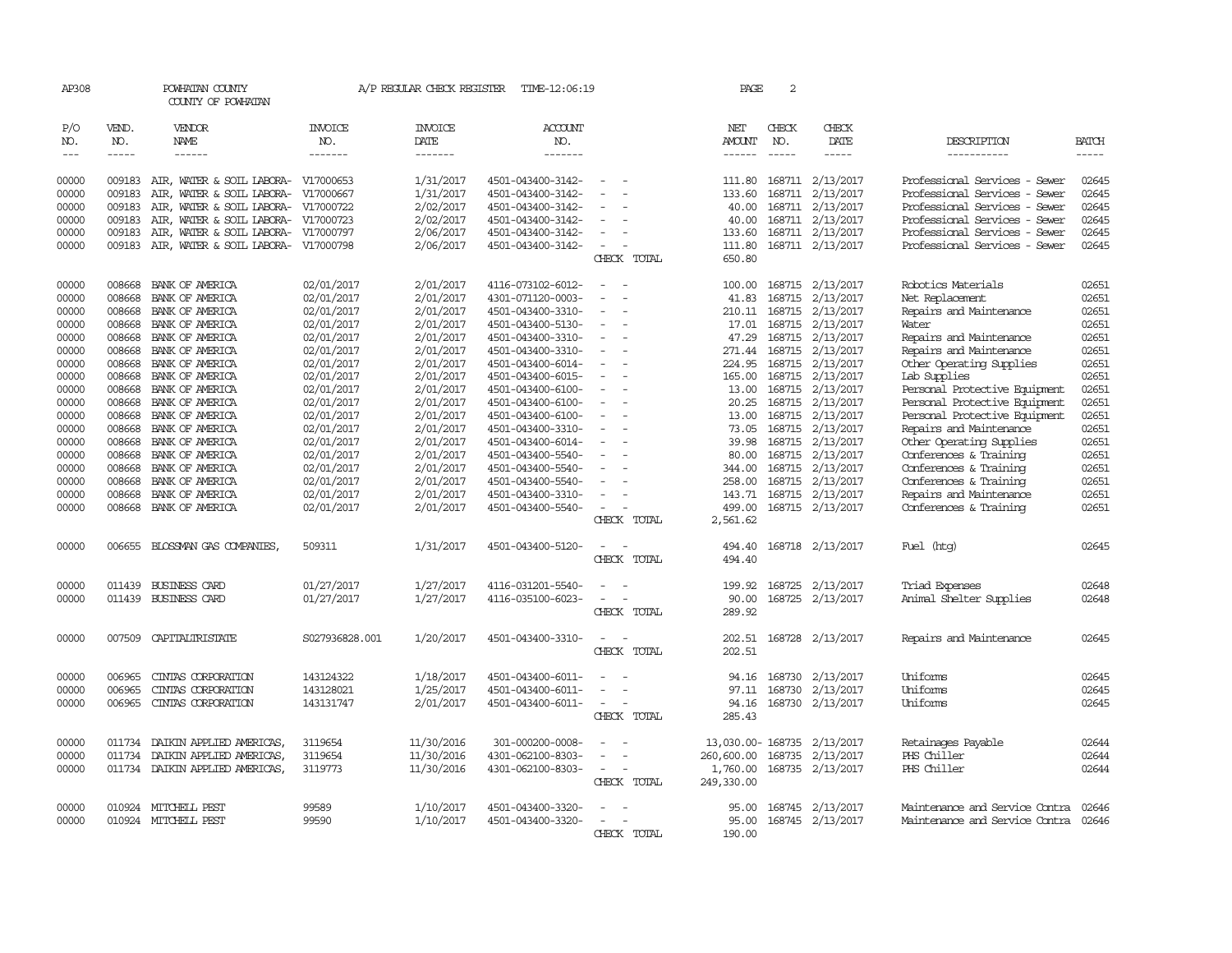| AP308                       |                             | POWHATAN COUNTY<br>COUNTY OF POWHATAN                                                                                    |                                        | A/P REGULAR CHECK REGISTER               | TIME-12:06:19                                               |                                                                                                                                                 | PAGE                               | 3                           |                                                                    |                                                                                                      |                          |
|-----------------------------|-----------------------------|--------------------------------------------------------------------------------------------------------------------------|----------------------------------------|------------------------------------------|-------------------------------------------------------------|-------------------------------------------------------------------------------------------------------------------------------------------------|------------------------------------|-----------------------------|--------------------------------------------------------------------|------------------------------------------------------------------------------------------------------|--------------------------|
| P/O<br>NO.<br>$\frac{1}{2}$ | VEND.<br>NO.<br>$- - - - -$ | VENDOR<br><b>NAME</b><br>$- - - - - -$                                                                                   | <b>INVOICE</b><br>NO.<br>-------       | <b>INVOICE</b><br><b>DATE</b><br>------- | <b>ACCOUNT</b><br>NO.<br>-------                            |                                                                                                                                                 | NET<br>AMOUNT<br>$- - - - - -$     | CHECK<br>NO.<br>$- - - - -$ | CHECK<br><b>DATE</b><br>-----                                      | DESCRIPTION<br>-----------                                                                           | <b>BATCH</b><br>$\cdots$ |
| 00000<br>00000<br>00000     | 011110                      | 011110 MOSELEY ARCHITECTS<br>MOSELEY ARCHITECTS<br>011110 MOSELEY ARCHITECTS                                             | 550394-016<br>550394-016<br>550492-015 | 1/31/2017<br>1/31/2017<br>1/31/2017      | 4301-062100-8302-<br>4301-046000-8301-<br>4301-031200-6002- | $\sim$<br>$\sim$<br>CHECK TOTAL                                                                                                                 | 6,500.19<br>37,240.00<br>58,609.92 |                             | 14,869.73 168746 2/13/2017<br>168746 2/13/2017<br>168746 2/13/2017 | RJHS Replacement/Renovation De 02643<br>Water Tower - Village Area<br>Sally Port & Courthouse Expans | 02643<br>02643           |
| 00000                       | 008579                      | POWHATAN COMMERCIAL                                                                                                      | 0085201702                             | 2/10/2017                                | 4501-043400-5420-                                           | $\sim$<br>$\sim$<br>CHECK TOTAL                                                                                                                 | 2,509.70<br>2,509.70               |                             | 168754 2/13/2017                                                   | Rent - Office Space                                                                                  | 02642                    |
| 00000<br>00000              | 006253<br>006253            | SALISBURY TIRE & EXHAUST<br>SALISBURY TIRE & EXHAUST                                                                     | 0018829<br>0018975                     | 12/30/2016<br>1/17/2017                  | 4501-043400-6008-<br>4501-043400-6008-                      | $ -$<br>$\sim$ 100 $\sim$<br>CHECK TOTAL                                                                                                        | 60.77<br>76.77                     |                             | 16.00 168767 2/13/2017<br>168767 2/13/2017                         | Gas/Grease/Oil/Vehicle Repairs<br>Gas/Grease/Oil/Vehicle Repairs                                     | 02646<br>02646           |
| 00000                       |                             | 009701 SHI INTERNATIONAL CORP.                                                                                           | B06015476                              | 1/20/2017                                | 4301-012510-8304-                                           | $\sim$ $ \sim$<br>CHECK TOTAL                                                                                                                   | 742.77<br>742.77                   |                             | 168770 2/13/2017                                                   | PC Replacement                                                                                       | 02643                    |
| 00000                       |                             | 011551 SPICER, NEIL                                                                                                      | R-CLASS 8/4/16                         | 8/04/2016                                | 4120-032200-8215-                                           | $\sim$ $ \sim$<br>CHECK TOTAL                                                                                                                   | 106.92<br>106.92                   |                             | 168773 2/13/2017                                                   | State Dept of Fire Programs Fu 02641                                                                 |                          |
| 00000                       |                             | 011181 WELLS FARGO FINANCIAL                                                                                             | 5003687196                             | 1/25/2017                                | 4501-043400-3320-                                           | $ -$<br>CHECK TOTAL                                                                                                                             | 234.63<br>234.63                   |                             | 168788 2/13/2017                                                   | Maintenance and Service Contra                                                                       | 02643                    |
| 00000                       |                             | 006175 ADAMS OIL COMPANY, INC.                                                                                           | 13533                                  | 2/07/2017                                | 4501-043400-3310-                                           | $\sim$<br>$\sim$<br>CHECK TOTAL                                                                                                                 | 31.20<br>31.20                     |                             | 168793 2/17/2017                                                   | Repairs and Maintenance                                                                              | 02654                    |
| 00000<br>00000<br>00000     | 009183<br>009183            | AIR, WATER & SOIL LABORA- V17000874<br>AIR, WATER & SOIL LABORA- V17000875<br>009183 AIR, WATER & SOIL LABORA- V17000905 |                                        | 2/09/2017<br>2/09/2017<br>2/10/2017      | 4501-043400-3142-<br>4501-043400-3142-<br>4501-043400-3140- | $\sim$ $-$<br>CHECK TOTAL                                                                                                                       | 40.00<br>40.00<br>40.00<br>120.00  |                             | 168795 2/17/2017<br>168795 2/17/2017<br>168795 2/17/2017           | Professional Services - Sewer<br>Professional Services - Sewer<br>Professional Services - Water      | 02656<br>02656<br>02656  |
| 00000                       |                             | 007436 AQUA VIRGINIA, INC.                                                                                               | 1188328 2/17                           | 2/07/2017                                | 4501-043400-5130-                                           | CHECK TOTAL                                                                                                                                     | 17.62                              |                             | 17.62 168796 2/17/2017                                             | Water                                                                                                | 02656                    |
| 00000<br>00000              |                             | 006655 BLOSSMAN GAS COMPANIES,<br>006655 BLOSSMAN GAS COMPANIES,                                                         | 311776<br>509415                       | 2/08/2017<br>2/07/2017                   | 4501-043400-5120-<br>4501-043400-5120-                      | $\sim$<br>$\sim$<br>$\frac{1}{2} \left( \frac{1}{2} \right) \left( \frac{1}{2} \right) = \frac{1}{2} \left( \frac{1}{2} \right)$<br>CHECK TOTAL | 572.38<br>446.61<br>1,018.99       |                             | 168798 2/17/2017<br>168798 2/17/2017                               | Fuel (htg)<br>Fuel (htg)                                                                             | 02656<br>02656           |
| 00000<br>00000              |                             | 009876 BSN SPORTS, LLC<br>009876 BSN SPORTS, LLC                                                                         | 98684632<br>98697740                   | 1/25/2017<br>1/30/2017                   | 4301-071120-0003-<br>4301-071120-0003-                      | $\overline{\phantom{a}}$<br>CHECK TOTAL                                                                                                         | 3,985.01<br>492.00<br>4,477.01     |                             | 168799 2/17/2017<br>168799 2/17/2017                               | Net Replacement<br>Net Replacement                                                                   | 02654<br>02654           |
| 00000                       |                             | 008686 C.W. WILLIAMS & CO., INC.                                                                                         | 599696                                 | 1/31/2017                                | 4301-012400-8301-                                           | CHECK TOTAL                                                                                                                                     | 62.25<br>62.25                     |                             | 168800 2/17/2017                                                   | Fire Department Equipment                                                                            | 02652                    |
| 00000                       |                             | 007353 CDW GOVERNMENT, INC.                                                                                              | GSP8203                                | 2/02/2017                                | 4301-012510-8304-                                           | $\overline{\phantom{a}}$<br>$\overline{\phantom{a}}$<br>CHECK TOTAL                                                                             | 250.32<br>250.32                   |                             | 168801 2/17/2017                                                   | PC Replacement                                                                                       | 02654                    |
| 00000                       | 006965                      | CINIAS CORPORATION                                                                                                       | 143135412                              | 2/08/2017                                | 4501-043400-6011-                                           | $\sim$<br>$\sim$<br>CHECK TOTAL                                                                                                                 | 94.16<br>94.16                     |                             | 168803 2/17/2017                                                   | Uniforms                                                                                             | 02656                    |
| 00000<br>00000              | 000860                      | DOMINION VIRGINIA POWER<br>000860 DOMINION VIRGINIA POWER                                                                | 0998223150 2/17<br>1875198911 2/17     | 2/02/2017<br>2/03/2017                   | 4501-043400-5110-<br>4501-043400-5110-                      | $\equiv$<br>$\sim$<br>$\sim$ $\sim$<br>CHECK TOTAL                                                                                              | 137.83<br>246.94                   |                             | 168811 2/17/2017<br>109.11 168811 2/17/2017                        | Electricity<br>Electricity                                                                           | 02656<br>02656           |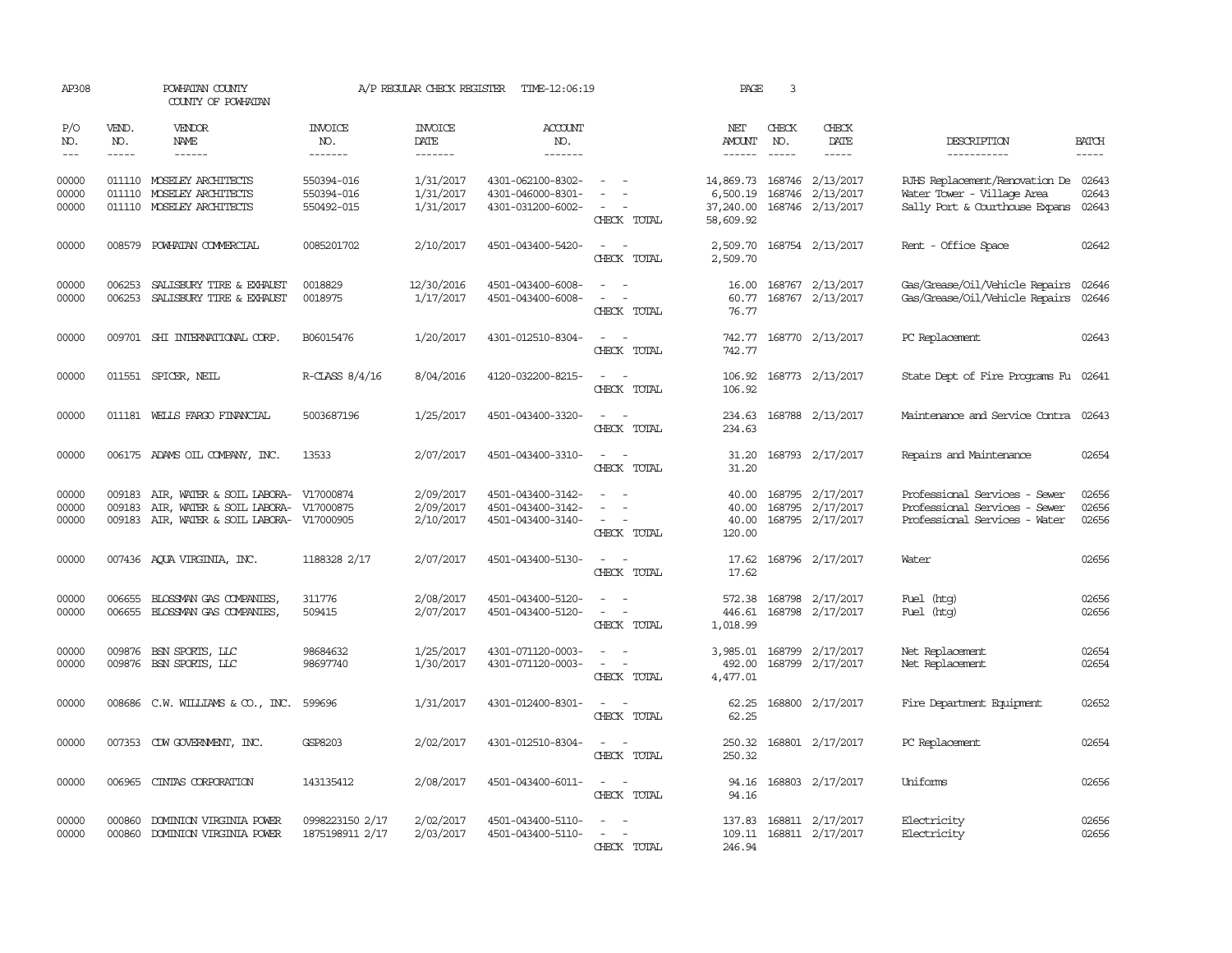| AP308                       |                             | POWHATAN COUNTY<br>COUNTY OF POWHATAN                     |                                    | A/P REGULAR CHECK REGISTER        | TIME-12:06:19                          |                                                                                                                                       | PAGE                             | 4                             |                                      |                                                                |                       |
|-----------------------------|-----------------------------|-----------------------------------------------------------|------------------------------------|-----------------------------------|----------------------------------------|---------------------------------------------------------------------------------------------------------------------------------------|----------------------------------|-------------------------------|--------------------------------------|----------------------------------------------------------------|-----------------------|
| P/O<br>NO.<br>$\frac{1}{2}$ | VEND.<br>NO.<br>$- - - - -$ | <b>VENDOR</b><br>NAME<br>$- - - - - -$                    | <b>INVOICE</b><br>NO.<br>-------   | <b>INVOICE</b><br>DATE<br>------- | <b>ACCOUNT</b><br>NO.<br>-------       |                                                                                                                                       | NET<br>AMOUNT<br>------          | CHECK<br>NO.<br>$\frac{1}{2}$ | CHECK<br>DATE<br>-----               | DESCRIPTION<br>-----------                                     | <b>BATCH</b><br>----- |
| 00000<br>00000              | 000860<br>000860            | DOMINION VIRGINIA POWER<br>DOMINION VIRGINIA POWER        | 2907028530 2/17<br>3085476897 2/17 | 2/02/2017<br>2/02/2017            | 4501-043400-5110-<br>4501-043400-5110- | $\frac{1}{2} \left( \frac{1}{2} \right) \left( \frac{1}{2} \right) = \frac{1}{2} \left( \frac{1}{2} \right)$<br>$\sim$<br>CHECK TOTAL | 75.01<br>176.18<br>251.19        |                               | 168812 2/17/2017<br>168812 2/17/2017 | Electricity<br>Electricity                                     | 02656<br>02656        |
| 00000<br>00000              | 000860<br>000860            | DOMINION VIRGINIA POWER<br>DOMINION VIRGINIA POWER        | 6656300552 2/17<br>7897055856 2/17 | 2/02/2017<br>2/02/2017            | 4501-043400-5110-<br>4501-043400-5110- | CHECK TOTAL                                                                                                                           | 610.91<br>3,099.44<br>3,710.35   |                               | 168813 2/17/2017<br>168813 2/17/2017 | Electricity<br>Electricity                                     | 02656<br>02656        |
| 00000                       | 000860                      | DOMINION VIRGINIA POWER                                   | 9052426195 2/17                    | 2/02/2017                         | 4501-043400-5110-                      | CHECK TOTAL                                                                                                                           | 125.06<br>125.06                 |                               | 168814 2/17/2017                     | Electricity                                                    | 02656                 |
| 00000<br>00000              | 007147                      | DRAPER ADEN ASSOCIATES,<br>007147 DRAPER ADEN ASSOCIATES, | 2016090427<br>2016120432           | 9/30/2016<br>12/31/2016           | 4501-043400-3140-<br>4501-043400-3140- | $\equiv$<br>$\sim$<br>CHECK TOTAL                                                                                                     | 1,450.00<br>1,000.00<br>2,450.00 |                               | 168816 2/17/2017<br>168816 2/17/2017 | Professional Services - Water<br>Professional Services - Water | 02656<br>02656        |
| 00000                       |                             | 006510 EMERGENCY SERVICES                                 | 196                                | 2/02/2017                         | 4120-032300-3110-                      | $\sim$ $ \sim$<br>CHECK TOTAL                                                                                                         | 48,162.00<br>48,162.00           |                               | 168818 2/17/2017                     | Contract Services-Daytime Cove 02653                           |                       |
| 00000                       |                             | 006629 LANDSCAPE SUPPLY, INC.                             | 0109034-IN REPL                    | 11/16/2016                        | 4301-014100-6009-                      | $\sim$ $\sim$<br>CHECK TOTAL                                                                                                          | 142.25<br>142.25                 |                               | 168832 2/17/2017                     | Human Services Building Facade 02655                           |                       |
| 00000                       |                             | 000166 LUCK STONE CORP.                                   | IV-100672468                       | 1/20/2017                         | 4301-071120-0015-                      | $\sim$ $ \sim$<br>CHECK TOTAL                                                                                                         | 178.19<br>178.19                 |                               | 168835 2/17/2017                     | Service Rd Repair and Erosion                                  | 02654                 |
| 00000                       |                             | 009543 NATIONAL SECURITY & DOOR                           | 112089                             | 1/05/2017                         | 4301-014500-0020-                      | $\sim$ $\sim$<br>CHECK TOTAL                                                                                                          | 5,524.75<br>5,524.75             |                               | 168845 2/17/2017                     | Access Control CO#2                                            | 02652                 |
| 00000                       |                             | 008301 NORFOLK WIRE & ELECTRONIC 2296182                  |                                    | 1/26/2017                         | 4501-043400-3310-                      | $\sim$ $\sim$<br>CHECK TOTAL                                                                                                          | 42.50<br>42.50                   |                               | 168848 2/17/2017                     | Repairs and Maintenance                                        | 02657                 |
| 00000                       | 001250                      | POWHATAN AUTO & TRACTOR                                   | 431100                             | 1/09/2017                         | 4501-043400-3310-                      | CHECK TOTAL                                                                                                                           | 34.47<br>34.47                   |                               | 168851 2/17/2017                     | Repairs and Maintenance                                        | 02657                 |
| 00000                       | 006765                      | POWHATAN VOLUNTEER RESCUE RICHMOND OXY                    |                                    | 1/31/2017                         | 4120-032301-6013-                      | $\overline{\phantom{a}}$<br>- -<br>CHECK TOTAL                                                                                        | 101.00<br>101.00                 |                               | 168856 2/17/2017                     | Medical Supplies                                               | 02657                 |
| 00000                       |                             | 007770 ROOF CONSULTING SERVICES,                          | 2017-2-26                          | 2/10/2017                         | 4301-014300-0002-                      | $\sim$<br>$\sim$<br>CHECK TOTAL                                                                                                       | 10,000.00<br>10,000.00           |                               | 168865 2/17/2017                     | Courthouse Flat Roof                                           | 02657                 |
| 00000                       |                             | 007310 SOUTHEASTERN EMERGENCY                             | 740258                             | 2/06/2017                         | 4120-032301-6013-                      | $\overline{\phantom{a}}$<br>$\sim$<br>CHECK TOTAL                                                                                     | 248.00<br>248.00                 |                               | 168871 2/17/2017                     | Medical Supplies                                               | 02653                 |
| 00000                       |                             | 007384 STANLEY ACCESS TECH                                | 904694265                          | 1/26/2017                         | 4301-014100-6009-                      | $\frac{1}{2} \left( \frac{1}{2} \right) \left( \frac{1}{2} \right) = \frac{1}{2} \left( \frac{1}{2} \right)$<br>CHECK TOTAL           | 2,045.00<br>2,045.00             |                               | 168877 2/17/2017                     | Human Services Building Facade                                 | 02652                 |
| 00000                       |                             | 006722 SYDNOR HYDRO INC.                                  | 35900                              | 2/01/2017                         | 4501-043400-3320-                      | $\frac{1}{2} \left( \frac{1}{2} \right) \left( \frac{1}{2} \right) = \frac{1}{2} \left( \frac{1}{2} \right)$<br>CHECK TOTAL           | 518.00<br>518.00                 |                               | 168879 2/17/2017                     | Maintenance and Service Contra 02657                           |                       |
| 00000                       |                             | 007450 THOMSON REUTERS -                                  | 835540398                          | 2/01/2017                         | 4116-021100-6012-                      | $\sim$<br>CHECK TOTAL                                                                                                                 | 377.87<br>377.87                 |                               | 168880 2/17/2017                     | Law Library Expenses                                           | 02657                 |